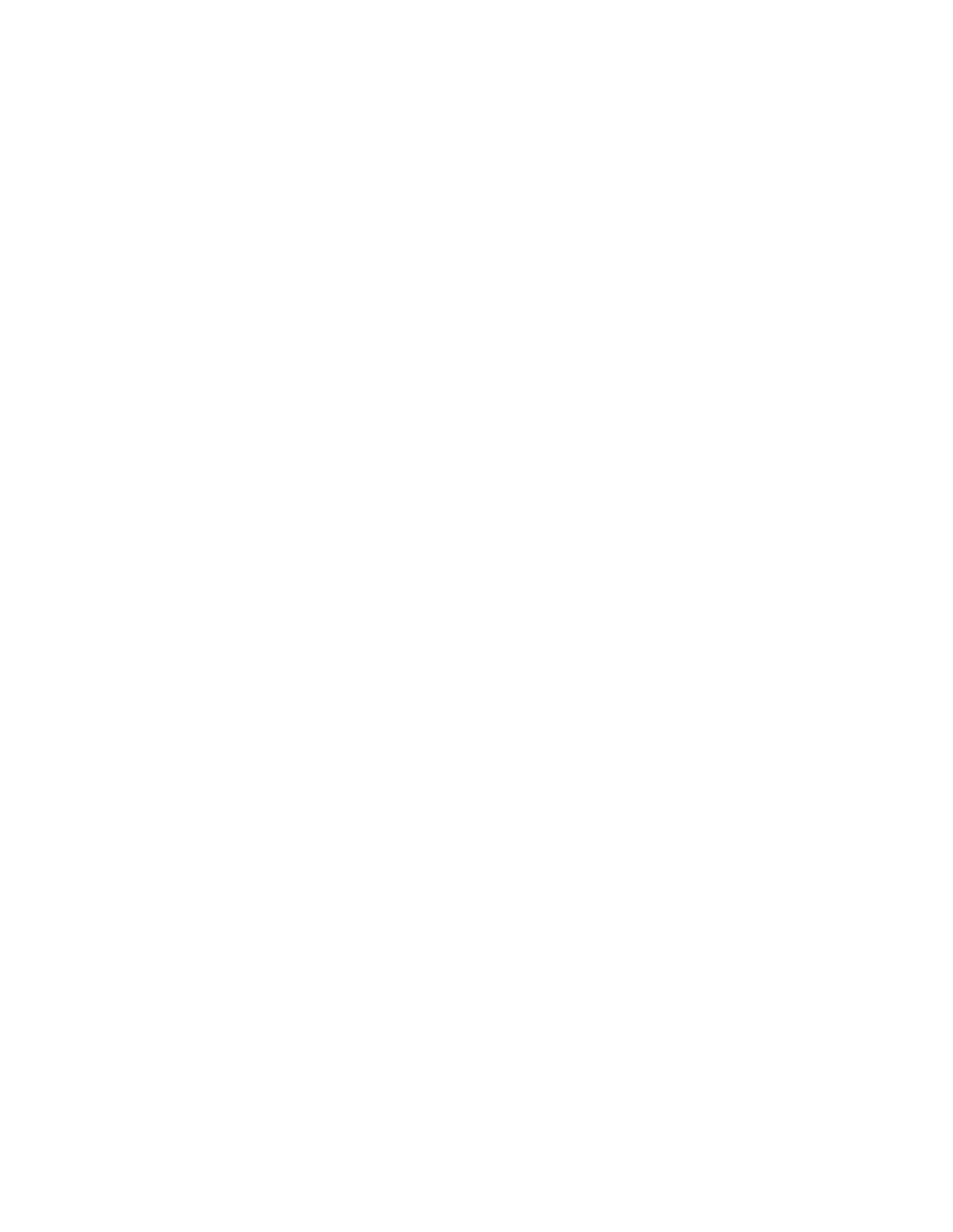# **CALIFORNIA AIR QUALITY LEGISLATION 2010 ANNUAL SUMMARY**

Prepared by: California Air Resources Board Office of Legislative Affairs 1001 "I" Street Sacramento, California 95814 (916) 322-2896

October 2010

If you have a disability-related accommodation need, please go to http://www.arb.ca.gov/html/ada/ada.htm for assistance or contact the ARB's ADA Coordinator at (916) 323-4916.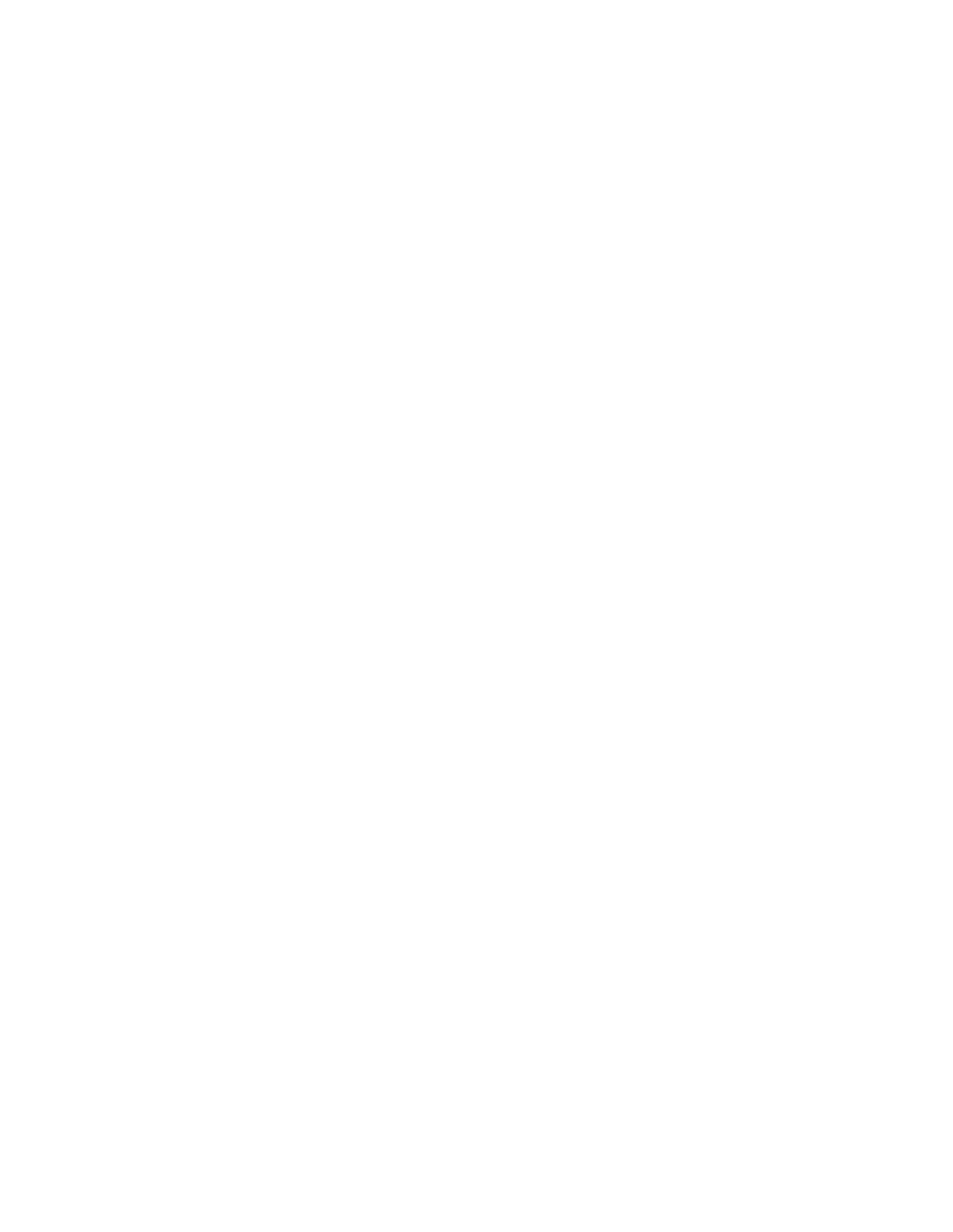#### Table of Contents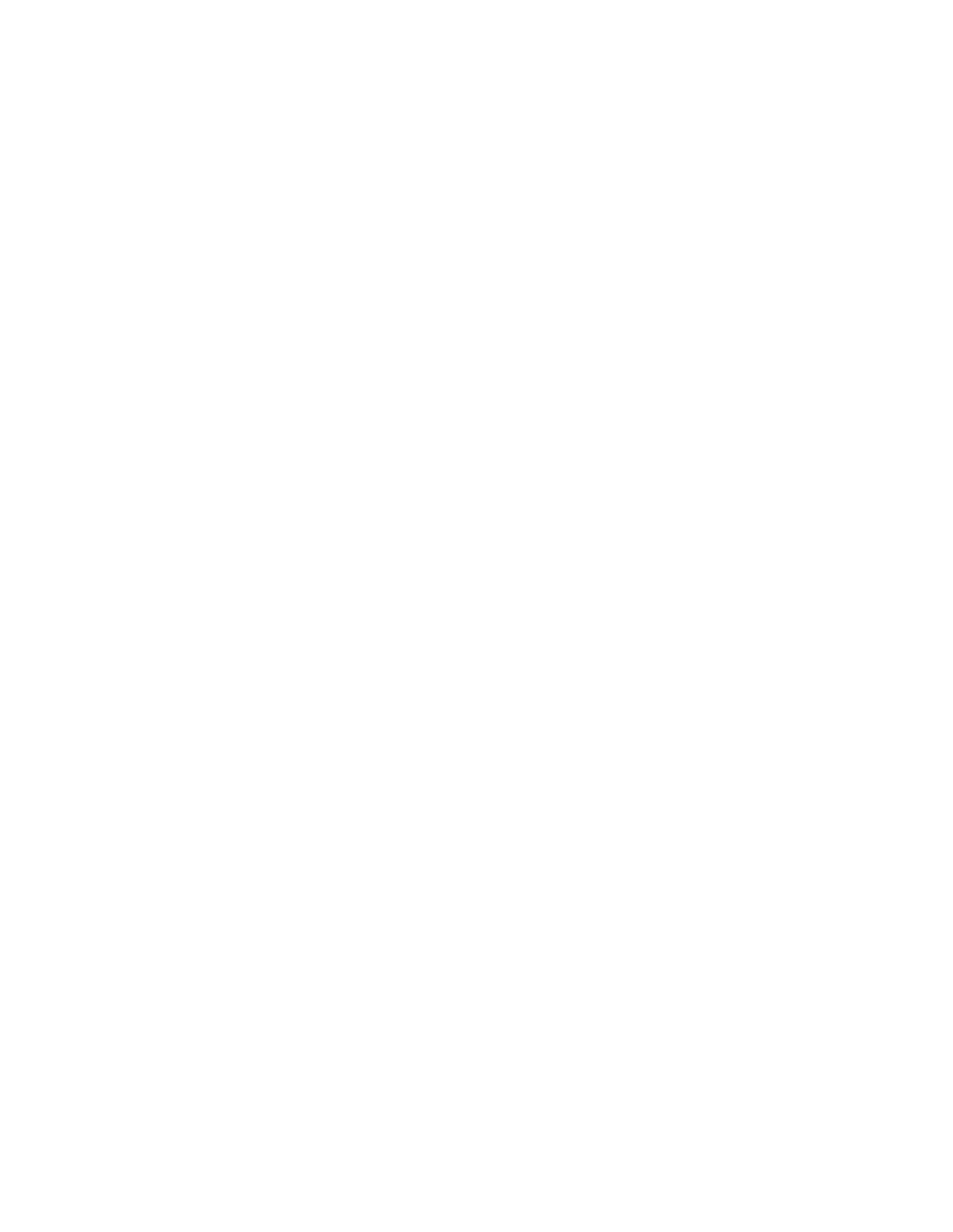# **INTRODUCTION**

The Air Resources Board (ARB) is a department of the California Environmental Protection Agency (Cal/EPA). ARB, in partnership with local air districts, oversees all air pollution control efforts to attain and maintain health-based air quality standards in California.

ARB's Office of Legislative Affairs serves as the principal resource on air quality-related issues for Cal/EPA and the Governor's Office. As the Administration's key air quality legislative staff, ARB's Office of Legislative Affairs provides technical expertise and policy advice relating to pending legislation. The Office of Legislative Affairs also serves as a resource to the Legislature and its legislative staff.

This year, the Legislature introduced more than 2,100 bills. Our legislative staff monitored about 280 bills addressing a wide variety of air quality issues including greenhouse gases, energy, goods movement, smog check, land use, toxic air contaminants, and more. Thirty-nine bills affecting air quality were signed into law (i.e., "Chaptered") and 6 were vetoed.

With the enactment of AB 32, the California Global Warming Solutions Act of 2006, the scope of air quality issues of interest expanded beyond smog forming emissions, particulates, and toxic air contaminants. Because energy, water, and land use have a bearing on greenhouse gas emissions, this report includes selected legislation in the other areas now within ARB's portfolio–most notably the energy sector.

In addition to activity related to specific bills, the Office of Legislative Affairs monitored 13 special hearings on a broad range of topics. Standing and select committees held special hearings throughout the year to discuss Climate Change, low-emission vehicles, energy concerns, California's State Implementation Plan, and various other air qualityrelated topics. The "Legislative Hearings" section begins on page 97.

This summary contains brief descriptions of the legislation tracked by the Office of Legislative Affairs during the second half of the 2009-2010 Legislative Session. Bills are displayed by author, subject, and in numerical order. Year-end status is noted as Chaptered, Vetoed, Dead, or N/A (which refers to bills that related to air quality in some previous version but subsequently were amended to remove the air quality provisions).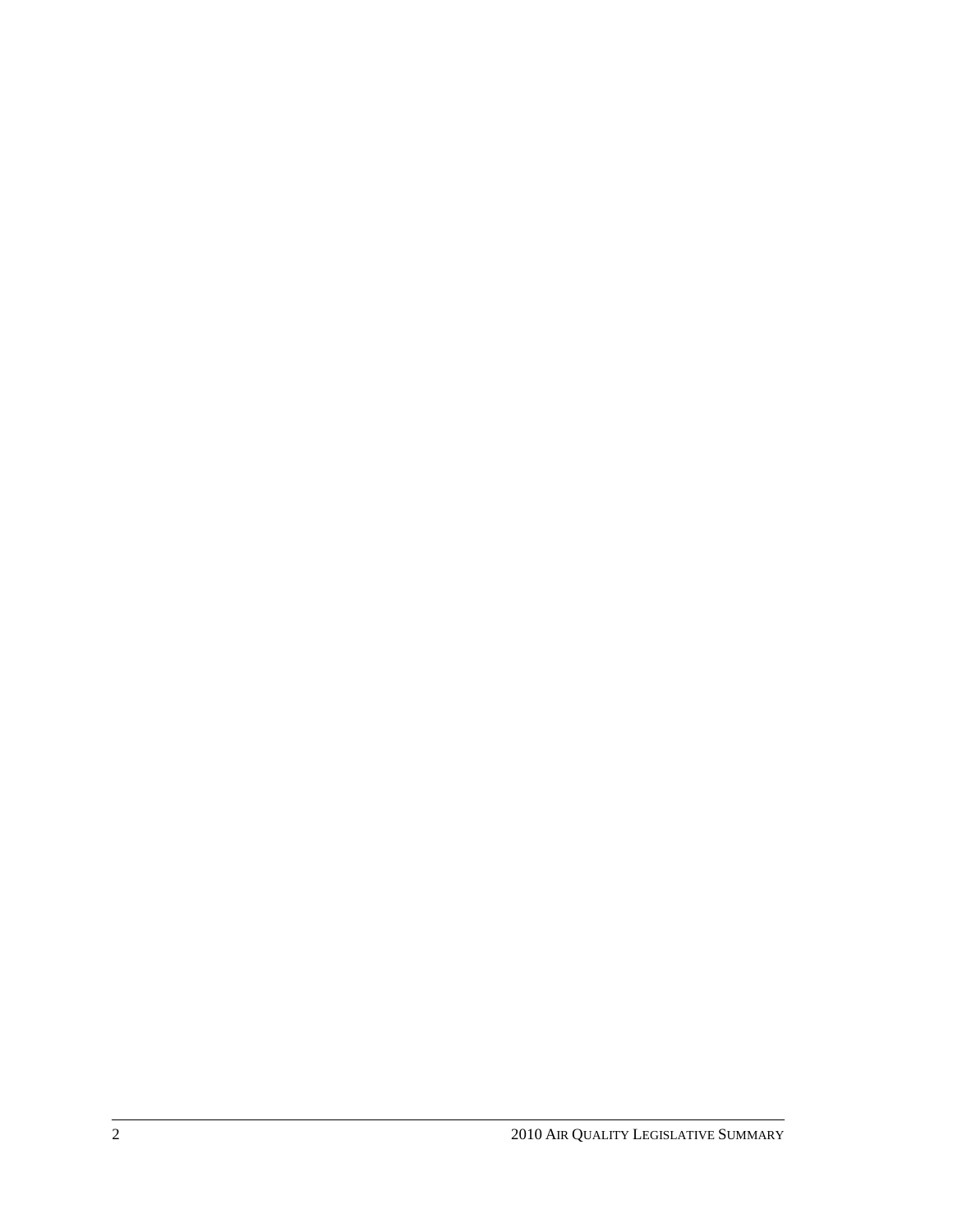# **ACRONYMS**

| AA&ARC         | Assembly Accountability and Administrative Review Committee                        |  |  |
|----------------|------------------------------------------------------------------------------------|--|--|
| AB             | <b>Assembly Bill</b>                                                               |  |  |
| AB 32          | California Global Warming Solutions Act of 2006 (Núñez and Pavley,<br>Chapter 488) |  |  |
| ABX1           | Assembly Bill from the First Extraordinary Session                                 |  |  |
| ABX2           | Assembly Bill from the Second Extraordinary Session                                |  |  |
| ABX3           | Assembly Bill from the Third Extraordinary Session                                 |  |  |
| ABX8           | Assembly Bill from the Eighth Extraordinary Session                                |  |  |
| <b>ACB</b>     | <b>Assembly Committee on Budget</b>                                                |  |  |
| <b>ACR</b>     | <b>Assembly Concurrent Resolution</b>                                              |  |  |
| <b>AJR</b>     | <b>Assembly Joint Resolution</b>                                                   |  |  |
| <b>AQIF</b>    | Air Quality Improvement Fund                                                       |  |  |
| ARB            | Air Resources Board                                                                |  |  |
| <b>ARFVTP</b>  | Alternative and Renewable Fuel, Vehicle and Technology Program                     |  |  |
| AU&CC          | Assembly Utilities and Commerce Committee                                          |  |  |
| <b>BACT</b>    | <b>Best Available Control Technology</b>                                           |  |  |
| BT&H           | Business, Transportation & Housing Agency                                          |  |  |
| <b>CAEATFA</b> | California Alternative Energy & Advanced Transportation Financing<br>Authority     |  |  |
| CAISO          | California Independent System Operator                                             |  |  |
| Cal/EPA        | California Environmental Protection Agency                                         |  |  |
| Cal/OSHA       | Division of Occupational & Safety Hazards                                          |  |  |
| <b>CalPERS</b> | California Public Employees Retirement System                                      |  |  |
| CalRecycle     | California Department of Resources Recycling and Recovery                          |  |  |
| Caltrans       | California Department of Transportation                                            |  |  |
| <b>CAT</b>     | <b>Climate Action Team</b>                                                         |  |  |
| <b>CDFA</b>    | California Department of Food & Agriculture                                        |  |  |
| <b>CEC</b>     | California Energy Commission                                                       |  |  |
| <b>CEQA</b>    | California Environmental Quality Act                                               |  |  |
| <b>CIWMB</b>   | California Integrated Waste Management Board                                       |  |  |
|                | 2010 AIR QUALITY LEGISLATIVE SUMMARY<br>3                                          |  |  |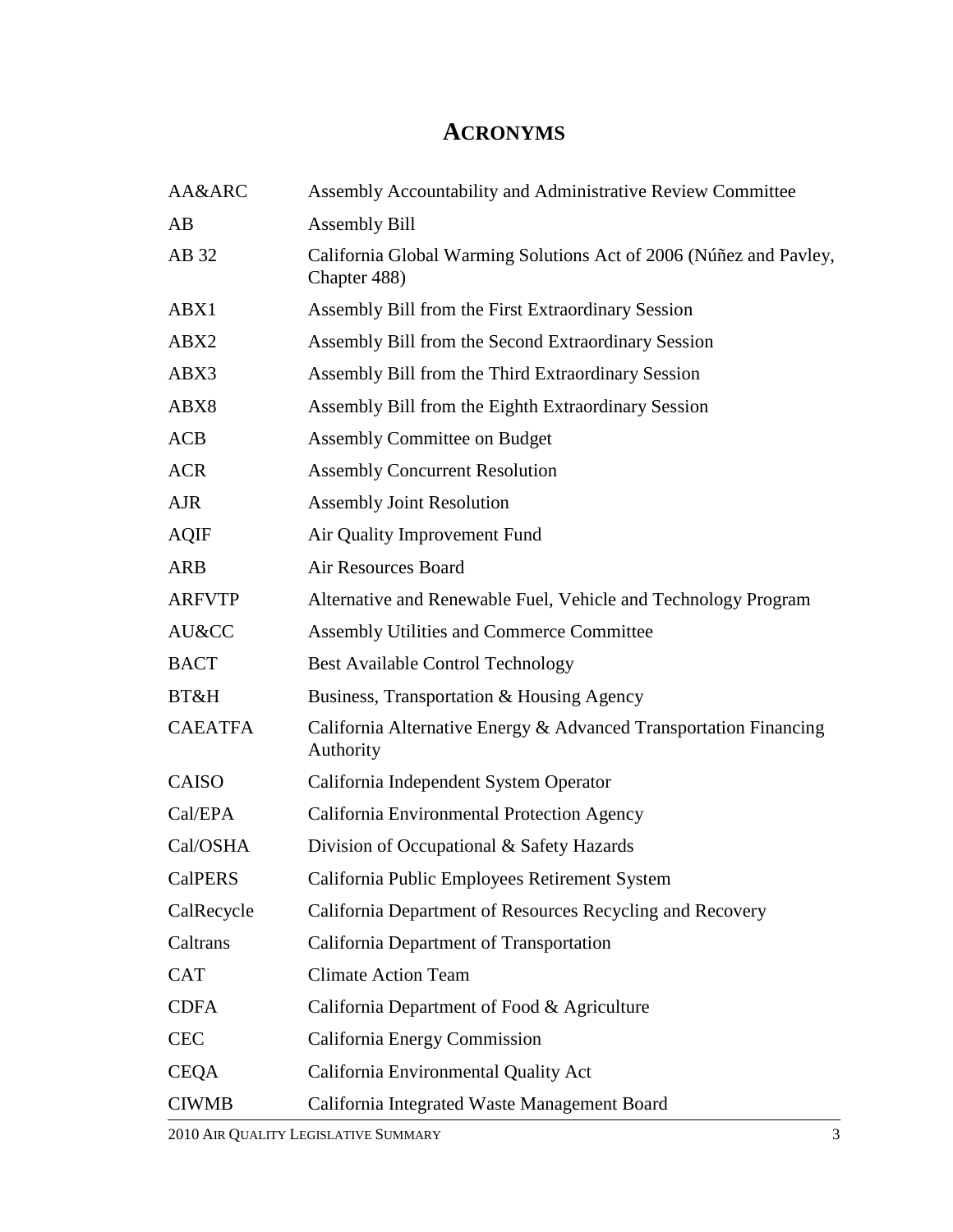| <b>CNRA</b>    | California Natural Resources Agency                        |
|----------------|------------------------------------------------------------|
| COG            | <b>Council of Governments</b>                              |
| <b>CPCFA</b>   | California Pollution Control Financing Authority           |
| <b>CPUC</b>    | California Public Utilities Commission                     |
| <b>DCA/BAR</b> | Department of Consumer Affairs/Bureau of Automotive Repair |
| <b>DFG</b>     | Department of Fish & Game                                  |
| DG             | <b>Distributed Generation</b>                              |
| <b>DGS</b>     | Department of General Services                             |
| <b>DIR</b>     | Department of Industrial Relations                         |
| <b>DMV</b>     | Department of Motor Vehicles                               |
| <b>DOC</b>     | Department of Conservation                                 |
| <b>DOI</b>     | Department of Insurance                                    |
| <b>DPR</b>     | Department of Pesticide Regulation                         |
| <b>DTSC</b>    | Department of Toxic Substances Control                     |
| <b>EIR</b>     | <b>Environmental Impact Report</b>                         |
| <b>ERC</b>     | <b>Emission Reduction Credit</b>                           |
| <b>EVR</b>     | <b>Enhanced Vapor Recovery</b>                             |
| <b>FDC</b>     | <b>Financial Development Corporations</b>                  |
| <b>GHG</b>     | Greenhouse Gas                                             |
| <b>HCD</b>     | Department of Housing & Community Development              |
| <b>HGWP</b>    | <b>High Global Warming Potential</b>                       |
| <b>HOT</b>     | High-Occupancy Toll                                        |
| <b>HOV</b>     | <b>High-Occupancy Vehicle</b>                              |
| <b>HR</b>      | <b>House Resolution</b>                                    |
| <b>IOU</b>     | <b>Investor-Owned Utility</b>                              |
| <b>IRT</b>     | <b>Idle Reduction Technology</b>                           |
| <b>ISOR</b>    | <b>Initial Statement of Reasons</b>                        |
| <b>JPA</b>     | <b>Joint Powers Authority</b>                              |
| <b>LAO</b>     | Legislative Analyst Office                                 |
| <b>LEED</b>    | Leadership in Energy and Environmental Design              |
| <b>LNG</b>     | <b>Liquefied Natural Gas</b>                               |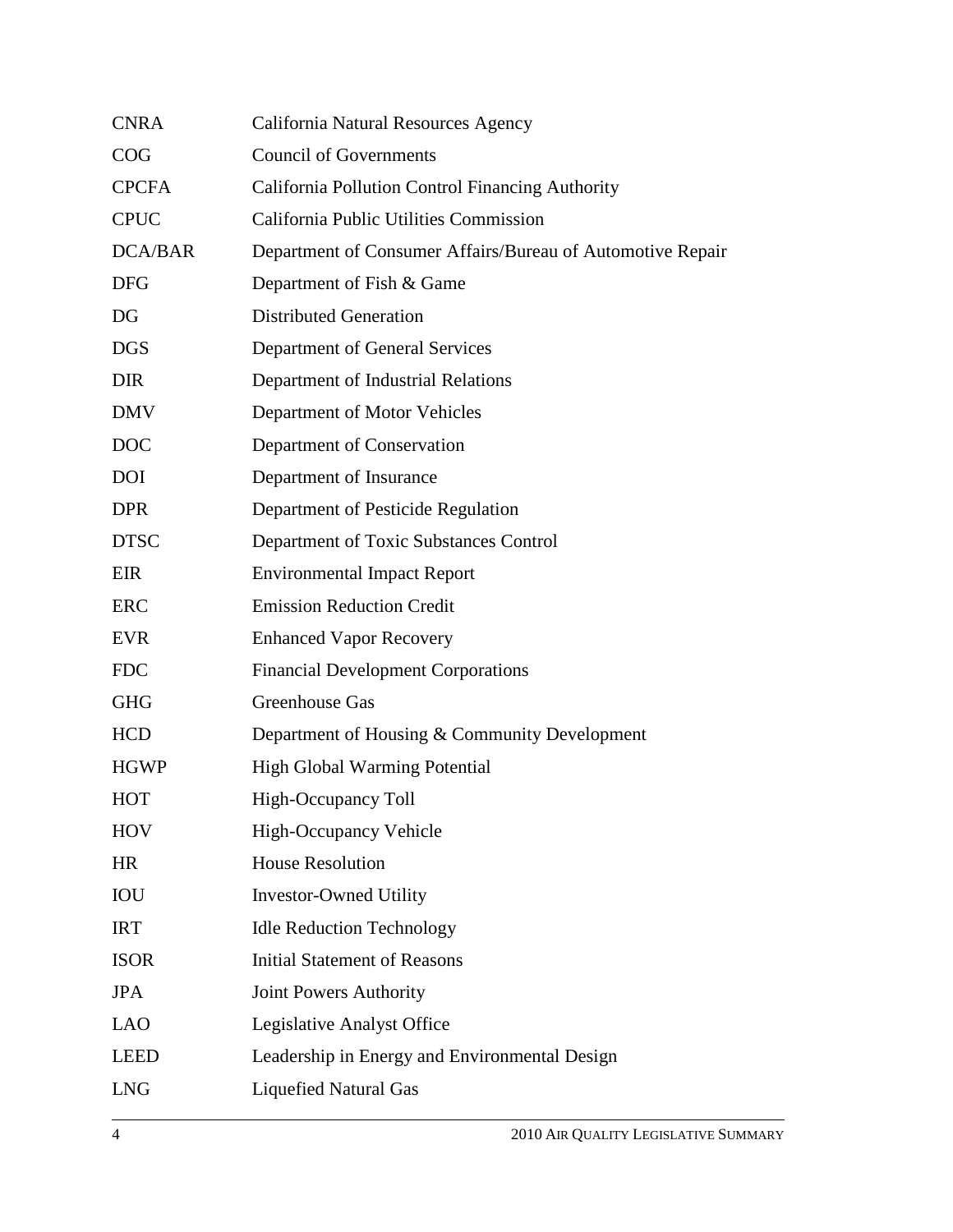|               | 2010 AIR QUALITY LEGISLATIVE SUMMARY<br>5                                                             |
|---------------|-------------------------------------------------------------------------------------------------------|
| <b>VOC</b>    | <b>Volatile Organic Compound</b>                                                                      |
| <b>VMT</b>    | <b>Vehicle Miles Travelled</b>                                                                        |
| U.S. EPA      | United States Environmental Protection Agency                                                         |
| <b>TBD</b>    | To Be Determined (Bill status not available at time of printing of this<br>report.)                   |
| <b>SWRCB</b>  | <b>State Water Resources Control Board</b>                                                            |
| <b>SMAQMD</b> | Sacramento Metropolitan Air Quality Management District                                               |
| <b>SGIP</b>   | <b>Self-Generation Incentive Program</b>                                                              |
| <b>SGC</b>    | <b>Strategic Growth Council</b>                                                                       |
| <b>SEQC</b>   | <b>Senate Environmental Quality Committee</b>                                                         |
| <b>SCV</b>    | <b>Specially Constructed Vehicles</b>                                                                 |
| <b>SCR</b>    | <b>Senate Concurrent Resolution</b>                                                                   |
| <b>SCAQMD</b> | South Coast Air Quality Management District                                                           |
| SBX8          | Senate Bill from the Eighth Extraordinary Session                                                     |
| SBX3          | Senate Bill from the Third Extraordinary Session                                                      |
| SBX2          | Senate Bill from the Second Extraordinary Session                                                     |
| SB&FRC        | Senate Budget & Fiscal Review Committee                                                               |
| <b>SB</b>     | Senate Bill                                                                                           |
| <b>RPS</b>    | Renewables Portfolio Standard                                                                         |
| Prop 1B       | Proposition 1B: Highway Safety, Traffic Reduction, Air Quality, and<br>Port Security Bond Act of 2006 |
| POU           | <b>Publicly Owned Utility</b>                                                                         |
| PM2.5         | Particulate Matter (2.5 microns)                                                                      |
| <b>PHEV</b>   | Plug-In Hybrid Electric Vehicle                                                                       |
| <b>PACE</b>   | <b>Property Accessed Clean Energy</b>                                                                 |
| <b>PAAC</b>   | Planning Advisory & Assistance Council                                                                |
| <b>OPR</b>    | Governor's Office of Planning & Research                                                              |
| <b>OEHHA</b>  | Office of Environmental Health Hazard & Assessment                                                    |
| <b>OBD</b> II | On-Board Diagnostic, $2nd$ Generation                                                                 |
| OAL           | Office of Administrative Law                                                                          |
| N/A           | Bills that were amended and no longer relate to air quality.                                          |
| <b>MPO</b>    | Metropolitan Planning Organization                                                                    |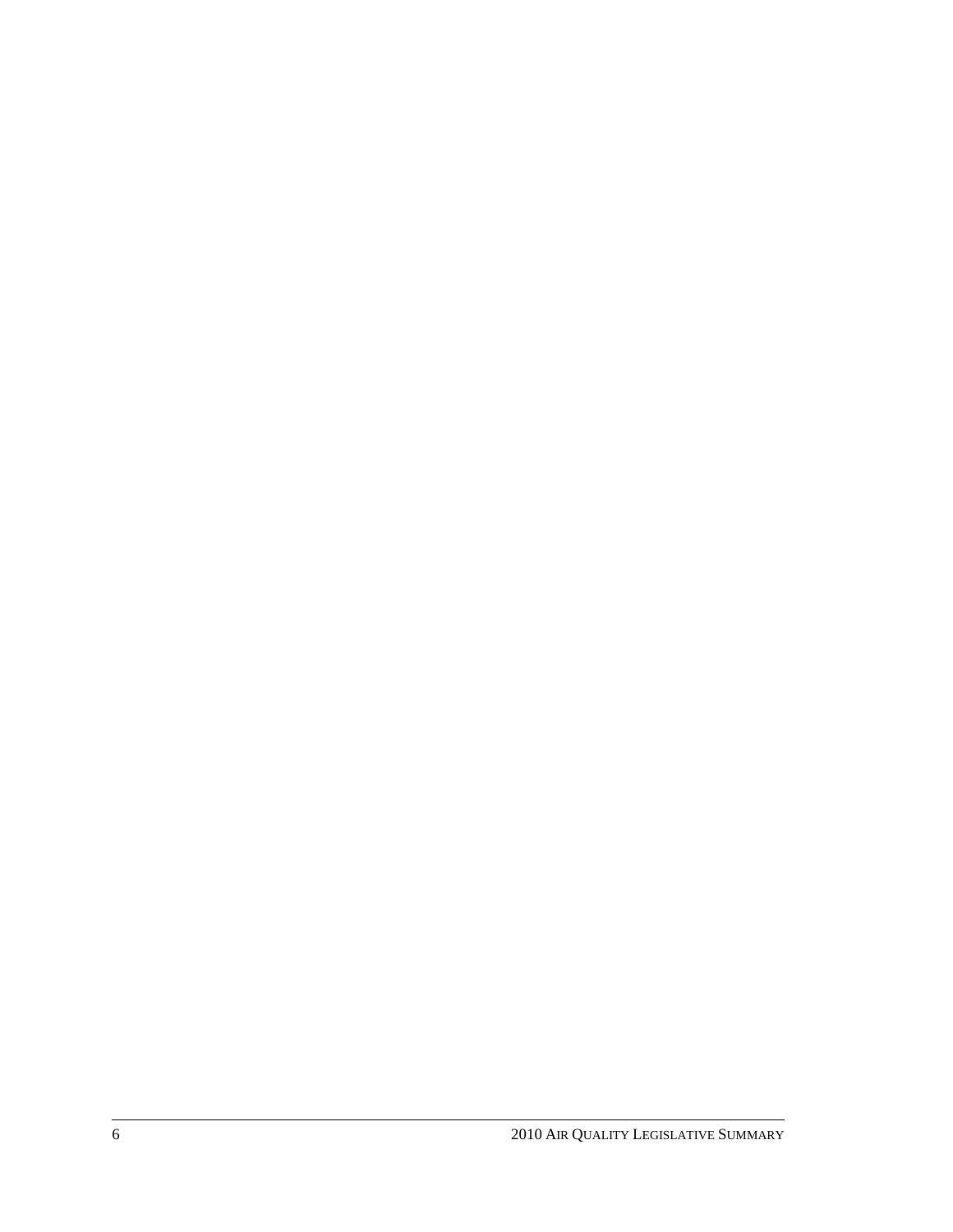# **BILLS BY SUBJECT**

**(Bills may appear under multiple subject headings.)**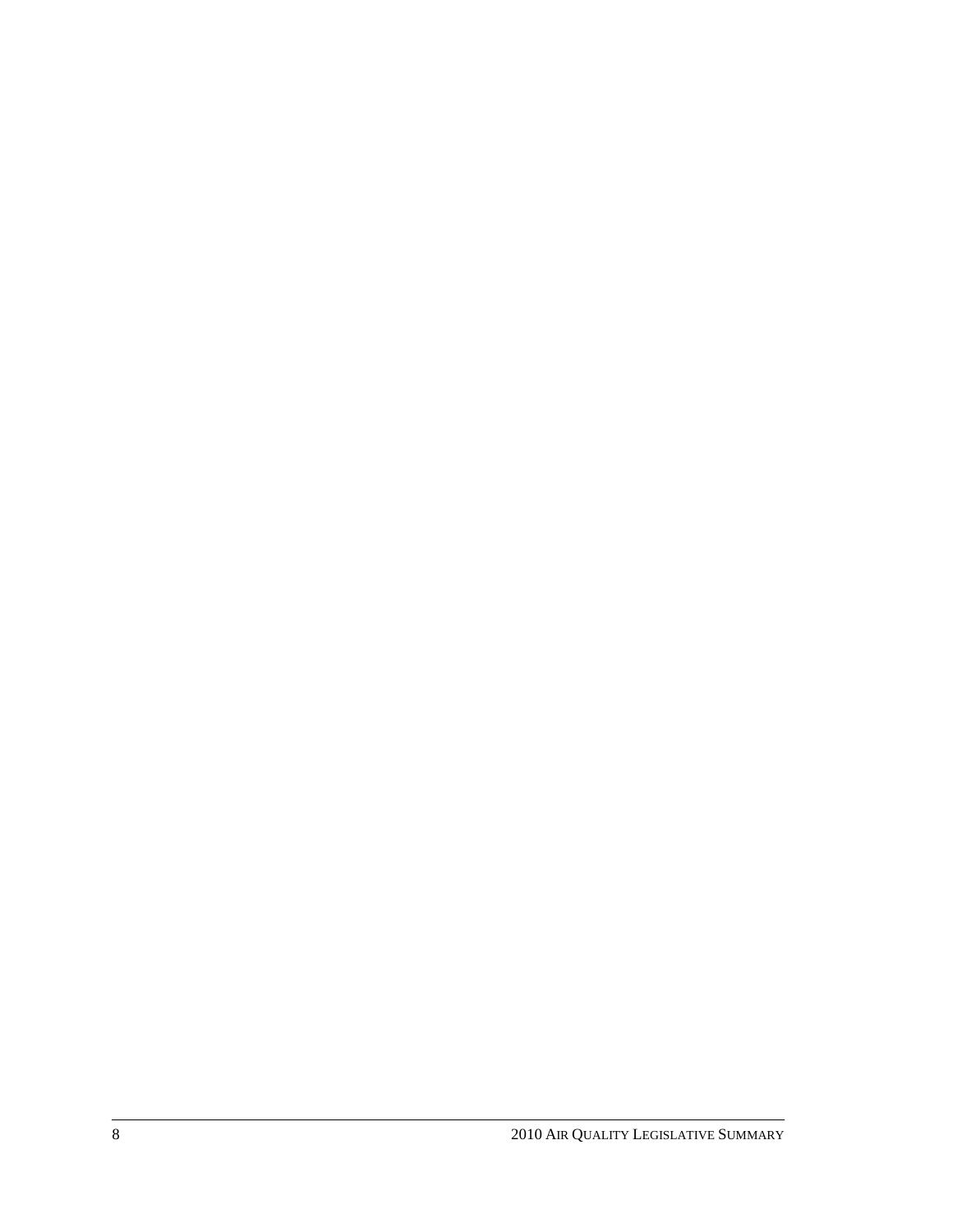## **ADMINISTRATION**

| AB 231         | Huffman          | <b>Climate Protection Trust Fund</b>        | N/A         |
|----------------|------------------|---------------------------------------------|-------------|
| AB 846         | Torrico          | <b>Inflation Factor for Penalties</b>       | Dead        |
| AB 1016        | Villines         | <b>Energy Agency Reorganization</b>         | Dead        |
| AB 1033        | Nielsen          | Third-Party Economic Analysis               | Dead        |
| AB 1107        | <b>Blakeslee</b> | <b>Economic Analysis Peer Review</b>        | Dead        |
| AB 1150        | Gaines           | Solid Waste Agency Reorganization           | Dead        |
| AB 1460        | Solario          | <b>Economic Development</b>                 | N/A         |
| AB 1585        | AA&ARC           | <b>Agency Reporting Requirements</b>        | Chapter 7   |
| AB 1672        | <b>Jeffries</b>  | <b>ARB Election of Board Members</b>        | Dead        |
| AB 1692        | Berryhill, B.    | Penalties to General Fund                   | Dead        |
| AB 1833        | Logue            | <b>Economic Impact Analysis</b>             | Dead        |
| AB 1949        | Logue            | <b>Regulation Review</b>                    | Dead        |
| AB 1958        | Caballero        | <b>State Government Cost Reduction</b>      | Dead        |
| AB 2299        | <b>Blakeslee</b> | <b>Economic Analysis Peer Review</b>        | Dead        |
| AB 2328        | Niello           | <b>Small Business Requirement</b>           | Dead        |
| AB 2329        | Ruskin           | <b>CAT</b> and Adaptation Plan              | Dead        |
| AB 2529        | Fuentes          | <b>Economic Analysis Peer Review</b>        | Dead        |
| AB 2561        | <b>Villines</b>  | <b>Energy Agency Reorganization</b>         | Dead        |
| AB 2691        | Hall             | AB 32-Prohibition on Local Fees             | Dead        |
| AB 2738        | Niello           | <b>Regulations: Performance Standards</b>   | Chapter 398 |
| <b>ACR 14</b>  | Niello           | AB 32 Economic Analysis                     | Dead        |
| ABX379         | <b>Blakeslee</b> | <b>Economic Analysis Peer Review</b>        | Dead        |
| SB 356         | Wright           | <b>Small Business Analysis</b>              | Dead        |
| SB 685         | Strickland, T.   | <b>Suspended Board Member Salaries</b>      | Dead        |
| SB 721         | Steinberg        | <b>Climate Action Team</b>                  | Dead        |
| SB 942         | Dutton           | <b>Cost Estimate Review Process</b>         | Dead        |
| SB 960         | Dutton           | Cost and Technological Feasibility Analysis | Dead        |
| SB 1160        | Dutton           | Dynamic Economic Analysis                   | N/A         |
| SB 1238        | Calderon, R.     | Diesel Enforcement Plan                     | Dead        |
| SB 1433        | Leno             | <b>Inflation Factor for Penalties</b>       | Vetoed      |
| <b>SBX8 50</b> | Dutton           | Cost and Technological Feasibility Analysis | Dead        |
|                |                  |                                             |             |

## **AGRICULTURAL OPERATIONS AND AGRICULTURAL WASTE**

| AB 835           | Monning      | Pesticide VOC Inventory Update                                                       | Dead            |
|------------------|--------------|--------------------------------------------------------------------------------------|-----------------|
| HR 23            | Monning      | Disclosure of Ingredients in Pesticides                                              | Adopted         |
| SB 1241<br>SR 35 | Wolk<br>Leno | <b>Agricultural Climate Change Grants</b><br>Disclosure of Ingredients in Pesticides | Dead<br>Adopted |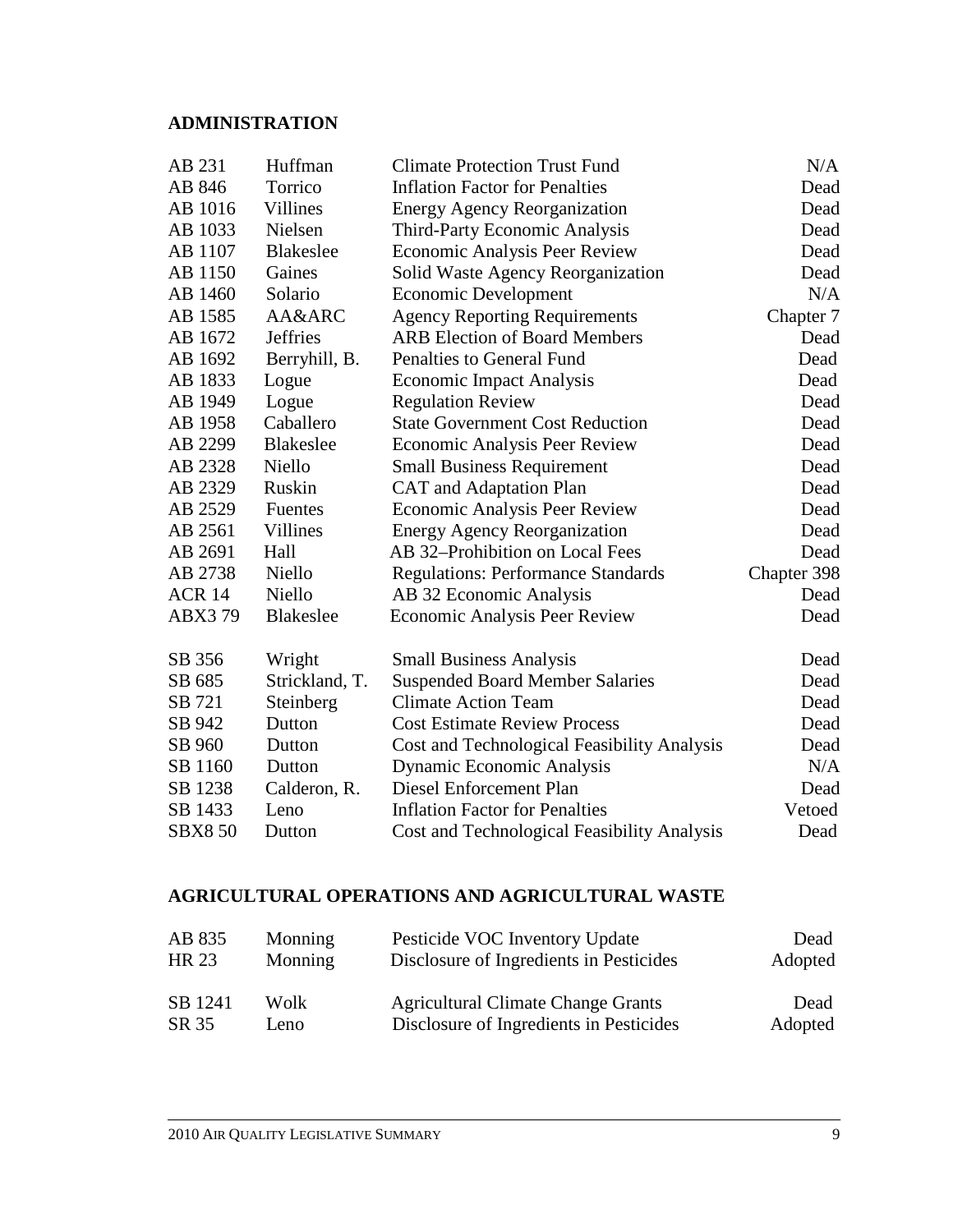## **AIR DISTRICTS**

| AB 28   | <b>Jeffries</b> | Limits on Natural Gas Engine Rules         | Dead        |
|---------|-----------------|--------------------------------------------|-------------|
| AB 1305 | Pérez, V.       | <b>Imported Electricity Mitigation Fee</b> | Dead        |
| AB 1313 | <b>Adams</b>    | <b>SCAQMD Offsets Spot Bill</b>            | Dead        |
| AB 1686 | <b>Jeffries</b> | Diesel Generator Exemption SCAQMD          | Dead        |
| AB 2037 | Pérez, V.       | <b>Out-of-State Power Plants</b>           | Chapter 422 |
| AB 2588 | Strickland      | <b>Air Pollution Control Districts</b>     | N/A         |
| SB 225  | Florez          | <b>Emission Reduction Credits</b>          | Dead        |
| SB 554  | Hollingsworth   | <b>Residential Wood Burning</b>            | Dead        |
| SB 1194 | Hollingsworth   | Fireplaces, Heaters, and Stoves            | Dead        |
| SB 1224 | Wright          | <b>Nuisance Odor Complaints</b>            | Chapter 411 |
|         |                 |                                            |             |

## **South Coast**

| AB 397  | <b>Jeffries</b> | <b>SCAQMD Board Election</b>                | Dead |
|---------|-----------------|---------------------------------------------|------|
| AB 1313 | <b>Adams</b>    | <b>SCAQMD Offsets Spot Bill</b>             | Dead |
|         |                 |                                             |      |
| SB 388  | Calderon, R.    | <b>SCAQMD ERCs</b>                          | Dead |
| SB 450  | Lowenthal, A.   | <b>SCAQMD ERCs for Essential Services</b>   | N/A  |
| SB 579  | Lowenthal, A.   | <b>SCAQMD ERCs for Essential Services</b>   | N/A  |
| SB 632  | Correa          | Air Pollution Mitigation Fee                | Dead |
| SB 696  | Wright          | <b>SCAQMD ERCs for Essential Services</b>   | N/A  |
| SB 778  | Payley          | Air Pollution: Intellectual Property Rights | Dead |

#### **BUDGET/FUNDING**

| AB 596  | Evans         | <b>Community Planning Grants</b>          | Dead        |
|---------|---------------|-------------------------------------------|-------------|
| AB 1292 | Lowenthal, B. | Prop. 1B Emission Reduction Funding       | Dead        |
| AB 1609 | Blumenfield   | Budget Act of 2010                        | Dead        |
| AB 1981 | Hill          | Modification of Tire Fee for New Vehicles | Dead        |
| SB 855  | SB&FRC        | Climate Change Zero-based Budget          | <b>TBD</b>  |
| SB 870  | Ducheny       | $2010-11$ Budget                          | Chapter 712 |
| SB 874  | Ducheny       | $2010-11$ Budget                          | Dead        |
| SBX86   | SB&FRC        | <b>Transportation Finance</b>             | Dead        |

### **Climate Change**

| Ma                | Climate Change Vehicle Registration Fee | N/A                                           |
|-------------------|-----------------------------------------|-----------------------------------------------|
| Huffman           | <b>Climate Protection Trust Fund</b>    | N/A                                           |
| <b>ACB</b>        | Climate Change Zero-based Budget        | Dead                                          |
|                   |                                         |                                               |
| Payley            |                                         | Dead                                          |
| <b>SB&amp;FRC</b> | Climate Change Zero-based Budget        | TBD                                           |
|                   |                                         | <b>Climate Mitigation Revenue Allocations</b> |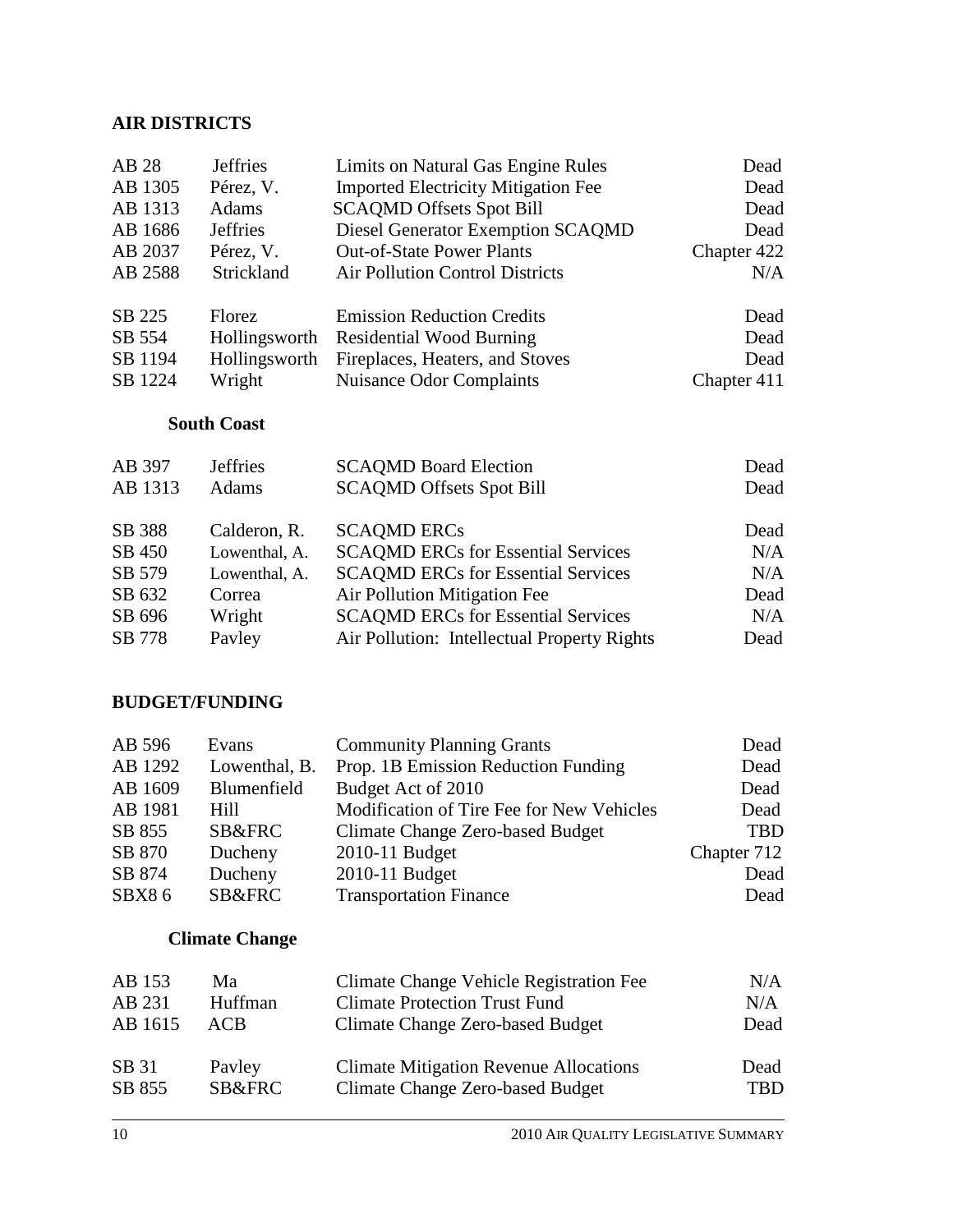| SB 1305 | Pavley     | AB 32 Revenue Allocation                | Dead |
|---------|------------|-----------------------------------------|------|
| SB 1445 | DeSaulnier | Climate Change Vehicle Registration Fee | Dead |

#### **CARL MOYER PROGRAM**

| AB 414       | Galgiani | Carl Moyer Truck Funds   | Dead        |
|--------------|----------|--------------------------|-------------|
| AB 1507 Lieu |          | Carl Moyer and GHG Funds | Chapter 571 |

#### **CLEAN TECHNOLOGY**

| AB 1373 | <b>Skinner</b>     | <b>High Global Warming Gases</b> | N/A  |
|---------|--------------------|----------------------------------|------|
| AB 1460 | Solario            | Economic Development             | N/A  |
| AB 2525 | <b>Blumenfield</b> | Clean Energy Technology Taxation | Dead |

## **CLIMATE CHANGE**

| AB 118        | Logue            | Suspension of AB 32                       | Dead             |
|---------------|------------------|-------------------------------------------|------------------|
| AB 153        | Ma               | Climate Change Vehicle Registration Fee   | N/A              |
| AB 956        | <b>Skinner</b>   | <b>Cool Pavement</b>                      | Dead             |
| AB 1033       | Nielsen          | <b>Third-Party Economic Analysis</b>      | Dead             |
| AB 1135       | <b>Skinner</b>   | Car Registration VMT Data                 | Dead             |
| AB 1348       | <b>Blakeslee</b> | <b>Fossil Fuel Procurement Plans</b>      | Dead             |
| AB 1452       | <b>Skinner</b>   | <b>GHGs From Cement Manufacturing</b>     | Dead             |
| AB 1504       | Skinner          | <b>Forestry GHG Regulation Review</b>     | Chapter 534      |
| AB 1794       | Gilmore          | <b>GHG</b> Spot Bill                      | Dead             |
| AB 2498       | <b>Skinner</b>   | <b>Combined Heat and Power</b>            | N/A              |
| AB 2514       | <b>Skinner</b>   | <b>Energy Storage Systems</b>             | Chapter 469      |
| AB 2691       | Hall             | AB 32–Prohibition on Local Fees           | Dead             |
| <b>ACR 14</b> | Niello           | AB 32 Economic Analysis                   | Dead             |
| AJR 26        | Chesbro          | <b>Climate Change Adaptation Strategy</b> | Res. Chapter 114 |
| SB 144        | Payley           | <b>Forestry Carbon Sequestration</b>      | Dead             |
| SB 295        | Dutton           | AB 32 Scoping Plan Economic Analysis      | Dead             |
| SB 729        | Walters          | Climate Change Spot Bill                  | Dead             |
| SB 855        | SB&FRC           | Climate Change Zero-based Budget          | <b>TBD</b>       |
| SB 1263       | Wyland           | AB 32 Suspension                          | Dead             |
| SB 1299       | Lowenthal, A.    | <b>VMT</b>                                | Dead             |
| SB 1351       | Wright           | AB 32 Regulatory Compliance Tools         | Dead             |
| SB 1445       | DeSaulnier       | Climate Change Vehicle Registration Fee   | Dead             |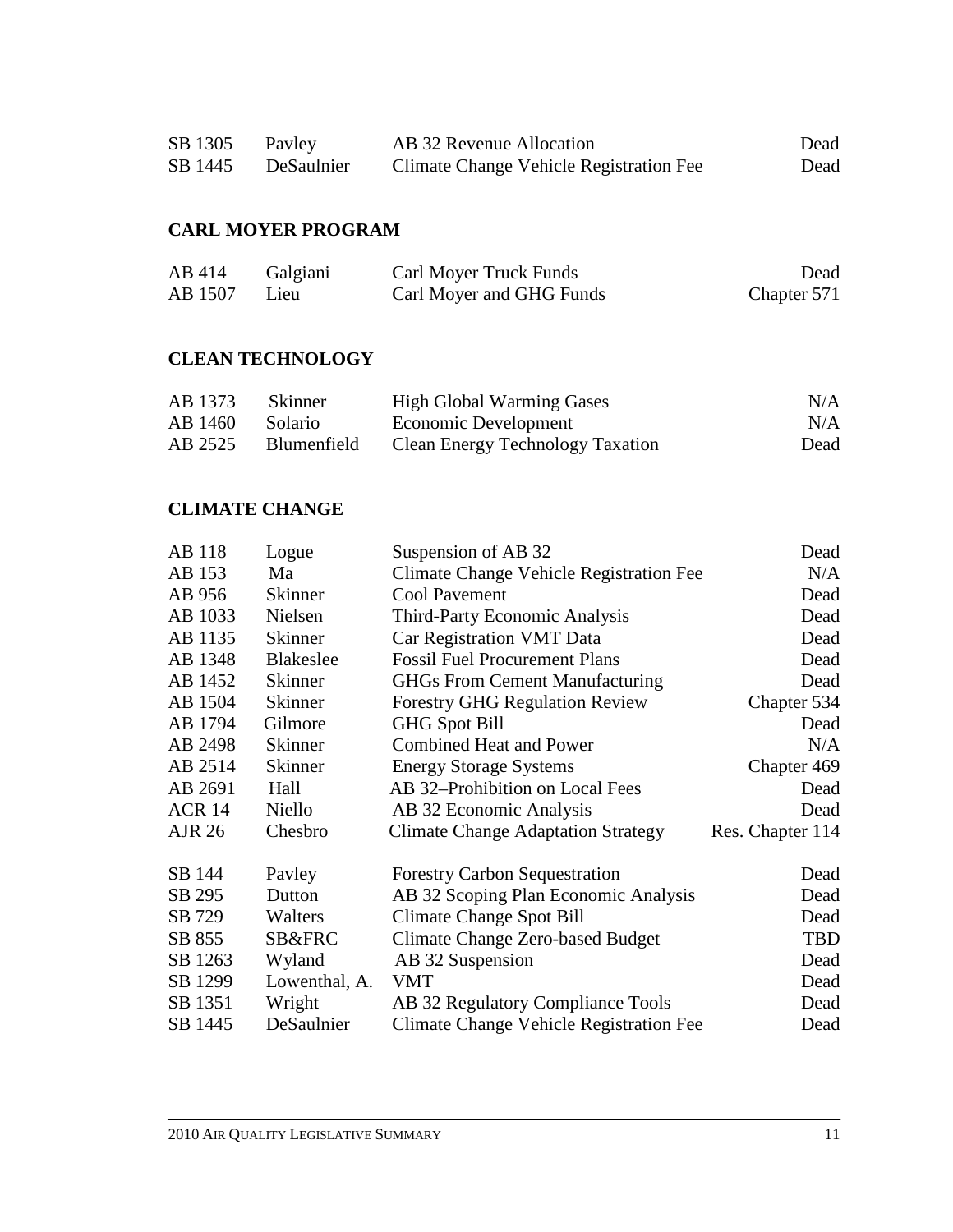## **California Environmental Quality Act**

| AB 2313<br>AB 2713 | <b>Buchanan</b><br>Knight | CEQA: Thresholds of Significance<br><b>CEQA Spot Bill</b> | Dead<br>Dead     |
|--------------------|---------------------------|-----------------------------------------------------------|------------------|
| SB 686             | DeSaulnier                | <b>CEQA</b> Exemptions                                    | Dead             |
|                    | Cap-and-Trade             |                                                           |                  |
| AB 2643            | Logue                     | Cap-and-Trade Spot Bill                                   | Dead             |
| AB 2681            | Garrick                   | Cap-and-Trade Spot Bill                                   | Dead             |
| SB 1033            | Wright                    | Cap-and-Trade Allowances                                  | Dead             |
| SB 1120            | Dutton                    | Cap-and-Trade Participants                                | Dead             |
| <b>SBX849</b>      | Dutton                    | Limits Cap-and-Trade Participants                         | Dead             |
|                    |                           | <b>Climate Action Team, Climate Adaptation</b>            |                  |
| AB 1091            | Ruskin                    | <b>Climate Change Adaptation Strategy</b>                 | Dead             |
| AB 2329            | Ruskin                    | CAT and Adaptation Plan                                   | Dead             |
| AJR 26             | Chesbro                   | <b>Climate Change Adaptation Strategy</b>                 | Res. Chapter 114 |
| SB 721             | Steinberg                 | <b>Climate Action Team</b>                                | Dead             |
|                    |                           | <b>Energy Conservation &amp; Renewables</b>               |                  |
| AB 44              | <b>Blakeslee</b>          | PACE Funding 3 <sup>rd</sup> Party Ownership              | Chapter 564      |
| AB 212             | Saldaña                   | Zero Net Energy Residential Buildings                     | Dead             |
| AB 222             | Adams                     | <b>RPS</b> Generation From Biorefineries                  | N/A              |
| AB 228             | Huffman                   | Net Energy Metering                                       | Dead             |
| AB 238             | Adams                     | <b>Renewable Energy Resources</b>                         | Dead             |
| AB 560             | Skinner                   | Net Energy Metering                                       | Dead             |
| AB 739             | Fuller                    | Wind Energy                                               | Dead             |
| AB 915             | Logue                     | Hydroelectric RPS Eligibility                             | Dead             |
| AB 960             | Pérez, V.                 | <b>Renewable Generation Siting</b>                        | Dead             |
| AB 1012            | Pérez, V.                 | <b>Renewable Generation Siting</b>                        | Dead             |
| AB 1106            | Fuentes                   | <b>RPS</b> Infrastructure Funding                         | Chapter 356      |
| AB 1111            | <b>Blakeslee</b>          | <b>Sales Tax Exclusion for Renewables</b>                 | Dead             |
| AB 1159            | Pérez, V.                 | <b>Tax Credits for Qualified Renewables</b>               | Dead             |
| AB 1234            | Skinner                   | <b>State Capitol Energy Modernization Plan</b>            | Dead             |
| AB 1453            | Buchanan                  | California Solar Initiative                               | Dead             |
| AB 1530            | Skinner                   | <b>Energy Efficiency Protocols for GHG</b>                | N/A              |
| AB 1536            | <b>Blakeslee</b>          | <b>Energy Storage for SGIP</b>                            | Dead             |

AB 1846 Pérez, V. Expedited Environmental Review Chapter 195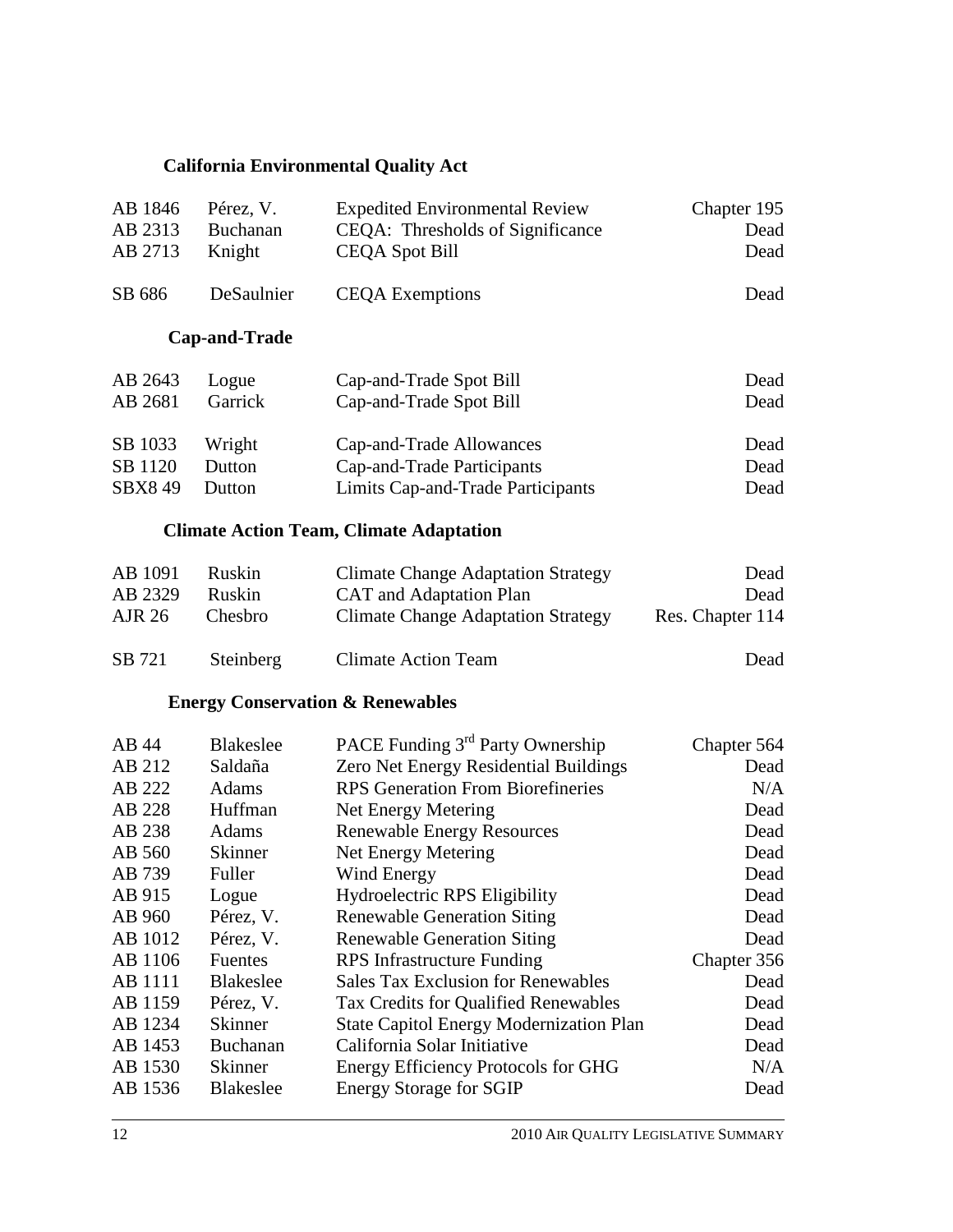| AB 1873         | Huffman                                | <b>PACE Bonds</b>                            | Chapter 583    |
|-----------------|----------------------------------------|----------------------------------------------|----------------|
| SB <sub>7</sub> | Wiggins                                | Carry Forward for Net Metering               | N/A            |
| SB 77           | Pavley                                 | <b>Reserves for PACE Bonds</b>               | Chapter 15     |
| SB 366          | Aanested                               | <b>Biomass Renewable Energy</b>              | Dead           |
| SB 408          | Padilla                                | CEQA Exemption for LEED Green Buildings      | N/A            |
| SB 463          | Strickland, T.                         | Renewable Energy Tax Credit                  | Dead           |
| SB 542          | Wiggins                                | Solar Energy and Energy Efficiency Programs  | Dead           |
| SB 722          | Simitian                               | RPS 33 Percent by 2020                       | Dead           |
| SB 805          | Wright                                 | RPS 33 Percent by 2020                       | Dead           |
| SB 1367         | Wyland                                 | RPS 20 Percent by 2020                       | Dead           |
| <b>SBX8 26</b>  | Payley                                 | <b>Reserves for PACE Bonds</b>               | Dead           |
| <b>SBX8 34</b>  | Padilla                                | <b>Renewable Generation Siting</b>           | Chapter 9      |
|                 | <b>Federal Climate Policy</b>          |                                              |                |
| <b>ACR 143</b>  | Hagman                                 | GHG Regulation by U.S. EPA                   | Dead           |
| <b>SJR</b> 17   | Leno                                   | Climate Change Leadership                    | Res. Chapter 7 |
|                 | <b>Flood Planning &amp; Mitigation</b> |                                              |                |
|                 |                                        |                                              |                |
| AB 1091         | Ruskin                                 | <b>Climate Change Adaptation Strategy</b>    | Dead           |
| AB 2329         | Ruskin                                 | CAT and Adaptation Plan                      | Dead           |
| AB 2598         | <b>Brownley</b>                        | Sea Level Rise                               | Dead           |
|                 |                                        |                                              |                |
|                 | Forestry                               |                                              |                |
| AB 1504         | <b>Skinner</b>                         | <b>Forestry GHG Regulation Review</b>        | Chapter 534    |
| SB 144          | Payley                                 | <b>Forestry Carbon Sequestration</b>         | Dead           |
|                 | <b>Fuels and Vehicles</b>              |                                              |                |
| AB 922          | Miller                                 | Domestic Biodiesel Fuel Tax Exemption        | Dead           |
| AB 1043         | Fong                                   | <b>Biofuels Spot Bill</b>                    | Dead           |
| AB 1097         | Eng                                    | <b>State Vehicle Fuel Efficiency</b>         | N/A            |
| AB 2311         | Mendoza                                | Low Carbon Fuel Standard Periodic Reviews    | Dead           |
| SB 1328         | Lowenthal, A.                          | Motor Vehicle Cabin Cooling                  | Chapter 648    |
|                 | <b>Impact Assistance</b>               |                                              |                |
| AB 1405         | De Leon                                | <b>Funding for Disadvantaged Communities</b> | Vetoed         |
| AB 2534         | Fuentes                                | Cap-and-Trade Communities Fund               | Dead           |
|                 |                                        |                                              |                |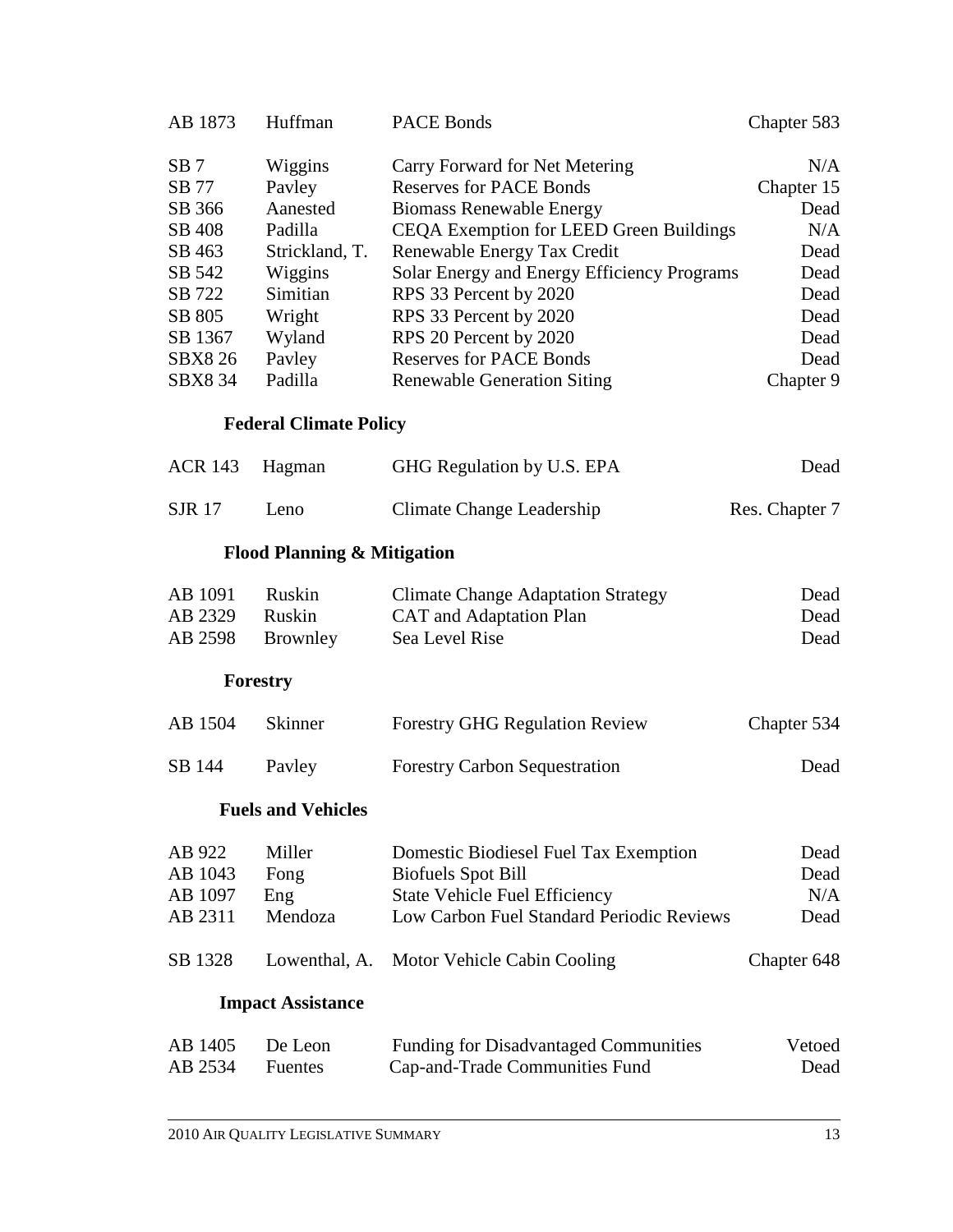## **Land Use Planning**

| AB 596          | Evans                                   | <b>Community Planning Grants</b>                | Dead        |
|-----------------|-----------------------------------------|-------------------------------------------------|-------------|
| AB 610          | Caballero                               | Land Use Planning                               | Dead        |
| AB 2598         | <b>Brownley</b>                         | Sea Level Rise                                  | Dead        |
| AB 2754         | Pérez, J.                               | OPR Support to Meet AB 32 Goals                 | Vetoed      |
| SB 560          | Ashburn                                 | <b>Sustainable Communities Strategy Credits</b> | Dead        |
| SB 686          | DeSaulnier                              | <b>CEQA</b> Exemptions                          | Dead        |
| <b>Offsets</b>  |                                         |                                                 |             |
| AB 376          | Nava                                    | <b>Voluntary GHG Emission Offsets</b>           | Dead        |
| AB 1313         | Adams                                   | <b>SCAQMD Offsets Spot Bill</b>                 | Dead        |
| SB 333          | Hancock                                 | <b>Voluntary GHG Offset Fund</b>                | Dead        |
|                 | <b>Research</b>                         |                                                 |             |
| AB 19           | Ruskin                                  | <b>Consumer Product Carbon Labeling</b>         | Dead        |
| AB 1373         | <b>Skinner</b>                          | <b>High Global Warming Gases</b>                | N/A         |
| SB 128          | Padilla                                 | California Climate Change Institute             | Dead        |
| SB 721          | Steinberg                               | <b>Climate Action Team</b>                      | Dead        |
| SB 1299         | Lowenthal, A.                           | <b>VMT</b>                                      | Dead        |
|                 | <b>Tax Credits and Other Incentives</b> |                                                 |             |
| AB 922          | Miller                                  | Domestic Biodiesel Fuel Tax Exemption           | Dead        |
| AB 1011         | Jones                                   | <b>Insurance for Green Incentives</b>           | Chapter 418 |
| <b>AB</b> 1111  | <b>Blakeslee</b>                        | <b>Sales Tax Exclusion for Renewables</b>       | Dead        |
| AB 1159         | Pérez, V.                               | <b>Tax Credits for Qualified Renewables</b>     | Dead        |
| AB 1212         | Ruskin                                  | Feebate Vehicle Incentive Program               | Dead        |
| AB 1304         | Saldaña                                 | Electric Vehicle Tax Exemption                  | Dead        |
| AB 1500         | Lieu                                    | <b>HOV Lanes</b>                                | Chapter 37  |
| AB 1502         | Eng                                     | <b>HOV</b> Lanes                                | N/A         |
| AB 1536         | <b>Blakeslee</b>                        | <b>Energy Storage for SGIP</b>                  | Dead        |
| AB 2428         | <b>Buchanan</b>                         | Green Technology Zone Pilot Program             | Dead        |
| AB 2531         | <b>Fuentes</b>                          | Green Job Development                           | Vetoed      |
| SB <sub>7</sub> | Wiggins                                 | Carry Forward for Net Metering                  | N/A         |
| SB 31           | Payley                                  | <b>Climate Mitigation Revenue Allocations</b>   | Dead        |
| SB 425          | Simitian                                | Parking Cash-Out: Tax Credits                   | Dead        |
| SB 463          | Strickland, T.                          | Renewable Energy Tax Credit                     | Dead        |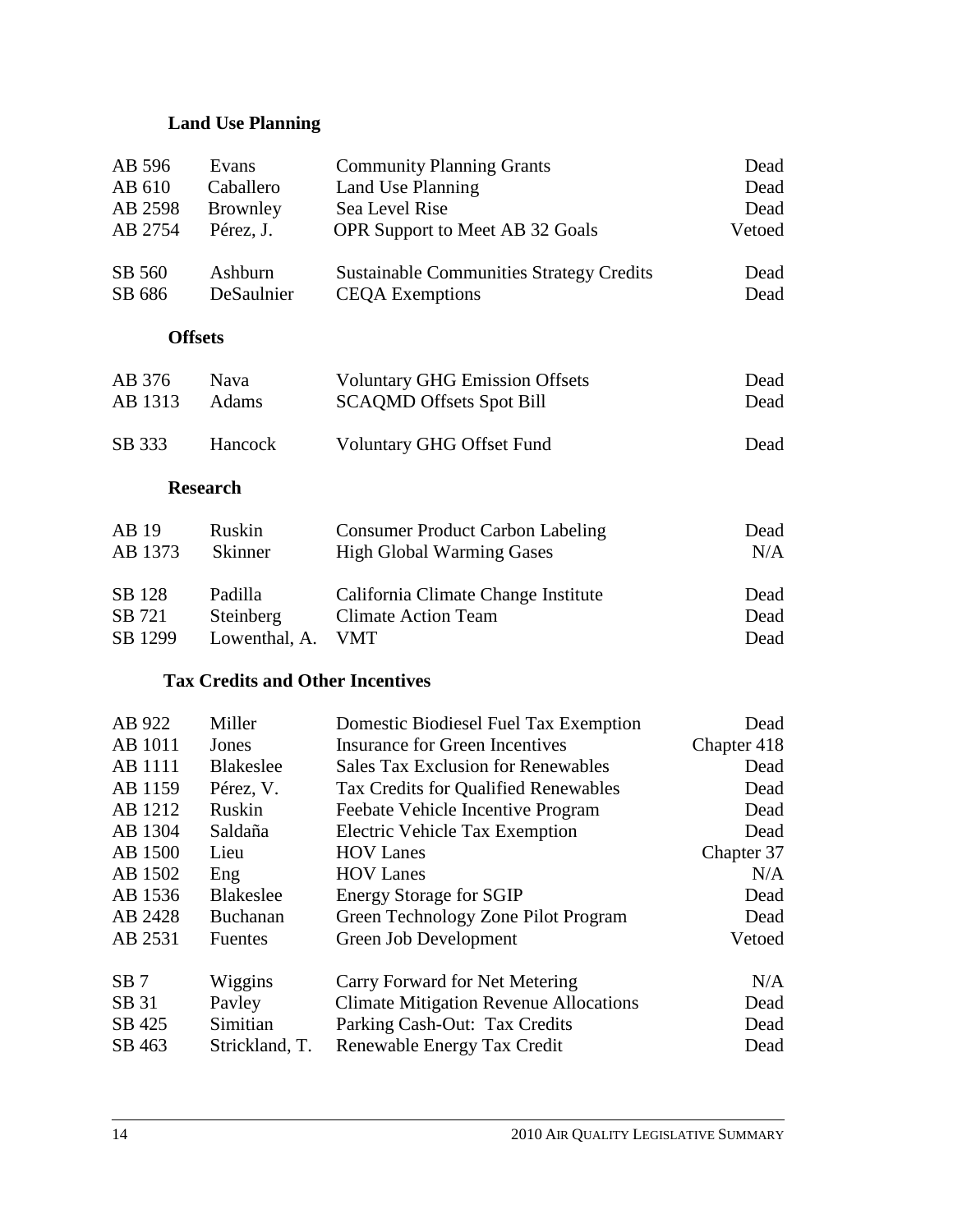| SB 518  |       | Lowenthal, A. Parking Subsidies Menu      | N/A         |
|---------|-------|-------------------------------------------|-------------|
| SB 535  | Yee.  | <b>HOV</b> Lanes                          | Chapter 215 |
| SB 1241 | Wolk  | <b>Agricultural Climate Change Grants</b> | Dead        |
| SB 1340 | Kehoe | Residential Infrastructure Funding        | Chapter 649 |

### **Urban Greening**

| SB 333  | Hancock | Voluntary GHG Offset Fund       | Dead        |
|---------|---------|---------------------------------|-------------|
| SB 1006 | Payley  | <b>Strategic Growth Council</b> | Chapter 632 |

### **Waste Reduction**

| AB 222 | Adams   | <b>RPS</b> Generation From Biorefineries | N/A    |
|--------|---------|------------------------------------------|--------|
| AB 283 | Chesbro | Solid Waste Producer Responsibility      | Dead   |
| AB 478 | Chesbro | Solid Waste Recycling and Management     | Dead   |
| AB 479 | Chesbro | <b>Commercial Solid Waste Recycling</b>  | Dead   |
| AB 737 | Chesbro | <b>Commercial Solid Waste Recycling</b>  | Vetoed |

### **Water Planning & Use**

| AB 1011 | Jones         | Insurance for Green Incentives          | Chapter 418 |
|---------|---------------|-----------------------------------------|-------------|
| AB 1365 | Berryhill, T. | Sacramento-San Joaquin Delta Protection | Dead        |
| AB 2329 | Ruskin        | CAT and Adaptation Plan                 | Dead        |
| SB 301  | <b>Florez</b> | Water Supply Reliability Bond           | N/A         |

#### **COMPLIANCE (See ENFORCEMENT/PENALTIES)**

#### **EMISSION REDUCTION INCENTIVES**

| AB 580  | Galgiani       | Clean Vehicle Rebate Project Funding | Dead        |
|---------|----------------|--------------------------------------|-------------|
| SB 225  | <b>Florez</b>  | <b>Emission Reduction Credits</b>    | Dead        |
| SB 462  | Strickland, T. | Diesel Emission Control Tax Credit   | Dead        |
| SB 464  | Strickland, T. | Diesel Emission Control Tax Credit   | Dead        |
| SB 1114 | Florez         | <b>ERCs</b>                          | Dead        |
| SB 1477 | <b>SEQC</b>    | <b>CPCFA Financing Eligibility</b>   | Chapter 414 |

#### **Carl Moyer**

| AB 414  | Galgiani | Carl Moyer Truck Funds                    | Dead        |
|---------|----------|-------------------------------------------|-------------|
| AB 1507 | L 1eu    | Carl Moyer and GHG Funds                  | Chapter 571 |
| AB 1981 | Hill     | Modification of Tire Fee for New Vehicles | Dead        |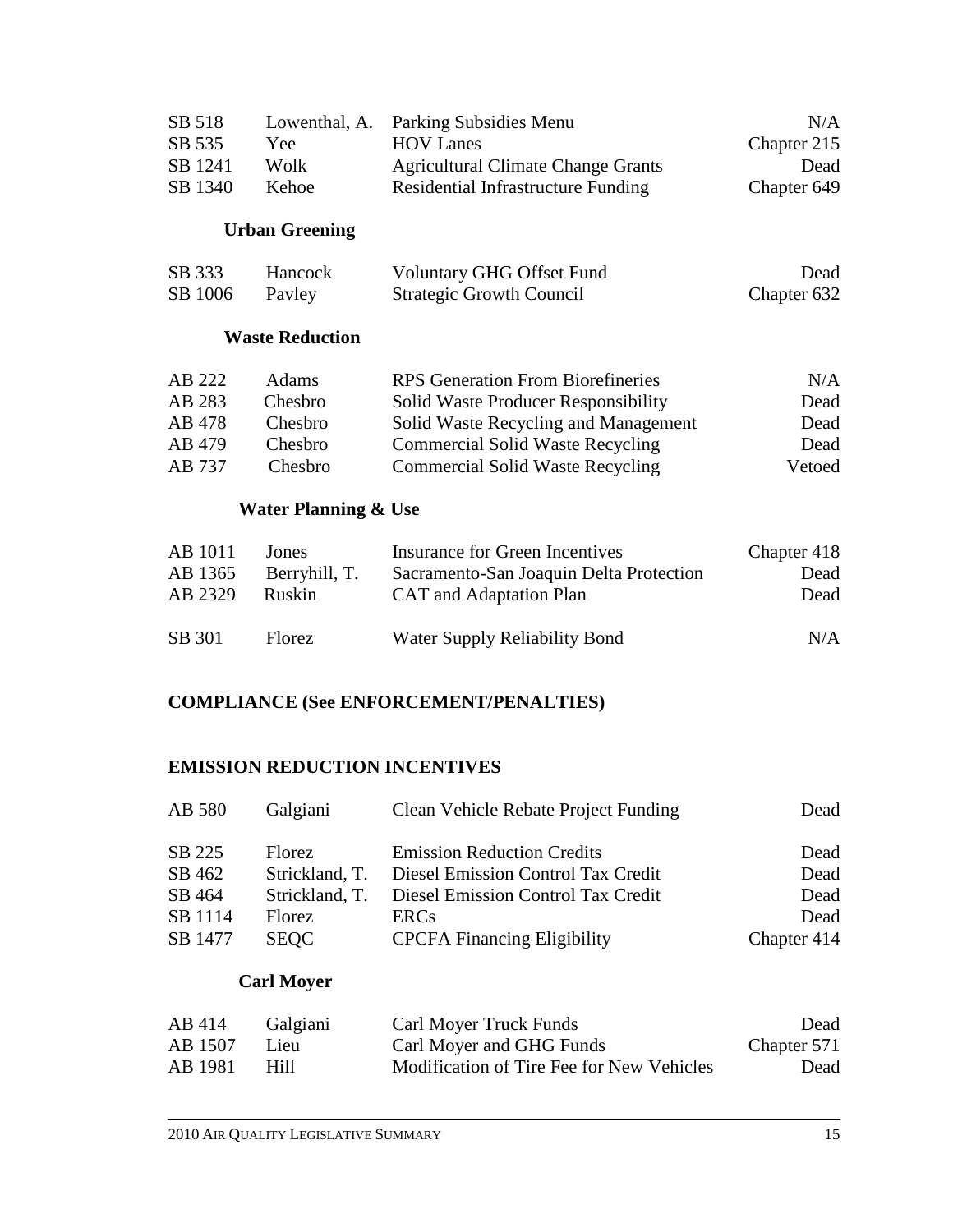## **ENERGY**

| AB 1016 | Villines         | <b>Energy Agency Reorganization</b>        | Dead        |
|---------|------------------|--------------------------------------------|-------------|
| AB 1305 | Pérez, V.        | <b>Imported Electricity Mitigation Fee</b> | Dead        |
| AB 1348 | <b>Blakeslee</b> | <b>Fossil Fuel Procurement Plans</b>       | Dead        |
| AB 1552 | AU&CC            | Once-Through Cooling                       | Dead        |
| AB 2037 | Pérez, V.        | <b>Out-of-State Power Plants</b>           | Chapter 422 |
| AB 2498 | <b>Skinner</b>   | Combined Heat and Power                    | N/A         |
| AB 2514 | Skinner          | <b>Energy Storage Systems</b>              | Chapter 469 |
| AB 2525 | Blumenfield      | <b>Clean Energy Technology Taxation</b>    | Dead        |
| AB 2561 | Villines         | <b>Energy Agency Reorganization</b>        | Dead        |
| SB 42   | Corbett          | Once-Through Cooling                       | Dead        |
| SB 376  | Simitian         | <b>Liquefied Natural Gas</b>               | Dead        |
| SB 388  | Calderon, R.     | <b>SCAQMD ERCs</b>                         | Dead        |
| SB 450  | Lowenthal, A.    | <b>SCAQMD ERCs for Essential Services</b>  | N/A         |
| SB 579  | Lowenthal, A.    | <b>SCAQMD ERCs for Essential Services</b>  | N/A         |
| SB 696  | Wright           | <b>SCAQMD ERCs for Essential Services</b>  | N/A         |
| SB 1435 | Padilla          | <b>Electric Vehicle Charging</b>           | Dead        |
| SB 1437 | Kehoe            | Grid Cost Impacts of Electric Vehicles     | N/A         |

#### **Distributed Generation**

| AB 560          | Skinner          | Net Energy Metering               | Dead        |
|-----------------|------------------|-----------------------------------|-------------|
| AB 1106         | <b>Fuentes</b>   | <b>RPS</b> Infrastructure Funding | Chapter 356 |
| AB 1453         | <b>Buchanan</b>  | California Solar Initiative       | Dead        |
| AB 1536         | <b>Blakeslee</b> | <b>Energy Storage for SGIP</b>    | Dead        |
| SB <sub>7</sub> | Wiggins          | Carry Forward for Net Metering    | N/A         |

## **Energy Efficiency**

| AB 44          | <b>Blakeslee</b> | PACE Funding 3 <sup>rd</sup> Party Ownership   | Chapter 564 |
|----------------|------------------|------------------------------------------------|-------------|
| AB 212         | Saldaña          | Zero Net Energy Residential Buildings          | Dead        |
| AB 413         | <b>Fuentes</b>   | <b>Energy Rates</b>                            | N/A         |
| AB 1234        | <b>Skinner</b>   | State Capitol Energy Modernization Plan        | Dead        |
| AB 1530        | <b>Skinner</b>   | Energy Efficiency Protocols for GHG            | N/A         |
| AB 1873        | Huffman          | <b>PACE Bonds</b>                              | Chapter 583 |
| SB 77          | Payley           | <b>Reserves for PACE Bonds</b>                 | Chapter 15  |
| SB 408         | Padilla          | <b>CEQA Exemption for LEED Green Buildings</b> | N/A         |
| SB 542         | Wiggins          | Solar Energy and Energy Efficiency Programs    | Dead        |
| <b>SBX8 26</b> | Payley           | <b>Reserves for PACE Bonds</b>                 | Dead        |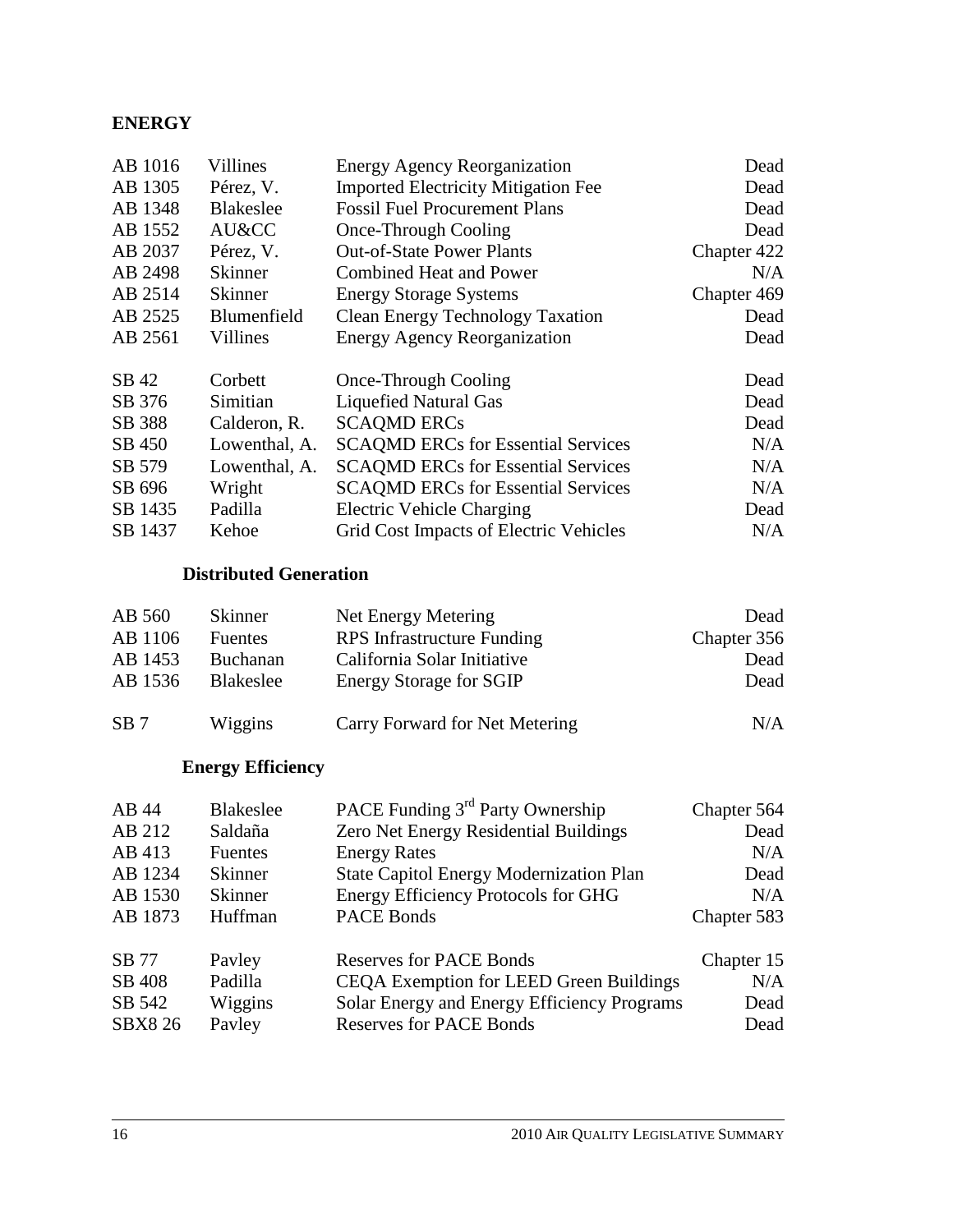## **Renewable Energy**

| AB 44           | <b>Blakeslee</b> | PACE Funding 3 <sup>rd</sup> Party Ownership | Chapter 564 |
|-----------------|------------------|----------------------------------------------|-------------|
| AB 222          | Adams            | <b>RPS</b> Generation From Biorefineries     | N/A         |
| AB 228          | Huffman          | Net Energy Metering                          | Dead        |
| AB 238          | Adams            | <b>Renewable Energy Resources</b>            | Dead        |
| AB 560          | <b>Skinner</b>   | Net Energy Metering                          | Dead        |
| AB 739          | Fuller           | Wind Energy                                  | Dead        |
| AB 915          | Logue            | Hydroelectric RPS Eligibility                | Dead        |
| AB 960          | Pérez, V.        | <b>Renewable Generation Siting</b>           | Dead        |
| AB 1012         | Pérez, V.        | <b>Renewable Generation Siting</b>           | Dead        |
| AB 1106         | <b>Fuetes</b>    | RPS Infrastructure Funding                   | Chapter 356 |
| <b>AB</b> 1111  | <b>Blakeslee</b> | <b>Sales Tax Exclusion for Renewables</b>    | Dead        |
| AB 1159         | Pérez, V.        | Tax Credits for Qualified Renewables         | Dead        |
| AB 1453         | Buchanan         | California Solar Initiative                  | Dead        |
| SB <sub>7</sub> | Wiggins          | Carry Forward for Net Metering               | N/A         |
| SB 366          | Aanested         | <b>Biomass Renewable Energy</b>              | Dead        |
| SB 463          | Strickland, T.   | Renewable Energy Tax Credit                  | Dead        |
| SB 542          | Wiggins          | Solar Energy and Energy Efficiency Programs  | Dead        |
| SB 722          | Simitian         | RPS 33 Percent by 2020                       | Dead        |
| SB 805          | Wright           | RPS 33 Percent by 2020                       | Dead        |
| SB 1367         | Wyland           | RPS 20 Percent by 2020                       | Dead        |
| <b>SBX8 34</b>  | Padilla          | <b>Renewable Generation Siting</b>           | Chapter 9   |

## **ENFORCEMENT/PENALTIES**

| AB 28         | <b>Jeffries</b> | Limits on Natural Gas Engine Rules    | Dead        |
|---------------|-----------------|---------------------------------------|-------------|
| AB 376        | <b>Nava</b>     | <b>Voluntary GHG Emission Offsets</b> | Dead        |
| AB 453        | Garrick         | <b>EVR</b> Penalties                  | Dead        |
| AB 846        | Torrico         | <b>Inflation Factor for Penalties</b> | Dead        |
| AB 1384       | Miller          | Delay of EVR Implementation           | Dead        |
| AB 1416       | Galgiani        | Delay of Diesel Emission Control      | Dead        |
| AB 1692       | Berryhill, B.   | Penalties to General Fund             | Dead        |
| AB 2469       | Berryhill, B.   | <b>Penalty Dispute Resolution</b>     | Dead        |
| SB 507        | $\cos$          | <b>EVR</b> Compliance Delay           | Dead        |
| SB 722        | Simitian        | RPS 33 Percent by 2020                | Dead        |
| SB 1402       | Dutton          | <b>Penalty Documentation</b>          | Chapter 413 |
| SB 1433       | Leno            | <b>Inflation Factor for Penalties</b> | Vetoed      |
| <b>SCR 38</b> | Wright          | Delay of EVR                          | Dead        |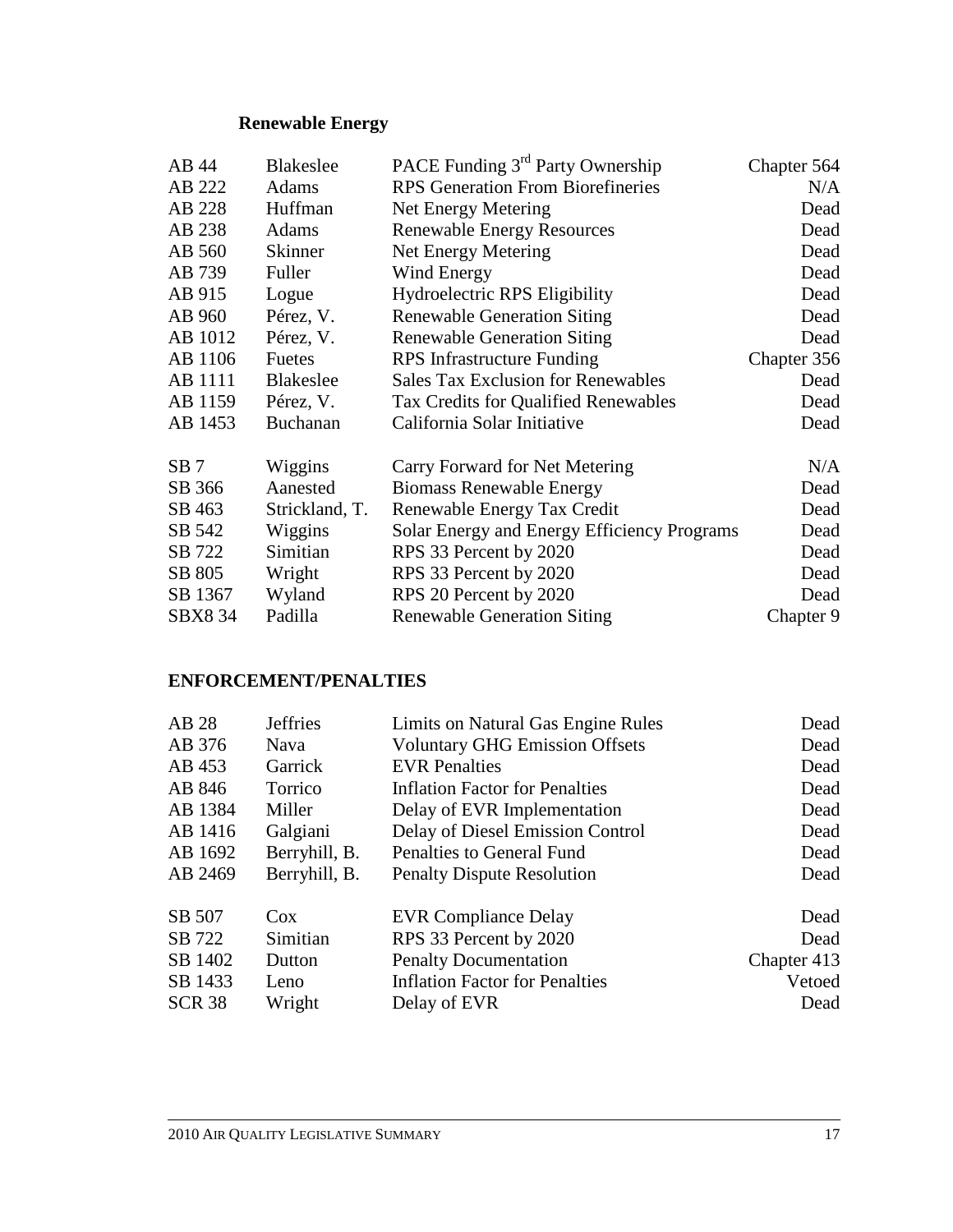## **ENHANCED VAPOR RECOVERY**

| AB 453<br>AB 1384<br><b>ABX3 30</b> | Garrick<br>Miller<br>Garrick                                     | <b>EVR</b> Penalties<br>Delay of EVR Implementation<br><b>EVR Penalty Protection</b> | Dead<br>Dead<br>Dead |
|-------------------------------------|------------------------------------------------------------------|--------------------------------------------------------------------------------------|----------------------|
| SB 507<br><b>SCR 38</b>             | $\cos$<br>Wright                                                 | <b>EVR Compliance Delay</b><br>Delay of EVR                                          | Dead<br>Dead         |
| <b>FUELS</b>                        |                                                                  |                                                                                      |                      |
| AB 1097<br><b>AJR 24</b>            | Eng<br>Lowenthal, B.                                             | <b>State Vehicle Fuel Efficiency</b><br>Ship Fuel Sulfur Emission Control            | N/A<br>Dead          |
|                                     | <b>Alternative Fuels</b>                                         |                                                                                      |                      |
| AB 222<br>AB 1043                   | Adams<br>Fong                                                    | <b>RPS</b> Generation From Biorefineries<br><b>Biofuels Spot Bill</b>                | N/A<br>Dead          |
|                                     | <b>Fuels Taxation</b>                                            |                                                                                      |                      |
| AB 922<br>ABX86                     | Miller<br>ACB                                                    | Domestic Biodiesel Fuel Tax Exemption<br>Motor Vehicle and Diesel Fuel Tax           | Dead<br>Chapter 11   |
|                                     | <b>GOODS MOVEMENT</b>                                            |                                                                                      |                      |
|                                     | <b>Funding</b>                                                   |                                                                                      |                      |
| $\sqrt{2}$ 1000                     | $\mathbf{r}$ $\mathbf{r}$ $\mathbf{r}$ $\mathbf{r}$ $\mathbf{r}$ | $\mathbf{r}$ . The state of $\mathbf{r}$<br>$\mathbf{1} \mathbf{D} \mathbf{D}$       |                      |

| AB 1292                  |                    | Lowenthal, B. Prop. 1B Emission Reduction Funding                    | Dead         |
|--------------------------|--------------------|----------------------------------------------------------------------|--------------|
| SB 1156<br><b>SBX837</b> | Cedillo<br>Cedillo | <b>Grants for Port Trucks</b><br>Grants and Loans for On-Road Trucks | Dead<br>Dead |
|                          | <b>Ports</b>       |                                                                      |              |
| AB 1431                  | Hill               | Port of Oakland Emission Controls                                    | N/A          |
| AJR 24                   | Lowenthal, B.      | Ship Fuel Sulfur Emission Control                                    | Dead         |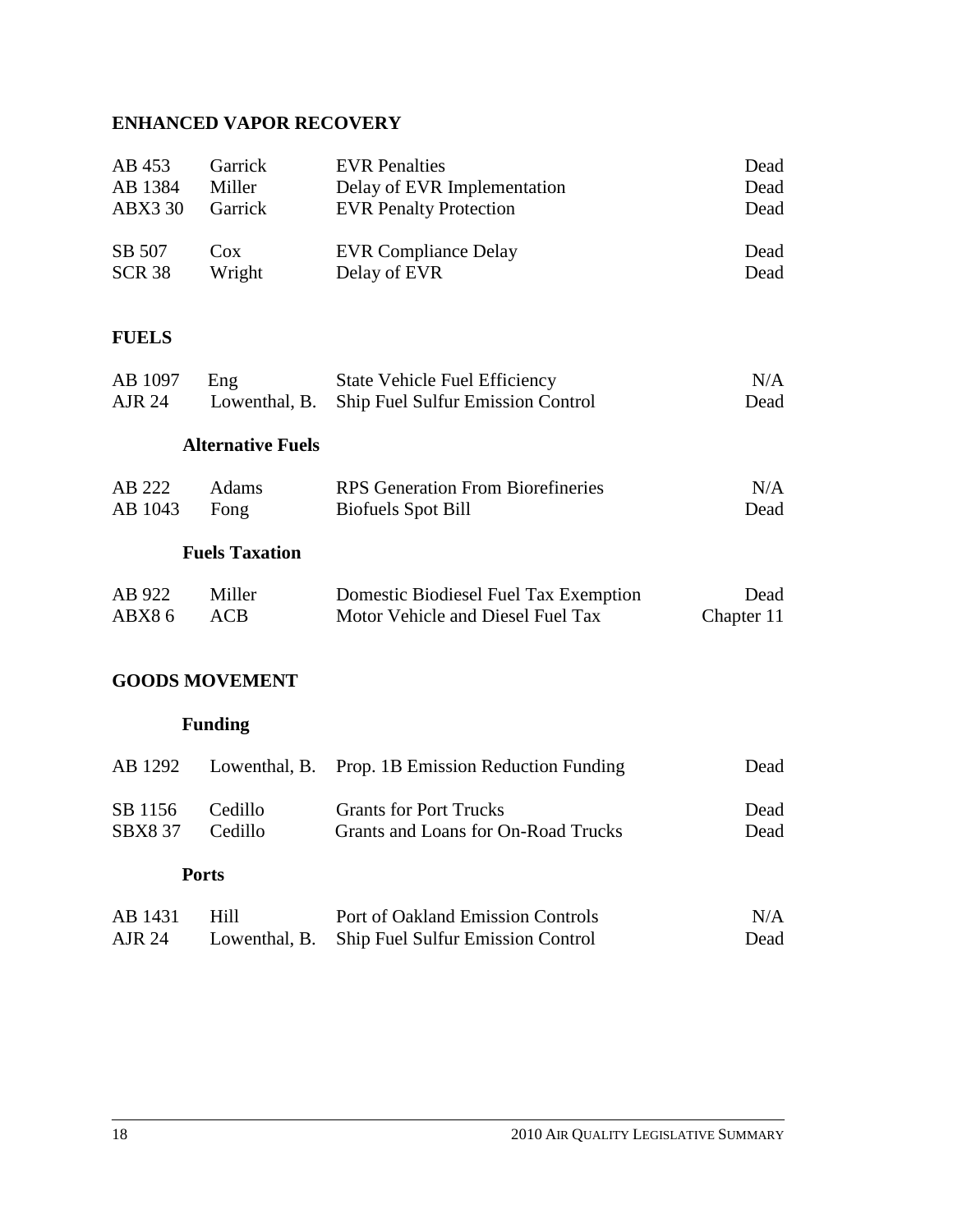## **GREEN BUILDINGS & BUILDING EFFICIENCY**

| AB 44          | <b>Blakeslee</b> | PACE Funding 3 <sup>rd</sup> Party Ownership   | Chapter 564 |
|----------------|------------------|------------------------------------------------|-------------|
| AB 212         | Saldaña          | Zero Net Energy Residential Buildings          | Dead        |
| AB 433         | Ammiano          | <b>Building Ventilation Standards</b>          | Dead        |
| AB 821         | <b>Brownley</b>  | <b>Safer School Cleaning Products</b>          | Dead        |
| AB 1234        | Skinner          | <b>State Capitol Energy Modernization Plan</b> | Dead        |
| AB 1873        | Huffman          | <b>PACE Bonds</b>                              | Chapter 583 |
|                |                  |                                                |             |
| SB 408         | Padilla          | CEQA Exemption for LEED Green Buildings        | N/A         |
| <b>SBX8 26</b> | Payley           | <b>Reserves for PACE Bonds</b>                 | Dead        |

#### **GREEN JOBS AND THE ECONOMY**

| AB 310            | Price            | Green Workforce Development Spot Bill         | Dead   |
|-------------------|------------------|-----------------------------------------------|--------|
| AB 1033           | Nielsen          | Third-Party Economic Analysis                 | Dead   |
| AB 1107           | <b>Blakeslee</b> | <b>Economic Analysis Peer Review</b>          | Dead   |
| AB 1405           | De Leon          | <b>Funding for Disadvantaged Communities</b>  | Vetoed |
| AB 1460           | Solario          | Economic Development                          | N/A    |
| AB 1833           | Logue            | <b>Economic Impact Analysis</b>               | Dead   |
| AB 2299           | <b>Blakeslee</b> | <b>Economic Analysis Peer Review</b>          | Dead   |
| AB 2328           | Niello           | <b>Small Business Requirement</b>             | Dead   |
| AB 2525           | Blumenfield      | <b>Clean Energy Technology Taxation</b>       | Dead   |
| AB 2529           | <b>Fuentes</b>   | <b>Economic Analysis Peer Review</b>          | Dead   |
| AB 2628           | Pérez, V.        | <b>Green Collar Jobs</b>                      | Dead   |
| ACR <sub>14</sub> | Niello           | AB 32 Economic Analysis                       | Dead   |
| ABX379            | <b>Blakeslee</b> | <b>Economic Analysis Peer Review</b>          | Dead   |
| SB 31             | Pavley           | <b>Climate Mitigation Revenue Allocations</b> | Dead   |
| SB 128            | Padilla          | California Climate Change Institute           | Dead   |
| SB 267            | Benoit           | Green Jobs Spot Bill                          | Dead   |
| SB 295            | Dutton           | AB 32 Scoping Plan Economic Analysis          | Dead   |
| SB 333            | Hancock          | Voluntary GHG Offset Fund                     | Dead   |
| SB 356            | Wright           | <b>Small Business Analysis</b>                | Dead   |
| SB 675            | Steinberg        | Green Jobs                                    | Vetoed |
| SB 721            | Steinberg        | <b>Climate Action Team</b>                    | Dead   |
| SB 942            | Dutton           | <b>Cost Estimate Review Process</b>           | Dead   |
| SB 960            | Dutton           | Cost and Technological Feasibility Analysis   | Dead   |
| SB 1160           | Dutton           | Dynamic Economic Analysis                     | N/A    |
| <b>SBX8 50</b>    | Dutton           | Cost and Technological Feasibility Analysis   | Dead   |

#### **GREENHOUSE GASES (See CLIMATE CHANGE and/or ENERGY)**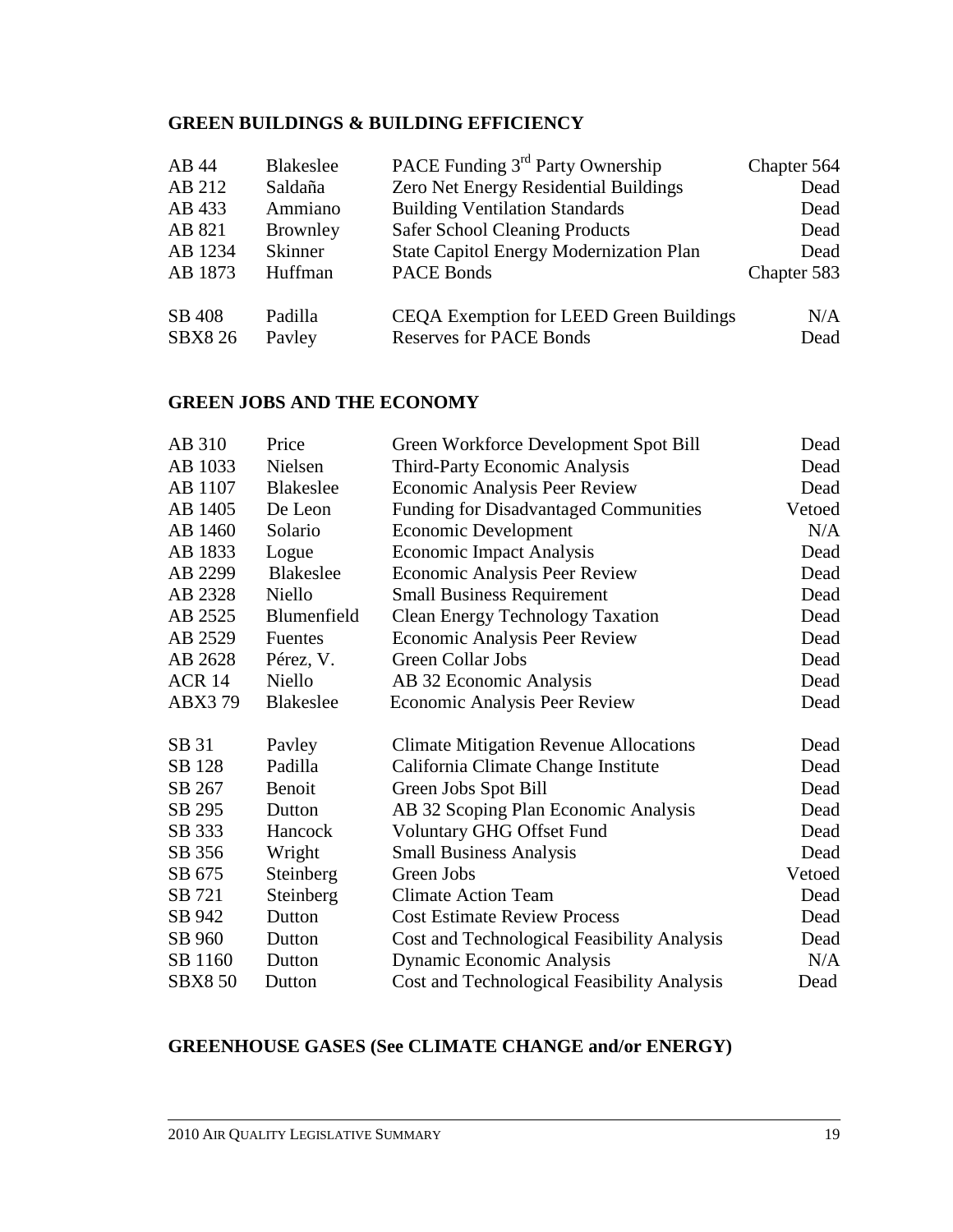#### **HEAVY DUTY DIESEL (See MOTOR VEHICLES and/or CARL MOYER PROGRAM)**

#### **INDOOR AIR**

| AB 433 | Ammiano  | <b>Building Ventilation Standards</b> | Dead |
|--------|----------|---------------------------------------|------|
| AB 821 | Brownley | <b>Safer School Cleaning Products</b> | Dead |

#### **LAND USE**

| AB 610  | Caballero       | Land Use Planning                               | Dead |
|---------|-----------------|-------------------------------------------------|------|
| AB 782  | <b>Jeffries</b> | <b>Sustainable Communities Strategies</b>       | Dead |
| AB 1091 | Ruskin          | <b>Climate Change Adaptation Strategy</b>       | Dead |
| SB 560  | Ashburn         | <b>Sustainable Communities Strategy Credits</b> | Dead |
| SB 663  | Benoit          | Neighborhood Electric Vehicles                  | Dead |
| SB 686  | DeSaulnier      | <b>CEQA</b> Exemptions                          | Dead |

#### **LOCOMOTIVES (See GOODS MOVEMENT)**

#### **LOW EMISSION VEHICLES (See MOTOR VEHICLES)**

#### **MOTOR VEHICLES**

| AB 1772        | Mendoza    | <b>Idle Reduction Technology</b> | Dead |
|----------------|------------|----------------------------------|------|
| AB 2513        | Adams      | Mobile Source Spot Bill          | Dead |
| <b>SBX8 57</b> | Cox/Niello | <b>Diesel Truck Regulations</b>  | Dead |

#### **Low Emission Vehicles and Zero Emission Vehicles**

| AB 584  | Huber    | Neighborhood Electric Vehicles | Chapter 437 |
|---------|----------|--------------------------------|-------------|
| AB 1500 | Lieu     | <b>HOV</b> Lanes               | Chapter 37  |
| AB 1502 | Eng      | <b>HOV</b> Lanes               | N/A         |
| AB 1781 | Villines | Neighborhood Electric Vehicles | Chapter 452 |
| AB 2509 | Hayashi  | <b>Transit Village Plan</b>    |             |
| SB 351  | Huff     | <b>HOV Lanes Spot Bill</b>     | Dead        |
| SB 535  | Yee      | <b>HOV</b> Lanes               | Chapter 215 |
| SB 663  | Benoit   | Neighborhood Electric Vehicles | Dead        |
| SB 927  | Huff     | <b>HOV Lanes</b>               | Dead        |
|         |          |                                |             |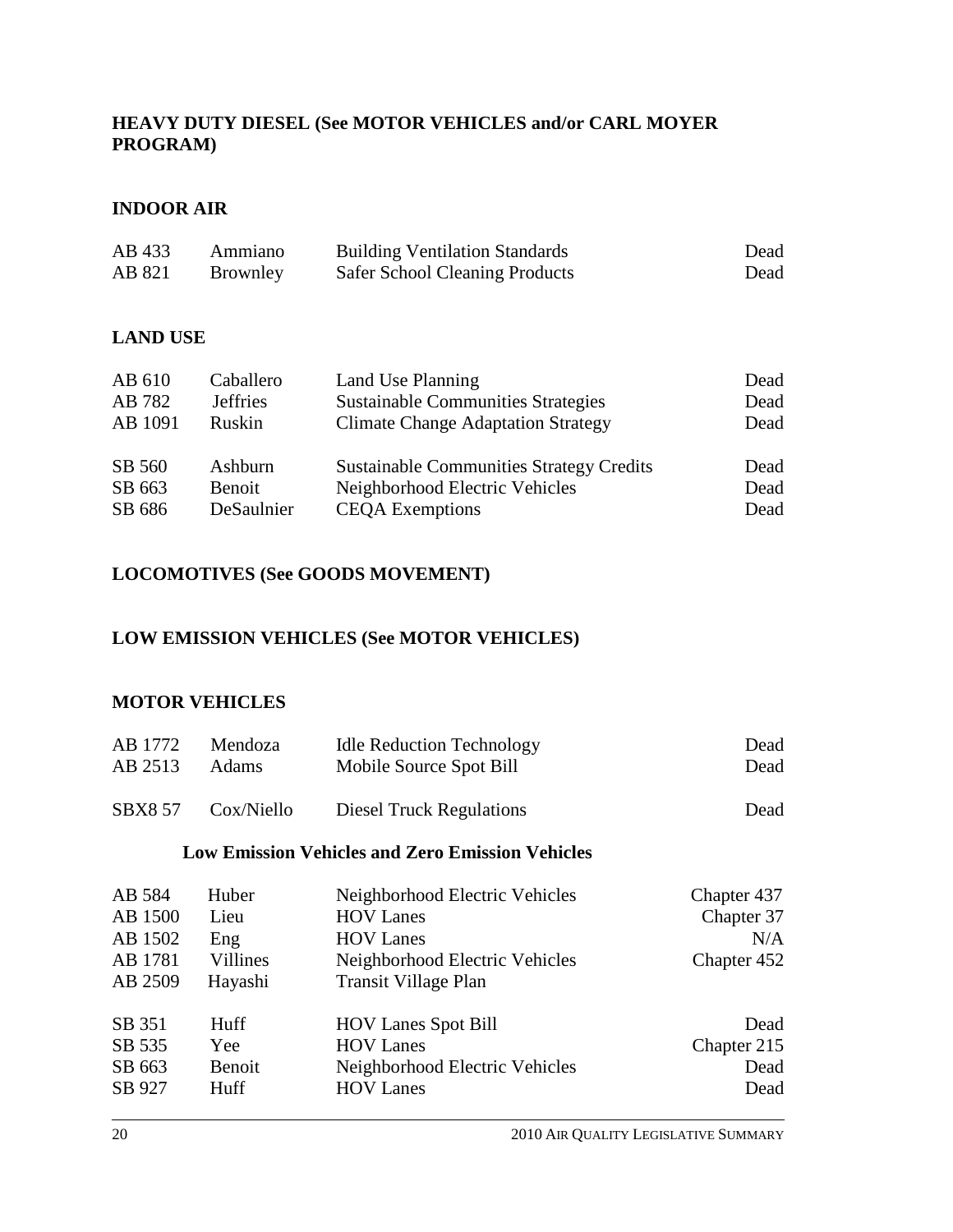| SB 1245 | Simitian | <b>HOV Lane Tolls</b>                  | Dead        |
|---------|----------|----------------------------------------|-------------|
| SB 1340 | Kehoe    | Residential Infrastructure Funding     | Chapter 649 |
| SB 1435 | Padilla  | Electric Vehicle Charging              | Dead        |
| SB 1437 | Kehoe    | Grid Cost Impacts of Electric Vehicles | N/A         |
| SB 1455 | Kehoe    | <b>Plug-In Information Website</b>     | Chapter 337 |

#### **Registration Fees**

| AB 153  | Ma              | Climate Change Vehicle Registration Fee        | N/A         |
|---------|-----------------|------------------------------------------------|-------------|
| AB 1135 | <b>Skinner</b>  | Car Registration VMT Data                      | Dead        |
| AB 1212 | Ruskin          | Feebate Vehicle Incentive Program              | Dead        |
| AB 1304 | Saldaña         | Electric Vehicle Tax Exemption                 | Dead        |
| AB 1740 | <b>Jeffries</b> | <b>Specially Constructed Vehicles/Kit Cars</b> | Dead        |
| AB 2461 | Emmerson        | <b>Registration Amnesty</b>                    | Chapter 388 |
| SB 165  | Lowenthal, A.   | <b>Specially Constructed Vehicles</b>          | Dead        |
| SB 205  | Hancock         | Vehicle Registration Fee for Congestion        | N/A         |
| SB 232  | Benoit          | <b>Specially Constructed Vehicles</b>          | Dead        |
| SB 385  | Wright          | <b>Historic Motor Vehicles</b>                 | Dead        |
| SB 1393 | Simitian        | <b>Smog Check</b>                              | Dead        |
| SB 1445 | DeSaulnier      | Climate Change Vehicle Registration Fee        | Dead        |

#### **Smog Check**

| AB 787  | Hill          | <b>Smog Check Repair or Retirement</b> | Chapter 231 |
|---------|---------------|----------------------------------------|-------------|
| AB 859  | Jones         | Smog Check Repair Assistance Program   | Dead        |
| AB 1237 | Garrick       | <b>Noncompliant Motorcycles</b>        | Dead        |
| AB 2289 | Eng           | Smog Check                             | Chapter 258 |
| SB 165  | Lowenthal, A. | <b>Specially Constructed Vehicles</b>  | Dead        |
| SB 435  | Payley        | Antitampering for Motorcycles          | Chapter 407 |
| SB 1389 | Padilla       | Smog Check Spot Bill                   | Dead        |
| SB 1393 | Simitian      | Smog Check                             | Dead        |

#### **PENALTIES (See ENFORCEMENT/PENALTIES)**

## **PORTS (See GOODS MOVEMENT)**

### **REPORTS (See ADMINISTRATION)**

#### **SCHOOL BUSES (See MOTOR VEHICLES)**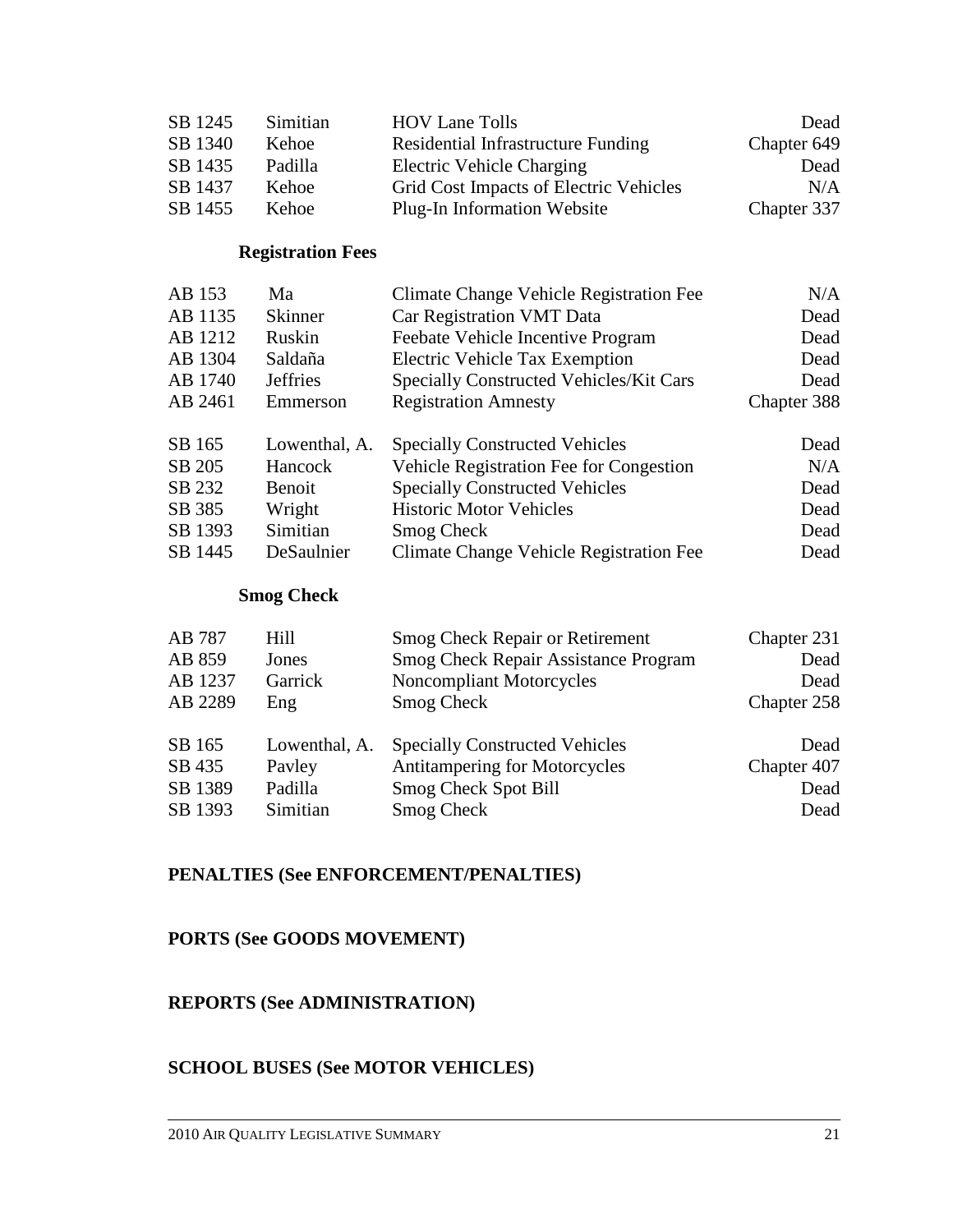## **TOXICS**

| AB 658  | Hayashi     | <b>Nontoxic Dry Cleaning Incentives</b>     | N/A         |
|---------|-------------|---------------------------------------------|-------------|
| AB 821  | Brownley    | <b>Safer School Cleaning Products</b>       | Dead        |
| AB 1131 | Feuer       | <b>Toxic Releases and Green Chemistry</b>   | Dead        |
| AB 1507 | Lieu        | Carl Moyer and GHG Funds                    | Chapter 571 |
| AB 1930 | De La Torre | Prohibition of Toxics in Abrasives          | Chapter 368 |
| SB 443  | Payley      | <b>Toxicity Review of Cleaning Products</b> | Dead        |
| SB 524  | Correa      | <b>Auto Shredder Residue</b>                | Dead        |
| SB 928  | Simitian    | <b>Consumer Product Labeling</b>            | Dead        |

## **Diesel Emissions**

| AB 1416        | Galgiani        | Delay of Diesel Emission Control         | Dead        |
|----------------|-----------------|------------------------------------------|-------------|
| AB 1686        | <b>Jeffries</b> | Diesel Generator Exemption SCAQMD        | Dead        |
| AB 1863        | Pérez, V.       | <b>Hospital Diesel Backup Generators</b> | Chapter 164 |
| SB 462         | Strickland, T.  | Diesel Emission Control Tax Credit       | Dead        |
| SB 464         | Strickland, T.  | Diesel Emission Control Tax Credit       | Dead        |
| SB 1238        | Calderon, R.    | Diesel Enforcement Plan                  | Dead        |
| <b>SBX8 57</b> | Cox/Niello      | <b>Diesel Truck Regulations</b>          | Dead        |

## **MISCELLANEOUS**

| AB 670         | Berryhill, B. | <b>HOV Lane Access for Veterans</b>   | Dead        |
|----------------|---------------|---------------------------------------|-------------|
| AB 1011        | Jones         | <b>Insurance for Green Incentives</b> | Chapter 418 |
| AB 1224        | Eng           | <b>HOT Lanes</b>                      | Chapter 441 |
| SB 51          | Ducheny       | <b>Salton Sea Restoration Council</b> | Chapter 303 |
| SB 425         | Simitian      | Parking Cash-Out: Tax Credits         | Dead        |
| SB 435         | Payley        | <b>Antitampering for Motorcycles</b>  | Chapter 407 |
| SB 468         | Runner        | <b>Air Pollution Spot Bill</b>        | Dead        |
| SB 916         | Harman        | <b>Air Pollution Spot Bill</b>        | Dead        |
| <b>SBX8 56</b> | Hollingsworth | <b>CEQA Budget Trailer Bill</b>       | Dead        |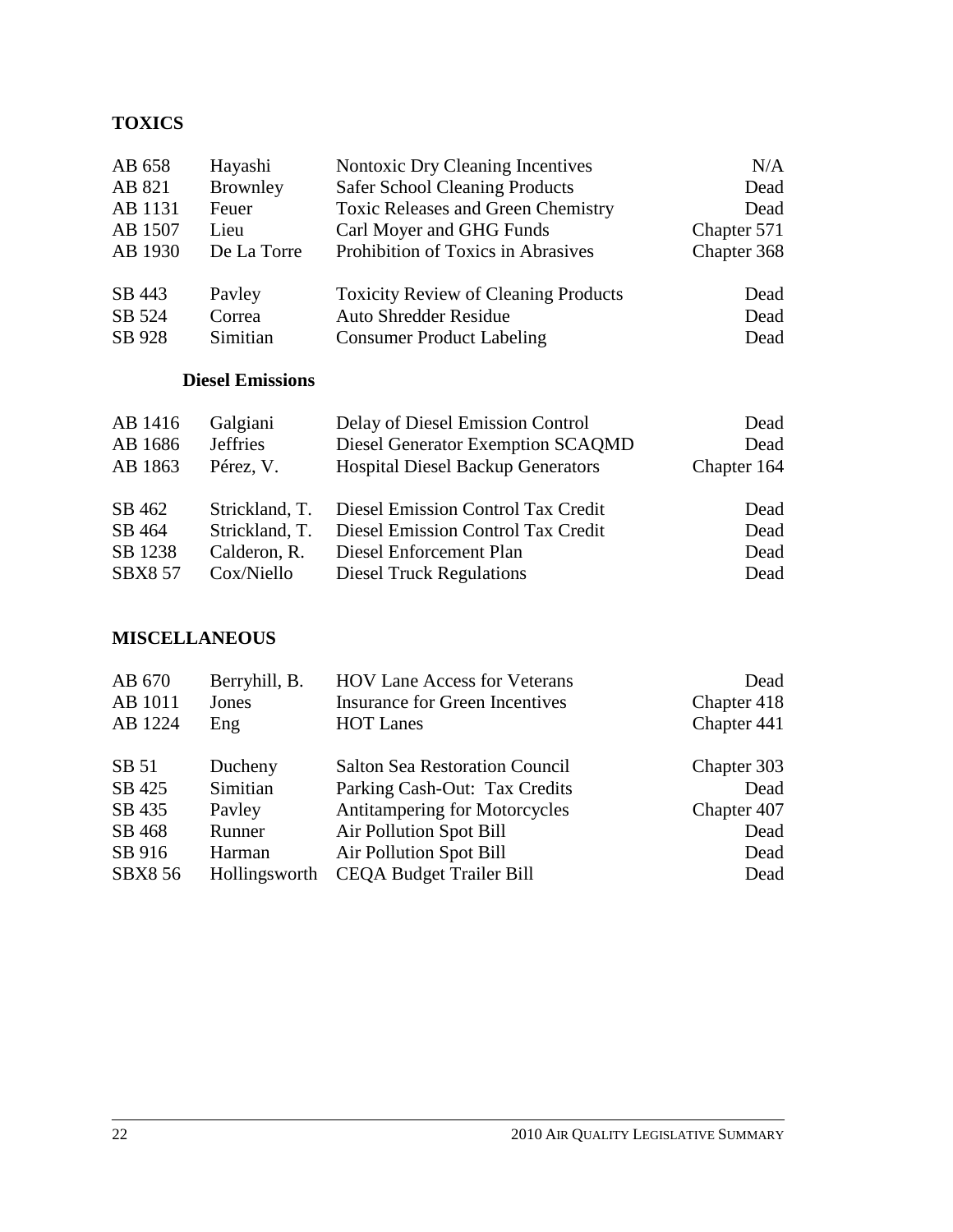# **BILLS BY AUTHOR**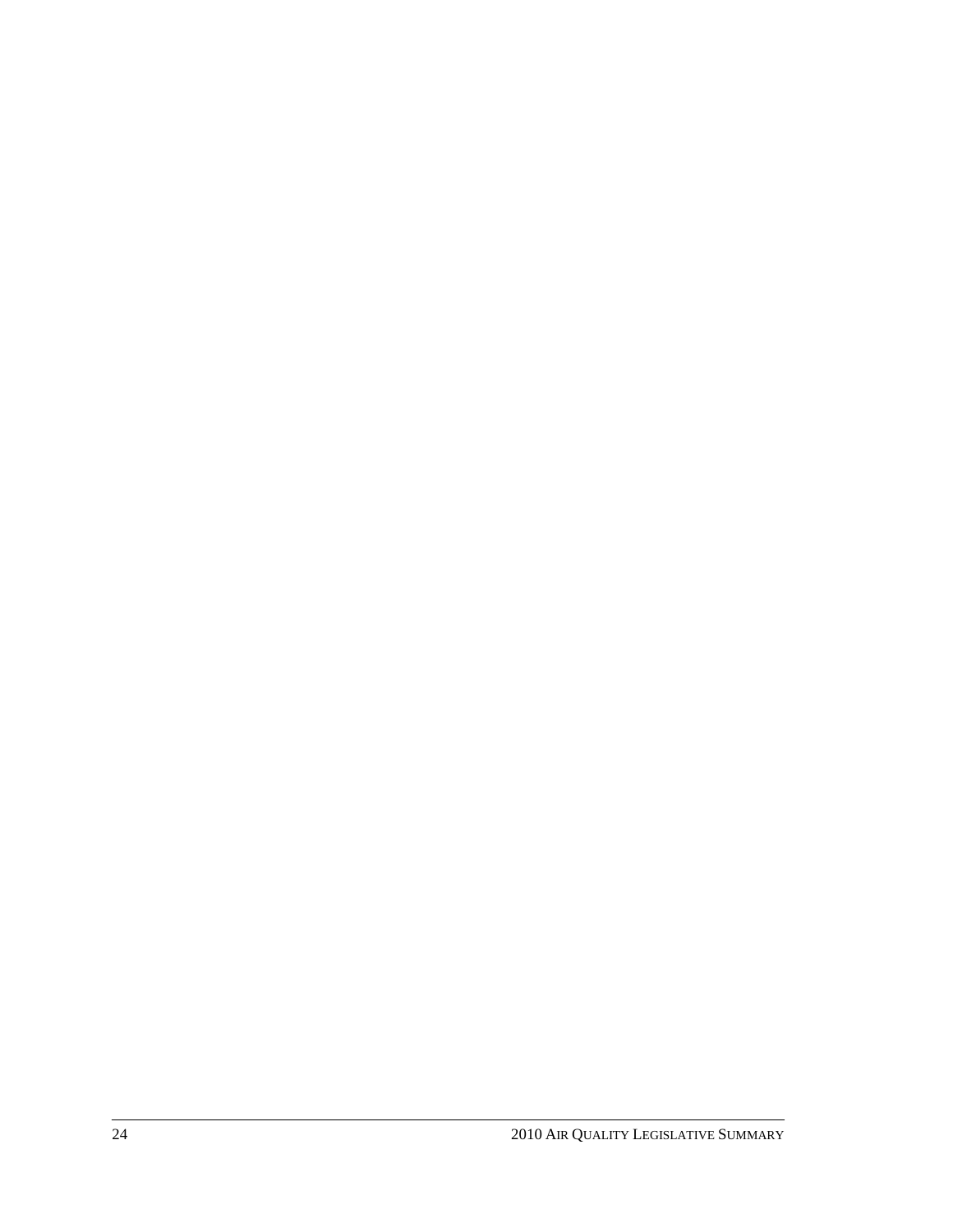# **ASSEMBLY**

#### **ADAMS**

| AB 222  | <b>Adams</b> | <b>RPS</b> Generation from Biorefineries | N/A  |
|---------|--------------|------------------------------------------|------|
| AB 238  | <b>Adams</b> | <b>Renewable Energy Resources</b>        | Dead |
| AB 1313 | Adams        | <b>SCAQMD Offsets Spot Bill</b>          | Dead |
| AB 2513 | Adams        | Mobile Source Spot Bill                  | Dead |

#### **AMMIANO**

| AB 433 | Ammiano | <b>Building Ventilation Standards</b> | Dead |
|--------|---------|---------------------------------------|------|
|--------|---------|---------------------------------------|------|

#### **BERRYHILL, B.**

| AB 670 | Berryhill, B. HOV Lane Access for Veterans       | Dead |
|--------|--------------------------------------------------|------|
|        | AB 1692 Berryhill, B. Penalties to General Fund  | Dead |
|        | AB 2469 Berryhill, B. Penalty Dispute Resolution | Dead |

### **BERRYHILL, T.**

| AB 1365 | Berryhill, T. | Sacramento-San Joaquin Delta Protection | Dead |
|---------|---------------|-----------------------------------------|------|
|---------|---------------|-----------------------------------------|------|

#### **BLAKESLEE**

| $AB$ 44 | Blakeslee | PACE Funding 3 <sup>rd</sup> Party Ownership | Chapter 564 |
|---------|-----------|----------------------------------------------|-------------|
| AB 1107 | Blakeslee | <b>Economic Analysis Peer Review</b>         | Dead        |
| AB 1111 | Blakeslee | <b>Sales Tax Exclusion for Renewables</b>    | Dead        |
| AB 1348 | Blakeslee | <b>Fossil Fuel Procurement Plans</b>         | Dead        |
| AB 1536 | Blakeslee | <b>Energy Storage for SGIP</b>               | Dead        |
| AB 2299 | Blakeslee | <b>Economic Analysis Peer Review</b>         | Dead        |
| ABX379  | Blakeslee | <b>Economic Analysis Peer Review</b>         | Dead        |

#### **BLUMENFIELD**

| AB 1609 | Blumenfield         | Budget Act of 2010               | Dead |
|---------|---------------------|----------------------------------|------|
|         | AB 2525 Blumenfield | Clean Energy Technology Taxation | Dead |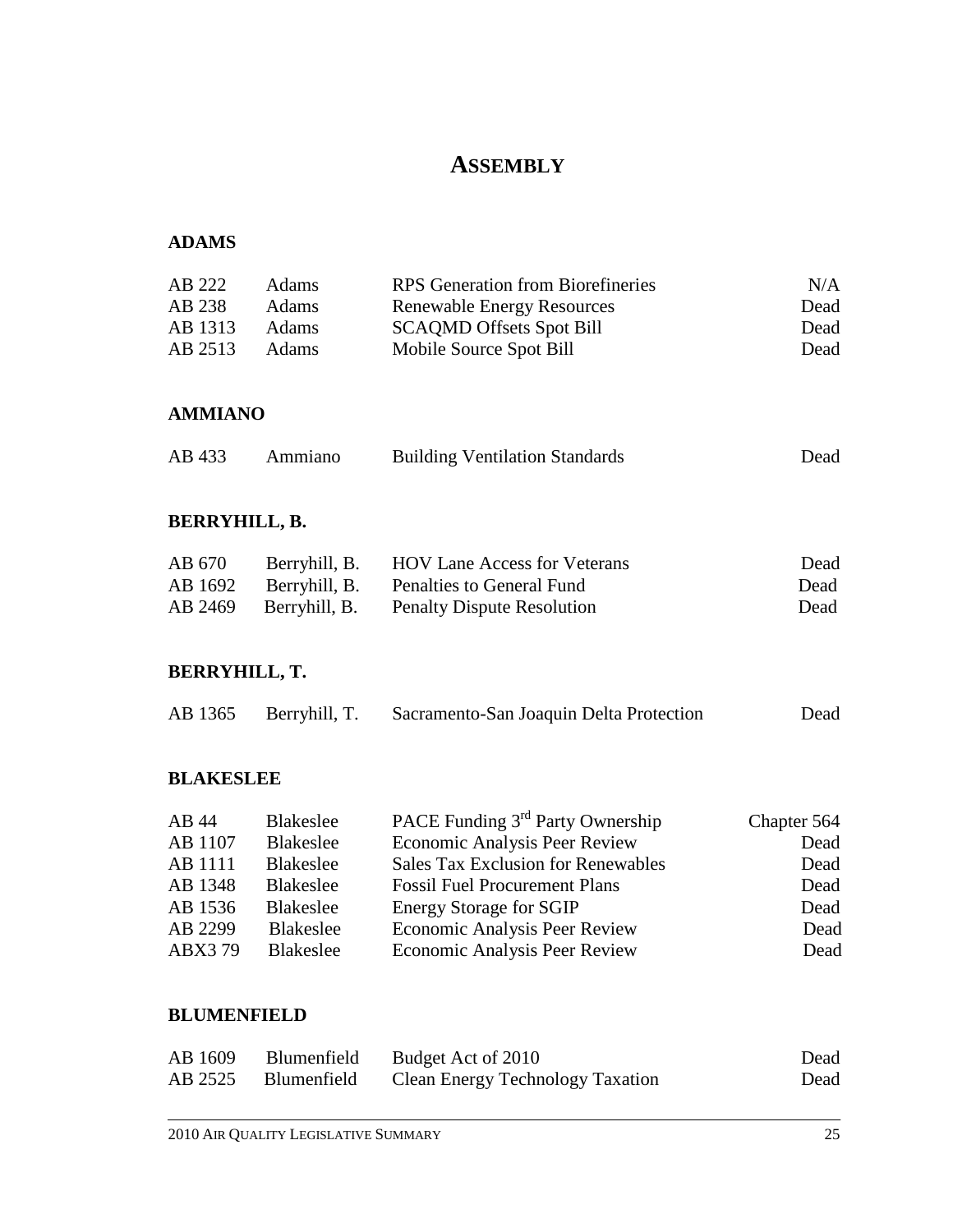## **BROWNLEY**

| AB 821 | Brownley         | <b>Safer School Cleaning Products</b> | Dead |
|--------|------------------|---------------------------------------|------|
|        | AB 2598 Brownley | Sea Level Rise                        | Dead |
|        |                  |                                       |      |

# **BUCHANAN**

| AB 1453 | Buchanan | California Solar Initiative         | Dead |
|---------|----------|-------------------------------------|------|
| AB 2313 | Buchanan | CEQA: Thresholds of Significance    | Dead |
| AB 2428 | Buchanan | Green Technology Zone Pilot Program | Dead |

#### **CABALLERO**

| AB 610 | Caballero | Land Use Planning | Dead |
|--------|-----------|-------------------|------|
|--------|-----------|-------------------|------|

#### **CHESBRO**

| AB 283  | Chesbro   | Solid Waste Producer Responsibility       | Dead             |
|---------|-----------|-------------------------------------------|------------------|
| AB 478  | Chesbro   | Solid Waste Recycling and Management      | Dead             |
| AB 479  | Chesbro   | <b>Commercial Solid Waste Recycling</b>   | Dead             |
| AB 737  | Chesbro   | <b>Commercial Solid Waste Recycling</b>   | Vetoed           |
| AB 1958 | Caballero | <b>State Government Cost Reduction</b>    | Dead             |
| AJR 26  | Chesbro   | <b>Climate Change Adaptation Strategy</b> | Res. Chapter 114 |

#### **DE LA TORRE**

| AB 1930         | De La Torre | Prohibition of Toxics in Abrasives           | Chapter 368 |
|-----------------|-------------|----------------------------------------------|-------------|
| <b>DE LEON</b>  |             |                                              |             |
| AB 1405         | De Leon     | <b>Funding for Disadvantaged Communities</b> | Vetoed      |
| <b>EMMERSON</b> |             |                                              |             |
| AB 2461         | Emmerson    | <b>Registration Amnesty</b>                  | Chapter 388 |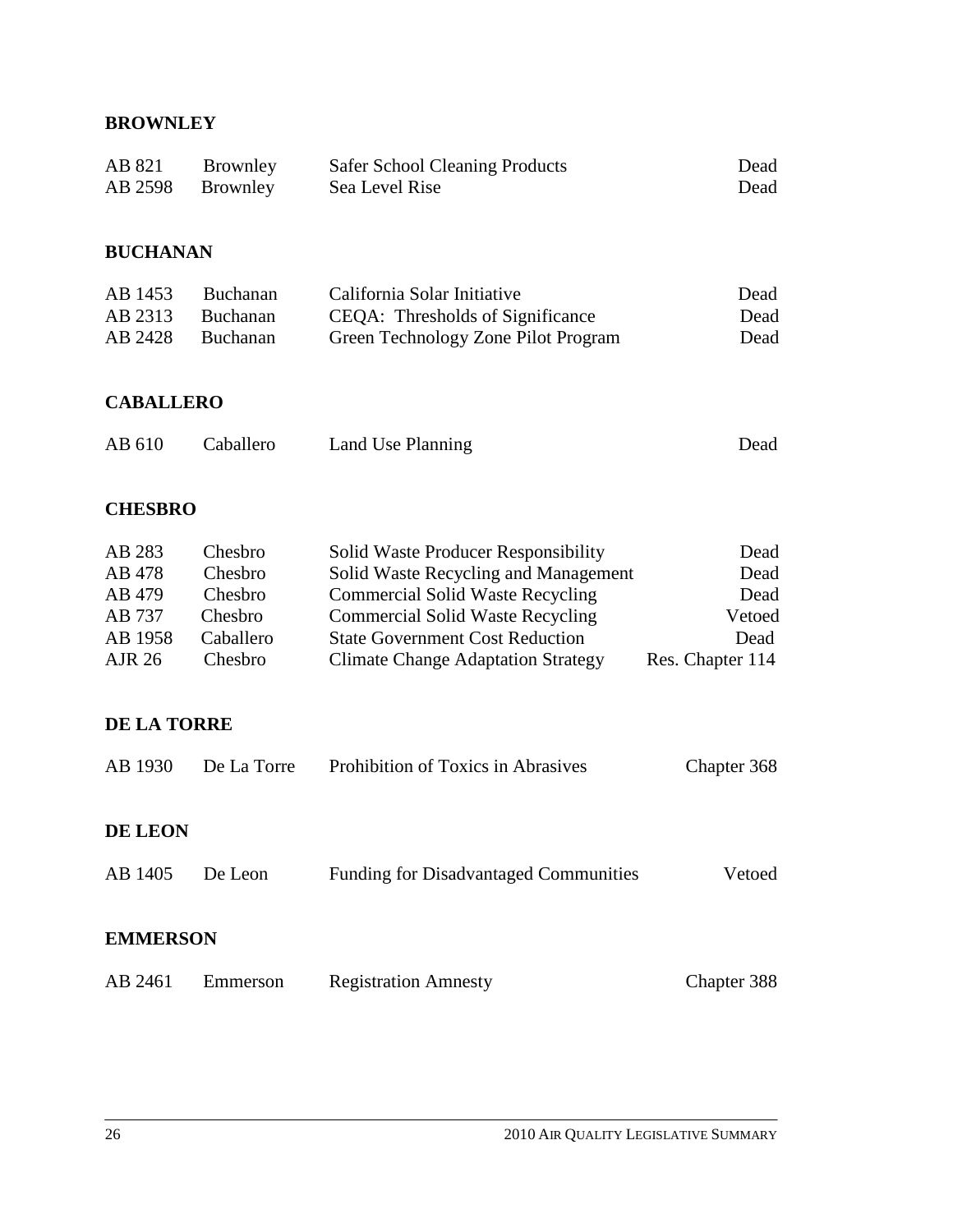## **ENG**

| AB 1097<br>AB 1224<br>AB 1502<br>AB 2289           | Eng<br>Eng<br>Eng<br>Eng                                   | <b>State Vehicle Fuel Efficiency</b><br><b>HOT Lanes</b><br><b>HOV Lanes</b><br><b>Smog Check</b>                                                           | N/A<br>Chapter 441<br>N/A<br>Chapter 258     |
|----------------------------------------------------|------------------------------------------------------------|-------------------------------------------------------------------------------------------------------------------------------------------------------------|----------------------------------------------|
| <b>EVANS</b>                                       |                                                            |                                                                                                                                                             |                                              |
| AB 596                                             | Evans                                                      | <b>Community Planning Grants</b>                                                                                                                            | Dead                                         |
| <b>FEUER</b>                                       |                                                            |                                                                                                                                                             |                                              |
| AB 1131                                            | Feuer                                                      | <b>Toxic Releases and Green Chemistry</b>                                                                                                                   | Dead                                         |
| <b>FONG</b>                                        |                                                            |                                                                                                                                                             |                                              |
| AB 1043                                            | Fong                                                       | <b>Biofuels Spot Bill</b>                                                                                                                                   | Dead                                         |
| <b>FUENTES</b>                                     |                                                            |                                                                                                                                                             |                                              |
| AB 413<br>AB 1106<br>AB 2529<br>AB 2531<br>AB 2534 | Fuentes<br>Fuentes<br><b>Fuentes</b><br>Fuentes<br>Fuentes | <b>Energy Rates</b><br><b>RPS</b> Infrastructure Funding<br><b>Economic Analysis Peer Review</b><br>Green Job Development<br>Cap-and-Trade Communities Fund | N/A<br>Chapter 356<br>Dead<br>Vetoed<br>Dead |
| <b>FULLER</b>                                      |                                                            |                                                                                                                                                             |                                              |
| AB 739                                             | Fuller                                                     | Wind Energy                                                                                                                                                 | Dead                                         |
| <b>GAINES</b>                                      |                                                            |                                                                                                                                                             |                                              |
| AB 1150                                            | Gaines                                                     | Solid Waste Agency Reorganization                                                                                                                           | Dead                                         |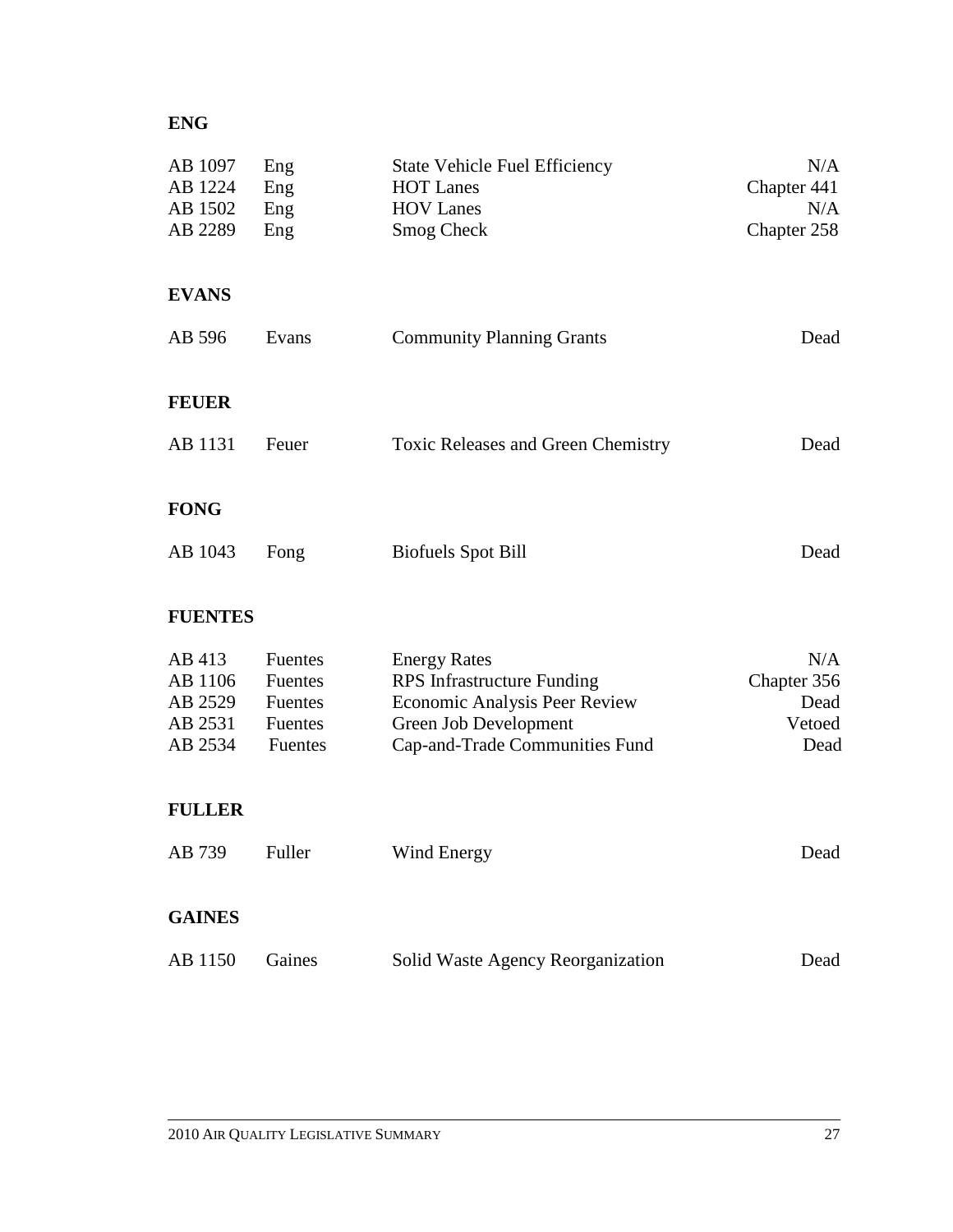## **GALGIANI**

| AB 414<br>AB 580<br>AB 1416                    | Galgiani<br>Galgiani<br>Galgiani         | Carl Moyer Truck Funds<br>Clean Vehicle Rebate Project Funding<br>Delay of Diesel Emission Control                       | Dead<br>Dead<br>Dead         |
|------------------------------------------------|------------------------------------------|--------------------------------------------------------------------------------------------------------------------------|------------------------------|
| <b>GARRICK</b>                                 |                                          |                                                                                                                          |                              |
| AB 453<br>AB 1237<br>AB 2681<br><b>ABX3 30</b> | Garrick<br>Garrick<br>Garrick<br>Garrick | <b>EVR</b> Penalties<br><b>Noncompliant Motorcycles</b><br>Cap-and-Trade Spot Bill<br><b>EVR Penalty Protection</b>      | Dead<br>Dead<br>Dead<br>Dead |
| <b>GILMORE</b>                                 |                                          |                                                                                                                          |                              |
| AB 1794                                        | Gilmore                                  | <b>GHG Spot Bill</b>                                                                                                     | Dead                         |
| <b>HAGMAN</b>                                  |                                          |                                                                                                                          |                              |
| <b>ACR 143</b>                                 | Hagman                                   | GHG Regulation by U.S. EPA                                                                                               | Dead                         |
| <b>HALL</b>                                    |                                          |                                                                                                                          |                              |
| AB 2691                                        | Hall                                     | AB 32–Prohibition on Local Fees                                                                                          | Dead                         |
| <b>HAYASHI</b>                                 |                                          |                                                                                                                          |                              |
| AB 658<br>AB 2509                              | Hayashi<br>Hayashi                       | <b>Nontoxic Dry Cleaning Incentives</b><br>Transit Village Plan                                                          | N/A<br>Dead                  |
| <b>HILL</b>                                    |                                          |                                                                                                                          |                              |
| AB 787<br>AB 1431<br>AB 1981                   | Hill<br>Hill<br>Hill                     | <b>Smog Check Repair or Retirement</b><br>Port of Oakland Emission Controls<br>Modification of Tire Fee for New Vehicles | Chapter 231<br>N/A<br>Dead   |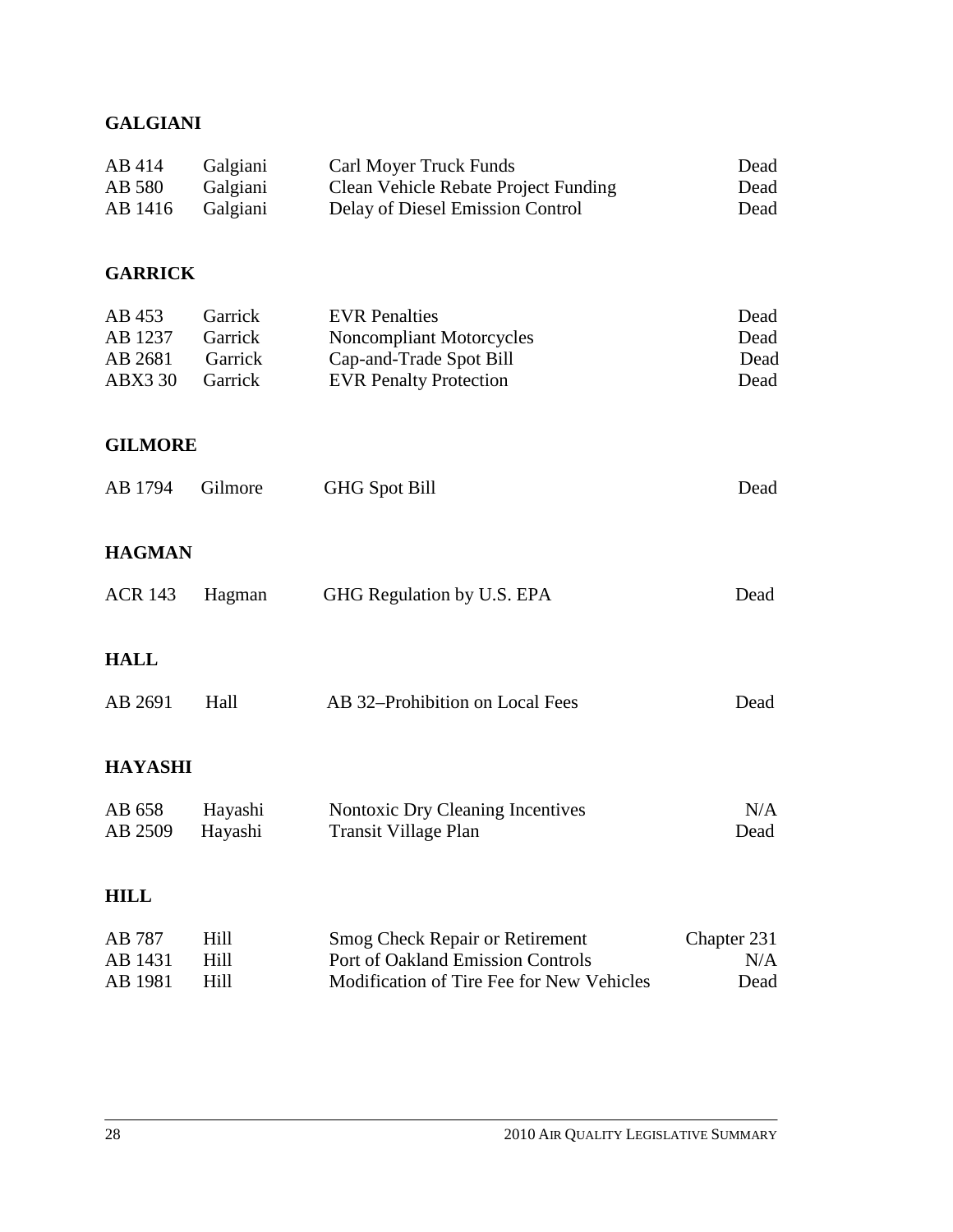### **HUBER**

| AB 584 | Huber | Neighborhood Electric Vehicles | Chapter 437 |
|--------|-------|--------------------------------|-------------|
|--------|-------|--------------------------------|-------------|

#### **HUFFMAN**

| AB 228  | Huffman        | Net Energy Metering                  | Dead        |
|---------|----------------|--------------------------------------|-------------|
| AB 231  | <b>Huffman</b> | <b>Climate Protection Trust Fund</b> | N/A         |
| AB 1873 | <b>Huffman</b> | <b>PACE Bonds</b>                    | Chapter 583 |

#### **JEFFRIES**

| AB 28   | <b>Jeffries</b> | Limits on Natural Gas Engine Rules        | Dead |
|---------|-----------------|-------------------------------------------|------|
| AB 397  | <b>Jeffries</b> | <b>SCAQMD Board Election</b>              | Dead |
| AB 782  | <b>Jeffries</b> | <b>Sustainable Communities Strategies</b> | Dead |
| AB 1672 | <b>Jeffries</b> | <b>ARB Election of Board Members</b>      | Dead |
| AB 1686 | <b>Jeffries</b> | Diesel Generator Exemption SCAQMD         | Dead |
| AB 1740 | <b>Jeffries</b> | Specially Constructed Vehicles/Kit Cars   | Dead |

### **JONES**

| AB 859  | Jones | <b>Smog Check Repair Assistance Program</b> | Dead        |
|---------|-------|---------------------------------------------|-------------|
| AB 1011 | Jones | Insurance for Green Incentives              | Chapter 418 |

#### **KNIGHT**

| AB 2713 Knight | CEQA Spot Bill | Dead |
|----------------|----------------|------|
|                |                |      |

#### **LIEU**

| AB 1500 | Lieu | <b>HOV Lanes</b>         | Chapter 37  |
|---------|------|--------------------------|-------------|
| AB 1507 | Lieu | Carl Moyer and GHG Funds | Chapter 571 |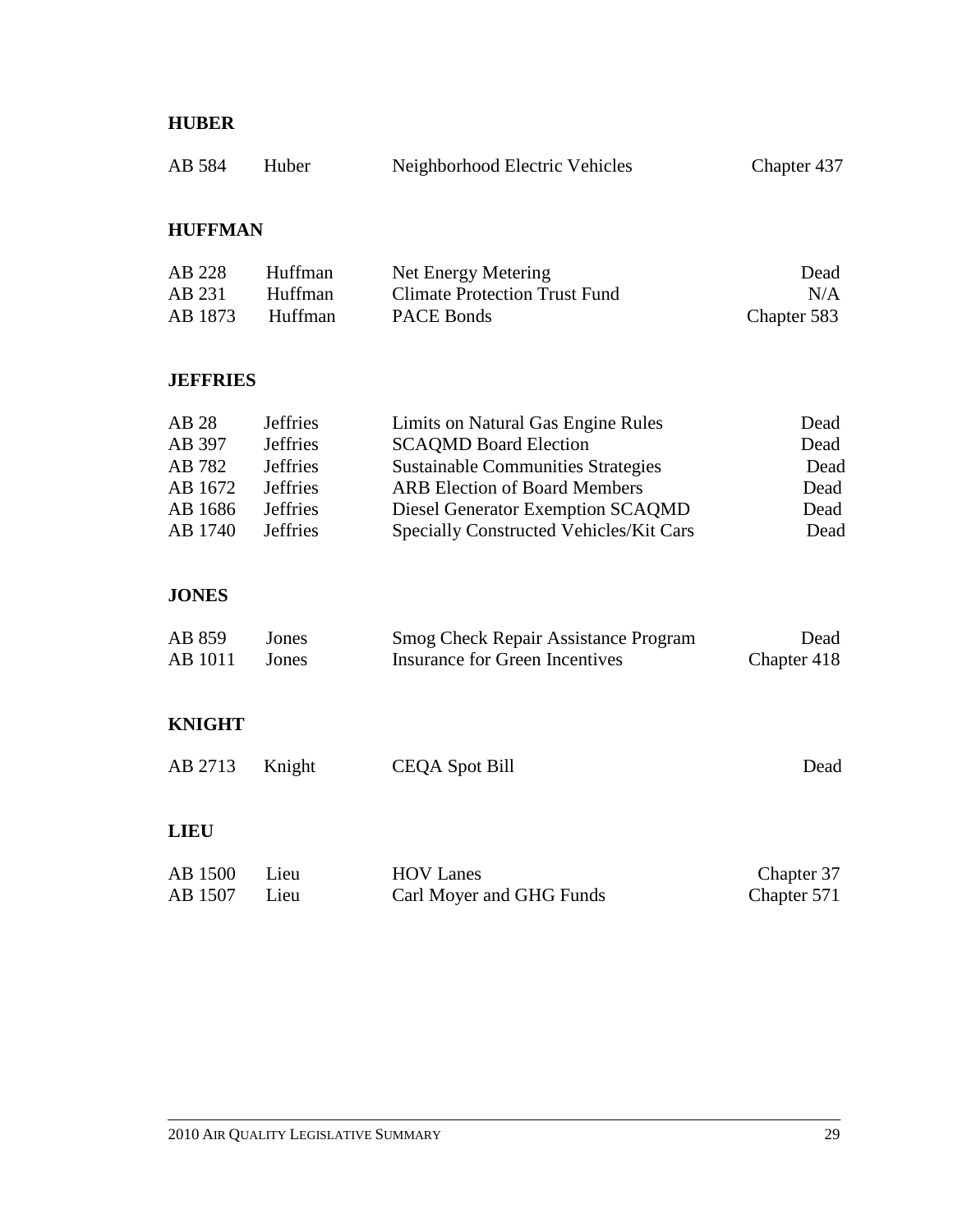## **LOGUE**

| AB 118  | Logue | Suspension of AB 32                  | Dead |
|---------|-------|--------------------------------------|------|
| AB 915  | Logue | <b>Hydroelectric RPS Eligibility</b> | Dead |
| AB 1833 | Logue | Economic Impact Analysis             | Dead |
| AB 1949 | Logue | <b>Regulation Review</b>             | Dead |
| AB 2643 | Logue | Cap-and-Trade Spot Bill              | Dead |

### **LOWENTHAL, B.**

|        | AB 1292 Lowenthal, B. Prop. 1B Emission Reduction Funding | Dead |
|--------|-----------------------------------------------------------|------|
| AJR 24 | Lowenthal, B. Ship Fuel Sulfur Emission Control           | Dead |

#### **MA**

| AB 153 | Ma | Climate Change Vehicle Registration Fee | N/A |
|--------|----|-----------------------------------------|-----|
|--------|----|-----------------------------------------|-----|

### **MENDOZA**

| AB 1772 | Mendoza | <b>Idle Reduction Technology</b>          | Dead |
|---------|---------|-------------------------------------------|------|
| AB 2311 | Mendoza | Low Carbon Fuel Standard Periodic Reviews | Dead |

### **MILLER**

| AB 922  | Miller | Domestic Biodiesel Fuel Tax Exemption | Dead |
|---------|--------|---------------------------------------|------|
| AB 1384 | Miller | Delay of EVR Implementation           | Dead |

#### **MONNING**

| AB 835 | Monning        | Pesticide VOC Inventory Update          | Dead    |
|--------|----------------|-----------------------------------------|---------|
| HR 23  | <b>Monning</b> | Disclosure of Ingredients in Pesticides | Adopted |

#### **NAVA**

| AB 376 | <b>Nava</b> | <b>Voluntary GHG Emission Offsets</b> | Dead |
|--------|-------------|---------------------------------------|------|
|        |             |                                       |      |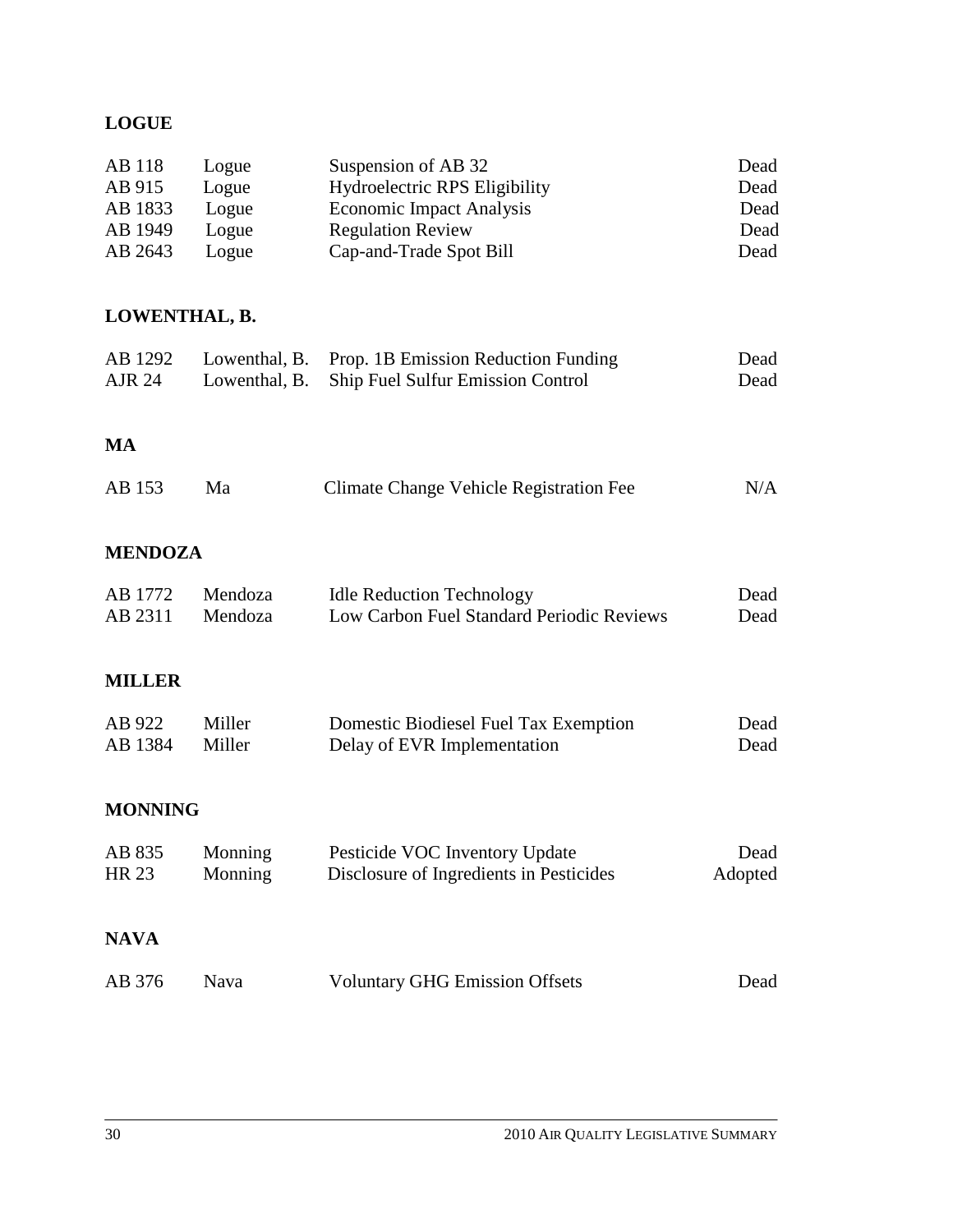# **NIELLO**

| AB 2328<br>AB 2738<br><b>ACR 14</b>                                                 | Niello<br>Niello<br>Niello                                                                           | <b>Small Business Requirement</b><br><b>Regulations: Performance Standards</b><br>AB 32 Economic Analysis                                                                                                                                                                                                    | Dead<br>Chapter 398<br>Dead                                                       |
|-------------------------------------------------------------------------------------|------------------------------------------------------------------------------------------------------|--------------------------------------------------------------------------------------------------------------------------------------------------------------------------------------------------------------------------------------------------------------------------------------------------------------|-----------------------------------------------------------------------------------|
| <b>NIELSEN</b>                                                                      |                                                                                                      |                                                                                                                                                                                                                                                                                                              |                                                                                   |
| AB 1033                                                                             | Nielsen                                                                                              | Third-Party Economic Analysis                                                                                                                                                                                                                                                                                | Dead                                                                              |
| PÉREZ, J.                                                                           |                                                                                                      |                                                                                                                                                                                                                                                                                                              |                                                                                   |
| AB 2754                                                                             | Pérez, J.                                                                                            | OPR Support to Meet AB 32 Goals                                                                                                                                                                                                                                                                              | Vetoed                                                                            |
| PÉREZ, V.                                                                           |                                                                                                      |                                                                                                                                                                                                                                                                                                              |                                                                                   |
| AB 960<br>AB 1012<br>AB 1159<br>AB 1305<br>AB 1846<br>AB 1863<br>AB 2037<br>AB 2628 | Pérez, V.<br>Pérez, V.<br>Pérez, V.<br>Pérez, V.<br>Pérez, V.<br>Pérez, V.<br>Pérez, V.<br>Pérez, V. | <b>Renewable Generation Siting</b><br><b>Renewable Generation Siting</b><br>Tax Credits for Qualified Renewables<br><b>Imported Electricity Mitigation Fee</b><br><b>Expedited Environmental Review</b><br><b>Hospital Diesel Backup Generators</b><br><b>Out-of-State Power Plants</b><br>Green Collar Jobs | Dead<br>Dead<br>Dead<br>Dead<br>Chapter 195<br>Chapter 164<br>Chapter 422<br>Dead |
| <b>PRICE</b>                                                                        |                                                                                                      |                                                                                                                                                                                                                                                                                                              |                                                                                   |
| AB 310                                                                              | Price                                                                                                | Green Workforce Development Spot Bill                                                                                                                                                                                                                                                                        | Dead                                                                              |
| <b>RUSKIN</b>                                                                       |                                                                                                      |                                                                                                                                                                                                                                                                                                              |                                                                                   |
| $\sqrt{2}$                                                                          | $\mathbf{r}$ $\mathbf{r}$                                                                            | $P1 + Q1 + I1$                                                                                                                                                                                                                                                                                               |                                                                                   |

| <b>Consumer Product Carbon Labeling</b>   | Dead |
|-------------------------------------------|------|
| <b>Climate Change Adaptation Strategy</b> | Dead |
| Feebate Vehicle Incentive Program         | Dead |
| CAT and Adaptation Plan                   | Dead |
|                                           |      |

# **SALDAÑA**

| AB 212  | Saldaña   | <b>Zero Net Energy Residential Buildings</b> | Dead |
|---------|-----------|----------------------------------------------|------|
| AB 1304 | - Saldaña | Electric Vehicle Tax Exemption               | Dead |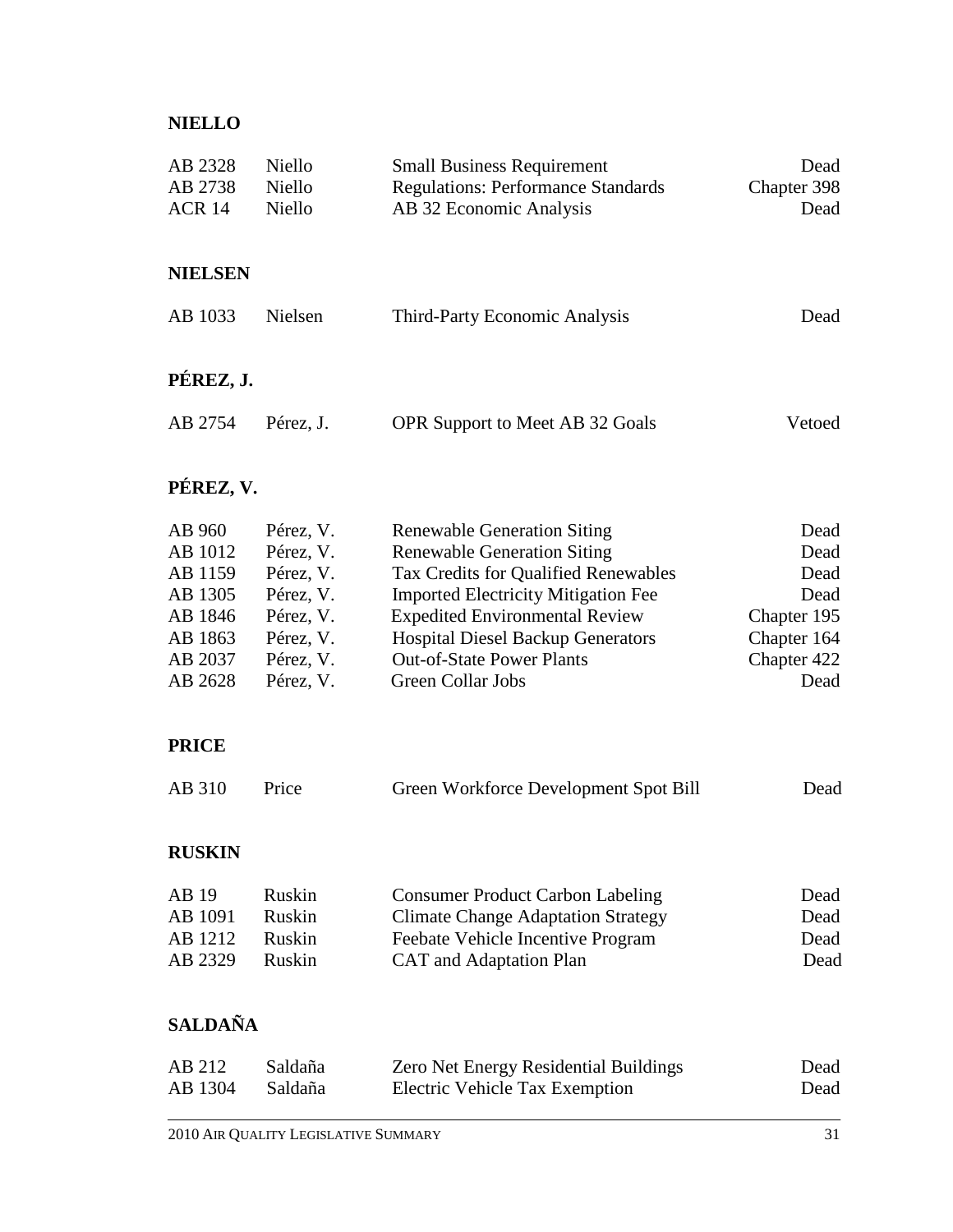# **SKINNER**

| AB 560          | <b>Skinner</b> | Net Energy Metering                            | Dead        |
|-----------------|----------------|------------------------------------------------|-------------|
| AB 956          | <b>Skinner</b> | <b>Cool Pavement</b>                           | Dead        |
| AB 1135         | <b>Skinner</b> | Car Registration VMT Data                      | Dead        |
| AB 1234         | Skinner        | <b>State Capitol Energy Modernization Plan</b> | Dead        |
| AB 1373         | <b>Skinner</b> | <b>High Global Warming Gases</b>               | N/A         |
| AB 1452         | <b>Skinner</b> | <b>GHGs From Cement Manufacturing</b>          | Dead        |
| AB 1504         | Skinner        | <b>Forestry GHG Regulation Review</b>          | Chapter 534 |
| AB 1530         | Skinner        | <b>Energy Efficiency Protocols for GHG</b>     | N/A         |
| AB 2498         | <b>Skinner</b> | <b>Combined Heat and Power</b>                 | N/A         |
| AB 2514         | Skinner        | <b>Energy Storage Systems</b>                  | Chapter 469 |
|                 |                |                                                |             |
| <b>SOLORIO</b>  |                |                                                |             |
| AB 1460         | Solario        | Economic Development                           | N/A         |
|                 |                |                                                |             |
| STRICKLAND, A.  |                |                                                |             |
| AB 2588         | Strickland     | <b>Air Pollution Control Districts</b>         | N/A         |
|                 |                |                                                |             |
| <b>TORRICO</b>  |                |                                                |             |
| AB 846          | Torrico        | <b>Inflation Factor for Penalties</b>          | Dead        |
|                 |                |                                                |             |
| <b>VILLINES</b> |                |                                                |             |
|                 |                |                                                |             |
| AB 1016         | Villines       | <b>Energy Agency Reorganization</b>            | Dead        |
| AB 1781         | Villines       | Neighborhood Electric Vehicles                 | Chapter 452 |
| AB 2561         | Villines       | <b>Energy Agency Reorganization</b>            | Dead        |
|                 |                |                                                |             |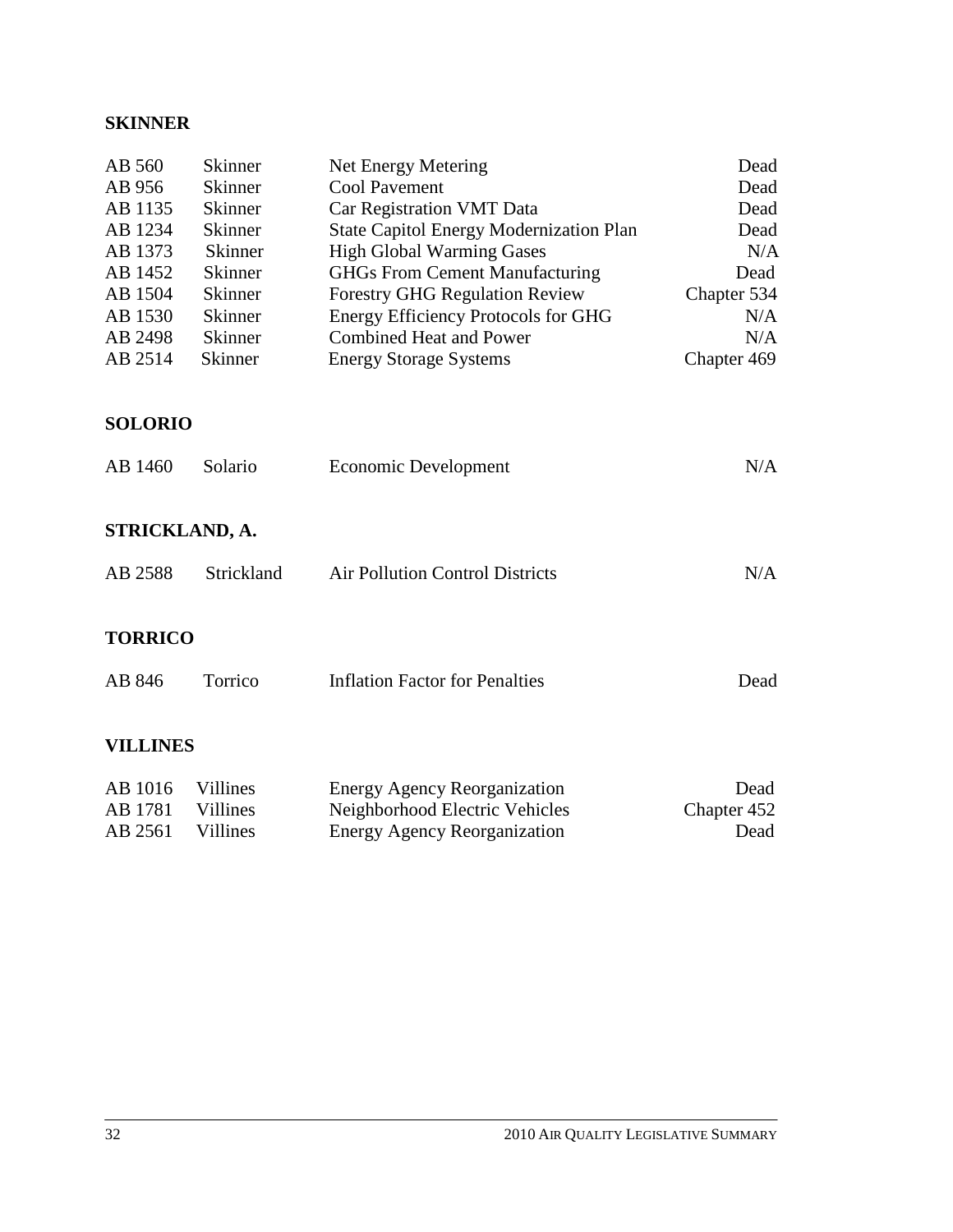# **ASSEMBLY COMMITTEES**

### **ASSEMBLY ACCOUNTABILITY & ADMINISTRATIVE REVIEW COMMITTEE**

| AB 1585 | AA&ARC | <b>Agency Reporting Requirements</b> | Chapter 7 |
|---------|--------|--------------------------------------|-----------|
|---------|--------|--------------------------------------|-----------|

### **ASSEMBLY COMMITTEE ON BUDGET**

| AB 1615 ACB |     | Climate Change Zero-based Budget  | Dead       |
|-------------|-----|-----------------------------------|------------|
| ABX8 6      | ACB | Motor Vehicle and Diesel Fuel Tax | Chapter 11 |

### **ASSEMBLY UTILITIES & COMMERCE COMMITTEE**

|  | AB 1552 AU&CC | Once-Through Cooling | Dead |
|--|---------------|----------------------|------|
|--|---------------|----------------------|------|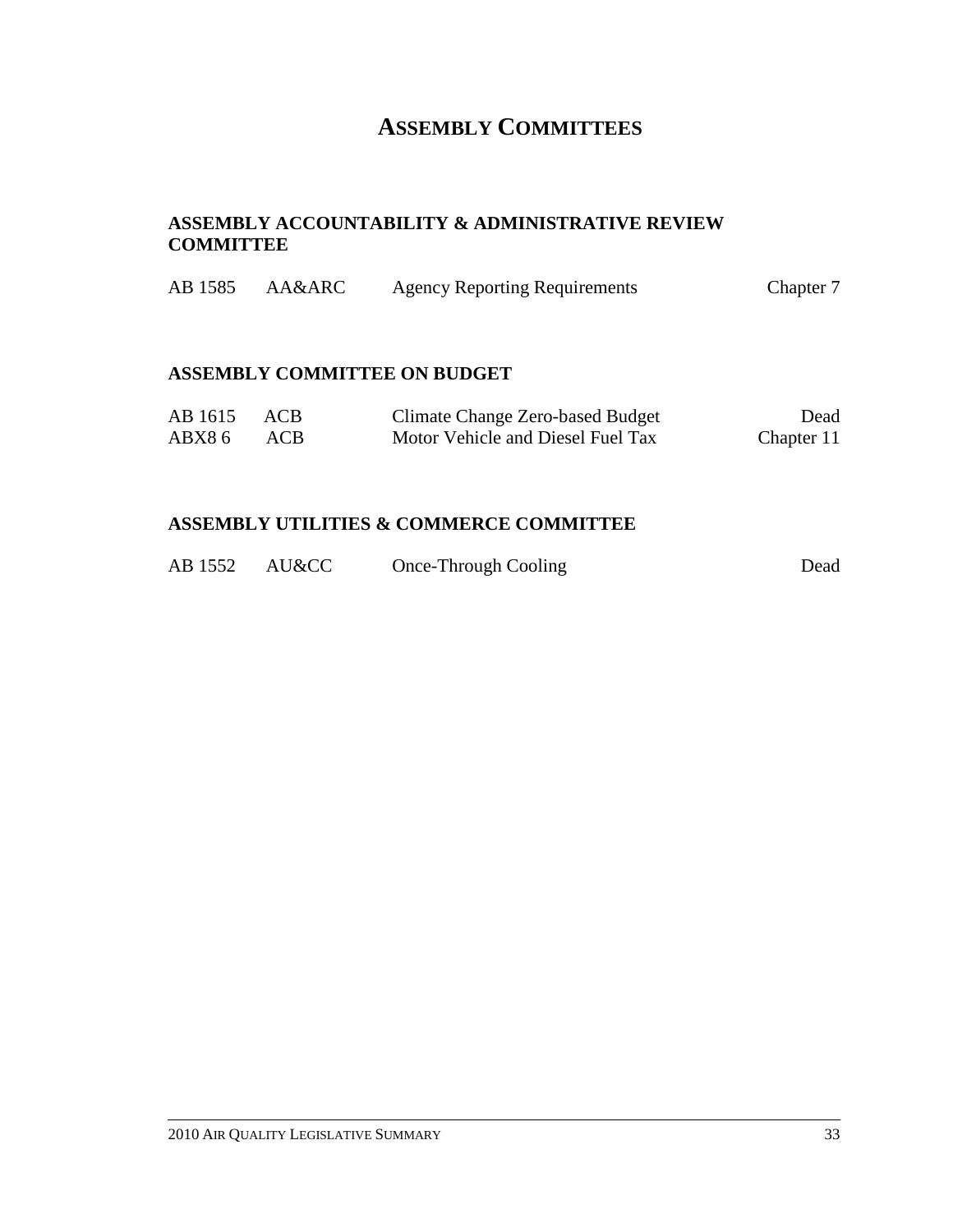# **SENATE**

# **AANESTAD**

| SB 366                     | Aanested                     | <b>Biomass Renewable Energy</b>                                                                 | Dead                 |
|----------------------------|------------------------------|-------------------------------------------------------------------------------------------------|----------------------|
| <b>ASHBURN</b>             |                              |                                                                                                 |                      |
| SB 560                     | Ashburn                      | <b>Sustainable Communities Strategy Credits</b>                                                 | Dead                 |
| <b>BENOIT</b>              |                              |                                                                                                 |                      |
| SB 232<br>SB 267<br>SB 663 | Benoit<br>Benoit<br>Benoit   | <b>Specially Constructed Vehicles</b><br>Green Jobs Spot Bill<br>Neighborhood Electric Vehicles | Dead<br>Dead<br>Dead |
| <b>CALDERON, R.</b>        |                              |                                                                                                 |                      |
| SB 388<br>SB 1238          | Calderon, R.<br>Calderon, R. | <b>SCAQMD ERCs</b><br>Diesel Enforcement Plan                                                   | Dead<br>Dead         |
| <b>CEDILLO</b>             |                              |                                                                                                 |                      |
| SB 1156<br><b>SBX8 37</b>  | Cedillo<br>Cedillo           | <b>Grants for Port Trucks</b><br><b>Grants and Loans for On-Road Trucks</b>                     | Dead<br>Dead         |
| <b>CORBETT</b>             |                              |                                                                                                 |                      |
| SB 42                      | Corbett                      | <b>Once-Through Cooling</b>                                                                     | Dead                 |
| <b>CORREA</b>              |                              |                                                                                                 |                      |
| SB 524<br>SB 632           | Correa<br>Correa             | <b>Auto Shredder Residue</b><br>Air Pollution Mitigation Fee                                    | Dead<br>Dead         |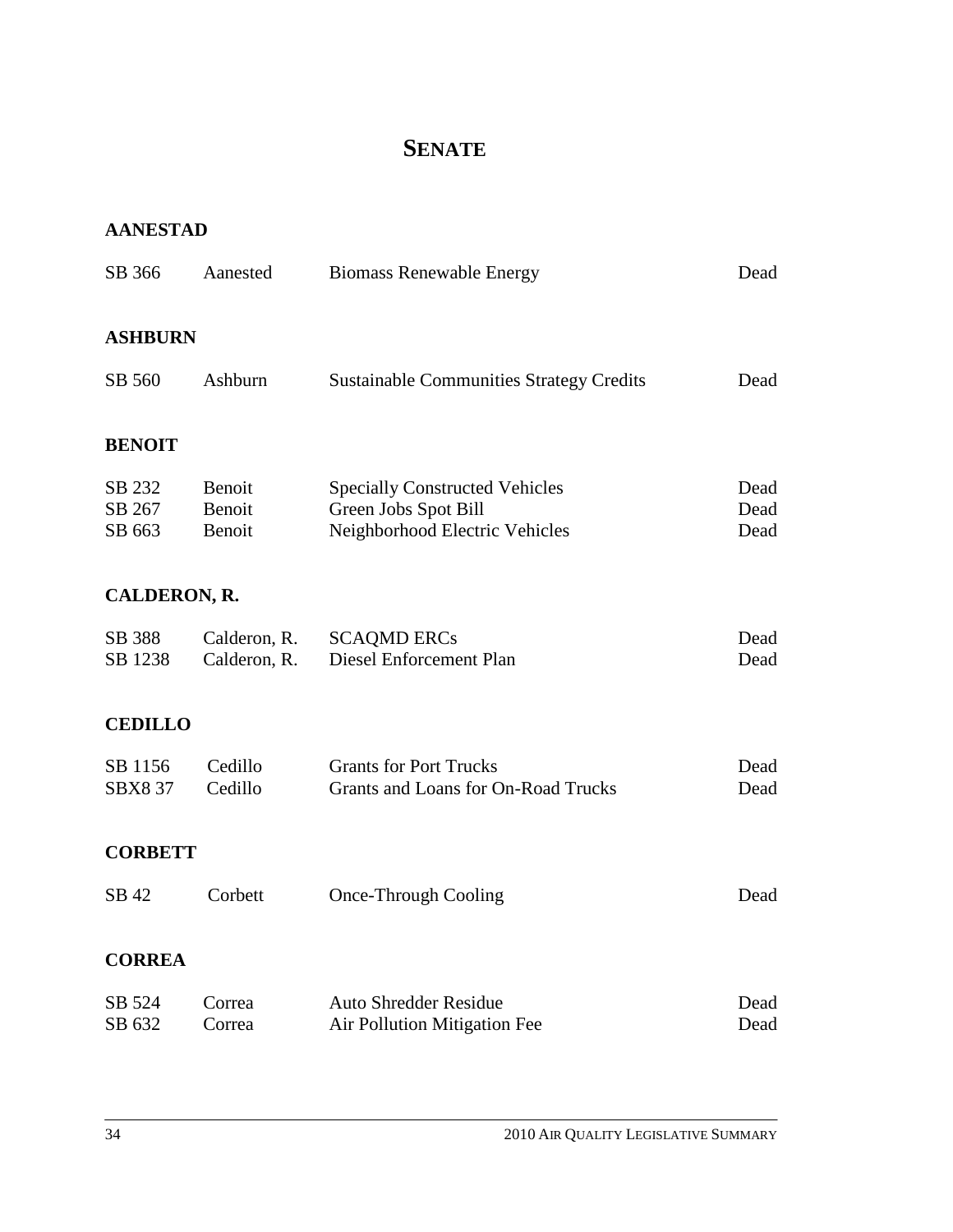# **COX**

| SB 507       | Cox | <b>EVR Compliance Delay</b> | Dead |
|--------------|-----|-----------------------------|------|
| $SBX857$ Cox |     | Diesel Truck Regulations    | Dead |

# **DESAULNIER**

| SB 686  | DeSaulnier | <b>CEQA</b> Exemptions                  | Dead |
|---------|------------|-----------------------------------------|------|
| SB 1445 | DeSaulnier | Climate Change Vehicle Registration Fee | Dead |

### **MORENO-DUCHENY**

| SB 51  | Ducheny | <b>Salton Sea Restoration Council</b> | Chapter 303 |
|--------|---------|---------------------------------------|-------------|
| SB 870 | Ducheny | $2010-11$ Budget                      | Chapter 712 |
| SB 874 | Ducheny | $2010-11$ Budget                      | Dead        |

### **DUTTON**

| SB 295         | Dutton | AB 32 Scoping Plan Economic Analysis        | Dead        |
|----------------|--------|---------------------------------------------|-------------|
| SB 942         | Dutton | <b>Cost Estimate Review Process</b>         | Dead        |
| SB 960         | Dutton | Cost and Technological Feasibility Analysis | Dead        |
| SB 1120        | Dutton | Cap-and-Trade Participants                  | Dead        |
| SB 1160        | Dutton | Dynamic Economic Analysis                   | N/A         |
| SB 1402        | Dutton | <b>Penalty Documentation</b>                | Chapter 413 |
| <b>SBX849</b>  | Dutton | Limits Cap-and-Trade Participants           | Dead        |
| <b>SBX8 50</b> | Dutton | Cost and Technological Feasibility Analysis | Dead        |

### **FLOREZ**

| SB 225  | Florez  | <b>Emission Reduction Credits</b> | Dead |
|---------|---------|-----------------------------------|------|
| SB 301  | Florez  | Water Supply Reliability Bond     | N/A  |
| SB 1114 | Florez. | ERC <sub>s</sub>                  | Dead |

### **HANCOCK**

| SB 205 | Hancock | Vehicle Registration Fee for Congestion | N/A  |
|--------|---------|-----------------------------------------|------|
| SB 333 | Hancock | Voluntary GHG Offset Fund               | Dead |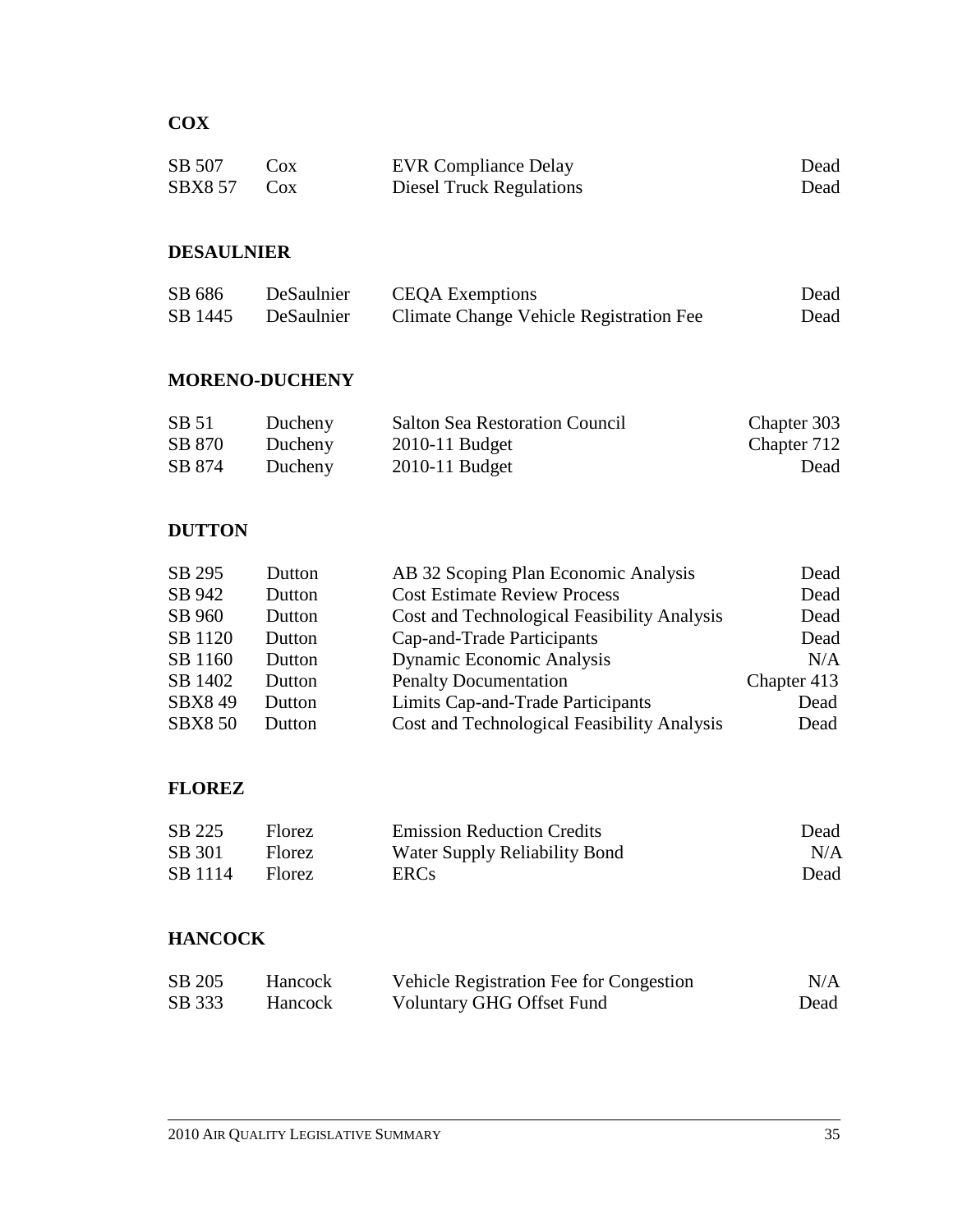# **HARMAN**

| SB 916                              | Harman                                          | Air Pollution Spot Bill                                                                                       | Dead                                |
|-------------------------------------|-------------------------------------------------|---------------------------------------------------------------------------------------------------------------|-------------------------------------|
| <b>HOLLINGSWORTH</b>                |                                                 |                                                                                                               |                                     |
| SB 554<br>SB 1194<br><b>SBX8 56</b> | Hollingsworth<br>Hollingsworth<br>Hollingsworth | <b>Residential Wood Burning</b><br>Fireplaces, Heaters, and Stoves<br><b>CEQA Budget Trailer Bill</b>         | Dead<br>Dead<br>Dead                |
| <b>KEHOE</b>                        |                                                 |                                                                                                               |                                     |
| SB 1340<br>SB 1437<br>SB 1455       | Kehoe<br>Kehoe<br>Kehoe                         | Residential Infrastructure Funding<br>Grid Cost Impacts of Electric Vehicles<br>Plug-In Information Website   | Chapter 649<br>N/A<br>Chapter 337   |
| <b>HUFF</b>                         |                                                 |                                                                                                               |                                     |
| SB 351<br>SB 927                    | Huff<br>Huff                                    | <b>HOV Lanes Spot Bill</b><br><b>HOV Lanes</b>                                                                | Dead<br>Dead                        |
| <b>LENO</b>                         |                                                 |                                                                                                               |                                     |
| SB 1433<br><b>SJR</b> 17<br>SR 35   | Leno<br>Leno<br>Leno                            | <b>Inflation Factor for Penalties</b><br>Climate Change Leadership<br>Disclosure of Ingredients in Pesticides | Vetoed<br>Res. Chapter 7<br>Adopted |
| LOWENTHAL, A.                       |                                                 |                                                                                                               |                                     |
| SB 165<br>SB 450<br>SB 518          | Lowenthal, A.<br>Lowenthal, A.<br>Lowenthal, A. | <b>Specially Constructed Vehicles</b><br><b>SCAQMD ERCs for Essential Services</b><br>Parking Subsidies Menu  | Dead<br>N/A<br>N/A                  |

| SB 579 |                           | Lowenthal, A. SCAQMD ERCs for Essential Services  | N/A         |
|--------|---------------------------|---------------------------------------------------|-------------|
|        | SB 1299 Lowenthal, A. VMT |                                                   | Dead        |
|        |                           | SB 1328 Lowenthal, A. Motor Vehicle Cabin Cooling | Chapter 648 |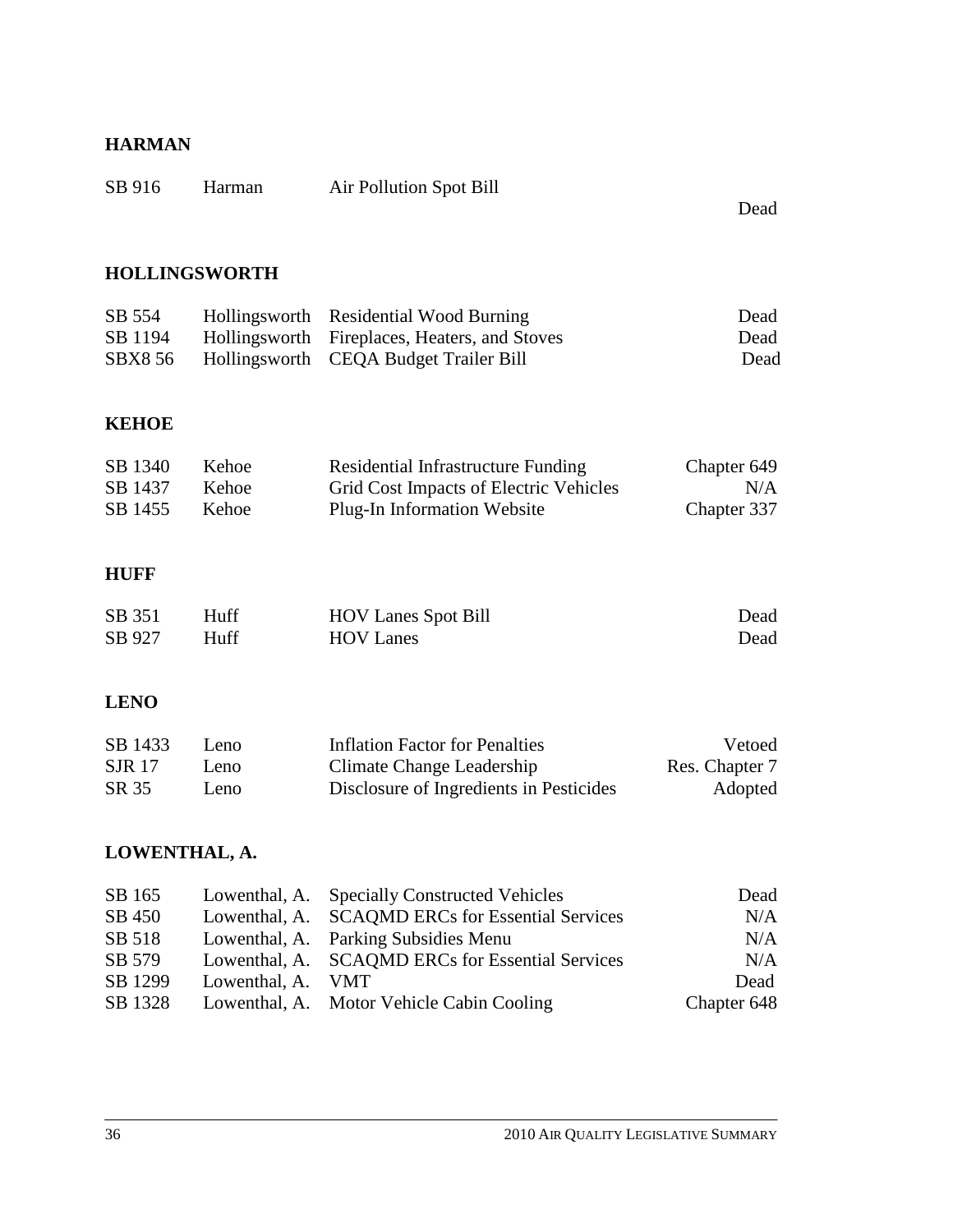# **PADILLA**

| SB 128         | Padilla | California Climate Change Institute            | Dead      |
|----------------|---------|------------------------------------------------|-----------|
| SB 408         | Padilla | <b>CEQA Exemption for LEED Green Buildings</b> | N/A       |
| SB 1389        | Padilla | Smog Check Spot Bill                           | Dead      |
| SB 1435        | Padilla | Electric Vehicle Charging                      | Dead      |
| <b>SBX8 34</b> | Padilla | <b>Renewable Generation Siting</b>             | Chapter 9 |

# **PAVLEY**

| SB 31          | Payley | <b>Climate Mitigation Revenue Allocations</b> | Dead        |
|----------------|--------|-----------------------------------------------|-------------|
| SB 77          | Payley | <b>Reserves for PACE Bonds</b>                | Chapter 15  |
| SB 144         | Payley | <b>Forestry Carbon Sequestration</b>          | Dead        |
| SB 435         | Payley | <b>Antitampering for Motorcycles</b>          | Chapter 407 |
| SB 443         | Payley | <b>Toxicity Review of Cleaning Products</b>   | Dead        |
| SB 778         | Payley | Air Pollution: Intellectual Property Rights   | Dead        |
| SB 1006        | Payley | <b>Strategic Growth Council</b>               | Chapter 632 |
| SB 1305        | Payley | AB 32 Revenue Allocation                      | Dead        |
| <b>SBX8 26</b> | Payley | <b>Reserves for PACE Bonds</b>                | Dead        |

### **RUNNER**

| SB 468 | Runner | Air Pollution Spot Bill | Dead |
|--------|--------|-------------------------|------|
|        |        |                         |      |

# **SIMITIAN**

| SB 376  | Simitian | Liquefied Natural Gas            | Dead |
|---------|----------|----------------------------------|------|
| SB 425  | Simitian | Parking Cash-Out: Tax Credits    | Dead |
| SB 722  | Simitian | RPS 33 Percent by 2020           | Dead |
| SB 928  | Simitian | <b>Consumer Product Labeling</b> | Dead |
| SB 1245 | Simitian | <b>HOV Lane Tolls</b>            | Dead |
| SB 1393 | Simitian | Smog Check                       | Dead |

### **STEINBERG**

| SB 675 | Steinberg | Green Jobs                 | Vetoed |
|--------|-----------|----------------------------|--------|
| SB 721 | Steinberg | <b>Climate Action Team</b> | Dead   |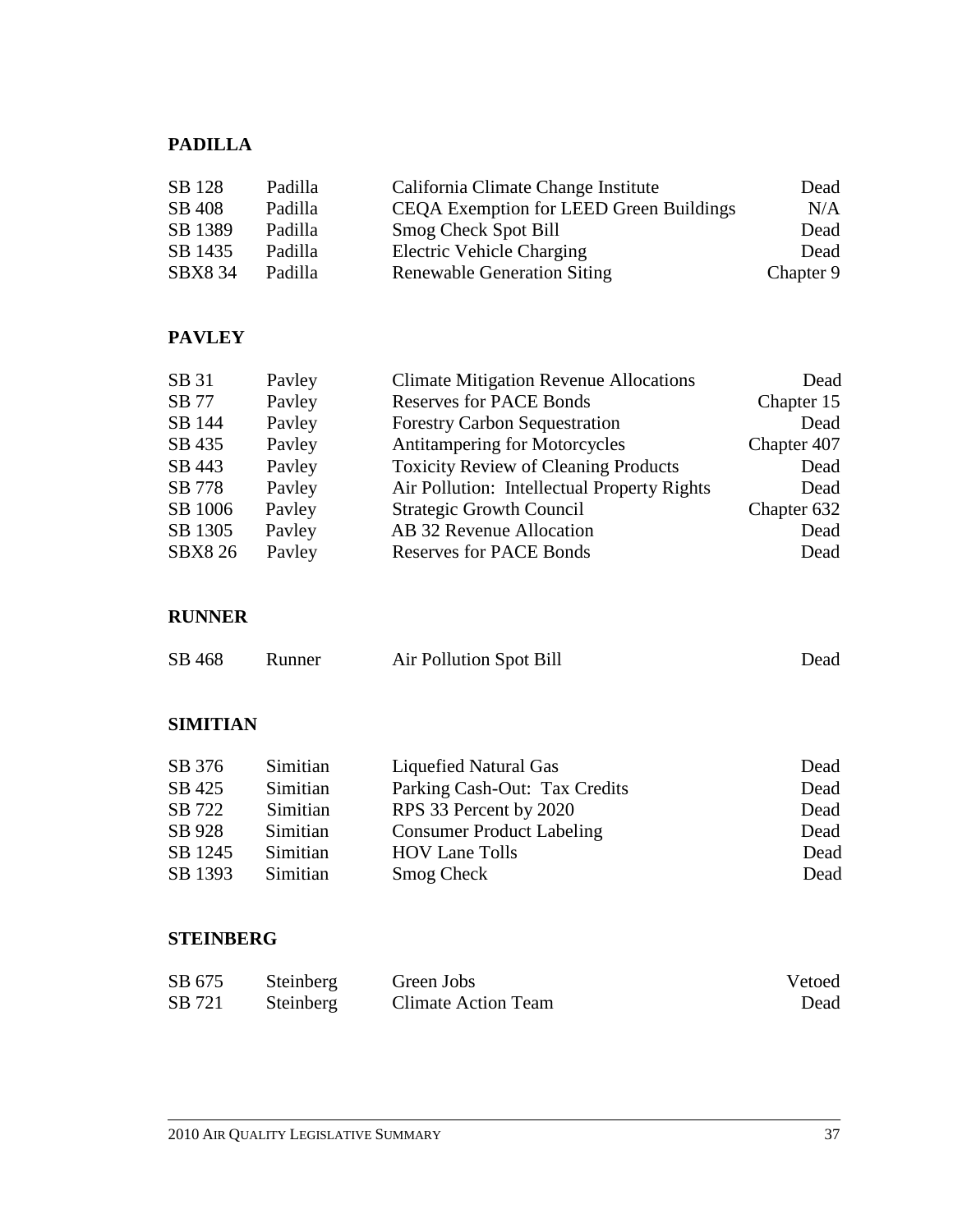### **STRICKLAND, T.**

| SB 462 | Strickland, T. Diesel Emission Control Tax Credit | Dead |
|--------|---------------------------------------------------|------|
| SB 463 | Strickland, T. Renewable Energy Tax Credit        | Dead |
| SB 464 | Strickland, T. Diesel Emission Control Tax Credit | Dead |
| SB 685 | Strickland, T. Suspended Board Member Salaries    | Dead |

### **WALTERS**

| SB 729          | <b>Walters</b> | Climate Change Spot Bill                    | Dead |
|-----------------|----------------|---------------------------------------------|------|
|                 |                |                                             |      |
| <b>WIGGINS</b>  |                |                                             |      |
| SB <sub>7</sub> | Wiggins        | Carry Forward for Net Metering              | N/A  |
| SB 542          | Wiggins        | Solar Energy and Energy Efficiency Programs | Dead |
|                 |                |                                             |      |

# **WOLK**

| Dead |
|------|
|      |

# **WRIGHT**

| Wright | <b>Small Business Analysis</b>            | Dead        |
|--------|-------------------------------------------|-------------|
| Wright | <b>Historic Motor Vehicles</b>            | Dead        |
| Wright | <b>SCAQMD ERCs for Essential Services</b> | N/A         |
| Wright | RPS 33 Percent by 2020                    | Dead        |
| Wright | Cap-and-Trade Allowances                  | Dead        |
| Wright | <b>Nuisance Odor Complaints</b>           | Chapter 411 |
| Wright | AB 32 Regulatory Compliance Tools         | Dead        |
| Wright | Delay of EVR                              | Dead        |
|        |                                           |             |

### **WYLAND**

| SB 1263 | Wyland | AB 32 Suspension       | Dead |
|---------|--------|------------------------|------|
| SB 1367 | Wyland | RPS 20 Percent by 2020 | Dead |

### **YEE**

| SB 535 | Yee | <b>HOV Lanes</b> | Chapter 215 |
|--------|-----|------------------|-------------|
|        |     |                  |             |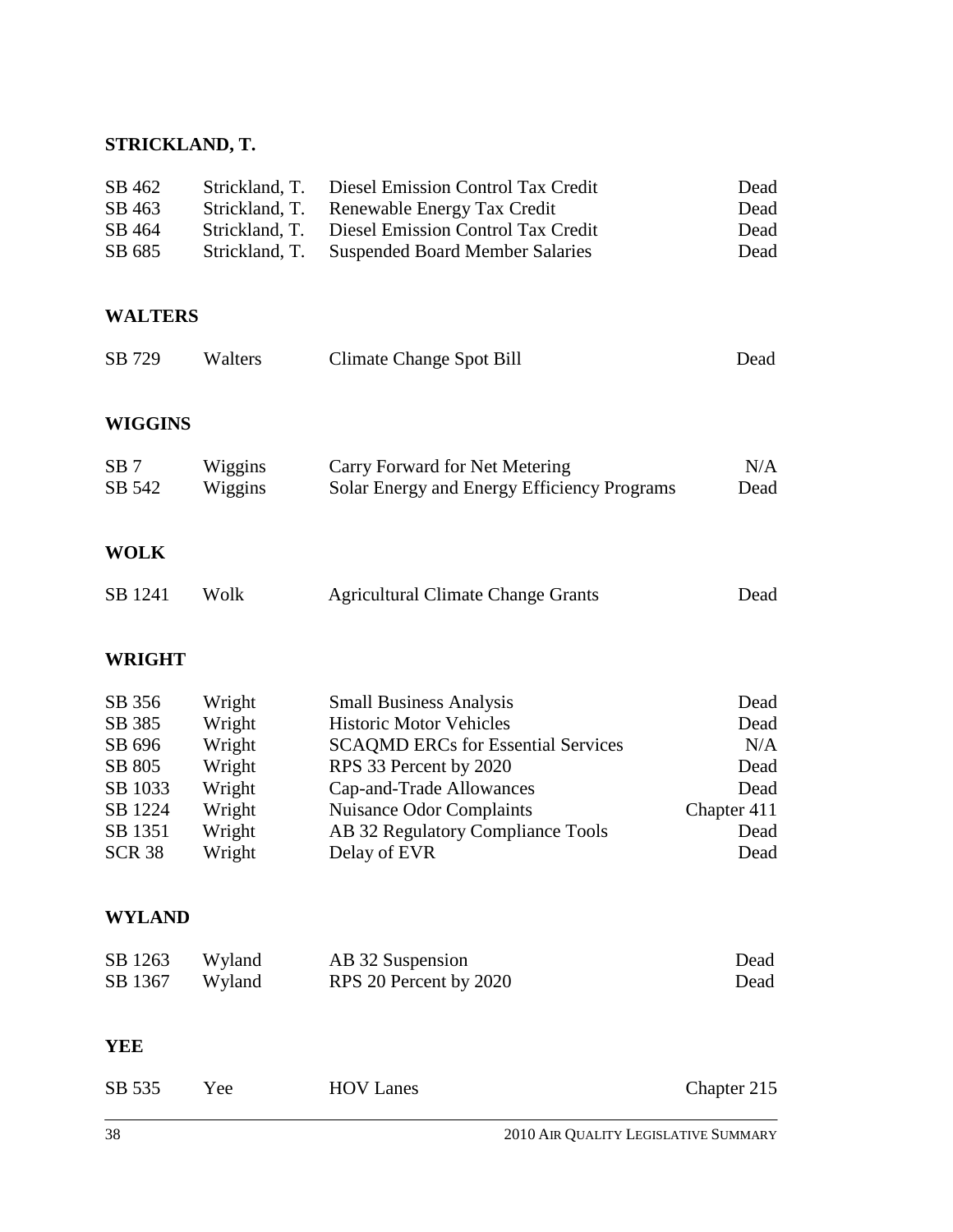# **SENATE COMMITTEES**

# **SENATE BUDGET & FISCAL REVIEW COMMITTEE**

| SB 855 | <b>SB&amp;FRC</b> | Climate Change Zero-based Budget | TBD. |
|--------|-------------------|----------------------------------|------|
| SBX86  | SB&FRC            | <b>Transportation Finance</b>    | Dead |

# **SENATE ENVIRONMENTAL QUALITY COMMITTEE**

| SB 1477 SEQC |  | <b>CPCFA Financing Eligibility</b> | Chapter 414 |
|--------------|--|------------------------------------|-------------|
|--------------|--|------------------------------------|-------------|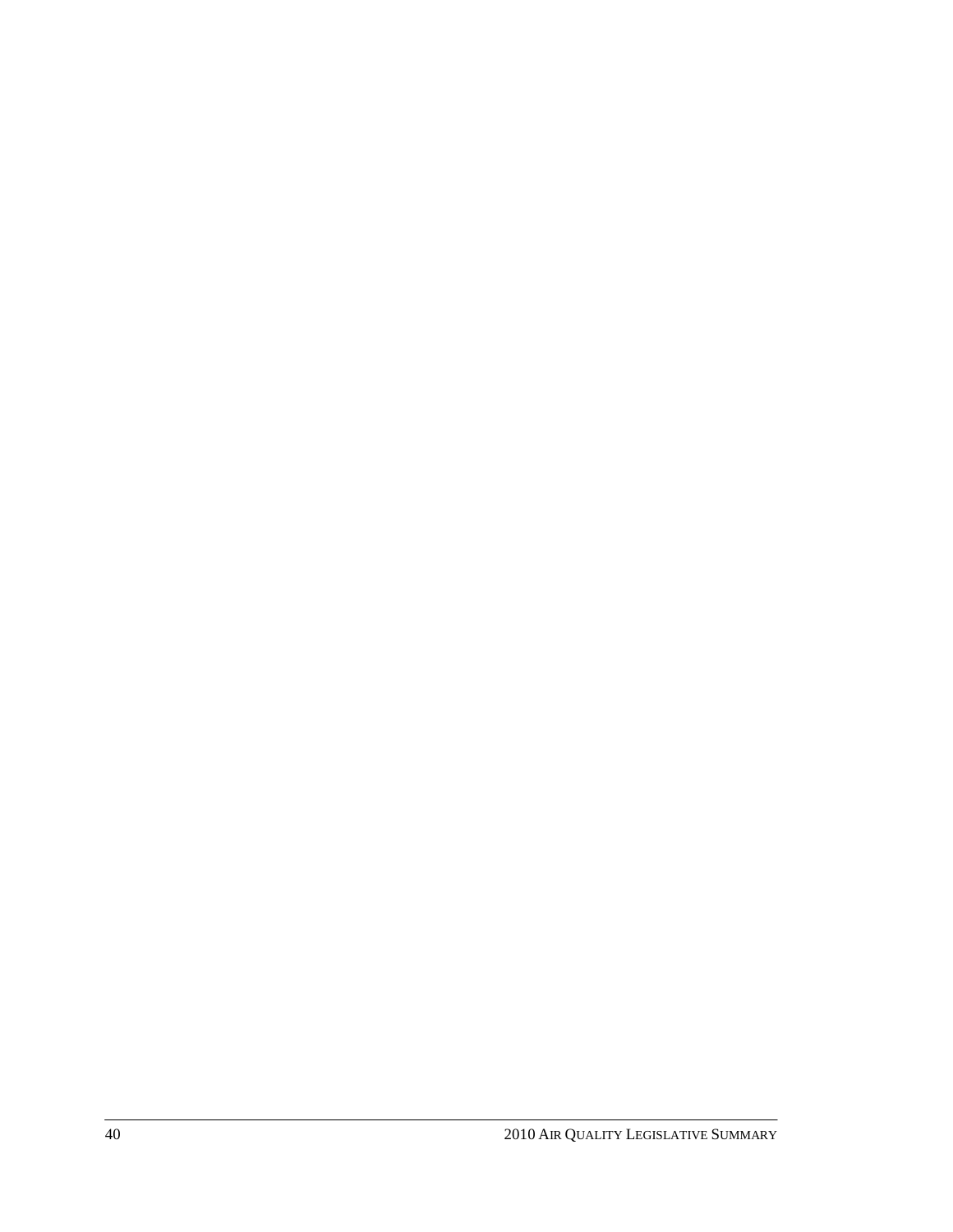# **ASSEMBLY BILLS**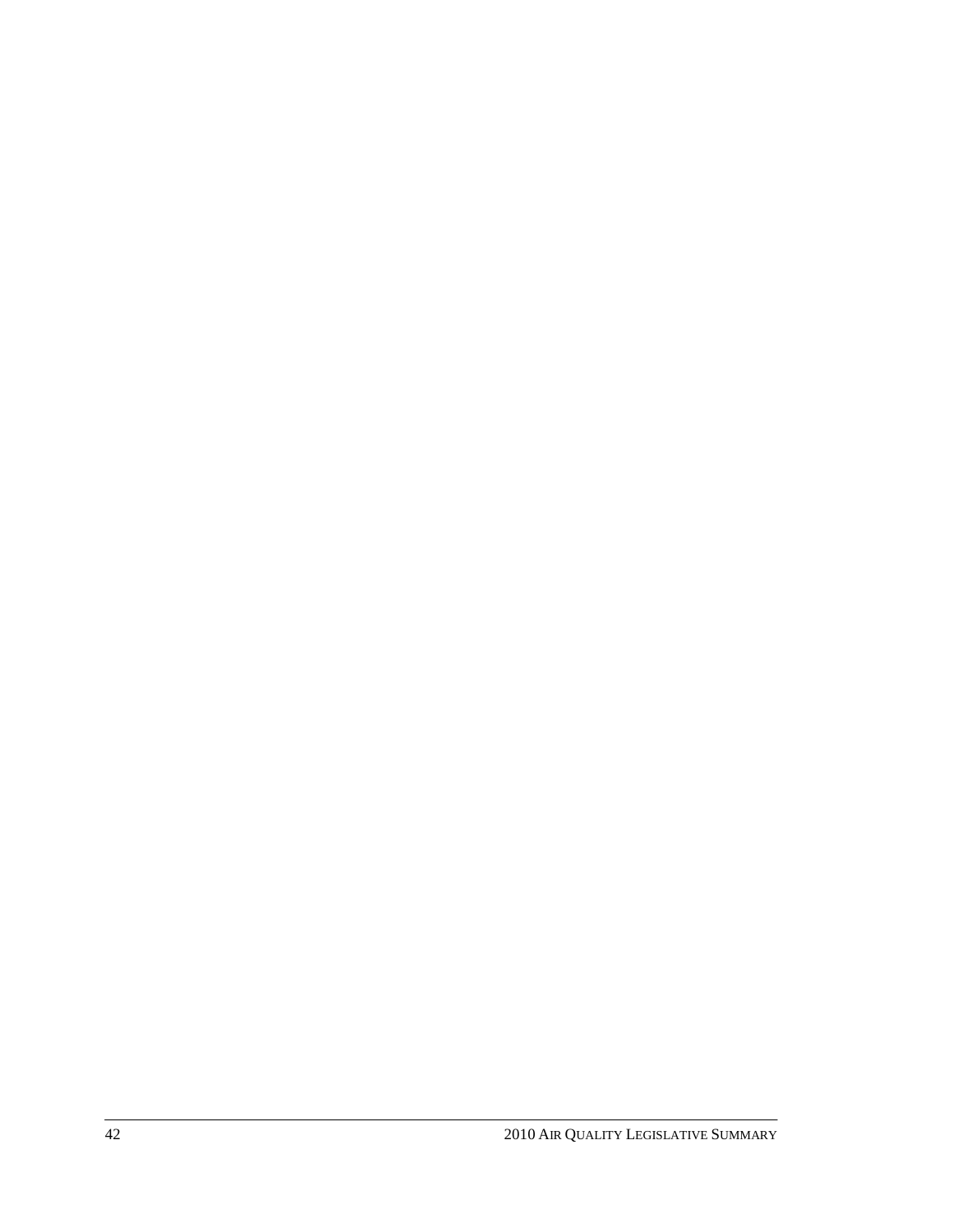# **AB 19 Ruskin Consumer Product Carbon Labeling Dead**

Requires ARB to establish a voluntary program for labeling consumer products based on their global warming impact.

**AB 28 Jeffries Limits on Natural Gas Engine Rules Dead**  Prohibits local air districts from: (a) imposing emission testing requirements on natural gas engines used for water conveyance; (b) requiring submission of reports listing occurrences of breakdowns or malfunctions of such engines resulting in excess emissions more than once per year; and (c) requiring removal, replacement, or retrofit of such engines within five years of adopting such requirements. The bill also requires a local air district to accept self-certification of an engine inspection and maintenance plan in lieu of formal submission and approval by the district.

**AB 44 Blakeslee PACE Funding 3rd Party Ownership Chapter 564**  Expands contractual assessments programs, like the PACE program to allow property owners to finance the installation of distributed generation renewable energy sources owned, operated, maintained, and monitored by third parties.

# **AB 118 Logue Suspension of AB 32 Dead**

Originally repealing AB 32, the bill was amended to suspend AB 32 until the state's unemployment rate is 5.5 percent or lower for four consecutive calendar quarters. The bill prohibits ARB and other state agencies from proposing, promulgating, or adopting any regulation pursuant to AB 32 during the suspension and requires that any such regulation adopted prior to January 1, 2011, be inoperative until the suspension is lifted. Also see SB 1263 (Wyland).

**AB 153 Ma Climate Change Vehicle Registration Fee N/A**  Originally allowed a fee increase of up to \$4 annually on vehicle registration to fund regional planning activities by COGs, MPOs, and other specified local planning entities subject to approval by voters. Directed one percent of all revenues received to PAAC. Makes changes to membership and duties of PAAC—including adding ARB, CEC, and two legislative appointees to the council. The bill was subsequently amended and no longer relates to air quality. Also see SB 1445 (DeSaulnier) and SB 406 (DeSaulnier, vetoed, 2009).

### **AB 212 Saldaña Zero Net Energy Residential Buildings Dead**  Requires new residential construction to be zero net energy buildings after January 1, 2020, or when CEC determines that the use of solar photovoltaic technology is cost-effective, which ever is later.

# **AB 222 Adams RPS Generation From Biorefineries N/A**

Originally allowed energy generated from solid waste by a "biorefinery" to count under RPS as long as the biorefinery meets or exceeds existing air and water quality standards. Urgency bill. The bill was subsequently amended and no longer relates to air quality.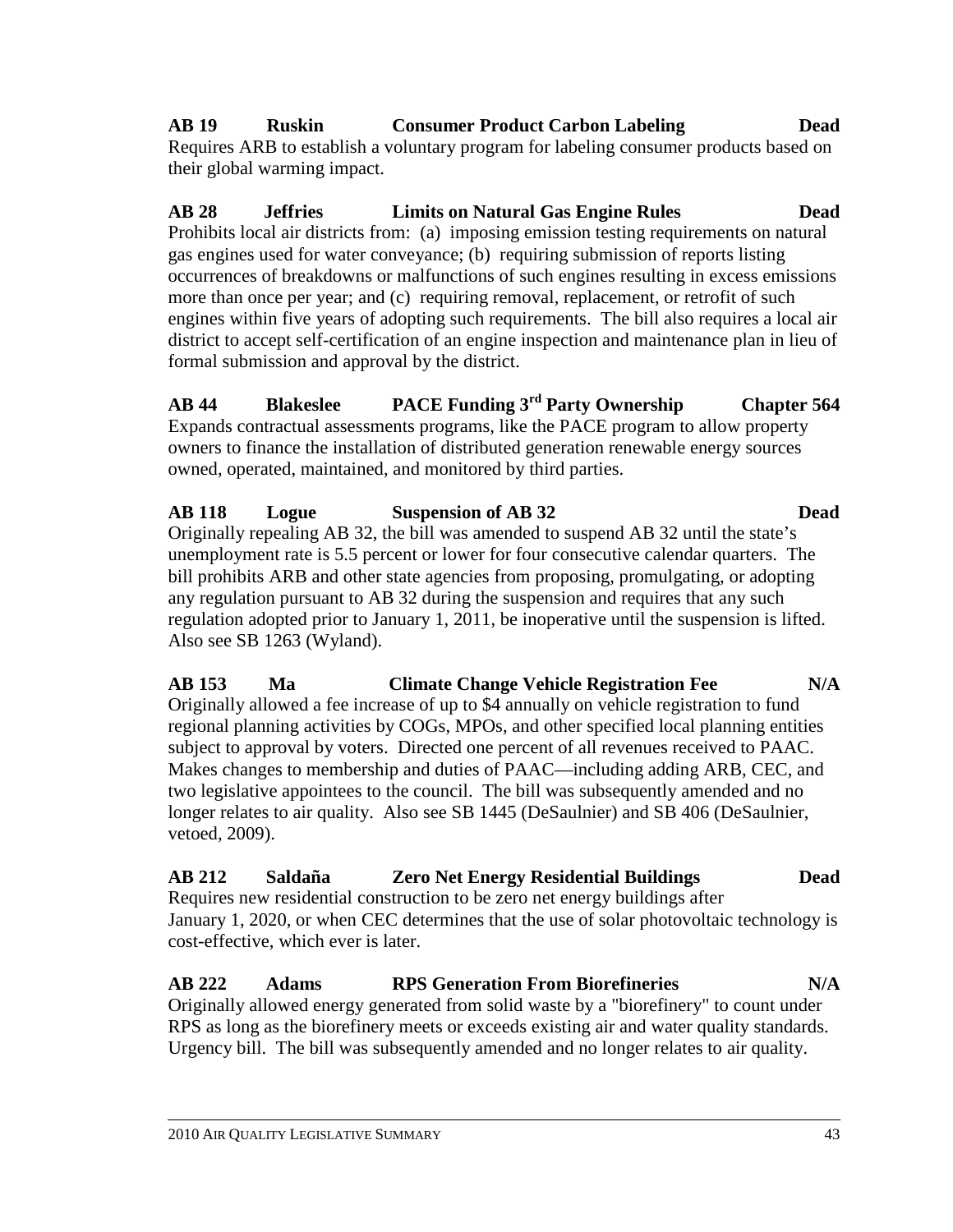### 44 2010 AIR QUALITY LEGISLATIVE SUMMARY

# **AB 228 Huffman Net Energy Metering Dead**

Expands the net energy metering participation cap from 5 percent to 6 percent and allocates the additional 1 percent to large commercial or industrial customers and expands the size of eligible wind and solar facilities to 5 megawatts.

# **AB 231 Huffman Climate Protection Trust Fund N/A**

Originally established the state's Climate Protection Trust Fund as the holding account for state and federal climate change funds. The bill also sets goals for use of the funds. The bill subsequently was amended and no longer relates to air quality.

# **AB 238 Adams Renewable Energy Resources Dead**

Revises legislative findings and declarations to declare that new and modified electric transmission facilities, including the employment of smart grid technologies, may be necessary to facilitate the state achieving its energy efficiency goals and RPS targets.

# **AB 283 Chesbro Solid Waste Producer Responsibility Dead**

Directs CIWMB to develop incentives and regulations that encourage producers to design and manufacture products that are more resource efficient and recyclable, less hazardous and a source of fewer GHG emissions. The bill also establishes a civil penalty of up to \$50,000 for violators. This bill is part of a bill package with AB 478 (Chesbro) and AB 479 (Chesbro) to codify solid waste measures proposed in the AB 32 Scoping Plan.

# **AB 310 Price Green Workforce Development Spot Bill Dead**

Provides Legislative intent to establish a three-year Green Workforce Demonstration Program to develop workers for employment in green industries and in environmentally sustainable business activities.

# **AB 376 Nava Voluntary GHG Emission Offsets Dead**

Establishes basic standards for claims and advertising of voluntary GHG emissions offsets including the requirements that they be registered and traceable. The bill also sets a penalty of up to \$10,000 for selling fraudulent offsets or selling legitimate reductions more than once. Also see SB 333 (Hancock).

# **AB 397 Jeffries SCAQMD Board Election Dead**

Requires SCAQMD to be divided into 13 divisions of "substantially equal" populations and hold elections for the district's board members commencing with the 2012 general election.

# AB 413 Fuentes Energy Rates N/A

Originally made several changes to the state's regulation of electricity, allows for increases in some residential electricity rates, increases the ability of retail customers to purchase electricity directly from generators, prohibits mandatory time-variant pricing, and makes changes to existing energy efficiency programs. This bill was subsequently amended and no longer relates to air quality.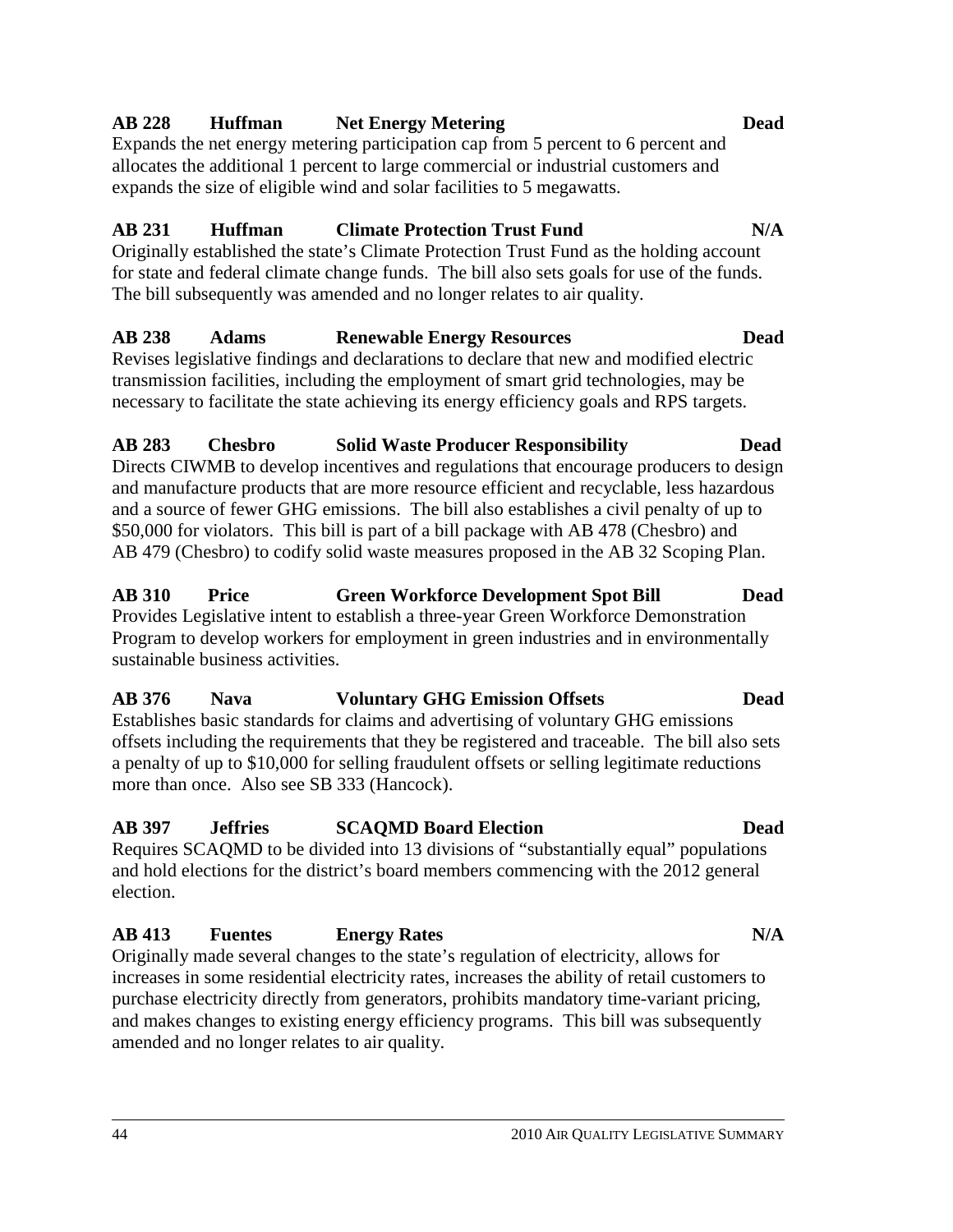### 2010 AIR QUALITY LEGISLATIVE SUMMARY 45

# **AB 414 Galgiani Carl Moyer Truck Funds Dead**

Requires ARB to develop and implement a heavy-duty fleet vehicle trade-down program and makes replacement of older model commercial vehicles with newer model vehicles eligible for Carl Moyer funding.

# **AB 433 Ammiano Building Ventilation Standards Dead**

Directs the Department of Housing and Community Development to develop building ventilation standards by July 1, 2012, for newly constructed buildings. The bill requires standards for new buildings: (a) in areas that have ambient annual average PM 2.5 concentrations greater than 12 micrograms per cubic meter, (b) located within 500 feet of freeways and roadways, and (c) with 10 units or more.

### **AB 453 Garrick EVR Penalties Dead**

Limits the fines imposed on a gasoline service station that failed to meet the April 1, 2009, EVR compliance deadline if a station has met EVR installation requirements by June 30, 2009, or if the station: (a) applied for an air district EVR permit by April 1, 2009, and (b) has entered into a compliance agreement with the air district on or before June 30, 2009. The bill limits penalties to a total of no more than \$1,000 for all violations that occur between April 1, 2009, and December 31, 2009. Also see ABX3 30 (Garrick), AB 1384 (Miller), SB 507 (Cox), and SCR 38 (Wright). Urgency bill.

**AB 478 Chesbro Solid Waste Recycling and Management Dead**  Requires CIWMB, ARB and SWRCB to consult in preparation of rules and regulations to divert solid waste from landfills to reduce GHG emissions to achieve the solid waste goals of the AB 32 Scoping Plan.

**AB 479 Chesbro Commercial Solid Waste Recycling Dead**  Requires CIWMB to ensure that 75 percent of the state's solid waste is source reduced, recycled, or composted by January 1, 2020, and annually thereafter. The bill requires local waste agencies to establish commercial recycling programs. The measure also directs businesses that contract for garbage pick up and that produce more than four cubic yards of solid waste per week to arrange for recycling services to the extent that they're offered and reasonably available. The bill helps meet the solid waste management goals of the AB 32 Scoping Plan. Also see AB 737 (Chesbro).

**AB 560 Skinner Net Energy Metering Dead**  Increases, from 2.5 percent to 5 percent, the percentage of an electric utility's peak load that may be provided by customers operating solar or wind systems under a net energy metering tariff.

**AB 580 Galgiani Clean Vehicle Rebate Project Funding Dead**  Requires Clean Vehicle Rebate Project rebates for eligible medium- or heavy-duty commercial vehicles manufactured in California to be 40 percent greater than rebates for vehicles not manufactured in California.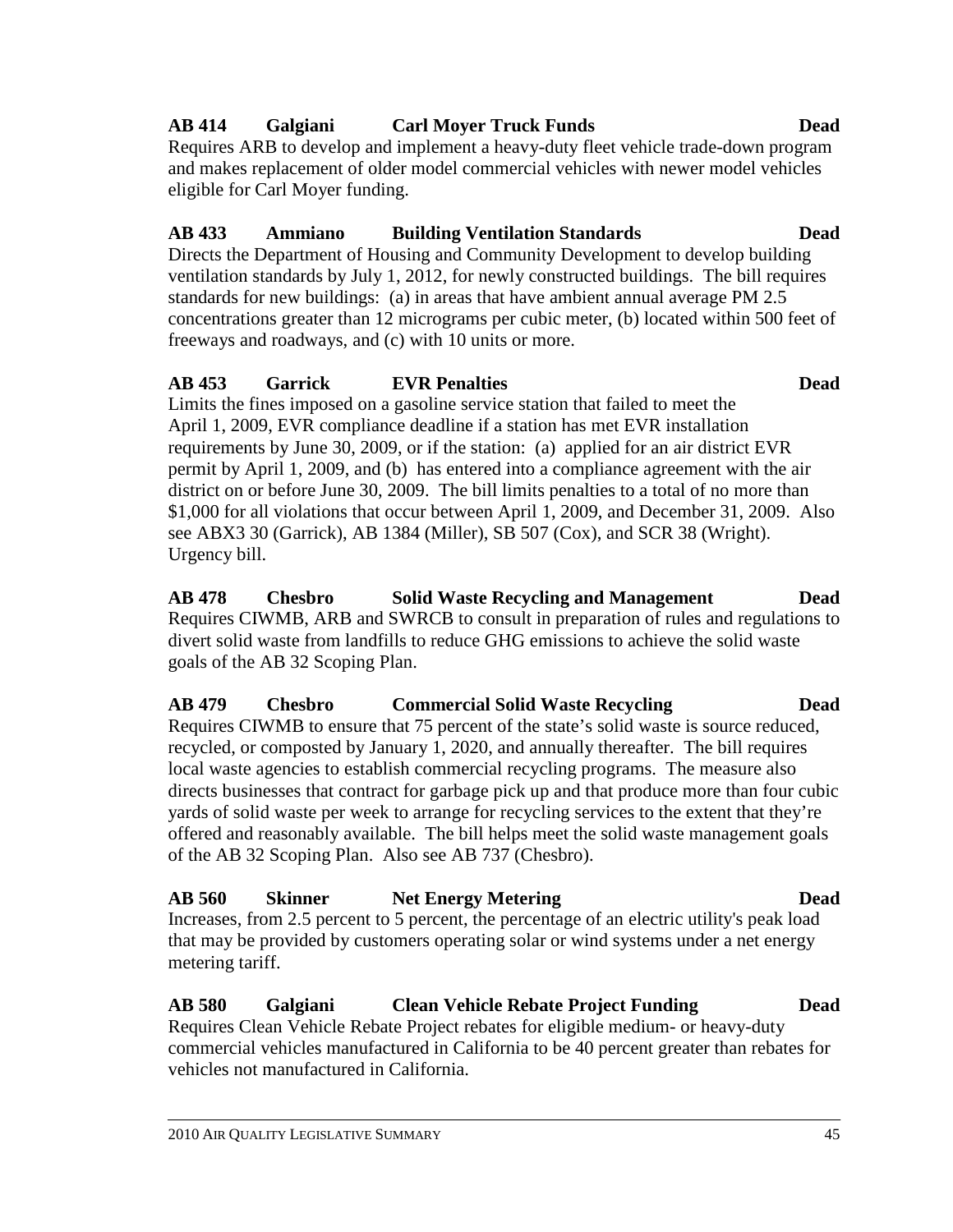# **AB 584 Huber Neighborhood Electric Vehicles Chapter 437**

Extends the authority of the County of Amador and the cities of Jackson, Amador City, and Sutter Creek to plan and operate neighborhood electric vehicle demonstration programs on designated roads and highways until 2016. This demonstration program was initially approved by the Governor as AB 2353 (Leslie, Chapter 422, Statutes of 2004). Several other locales have since undertaken this process of establishing neighborhood electric vehicle programs.

# **AB 596 Evans Community Planning Grants Dead**

Establishes the Community Planning Grant and Loan Fund for projects that improve sustainability and livability of California's communities by reducing GHG emissions. The bill also authorizes the Strategic Growth Council to expend the revenues in the fund, upon appropriation by the Legislature, for competitive grants.

### **AB 610 Caballero Land Use Planning Dead**

Requires OPR to advise and educate local agencies and other interested stakeholders about the role that public-private partnerships can play in planning, studying, designing, financing, constructing, operating, maintaining, or managing local infrastructure projects.

# **AB 658 Hayashi Nontoxic Dry Cleaning Incentives N/A**

Originally increased the grant amount allowable under the Nontoxic Dry Cleaning Incentive Program from \$10,000 to \$20,000 per grant. The bill was subsequently amended and no longer addresses air quality.

### **AB 670 Berryhill, B. HOV Lane Access for Veterans Dead**

Permits a veteran or active duty member of the United States Armed Forces to use HOV lanes, regardless of occupancy level.

# **AB 737 Chesbro Commercial Solid Waste Recycling Vetoed**

Requires local waste agencies to establish commercial recycling programs. The measure also requires businesses that contract for garbage pickup and that produce more than four cubic yards of solid waste per week to arrange for recycling services to the extent that they're offered and reasonably available. The bill directs CalRecycle to report to the Legislature on the present solid waste diversion rate and on strategies and costs to increase the rate from the current 58 percent to 75 percent by 2020. Also see AB 479 (Chesbro).

# **AB 739 Fuller Wind Energy Dead**

States the Legislature's intent to enact legislation to encourage the use and siting of wind energy facilities.

### **AB 782 Jeffries Sustainable Communities Strategies Dead**

Provides that upon ARB's acceptance of a sustainable communities strategy or an alternative planning strategy to achieve GHG emissions reduction targets, no person or entity may initiate or maintain any judicial proceeding to review the acceptance.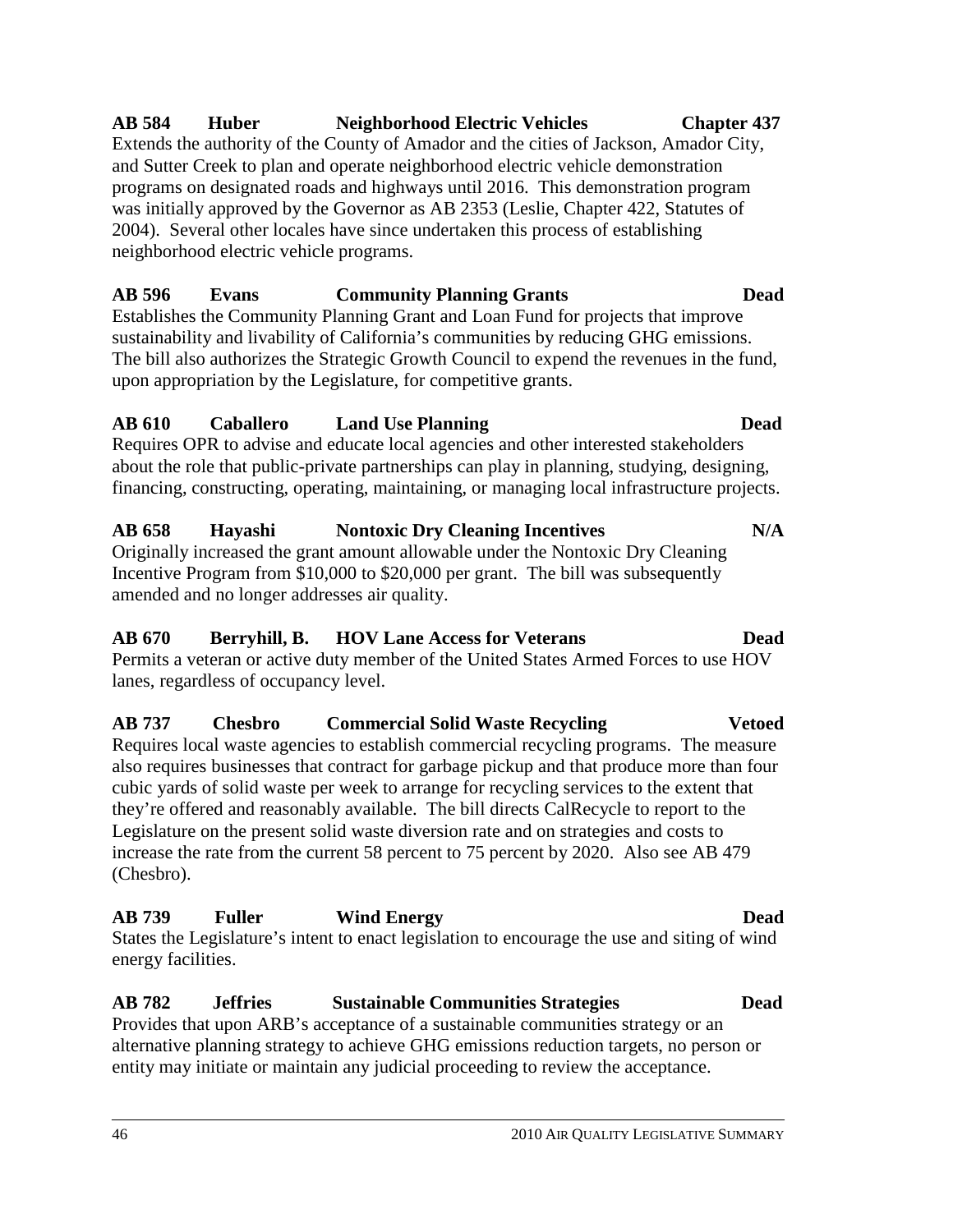# **AB 787 Hill Smog Check Repair or Retirement Chapter 231**

Increases the income threshold for persons to qualify for repair assistance under the State's Consumer Assistance Program, requires payment of \$1,500 to a low-income owner or \$1,000 to all other owners who retire their high-polluting vehicle under the voluntary vehicle retirement program, and designates the same amount for vehicles retired under the Enhanced Fleet Modernization Program.

# **AB 821 Brownley Safer School Cleaning Products Dead**

Requires all school districts and all nonpublic elementary and secondary schools with 50 or more pupils, by the 2010–11 school year or when it is economically feasible, to purchase and use exclusively environmentally preferable cleaning and cleaning maintenance products.

### **AB 835 Monning Pesticide VOC Inventory Update Dead**

Requires ARB to update the commercial, structural, and agricultural use pesticide VOC emissions inventory on an annual basis, requires the disclosure of active and inert ingredients, and prevents more toxic pesticides from being used if a less toxic substitute is available.

### **AB 846 Torrico Inflation Factor for Penalties Dead**  Requires ARB, DTSC, DPR, DIR, and SWRCB to adjust certain maximum civil and administrative penalties every four years to reflect changes to the Consumer Price Index. ARB penalties subject to the bill are those imposed for violations of fuel regulations. Also see SB 1433 (Leno).

**AB 859 Jones Smog Check Repair Assistance Program Dead**  Requires vehicles 15 years and older to undergo annual smog check inspections and changes the amounts of financial assistance available for vehicle repair and the eligibility for that assistance.

### **AB 915 Logue Hydroelectric RPS Eligibility Dead**  Provides that when a retail seller is calculating the amount of eligible renewable

electricity it must procure to meet its 20 percent of retail sales RPS obligation, the retail seller may subtract the portion of retail sales that are met by hydroelectric facilities that are larger than 30 megawatts from its total retail sales.

### **AB 922 Miller Domestic Biodiesel Fuel Tax Exemption Dead**  Exempts biomass-based diesel fuel produced in California from in-state feedstocks from the imposition of a use fuel tax until June 30, 2014. The bill requires CEC in cooperation with the Board of Equalization to oversee the tax incentive program and report annually. Urgency bill.

### **AB 956 Skinner Cool Pavement Dead**  Requires Caltrans, by 2011, to establish standards for the solar reflectance of paved surfaces. On and after January 1, 2012, the paving requirements established by Caltrans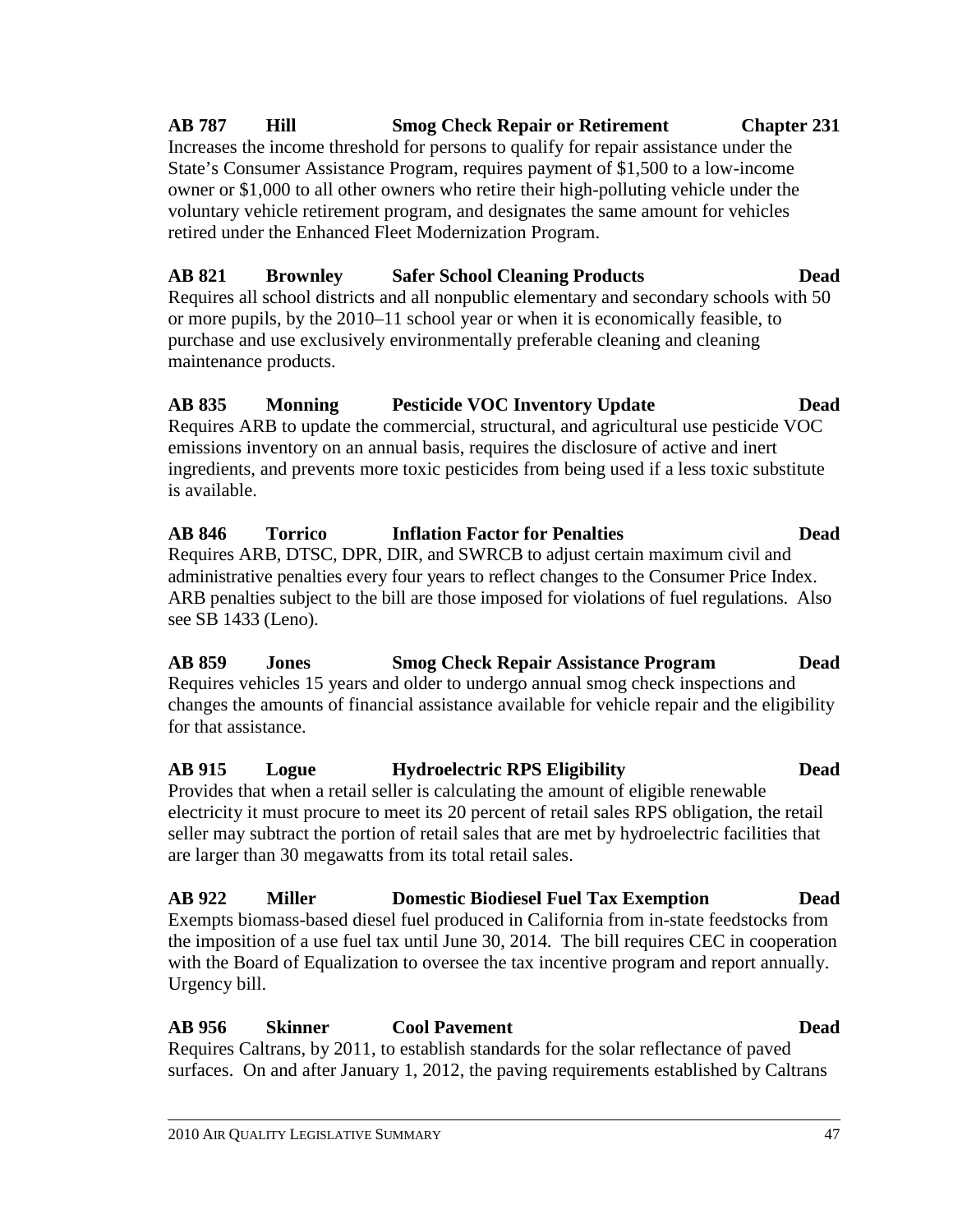must be followed when laying pavement. The bill provides for the exception of specified surfaces, including surfaces that do not have any substantial exposure to the sun.

# **AB 960 Pérez, V. Renewable Generation Siting Dead**

Expands projects eligible to be permitted under existing renewable generation siting provisions to include wind and geothermal power plants as well as solar projects. The bill does not provide any additional funding for the increased number of projects for advance mitigation or their administrative review by DFG or CEC. Also see AB 1012 (Pérez, V.**)** and SBX8 34 (Padilla).

**AB 1011 Jones Insurance for Green Incentives Chapter 418**  Adopts "green investment" principles for insurers with respect to the existing Community Development Investment program at DOI.

### **AB 1012 Pérez, V. Renewable Generation Siting Dead**

Expands projects eligible to be permitted under existing renewable generation siting provisions for solar to also include wind and geothermal power plants and to also apply to counties in the San Joaquin Valley. The bill, until January 1, 2014, would not require an EIR for an eligible renewable project found not to be significant under CEQA. The bill extends the ability of siting applicants to voluntarily pay CEC's costs to have outside consultants to expedite siting for all application review and requires CEC to provide \$7 million in grants to qualified counties for the development of renewable generation and associated transmission. Also see AB 960 (Pérez, V.**)** and SBX8 34 (Padilla).

### **AB 1016 Villines Energy Agency Reorganization Dead**

Reorganizes and consolidates some of the state's numerous energy-related agencies and creates a Department of Energy. This bill is nearly identical to ABX3 33 (Villines). Also see AB 2561 (Villines).

# **AB 1033 Nielsen Third-Party Economic Analysis Dead**

Requires a state or local agency, before adopting or amending a regulation for a GHG source, to evaluate and measure its effectiveness to reduce GHG emissions and to obtain an independent third-party economic impact analysis if the proposed regulation would impose aggregate costs of \$1,000,000 or more.

### **AB 1043 Fong Biofuels Spot Bill Dead**

Contains legislative findings and declarations supporting production and use of biofuels in California as a means to reduce GHG emissions and reliance on petroleum.

# **AB 1091 Ruskin Climate Change Adaptation Strategy Dead**

Allows the Natural Resources Agency to develop a climate change adaptation strategy to assess the state's vulnerability to the impacts of climate change on the state's physical and natural infrastructure. This bill provides for a multidisciplinary review of the strategy to ensure natural resources do not incur unacceptable, adverse impacts.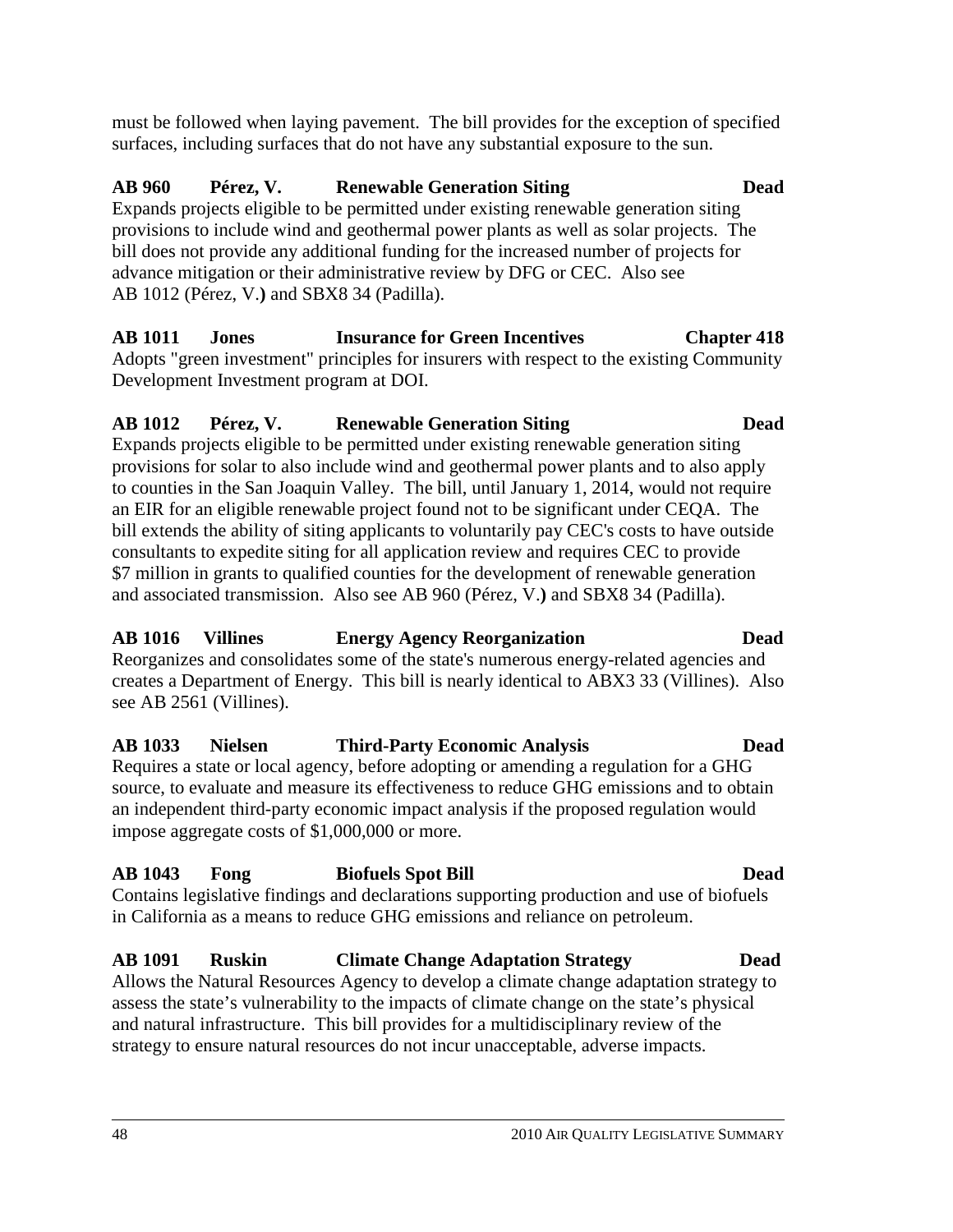# **AB 1097 Eng State Vehicle Fuel Efficiency N/A**

Originally prohibited agencies, departments, officers, and other state entities from purchasing or leasing motor vehicles with a fuel efficiency of less than 35 miles per gallon of gasoline. This bill was subsequently amended and no longer relates to air quality.

### **AB 1106 Fuentes RPS Infrastructure Funding Chapter 356**  Allows CEC to contract with BTH's network of FDCs to expend ARFVTP funds through the Small Business Loan Guarantee Program, and extends ARFVTP's authority beyond 2012 to contract with the State Treasurer to expend funds for projects consistent with the requirements of ARFVTP. This bill is double-jointed with SB 1340 (Kehoe). Urgency bill.

### **AB 1107 Blakeslee Economic Analysis Peer Review Dead**  Requires Cal/EPA boards and departments to prepare and submit an economic analysis on proposed regulations for independent peer review if the requestor agrees to pay for the

review. Also see AB 2299 (Blakeslee), AB 2529 (Fuentes), and ABX3 79 (Blakeslee).

# **AB 1111 Blakeslee Sales Tax Exclusion for Renewables Dead**  Expands the types of projects for which CAEATFA may authorize a sales tax exclusion to encompass sale or lease-back arrangements involving facilities and equipment used to manufacture renewable energy components.

### **AB 1131 Feuer Toxic Releases and Green Chemistry Dead**  Establishes a program within DTSC to coordinate activities of all state agencies with duties relating to pollution prevention and green chemistry and to reduce toxic life cycle emissions. The bill also transfers the state's hazardous materials emergency programs from the California Emergency Management Agency to DTSC.

### **AB 1135 Skinner Car Registration VMT Data Dead**  Requires vehicle owners to record their odometer readings when applying for registration renewal. Requires DMV to group the information into census blocks and create a database, to be published annually online, that can sort the data by block group, census tract, city, and county.

# **AB 1150 Gaines Solid Waste Agency Reorganization Dead**  Abolishes CIWMB and transfers all of its powers, duties, purposes, responsibilities, and jurisdiction to DOC and DTSC. Also see SB 51 (Denham).

### **AB 1159 Pérez, V. Tax Credits for Qualified Renewables Dead**  Allows an income tax credit, for taxable years beginning on or after January 1, 2009, and before January 1, 2016, in an amount equal to the sales and use tax paid or incurred for the purchase of "qualified property" defined as any property used in an enterprise zone, targeted tax area, or a local military base realignment for the production or generation of renewable energy. Urgency bill.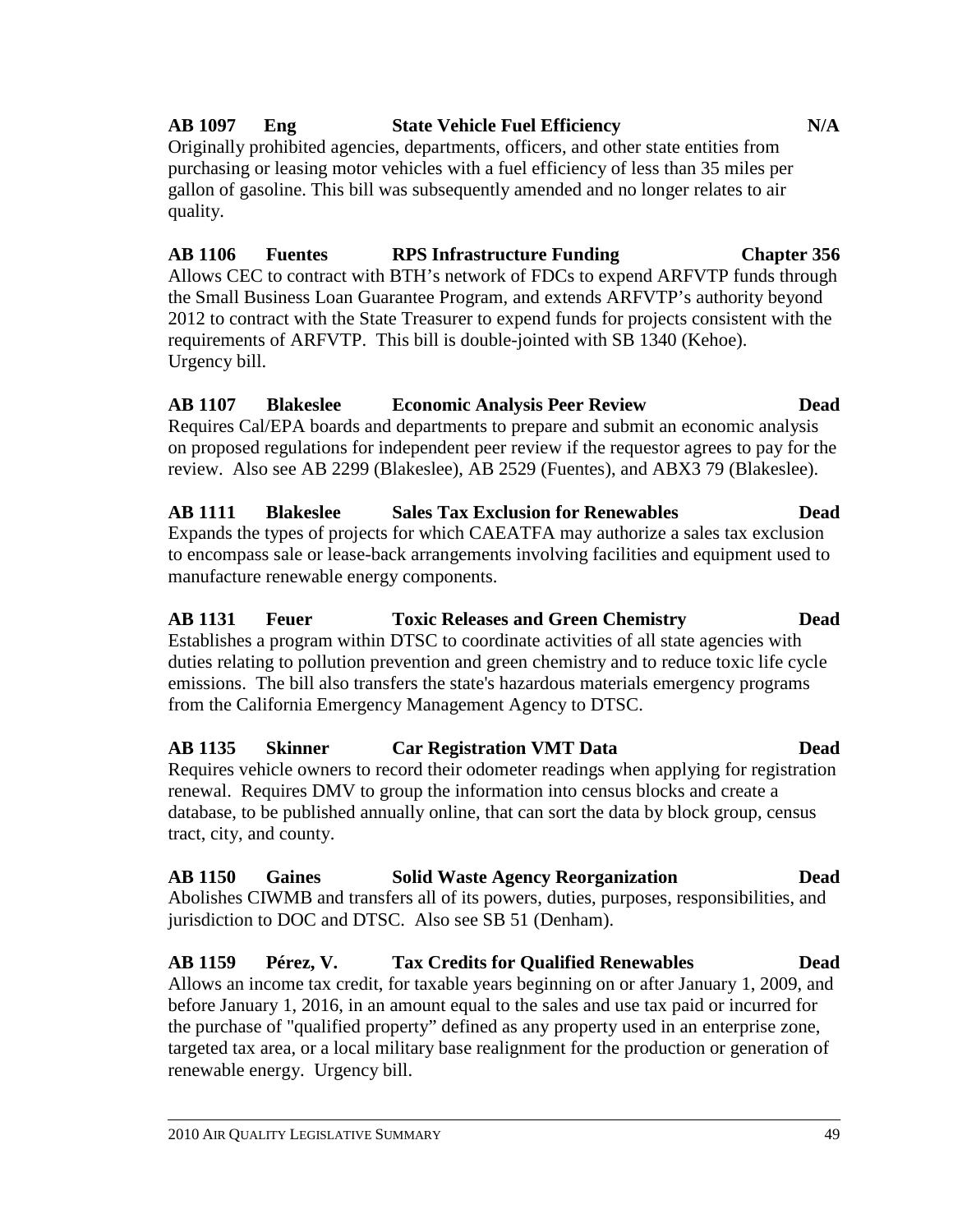50 2010 AIR QUALITY LEGISLATIVE SUMMARY

### **AB 1212 Ruskin Feebate Vehicle Incentive Program Dead**

Authorizes ARB to develop and implement a self-financing, revenue-neutral clean vehicle incentive (or feebate) program if ARB determines that such a program will achieve GHG emissions reductions pursuant to AB 32.

# **AB 1224 Eng HOT Lanes Chapter 441**

Extends the authorization to conduct a HOT lane demonstration program on state Highway Routes 10 and 110 in Los Angeles County until January 15, 2015, and requires an associated report on the results of the program to be submitted to the Legislature by December 31, 2014.

# **AB 1234 Skinner State Capitol Energy Modernization Plan Dead**

Requires DGS to develop a plan to modernize the State Capitol to realize energy efficiencies.

# **AB 1237 Garrick Noncompliant Motorcycles Dead**

Makes it unlawful for a manufacturer, manufacturer branch, distributor, or distributor branch, after written demand, to fail to repurchase a noncompliant new motorcycle, allterrain vehicle, or item of related merchandise originally purchased by a franchisee from the manufacturer or from another franchisee.

# **AB 1292 Lowenthal, B. Prop. 1B Emission Reduction Funding Dead**

Requires that priority be given to funding Prop. 1B goods movement emission reduction projects that secure matching funding above what is otherwise required by the program.

# **AB 1304 Saldaña Electric Vehicle Tax Exemption Dead**

Exempts electric vehicles from state sales, storage, and use taxes until January 1, 2015, and provides that the state will not reimburse local governments for lost revenue distributions from these taxes. Urgency bill.

# **AB 1305 Pérez, V. Imported Electricity Mitigation Fee Dead**

Imposes an import fee of \$0.001 (0.1 cent) per kilowatt hour on electricity from new power plants in Mexico to fund air pollution control programs in adjacent California air districts. Also see AB 2037 (Pérez, V.).

# **AB 1313 Adams SCAQMD Offsets Spot Bill Dead**

Declares the intent of the Legislature to regulate the allocation of air contaminant offsets for SCAQMD.

# **AB 1348 Blakeslee Fossil Fuel Procurement Plans Dead**  Requires IOUs to submit fossil fuel procurement plans to CPUC. The bill requires each

electrical corporation to file with CPUC a fossil fuel procurement plan complying with the GHG emission requirements of AB 32, as adopted by ARB.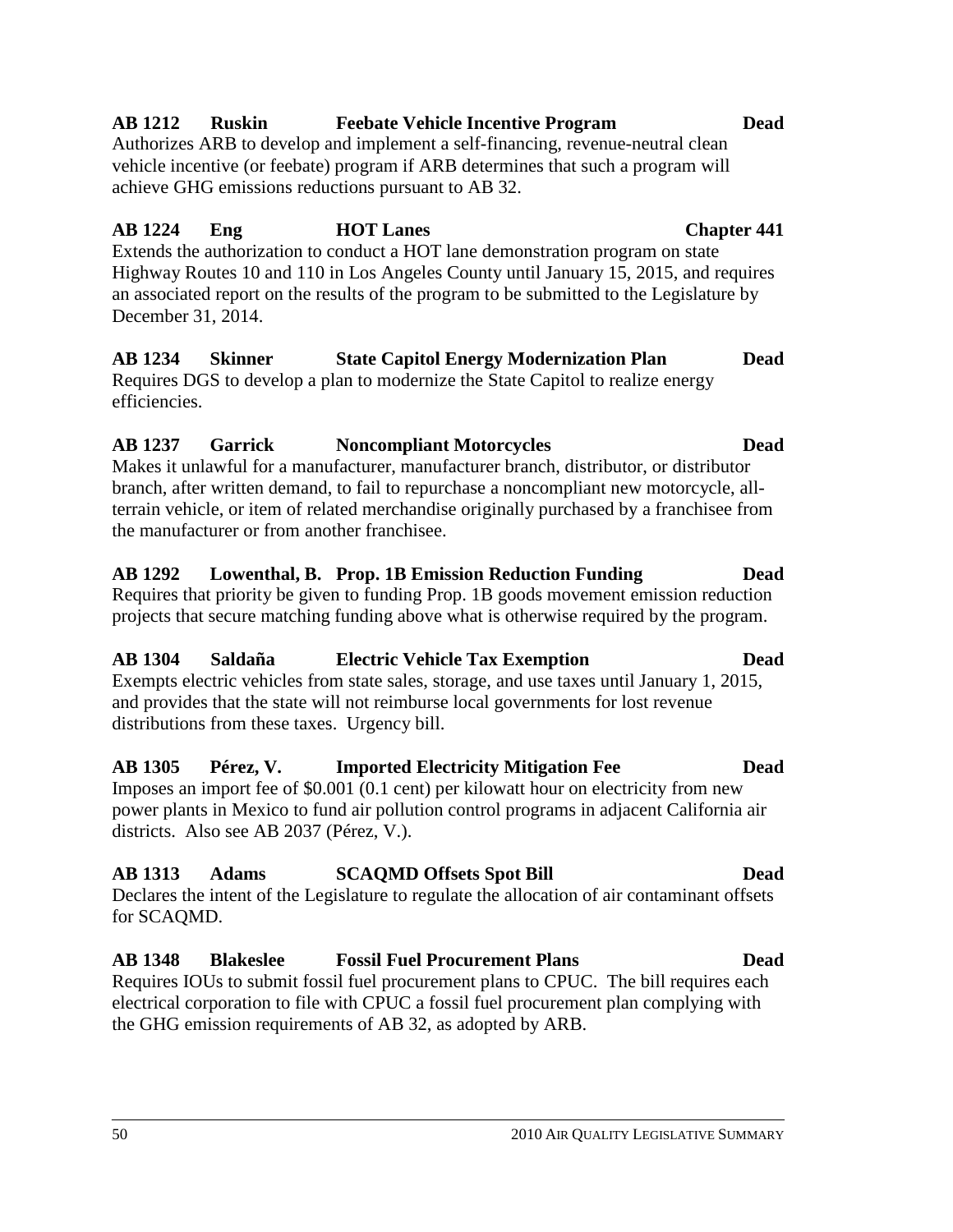# reduction strategies employed at the Port of Los Angeles and the Port of Long Beach. The bill was subsequently amended and no longer relates to air quality.

undertake certain steps in implementing the California Solar Initiative.

# **AB 1452 Skinner GHGs From Cement Manufacturing Dead**  Requires ARB, by January 1, 2011, to develop and adopt limits on GHG emissions from production and transportation of all cement sold in the state. The bill requires that limits apply to cement manufactured both inside and outside the state.

Makes technical and nonsubstantive changes to existing statutes that require CPUC to

**AB 1431 Hill Port of Oakland Emission Controls N/A**  Originally required the Port of Oakland and entities involved in goods movement at the port to establish emission reduction strategies that are no less stringent than emission

reconstruction, maintenance, or water pump installation, repair or maintenance until five years after the Governor's February 27, 2009, emergency declaration relating to the state's water drought has been proclaimed terminated.

# green jobs. The Community Benefits Fund program will be administered by the Secretary of Cal/EPA. Also see AB 2534 (Fuentes). **AB 1416 Galgiani Delay of Diesel Emission Control Dead**  Prohibits ARB from imposing specified emission control requirements on portable

engines, off-road vehicles, or on-road vehicles used for water well drilling,

**AB 1405 De Leon Funding for Disadvantaged Communities Vetoed**  Creates the Community Benefits Fund and earmarks 10 percent of state revenue from a cap-and-trade program for deposit in the fund, excluding ARB administration fees. The bill requires revenue expenditures in disadvantaged communities to reduce GHG emissions, mitigate direct health or environmental impacts of climate change, or create

**AB 1384 Miller Delay of EVR Implementation Dead**  Delays implementation of Phase II EVR upgrades until April 1, 2010. Also see AB 453 (Garrick), ABX3 30 (Garrick), SB 507 (Cox), and SCR 38 (Wright). Urgency bill.

**AB 1365 Berryhill, T. Sacramento-San Joaquin Delta Protection Dead**  Appropriates unspecified funding for the Department of Water Resources to acquire land or other property interests in the Sacramento-San Joaquin Delta and to perform improvements on those properties for flood control, habitat enhancement, reduction of GHG emissions, and recreation for a sustainable Delta. The bill also requires specified agencies, including ARB, to submit a report on the proposed implementation of this bill

**AB 1373 Skinner High Global Warming Gases N/A** 

to the Legislature and Governor prior to expending funds.

Originally directed CEC, in consultation with ARB, to study ways to optimize the efficiency of stationary cooling technologies while reducing their use and emissions of HGWP gases. The bill was subsequently amended and no longer relates to air quality.

2010 AIR QUALITY LEGISLATIVE SUMMARY 51

### **AB 1453 Buchanan California Solar Initiative Dead**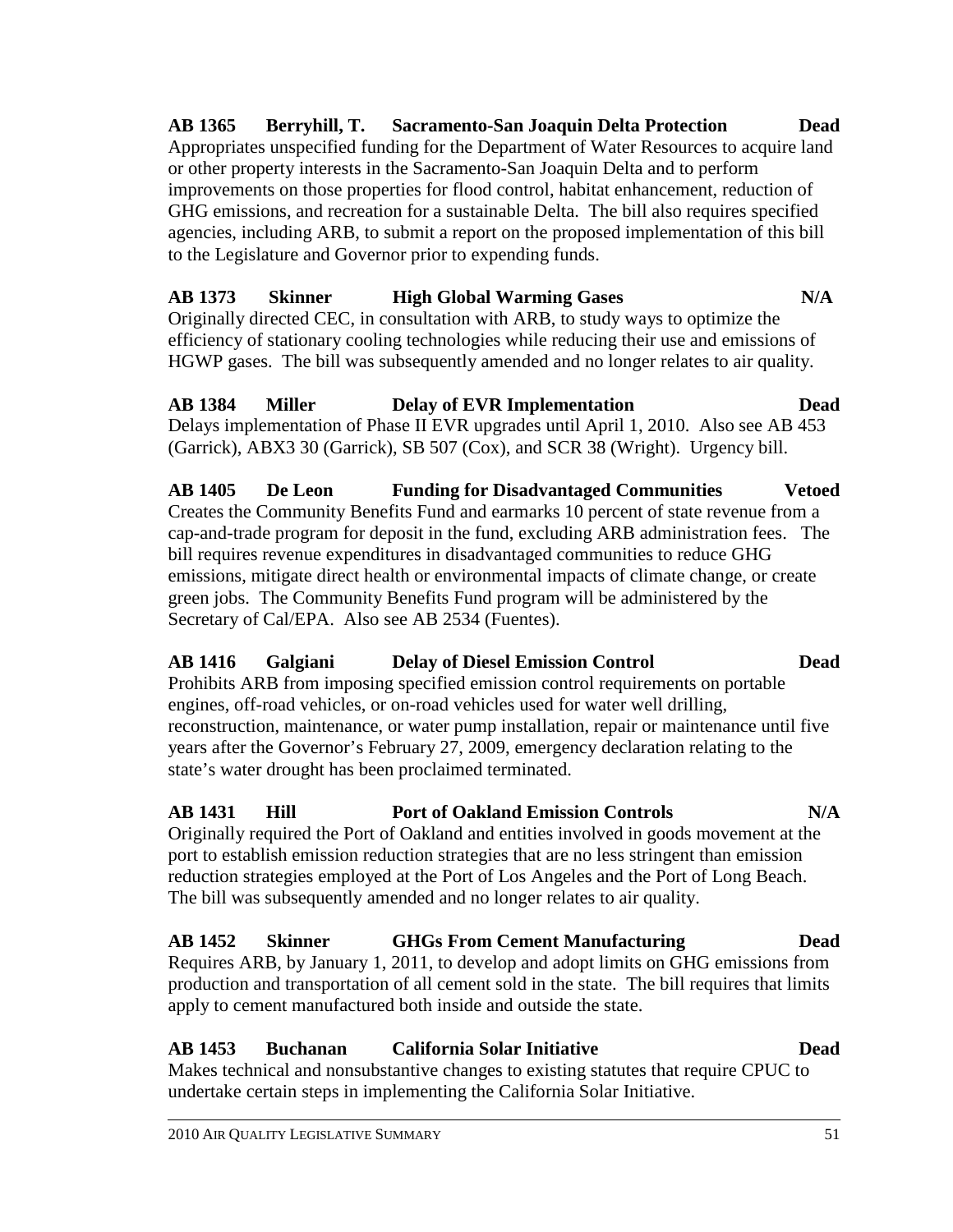### **AB 1460 Solario Economic Development N/A**

Originally created the California Economic Strategy Panel within the office of the Secretary of Labor and Workforce Development to research, facilitate outreach, and make policy and fiscal recommendations to the Governor and the Legislature on issues related to economic and workforce development. The bill was subsequently amended and no longer relates to air quality.

### **AB 1500 Lieu HOV Lanes Chapter 37**  Extends the single-occupant HOV lane access sunset date for vehicles with DMV-issued white access labels to January 1, 2015. Also see AB 1502 (Eng) and SB 535 (Yee).

**AB 1502 Eng HOV Lanes N/A** Originally extended the sunset date for single-occupant HOV lane access for certain lowemission, hybrid, or alternative fuel vehicles not carrying the requisite number of passengers. This bill was subsequently amended and no longer relates to air quality. Also see AB 1500 (Lieu) and SB 535 (Yee).

### **AB 1504 Skinner Forestry GHG Regulation Review Chapter 534**  Requires the Board of Forestry to review its rules and regulations governing commercial tree harvesting to ensure they result in the sequestration of carbon to meet the state's GHG emission reduction goal for the forestry sector and provides funding for the costs of research or technical studies associated with this review from revenues from the AB 32 Cost of Implementation Fee.

### **AB 1507 Lieu Carl Moyer and GHG Funds Chapter 571**  Originally would have transferred BT&H's Metal Plating Facility Loan Guarantee Program to DTSC with accompanying program revisions. The bill was subsequently amended to require ARB to revise its Carl Moyer Program project guidelines to allow funds obtained for GHG reduction purposes to be used together with Carl Moyer Program funds without counting against a project's cost-effectiveness. Prohibits excluding funds from the cost-effectiveness calculation if doing so would reduce the emission reduction benefits. Also see AB 1527 (Lieu, vetoed, 2009)

# **AB 1530 Skinner Energy Efficiency Protocols for GHG N/A**

Originally required ARB to adopt protocols for the evaluation, measurement, and verification of any GHG reduction measure that relies on energy efficiency, in consultation with CPUC, CEC, and energy efficiency experts. The bill was subsequently amended and no longer relates to air quality.

# **AB 1536 Blakeslee Energy Storage for SGIP Dead**

Recasts SGIP as the Distributed Energy Resources Incentive Program. The bill requires CPUC, in consultation with CEC, to administer the Distributed Energy Resources Incentive Program for DG until January 1, 2012, to deploy beneficial DG technologies. The bill authorizes incentives to the program for energy storage systems and deletes certain combustion-operated DG projects from eligibility. The bill deletes CPUC's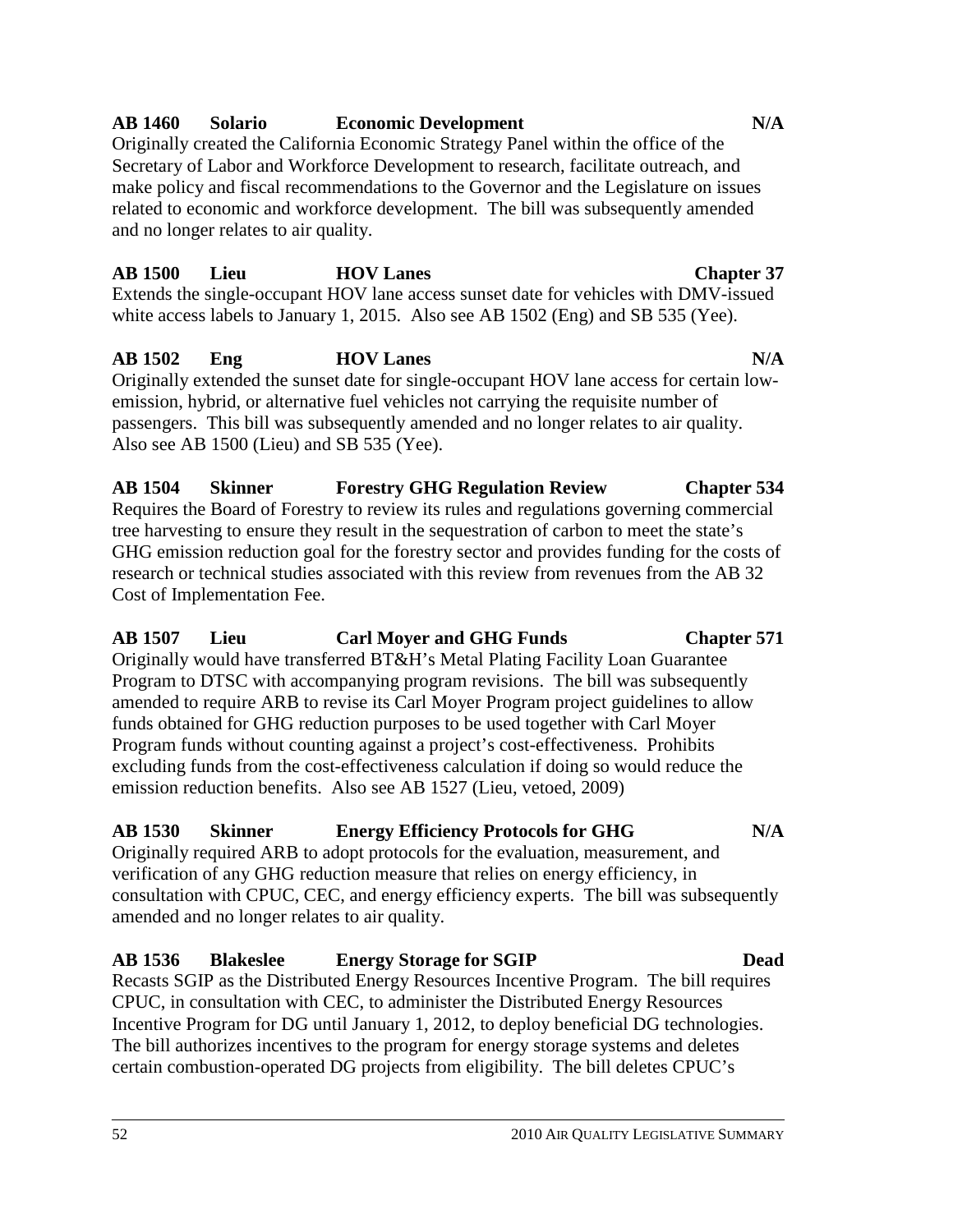existing authority to include other ultraclean and low-emission DG technologies in the program. The bill would limit program costs to no more than \$83,000,000 per year.

### **AB 1552 AU&CC Once-Through Cooling Dead**

Allows municipally owned coastal power plants to delay adherence to the state's water quality control policy on the use of coastal and estuarine waters for power plant cooling.

### **AB 1585 AA&ARC Agency Reporting Requirements Chapter 7**

Revises the procedure for mandatory and voluntary reporting requirements and requires future reporting requirements to contain a repealing provision. This bill deletes obsolete reports from the list maintained by Legislative Counsel. Urgency bill.

### **AB 1609 Blumenfield Budget Act of 2010 Dead**

Makes appropriations for the support of state government for the 2010-11 fiscal year. Urgency bill.

### **AB 1615 ACB Climate Change Zero-based Budget Dead**

Among other elements, this budget trailer bill: (1) requires the Governor to conduct zerobased budgeting as part of the Fiscal Year 2011-12 budget for all state agency programs implementing provisions of the Global Warming Solutions Act of 2006 (AB 32) and (2) removes ambiguous language in the legislative intent portion of AB 1085 (Mendoza, Chapter 384, Statutes of 2009) Section 1 regarding the information ARB is required to provide to the public as part of its regulatory development process. Also see SB 855 (SB&FRC). Urgency bill.

**AB 1672 Jeffries ARB Election of Board Members Dead**  Transforms ARB from 11 members appointed by the Governor to individually elected members in 11 districts of equal population created by ARB.

# **AB 1686 Jeffries Diesel Generator Exemption SCAQMD Dead**

Prohibits South Coast from imposing any requirements or taking any actions that would prevent the use or maintenance of diesel generators at three specific communication sites used for emergency communications.

### **AB 1692 Berryhill, B. Penalties to General Fund Dead**

Requires that all fines and penalties from violations of regulations adopted by ARB, DTSC, and SWRCB be deposited into the General Fund.

### **AB 1740 Jeffries Specially Constructed Vehicles/Kit Cars Dead**

Increase the cap on new specially constructed vehicles, also known as kit cars, from 500 to a total of 750 annually, and allows owners of currently registered or incorrectly registered specially constructed vehicles to change the vehicle's registration through a station authorized to perform referee functions to the model year of either vehicle model year or engine model year, at the owner's discretion.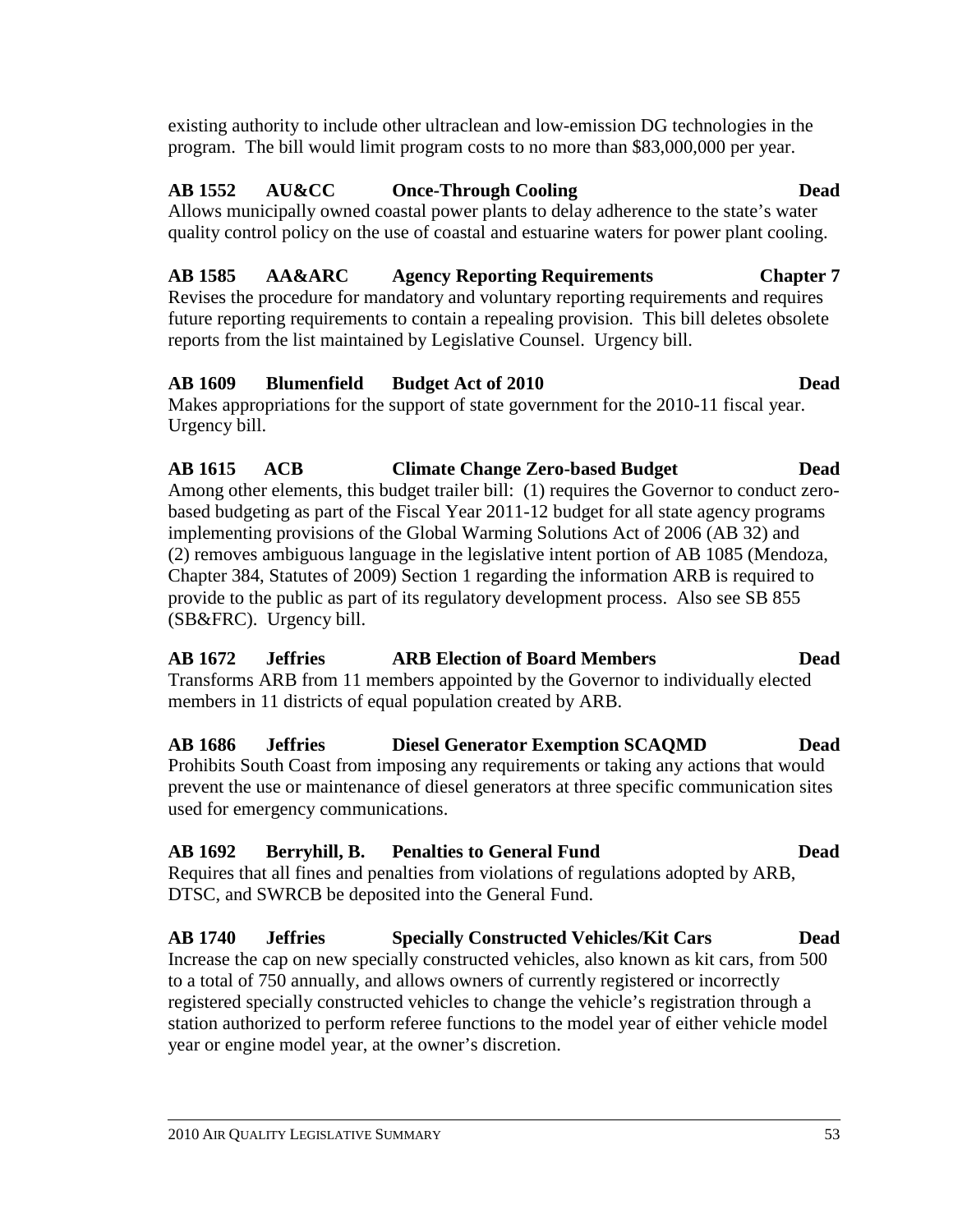### 54 2010 AIR QUALITY LEGISLATIVE SUMMARY

### **AB 1772 Mendoza Idle Reduction Technology Dead**

Authorizes commercial motor vehicles equipped with idle reduction technology to exceed group axle weight limits by the weight of the idle reduction technology or 400 pounds, whichever is less, and requires the operator to provide proof that idle reduction technology is functional at all times, and the gross vehicle weight increase is due solely to idle reduction technology.

### **AB 1781 Villines Neighborhood Electric Vehicles Chapter 452**

Extends the authority of the City of Fresno to plan and operate neighborhood electric vehicle demonstration programs on designated roads and highways until 2016. This demonstration program was initially approved by the Governor as AB 2353 (Leslie, Chapter 422, Statutes of 2004). Several other locales have since undertaken this process of establishing neighborhood electric vehicle programs.

### **AB 1794 Gilmore GHG Spot Bill Dead**

Makes technical and nonsubstantive revisions to AB 32 requirements to reduce GHG emissions.

# **AB 1833 Logue Economic Impact Analysis Dead**

Requires ARB, Cal/EPA, and Cal/OSHA to perform an economic analysis on proposed regulations and post it on their websites. The economic analysis must include total economic impact, cost-benefit analysis of alternatives, cost to the General Fund, and a summary of known written criticisms of a proposed regulation generated before the publication of the economic analysis.

### **AB 1846 Pérez, V. Expedited Environmental Review Chapter 195**

Clarifies that pollution control equipment installed to meet AB 32 regulatory requirements qualifies for a "focused" environmental review under CEQA. This expedited review also would be available for similar projects meeting state GHG control measures by CEC, PUC and CalRecycle.

### **AB 1863 Pérez, V.Hospital Diesel Backup Generators Chapter 164**

Provides a five-year extension of a requirement that health care facilities test their diesel backup generators 12 times per year according to protocols specified in statute.

### **AB 1873 Huffman PACE Bonds Chapter 583**

Authorizes the State Treasurer, CalPERS, and the State Compensation Insurance Fund to purchase bonds issued to finance the installation of energy or water efficiency improvements or renewable energy sources through PACE programs. The bill also authorizes a JPA to purchase and a local agency to sell the right, title, and interest in a PACE assessment contract pursuant to an agreement between JPA and the local agency. Also see SB 77 (Pavley) and SBX8 26 (Pavley).

**AB 1930 De La Torre Prohibition of Toxics in Abrasives Chapter 368**  Prohibits a person from manufacturing, selling, offering for sale, or offering for promotional purposes in California glass beads for abrasive blasting that contain more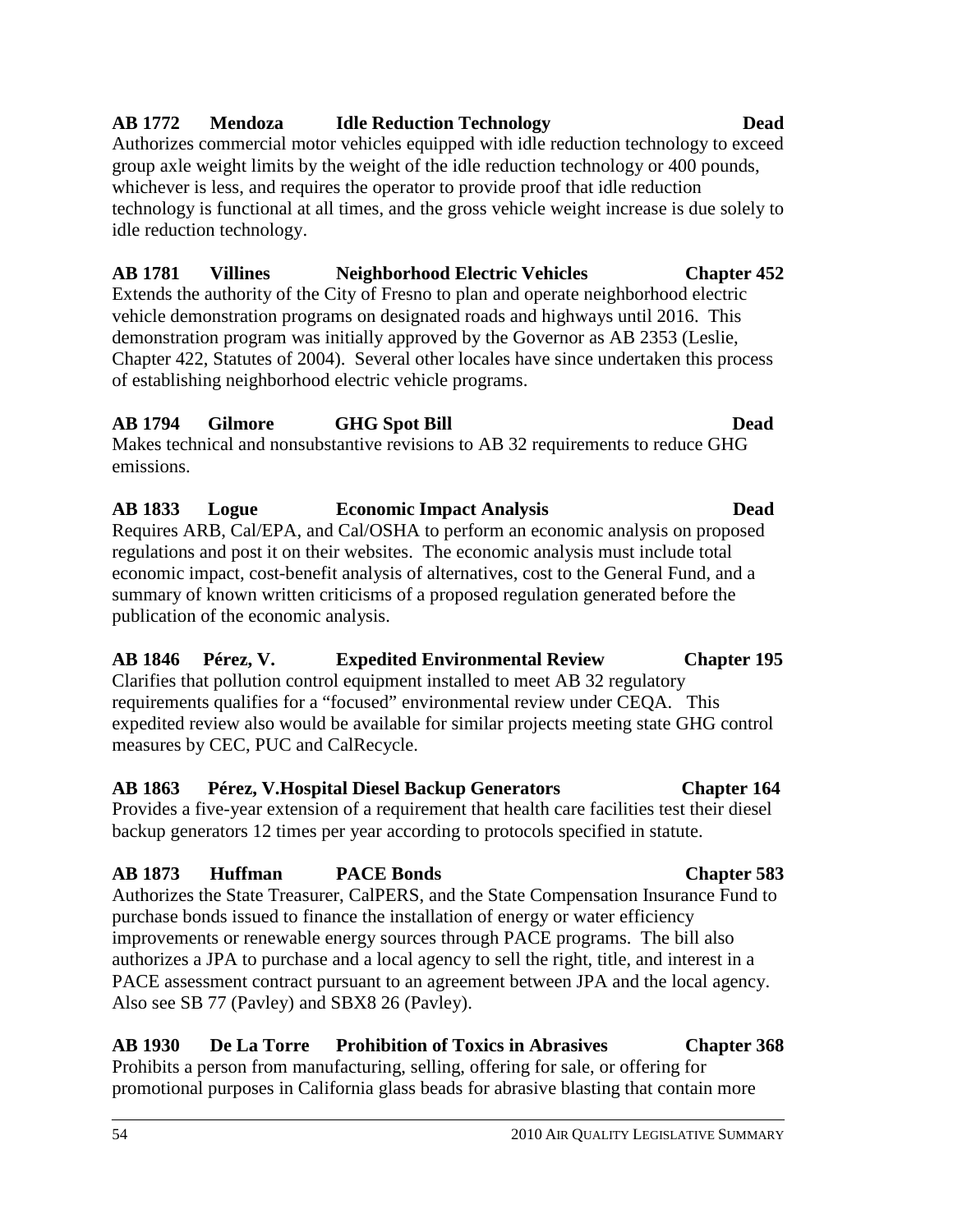than 75 parts per million of arsenic or 100 parts per million of lead by weight. Sunsets January 1, 2015.

### **AB 1949 Logue Regulation Review Dead**

Requires state agencies to assess the performance and economic impact of a regulation five years after the regulation has been adopted. The bill only applies to regulations adopted or amended after January 1, 2011. OAL must post this annual assessment on its website.

### **AB 1958 Caballero State Government Cost Reduction Dead**

Declares the intent of the Legislature to enact legislation requiring each department in state government to make recommendations on reducing its costs by 5 percent, and to use those cost savings to fund preapproved infrastructure projects not funded by existing bond funding.

### **AB 1981 Hill Modification of Tire Fee for New Vehicles Dead**  Eliminates the \$1.75 per tire fee currently charged on new tires sold by new car dealers who sell and lease new vehicles. It would instead charge a \$9.50 per vehicle tire fee on new vehicles sold by a new car dealer. The bill would exempt used cars sold by new car dealers from the tire fee altogether. Of the \$9.50, \$4.09 would be transferred to the Air Pollution Control Fund. On January 1, 2015, the vehicle tire fee would be reduced to \$5 per vehicle.

### **AB 2037 Pérez, V. Out-of-State Power Plants Chapter 422**

Prohibits utilities from entering into long-term financial commitments with new electric generating facilities located within or outside California and permitted after January 1, 2011, unless the facilities meet certain BACT requirements. Also see AB 1305 (Pérez, V.).

### **AB 2289 Eng Smog Check Chapter 258**  Authorizes DCA/BAR to utilize OBD II to smog test model year 2000 and newer vehicles. Requires DCA/BAR to evaluate performance of smog test stations and direct likely polluters to high-performing smog stations.

### **AB 2299 Blakeslee Economic Analysis Peer Review Dead**

Requires ARB to complete an additional economic "related impacts" analysis for a proposed regulation which could have an adverse economic impact on California businesses in excess of \$10 million. The bill requires the analysis to include impacts of the proposed regulation on statutory or regulatory programs of specified agencies, shortterm and long-term in-state jobs, and revenues to the General Fund. ARB must submit the analysis for an external peer review if a third party agrees to pay for the review. Also see AB 1107 (Blakeslee), AB 2529 (Fuentes), and ABX3 79 (Blakeslee).

**AB 2311 Mendoza Low Carbon Fuel Standard Periodic Reviews Dead**  Requires ARB to review and report every three years on the impact of all regulations that establish GHG emissions standards or requirements for transportation fuels, including a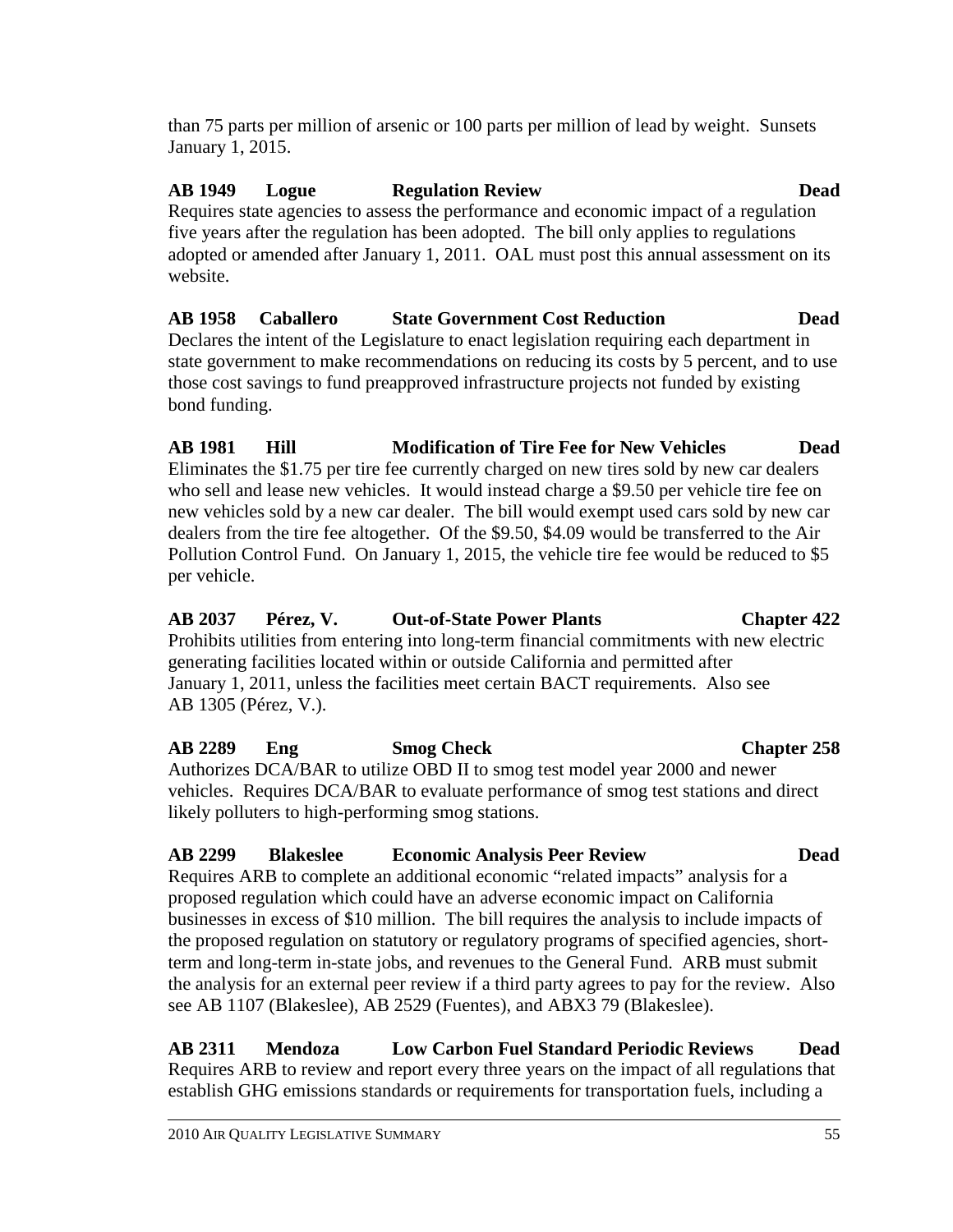full rulemaking process, a peer review, adoption or rejection of the report by the Board, and readoption or revision of regulations to avoid unreasonable impacts on the state economy, fuel supplies, prices, competitiveness, and small businesses.

### **AB 2313 Buchanan CEQA: Thresholds of Significance Dead**

Establishes state level standards for determining significant levels of GHG emissions that trigger a full CEQA review.

# **AB 2328 Niello Small Business Requirement Dead**

Requires that one member of ARB be a current or past owner of a small business.

# **AB 2329 Ruskin CAT and Adaptation Plan Dead**

Codifies the existing CAT and directs CNRA to update the 2009 California Climate Adaptation Strategy.

### **AB 2428 Buchanan Green Technology Zone Pilot Program Dead**  Creates a ten-year Green Technology Pilot Program and authorizes the cities of Elk

Grove and Livermore to participate in the program. Provides tax credits for hiring and certain property purchases along with other incentives within locally defined geographic zones to promote energy efficiency, clean technology and creation of high quality jobs, especially for individuals under 22 years of age.

### **AB 2461 Emmerson Registration Amnesty Chapter 388**  Requires DMV to establish a program to provide amnesty between July 1, 2011, and June 30, 2012, from criminal prosecution for owners of specially constructed vehicles,

due to incorrect or fraudulent registration; owners must pay all fines and fees and obtain a smog certificate.

### **AB 2469 Berryhill, B. Penalty Dispute Resolution Dead**

Requires ARB to adopt an alternative process to resolve disputes regarding any person's ability to comply with penalties proposed to be assessed for violations of air pollution requirements. Also see SB 1402 (Dutton).

# **AB 2498 Skinner Combined Heat and Power N/A**

Originally redefined combined heat and power systems to be systems that reduce emissions defined as GHGs within AB 32. Updates combined heat and power eligibility conditions to maintain consistency with current GHG regulations and language more accurately. The bill was subsequently amended and no longer relates to air quality.

# **AB 2509 Hayashi Transit Village Plan Dead**

Revises the list of specified characteristics that a transit village plan may address to add, among other things, other land uses, including educational facilities that provide direct linkages for people traveling to and from primary and secondary education schools, community colleges, and universities.

### 56 2010 AIR QUALITY LEGISLATIVE SUMMARY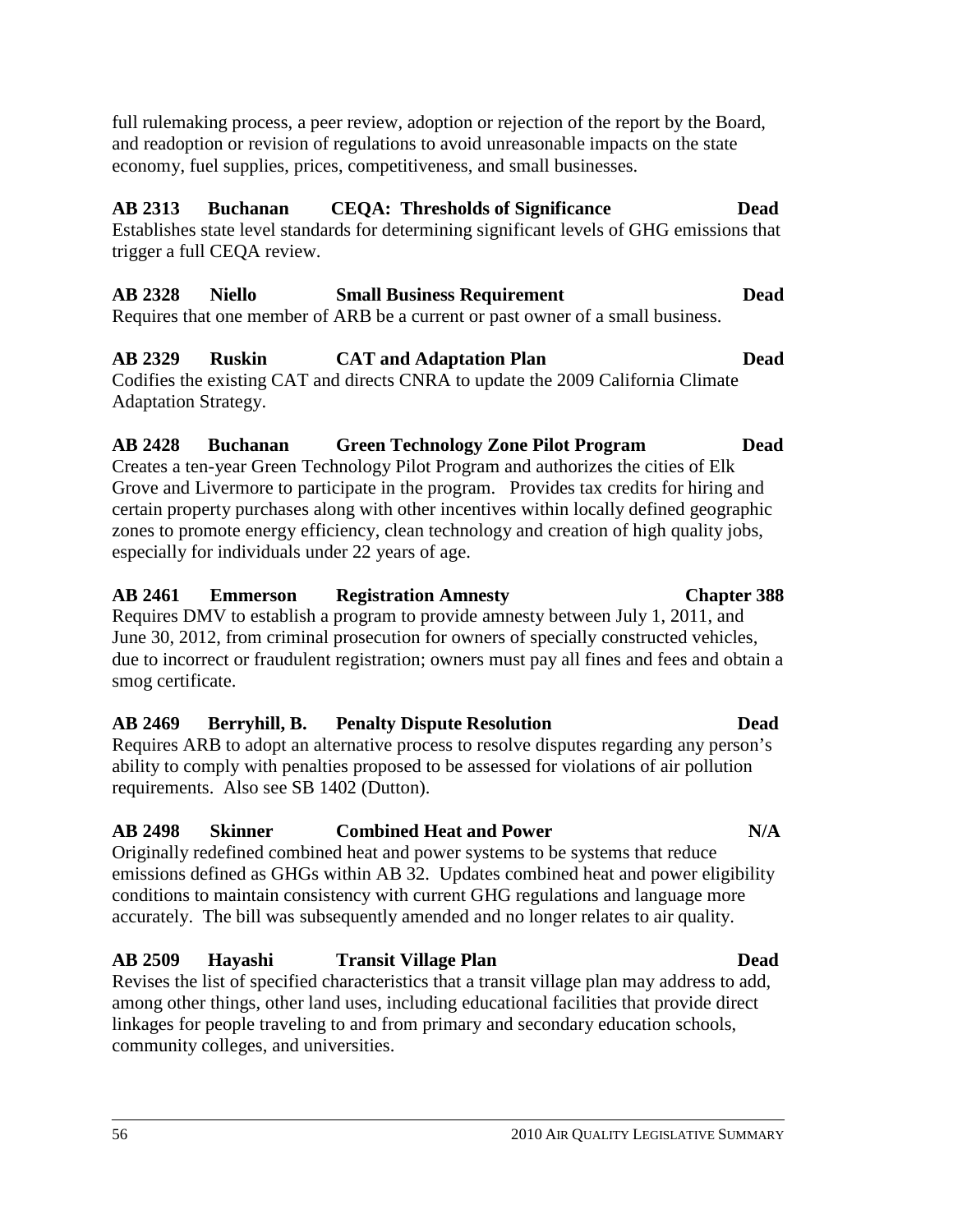### **AB 2513 Adams Mobile Source Spot Bill Dead**

Makes technical, nonsubstantive changes to the requirement that ARB adopt rules and regulations relating to mobile emission standards.

### **AB 2514 Skinner Energy Storage Systems Chapter 469**

Requires CPUC to determine appropriate targets, if any, for load serving entities to procure energy storage systems. Load serving entities would have to meet any targets adopted by CPUC by 2015 and 2020, and POUs would be required to set their own targets for the procurement of energy storage and then meet those targets by 2016 and 2021.

### **AB 2525 Blumenfield Clean Energy Technology Taxation Dead**

Exempts property purchased for the manufacturing of clean energy technology from sales and use tax.

# **AB 2529 Fuentes Economic Analysis Peer Review Dead**

Requires ARB, CEC, DFG, and HCD to complete, until 2016, an additional economic analysis of short and long-term job impacts and impacts to the General Fund from a proposed regulation which could have an adverse economic impact on California businesses in excess of \$10 million. The bill requires ARB to submit the analysis for an external peer review if a third party agrees to pay for the cost of the review. Also see AB 1107 (Blakeslee), AB 2299 (Blakeslee), and ABX3 79 (Blakeslee).

### **AB 2531 Fuentes Green Job Development Vetoed**

Allows for state financial assistance to businesses that expand industrial or manufacturing jobs that include reducing GHGs; increasing the use of clean, renewable, or alternative energy; increasing energy efficiency; or increasing the use of recycled and locally sourced materials.

# **AB 2534 Fuentes Cap-and-Trade Communities Fund Dead**

Establishes a separate fund to help communities address air pollution increases associated with state cap-and-trade programs aimed at reducing GHG emissions. Also see AB 1405 (De Leon).

# **AB 2561 Villines Energy Agency Reorganization Dead**

Reorganizes and consolidates some of the state's numerous energy-related agencies and creates a Department of Energy. Also see AB 1016 (Villines).

# **AB 2588 Strickland Air Pollution Control Districts N/A**

Originally made technical, nonsubstantive changes to requirements for the air pollution control districts governing board membership. The bill was subsequently amended and no longer relates to air quality.

# **AB 2598 Brownley Sea Level Rise Dead**

Requires local government agencies that have been granted public trust lands to develop a sea level action plan which would include an assessment of the impact of sea level rise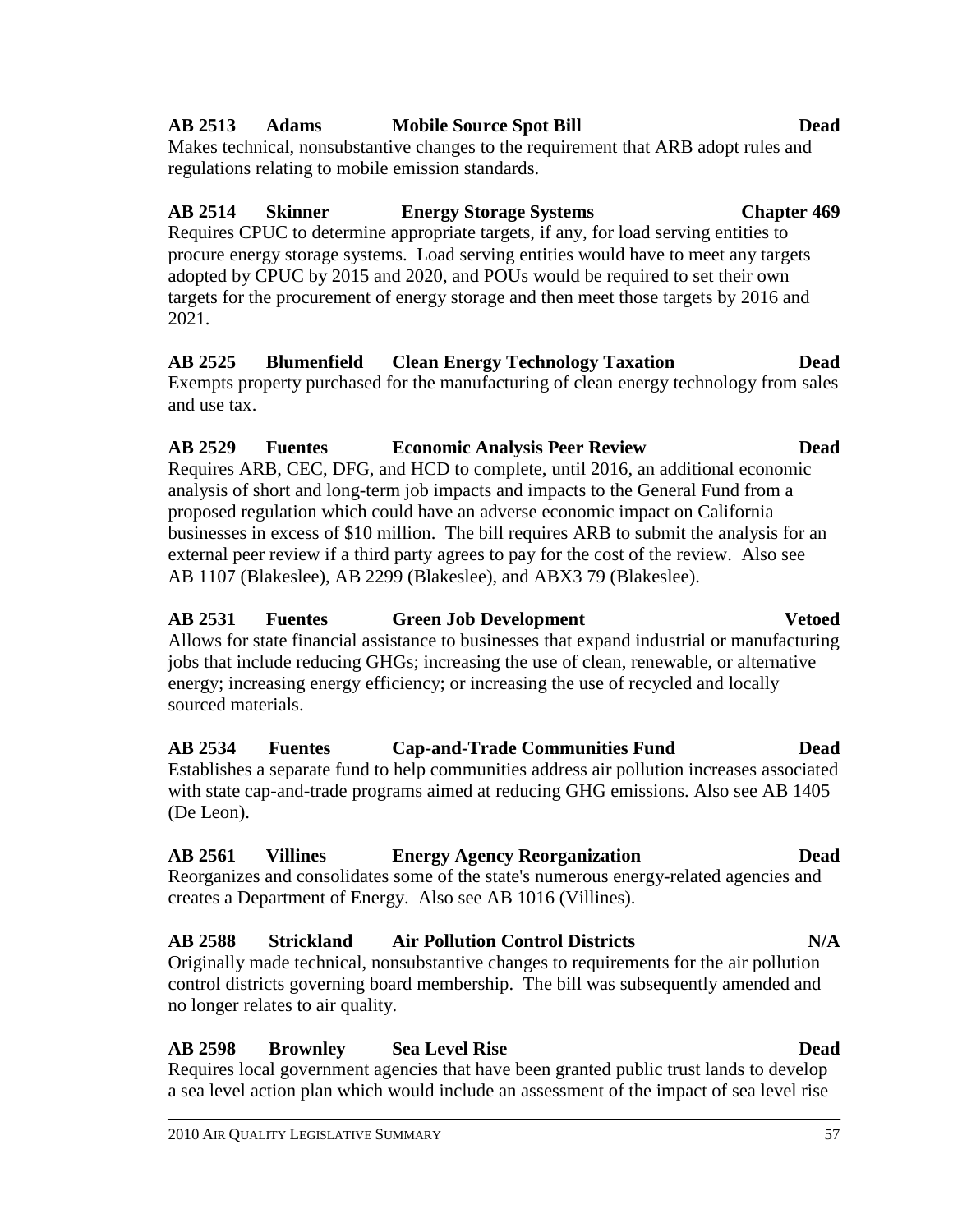to lands, the financial cost of this impact, and strategies to mitigate damage to infrastructure and to protect habitat.

### **AB 2628 Pérez, V. Green Collar Jobs Dead**

Requires the California Workforce Investment Board, by July 1, 2011, in consultation with the Green Collar Jobs Council, to establish a Renewable Energy Workforce Readiness Initiative to ensure green collar career placement and advancement opportunities within California's renewable energy generation, manufacturing, construction, and operation sectors that is targeted towards specified populations.

### **AB 2643 Logue Cap-and-Trade Spot Bill Dead**

Makes technical and nonsubstantive changes to the authorization in AB 32 for marketbased compliance mechanisms.

### **AB 2681 Garrick Cap-and-Trade Spot Bill Dead**

Makes technical and nonsubstantive changes to the authorization in AB 32 for marketbased compliance mechanisms.

# **AB 2691 Hall AB 32–Prohibition on Local Fees Dead**

Protects regulated sources of GHG emissions from having to pay multiple fees related to AB 32. Prohibits local or other state agencies from imposing such fees on regulated sources if they're subjected to an ARB-adopted, GHG emission-related fee regulation or a market-based compliance program.

### **AB 2713 Knight CEQA Spot Bill Dead**

Makes technical, nonsubstantive changes to CEQA.

### **AB 2738 Niello Regulations: Performance Standards Chapter 398**  Requires agencies to include in the ISOR for proposed regulations a description of any

performance standard that was considered as an alternative to the proposed adoption, amendment, or repeal of a prescriptive regulation. This bill is effective from January 1, 2012, to January 1, 2014. Urgency bill.

# **AB 2754 Pérez, J. OPR Support to Meet AB 32 Goals Vetoed**

Creates a Planning and Clearinghouse Unit within OPR and among other duties requires the Unit to: (a) assist ARB in providing technical support to local governments develop sustainable communities strategies and alternative planning strategies and (b) work with the Strategic Growth Council to assist with meeting AB 32 goals.

# **ACR 14 Niello AB 32 Economic Analysis Dead**

Calls upon ARB to perform a more accurate and complete economic analysis prior to proceeding with regulations to implement AB 32. This bill calls upon the Governor to use his authority under AB 32 to adjust deadlines for adoption of regulations. Also see AB 1033 (Nielsen) and SB 295 (Dutton).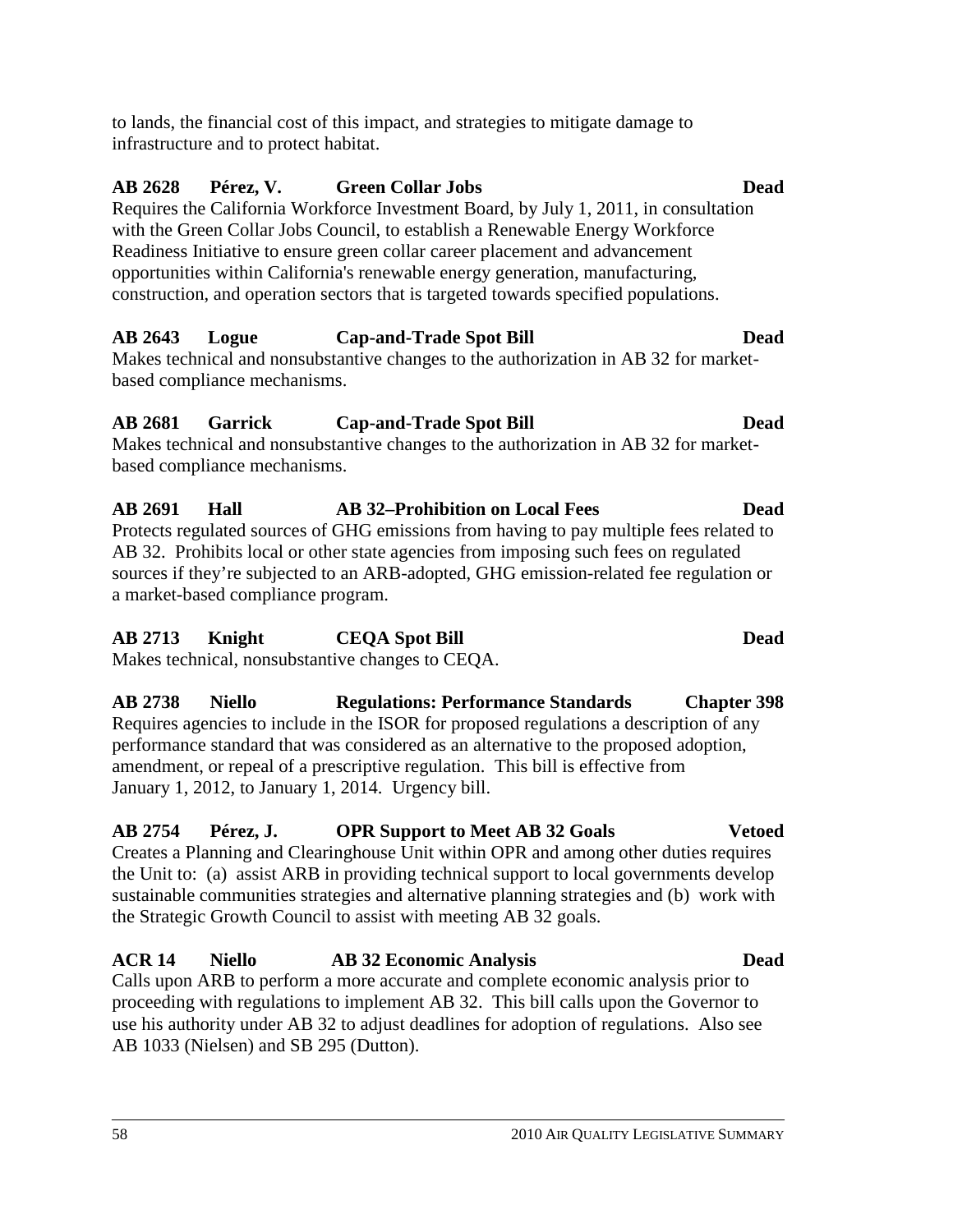# emissions.

Supports a congressional resolution to prevent U.S. EPA from regulating GHG

# **AJR 24 Lowenthal, B. Ship Fuel Sulfur Emission Control Dead**

**ACR 143 Hagman GHG Regulation by U.S. EPA Dead** 

Requests the International Maritime Organization (U.N.) to adopt the proposed North American Emission Control Area as proposed by the United States, Canada, and France at the 60<sup>th</sup> session of the Marine Environment Protection Committee scheduled for March 2010.

### **AJR 26 Chesbro Climate Change Adaptation Strategy Res. Chapter 114**  Requests that the federal government establish a strategy and funding for natural

resources adaptation for the protection and conservation of our nation's wildlife, habitats, coasts, watersheds, rivers, and other natural resources and ecosystems in the face of climate change.

# **HR 23 Monning Disclosure of Ingredients in Pesticides Adopted**  Requests that U.S. EPA acts to protect public health and the environment by requiring the

disclosure of inert ingredients in pesticide products.

### **ABX3 30 Garrick EVR Penalty Protection Dead**  Protects gasoline service stations from enforcement penalties, until April 1, 2010, if they fail to undergo a Phase II EVR upgrade. Also see AB 453 (Garrick), AB 1384 (Miller),

SB 507 (Cox), and SCR 38 (Wright).

# **ABX3 79 Blakeslee Economic Analysis Peer Review Dead**

Requires Cal/EPA and subordinate boards, departments and offices to perform an economic analysis on every proposed regulation prior to that regulation's public release. The bill requires ARB to submit the analysis for public comment and to an external peer review if a third party agrees to pay for the cost of the review. The bill establishes procedures for execution and disposition of the peer reviews. Also see AB 1107 (Blakeslee), AB 2299 (Blakeslee), and AB 2529 (Fuentes).

# **ABX8 6 ACB Motor Vehicle and Diesel Fuel Tax Chapter 11**

Lowers the per gallon tax on diesel fuel while increasing per gallon tax on motor vehicle fuels and imposes additional taxes on the inventory of motor vehicle fuel to provide funding for transportation, transit, and General Fund relief. The bill requires the State Board of Equalization to annually adjust the motor vehicle tax rate as specified.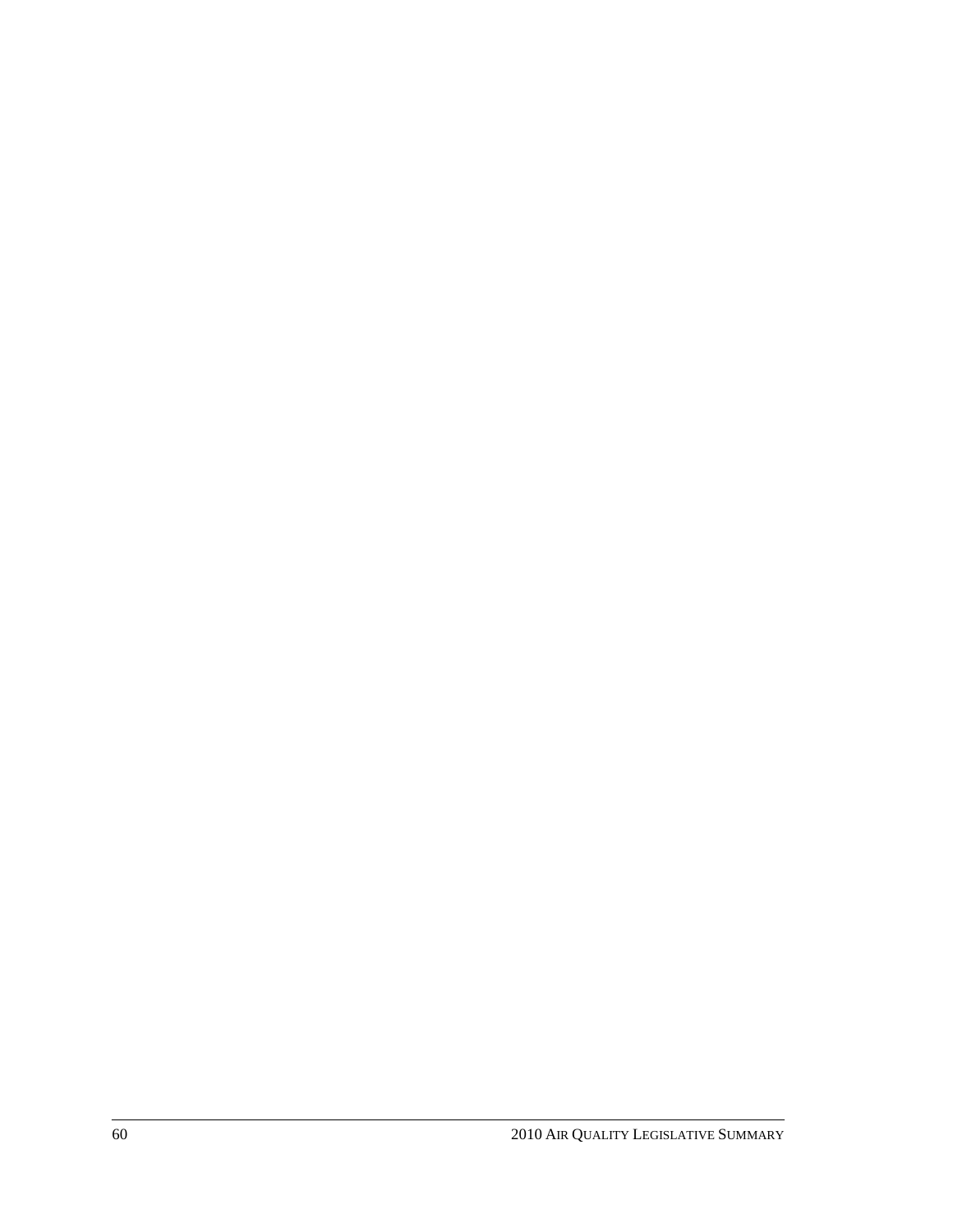# **SENATE BILLS**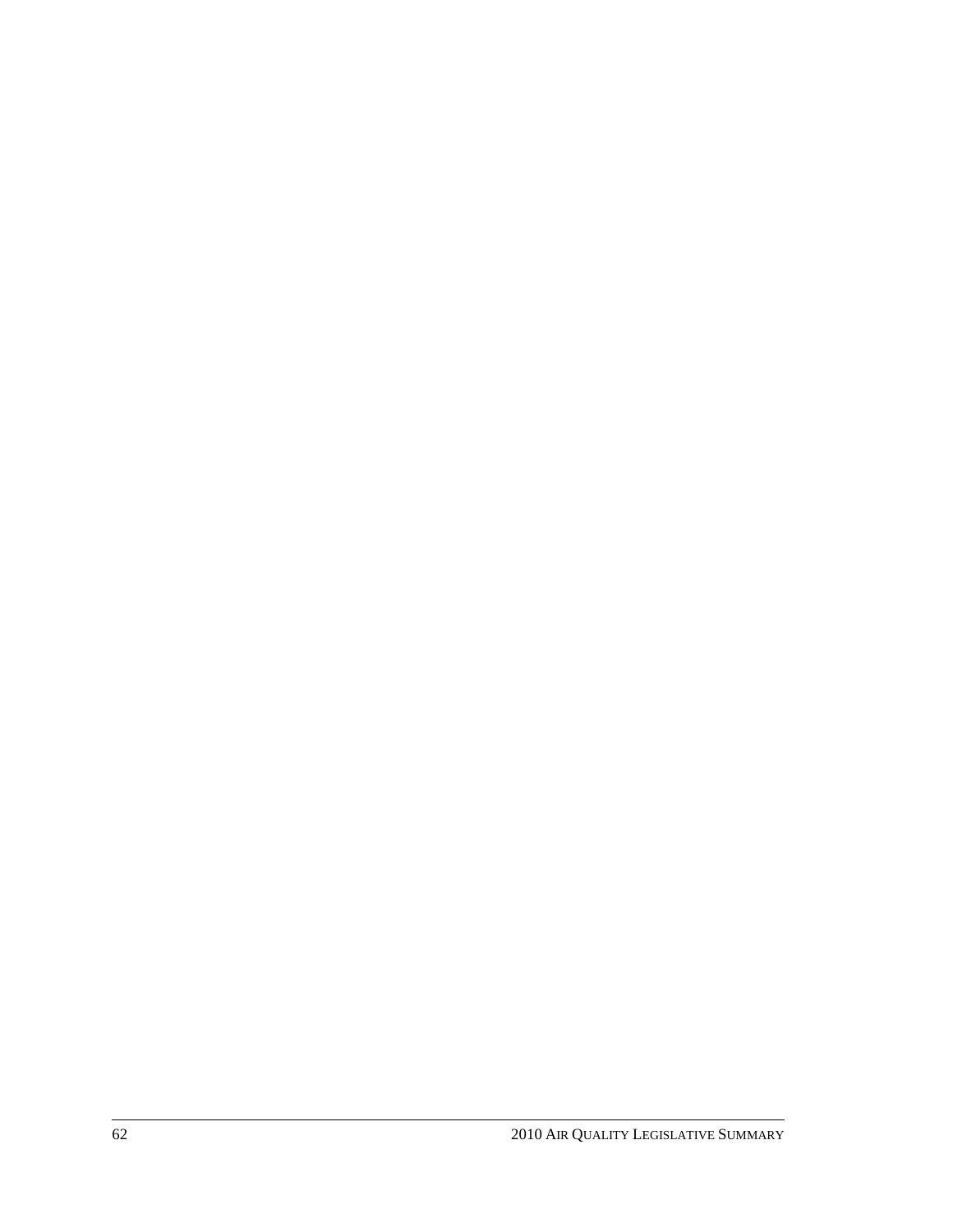# **SB 7 Wiggins Carry Forward for Net Metering N/A**

Originally allowed net-metered customers who use wind and solar to produce more electricity than they consume in a given year to carry the credits for the excess production forward and apply those credits against excess consumption for up to two years. The bill was subsequently amended and no longer relates to energy.

# **SB 31 Pavley Climate Mitigation Revenue Allocations Dead**

Requires that most AB 32-generated revenue be appropriated by the Legislature to carry out the purposes of the climate change law. The bill identifies priority uses of revenues including renewable energy and energy efficiency programs directed toward low-income consumers, research and technology advancement, and green jobs training. The bill also defines the terms "auction," "auctioning," and "compliance mechanism."

# **SB 42 Corbett Once-Through Cooling Dead**

Defines once-through cooling and prohibits its use for new power plants or industrial facilities. The bill requires SWRCB to adopt a statewide policy on once-through cooling, in consultation with CEC, by March 1, 2010.

**SB 51 Ducheny Salton Sea Restoration Council Chapter 303**  Creates the Salton Sea Restoration Council as a separate agency within the Resources Agency to evaluate options for restoring the Salton Sea and to oversee the implementation of projects and activities for that restoration. The bill requires the council to include a governing executive committee which includes ARB, a science committee, a local government forum, and a stakeholder forum.

### **SB 77 Pavley Reserves for PACE Bonds Chapter 15**  Establishes a state-financed reserve through CAEATFA for the PACE program using \$50 million from the Renewable Resource Trust Fund through January 1, 2015. The bill also authorizes CAEATFA to pool local PACE bonds (for the purpose of reducing borrowing costs), by purchasing them from individual municipalities, combining them with other PACE bonds, and selling the pooled bonds through public or negotiated sales. Also see AB 1873 (Huffman) and SBX8 26 (Pavley). Urgency bill.

# **SB 128 Padilla California Climate Change Institute Dead**

Creates the California Climate Change Institute as a university-based, public/private partnership for specified research and climate change education development purposes.

# **SB 144 Pavley Forestry Carbon Sequestration Dead**

Requires the Department of Forestry and Fire Protection to enhance carbon sequestration by forest lands, develop incentives for the management of private forests per criteria in AB 32, and consult with ARB to establish baseline standards for carbon emissions and sequestration and maintain trendline data.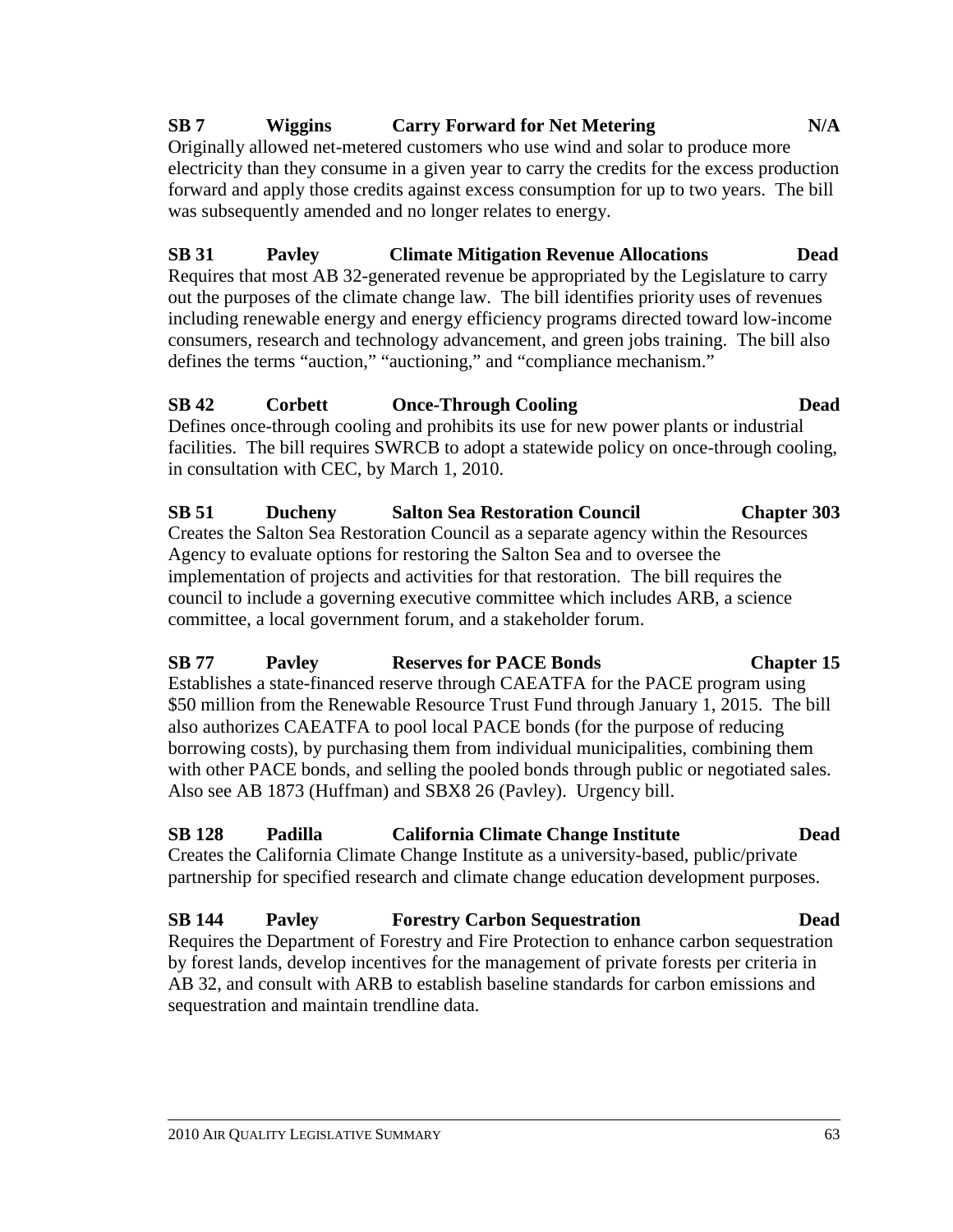### 64 2010 AIR QUALITY LEGISLATIVE SUMMARY

### **SB 165 Lowenthal, A. Specially Constructed Vehicles Dead**

Provides that the registered owner of a SCV that is currently registered may apply to register the vehicle using a different model year in accordance with these specified provisions.

### **SB 205 Hancock Vehicle Registration Fee for Congestion N/A**

Originally authorized a countywide transportation planning agency to impose an annual fee of up to \$10 on motor vehicles registered in a county for transportation and pollution mitigation-related programs and projects. This bill no longer applies to air quality. Also see SB 83 (Hancock).

### **SB 225 Florez Emission Reduction Credits Dead**  Authorizes an air quality management district to create an ERC from the emission reductions resulting from a marine or locomotive project that is funded from both public and private monies if specified requirements are met. Also, see SB 1114 (Florez). Urgency bill

**SB 232 Benoit Specially Constructed Vehicles Dead**  Deletes the first 500 vehicle limitation on the vehicle registration amnesty program and instead requires the DMV to provide registration to any specially constructed vehicles that meets specified criteria.

### **SB 267 Benoit Green Jobs Spot Bill Dead**  States the intent of the Legislature to enact legislation to define "green jobs."

### **SB 295 Dutton AB 32 Scoping Plan Economic Analysis Dead**  Required ARB to reevaluate the AB 32 Scoping Plan's economic analysis by October 1, 2009, and report the results to the Legislature and LAO by that date, including measure-by-measure economic analyses of costs and benefits. The bill required LAO to report to the Legislature by December 1, 2009, with a critique of ARB's economic analysis and citations of deficiencies. Urgency bill.

# **SB 301 Florez Water Supply Reliability Bond N/A**

Originally authorized the issuance of \$15 billion in bonds, with voter approval, to finance water supply reliability, ecosystem recovery and restoration programs, including projects to increase the adaptability of water systems to climate change. Urgency bill. The measure was subsequently amended to and no longer relates to air quality.

# **SB 333 Hancock Voluntary GHG Offset Fund Dead**

Creates a state account to accept grants and voluntary donations for GHG emission offset projects. The bill directs the Natural Resources Agency to manage the fund and to direct revenues to the California Conservation Corps, local conservation corps, and other nonprofit organizations for specified projects. The bill also requires the Resources Agency by October 1, 2012, to adopt guidelines and develop strategies for a statesponsored sale of voluntary GHG emission offsets. Also see AB 376 (Nava).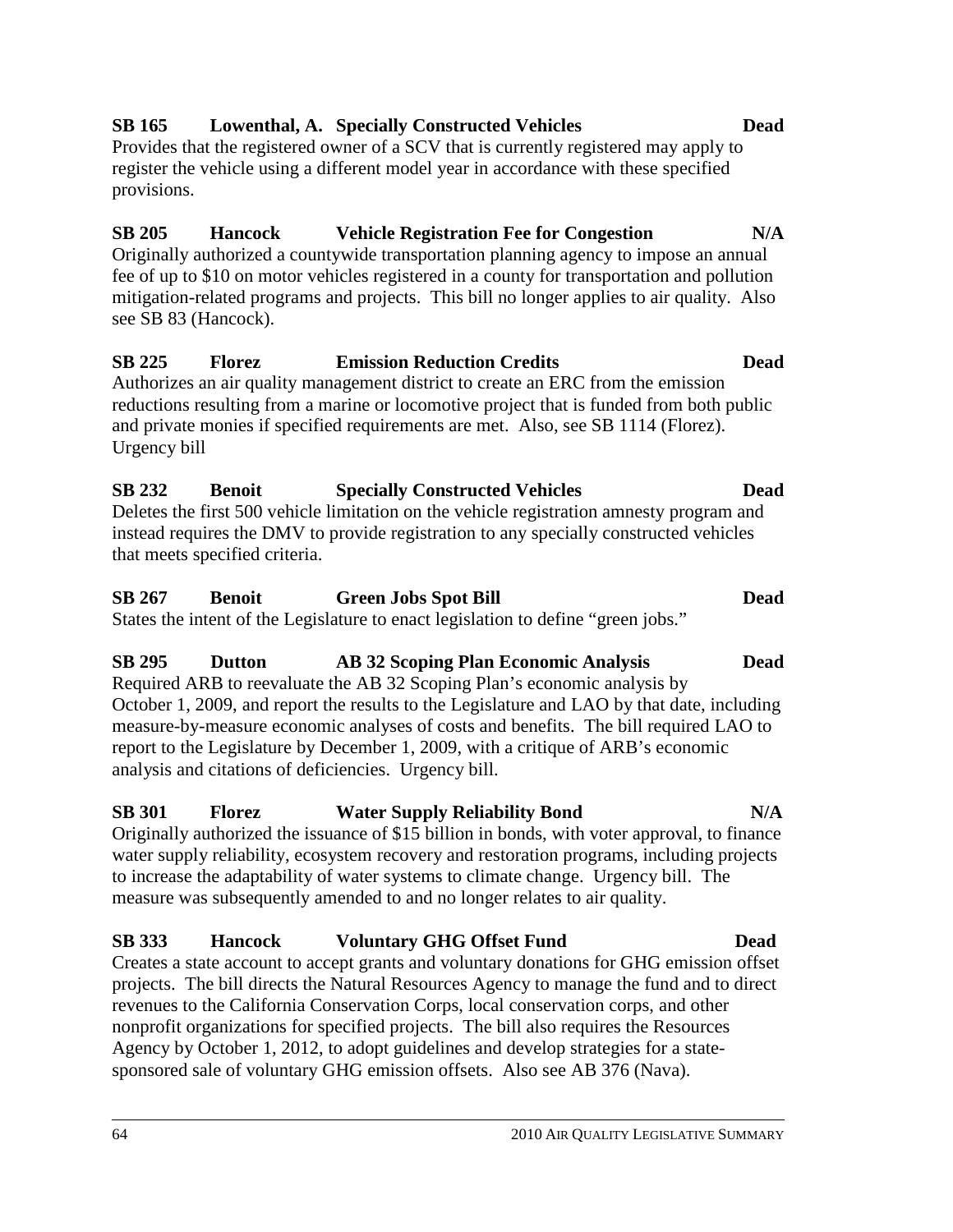## **SB 351 Huff HOV Lanes Spot Bill Dead**

Makes a technical, nonsubstantive change to that provision of law that establishes exclusive or preferential use of highway lanes for high-occupancy vehicles.

# **SB 356 Wright Small Business Analysis Dead**

Requires a state agency when proposing regulations that have business impacts to expand the regulatory consultation to all affected parties. The bill makes a number of other accommodations for small business and business interests with regard to requirements of the Administrative Procedure Act, including requiring an agency to prepare a small business economic impact statement.

### **SB 366 Aanested Biomass Renewable Energy Dead**

Changes the definition of a net energy eligible customer generator to include residential, small commercial, commercial, industrial, or agricultural customers of an electric service provider that use biomass electricity generating facilities.

# **SB 376 Simitian Liquefied Natural Gas Dead**

Requires CEC to undertake several tasks regarding the development of LNG terminals in California, including conducting a study with regular updating, creating a matrix on CEC's website with information regarding existing and proposed LNG terminal projects updated quarterly, and establishing a fee to cover the costs.

# **SB 385 Wright Historic Motor Vehicles Dead**

Exempts a motor vehicle that has historic vehicle license plates from the Smog Check Program if the registered owner signs a statement under penalty of perjury that the motor vehicle will be used for specified purposes and if the registered owner owns two or more currently registered motor vehicles that are not registered as historic motor vehicles.

# **SB 388 Calderon, R. SCAQMD ERCs Dead**

Requires the Executive Officer of SCAQMD to transfer ERCs from its internal emission credit accounts to eligible electrical generating facilities and establishes eligibility criteria to require power plants to have a purchase agreement, be under the jurisdiction of SCAQMD, and within the City of Industry.

### **SB 408 Padilla CEQA Exemption for LEED Green Buildings N/A**  Originally exempted from CEQA a project that has been certified as LEED Platinum or higher pursuant to the standards and certifications adopted by the United States Green Building Council. The bill was subsequently amended and no longer relates to energy or air quality.

# **SB 425 Simitian Parking Cash-Out: Tax Credits Dead**

Authorizes a new tax credit of up to 80 percent of costs incurred by small businesses for qualified commute reduction expenditures, as specified. This bill would also prohibit taxpayers from claiming a business expense deduction for parking subsidies unless employees provided with a parking subsidy are offered a cash allowance in lieu of a parking space. Urgency bill.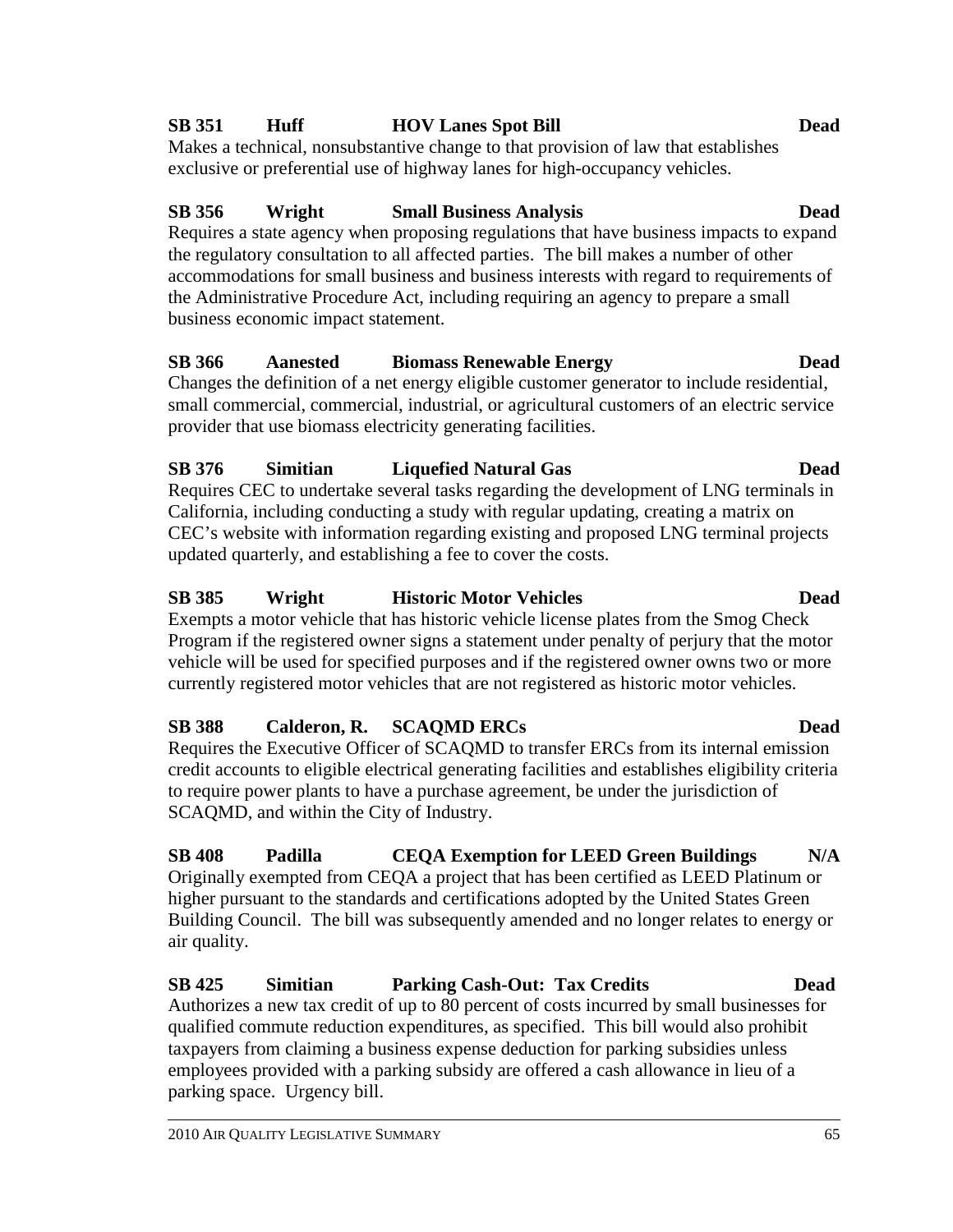### **SB 435 Pavley Antitampering for Motorcycles Chapter 407**  Originally directed DCA/BAR to administer a biennial smog check program for on-road motorcycles. The bill was subsequently amended to prohibit operation or use of California-registered motorcycles on or after January 1, 2013, if the exhaust system does not bear the required federal U.S. EPA exhaust system label.

# **SB 443 Pavley Toxicity Review of Cleaning Products Dead**

Requires OEHHA to conduct screening-level risk assessment reviews to evaluate the potential harm to the public and the environment from cleaning products that are used at supermarkets. This bill also requires OEHHA to compile a report on its findings by December 31, 2011, and post the report on its Internet Web site.

# **SB 450 Lowenthal, A. SCAQMD ERCs for Essential Services N/A**

Originally authorized SCAQMD to issue ERCs to "essential public services" and exempt facilities or equipment, including the repowering of power plants until May 1, 2012. The bill was subsequently amended and no longer relates to air quality. Also see SB 579 (Lowenthal, A.), SB 696 (Wright), and SB 827 (Wright).

### **SB 462 Strickland, T. Diesel Emission Control Tax Credit Dead**

Authorizes a \$10,000 credit for a manufacturer of emission control strategies designed primarily for the reduction of diesel particulate emissions that are either approved or pending approval by ARB. Also see SB 464 (Strickland).

### **SB 463 Strickland, T. Renewable Energy Tax Credit Dead**

Allows taxpayers a credit of 30 percent of the costs paid up to \$3,000 for installing a renewable energy resource project on land owned or leased by the taxpayer. The tax credit expires on January 1, 2017. Urgency bill.

### **SB 464 Strickland, T. Diesel Emission Control Tax Credit Dead**

Enacts a tax credit equal to five percent of the amount paid or incurred to purchase qualified property used to meet ARB off-road diesel equipment regulations, not to exceed \$10,000. The bill allows the tax credit to be carried over to subsequent years but sunsets on January 1, 2019. Also see SB 462 (Strickland). Urgency bill.

# **SB 468 Runner Air Pollution Spot Bill Dead**

Makes technical, nonsubstantive changes to legislative findings and declarations regarding air pollution.

**SB 507 Cox EVR Compliance Delay Dead**  Extends the period of time by one year—until April 1, 2010—whereby gasoline service stations have to meet the ARB Phase II EVR requirements. Also see AB 453 (Garrick), AB 1384 (Miller), ABX3 30 (Garrick), and SCR 38 (Wright). Urgency bill.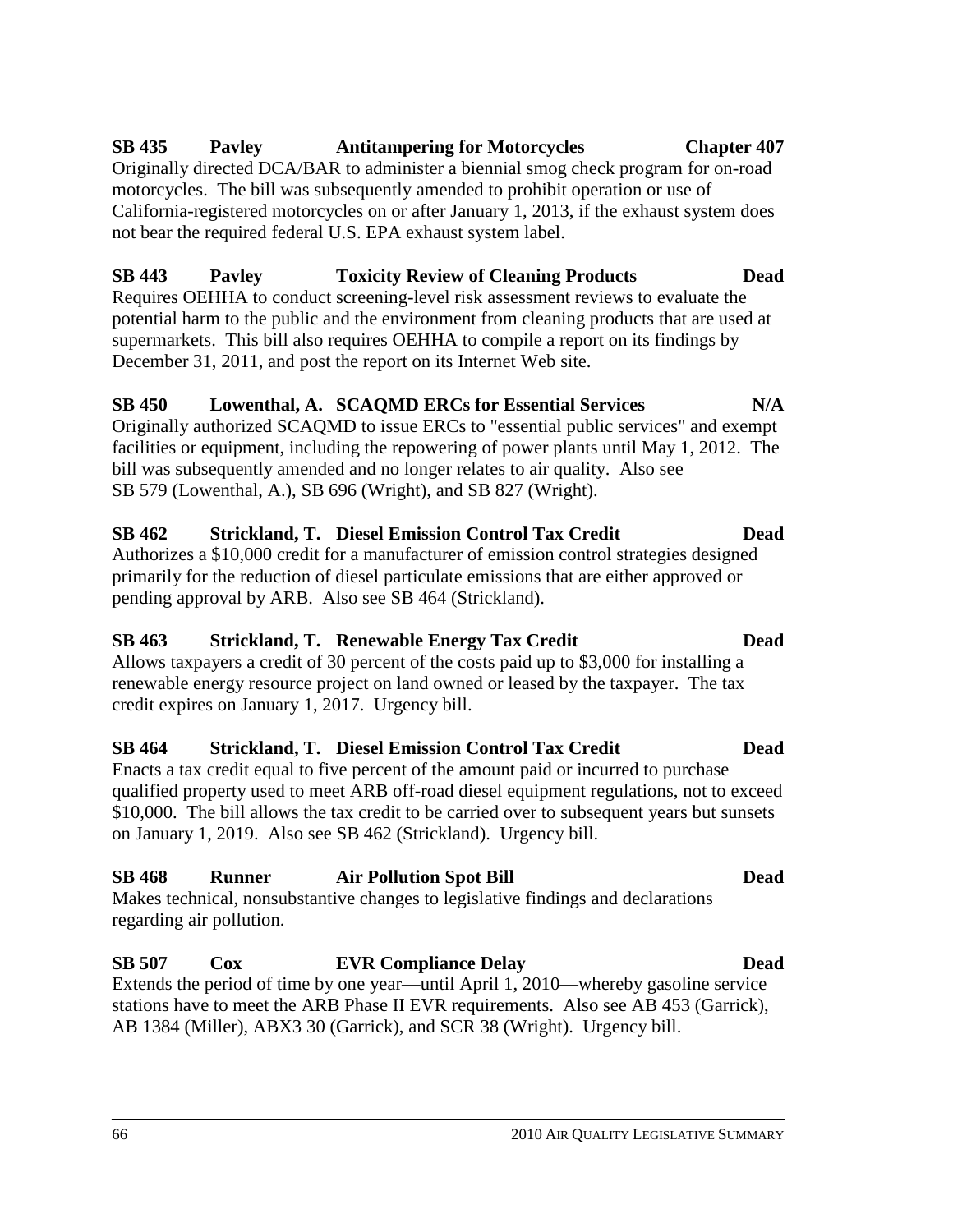### 2010 AIR QUALITY LEGISLATIVE SUMMARY 67

## **SB 518 Lowenthal, A. Parking Subsidies Menu N/A**

Originally limited funding for subsidized parking and provided incentives for adopting certain measures that account for the full cost of parking. The bill was subsequently amended and no longer relates to air quality.

## **SB 524 Correa Auto Shredder Residue Dead**

Prohibits DTSC from altering the current regulatory status of auto shredder residue until DTSC considers the recommendations from the Auto Shredder Residue Working Group.

## **SB 535 Yee HOV Lanes Chapter 215**

Allows a vehicle that meets the state's enhanced advanced technology partial zeroemission vehicle standard for exhaust emissions to access HOV lanes regardless of vehicle occupancy from January 1, 2012, until January 1, 2015. In addition, this bill extends the current January 1, 2011, sunset date for current HOV lane privileges for vehicles that meet specified emission criteria to July 2011. Also see AB 1500 (Lieu) and AB 1502 (Eng).

**SB 542 Wiggins Solar Energy and Energy Efficiency Programs Dead**  Requires CPUC to develop and implement a strategy, by July 1, 2010, to expand the participation of multiunit residential and commercial rental properties in energy efficiency and solar energy programs and to report to the Legislature on this effort.

## **SB 554 Hollingsworth Residential Wood Burning Dead**

Prohibits an air pollution control district or an air quality management district from adopting or implementing any rule or regulation restricting or prohibiting the installation or operation of any wood-burning fireplace, wood-burning heater, or wood-burning stove in any new or existing residential structure.

**SB 560 Ashburn Sustainable Communities Strategy Credits Dead**  Provides that GHG emission credits for counties and cities that site and permit commercial wind, solar, and biomass projects may be used as credit in the formulation of the sustainable communities strategy or an alternative planning strategy.

# **SB 579 Lowenthal, A. SCAQMD ERCs for Essential Services N/A**

Originally authorized SCAQMD to issue ERCs to "essential public services" and exempted facilities or equipment including the repowering of power plants until May 1, 2012. This bill was similar to SB 450 (Lowenthal, A.), SB 696 (Wright), and SB 827 (Wright). The bill was subsequently amended and no longer relates to air quality.

# **SB 632 Correa Air Pollution Mitigation Fee Dead**

Originally authored by Senator Lowenthal, the bill required the ports of Los Angeles, Long Beach, and Oakland, by July 1, 2010, to assess their infrastructure and air quality improvement needs, including assessing the total cost for these projects and identifying potential sources of funding for them. The bill was subsequently amended to allow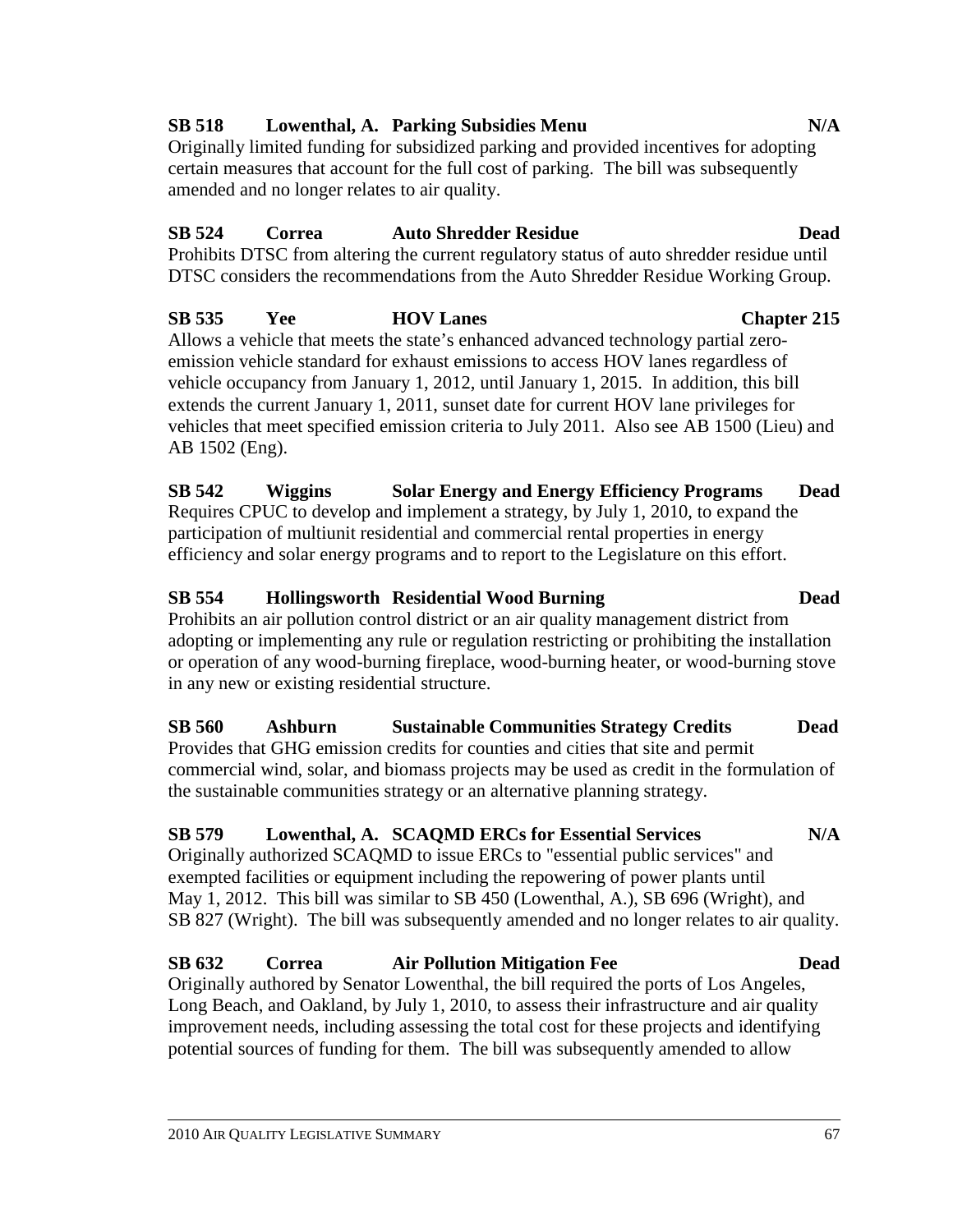SCAQMD and SMAQMD to increase the motor vehicle registration fee in those districts by \$3 per vehicle to fund projects that reduce smog emissions. The bill was subsequently amended and no longer relates to air quality.

### **SB 663 Benoit Neighborhood Electric Vehicles Dead**

Authorizes Palm Desert, California, to establish a neighborhood electric vehicle transportation plan under many of the same terms as the pilot projects in Lincoln, California, and Rocklin, California, but without a sunset date.

### **SB 675 Steinberg Green Jobs Vetoed**

Establishes the Clean Technology and Renewable Energy Job Training, Career Technical Education, and Dropout Prevention Program by creating a grant program for California Partnership Academies that focus on clean technology and renewable energy businesses.

### **SB 685 Strickland, T. Suspended Board Member Salaries Dead**

Suspends the salaries of members serving on specific state boards and commissions, including ARB, for three consecutive fiscal years beginning with the 2010-11 fiscal year, although it allows those members to receive a per diem allowance.

### **SB 686 DeSaulnier CEQA Exemptions Dead**

Originally clarified that OPR shall review each request to add or delete a class of exempt projects under CEQA. As amended this bill no longer applies to air quality.

# **SB 696 Wright SCAQMD ERCs for Essential Services N/A**

Originally authorized SCAQMD to issue ERCs to "essential public services" and exempted facilities or equipment, including the repowering of power plants until May 1, 2012. This bill is similar to SB 450 (Lowenthal, A.), SB 579 (Lowenthal, A.), and SB 827 (Wright). The bill was subsequently amended and no longer relates to air quality.

# **SB 721 Steinberg Climate Action Team Dead**

Codifies and expands the role of the Climate Action Team for oversight of AB 32 implementation. The bill also gives the Climate Action Team authority to direct research funds for research, development, demonstration and deployment of new GHG reducing technologies.

# **SB 722 Simitian RPS 33 Percent by 2020 Dead**

Recasts California's RPS to require IOUs and POUs to acquire at least 33 percent of electricity from renewable energy sources (renewables) by the end of 2020. The bill changes a variety of rules and procedures for renewable generation and transmission as administered through CPUC, CEC, CAISO, and the entities they govern including instate and out-of-state generation eligibility and IOU and POU obligations. Upon referral and recommendation by CEC, charges ARB with imposing penalties on POUs for RPS noncompliance.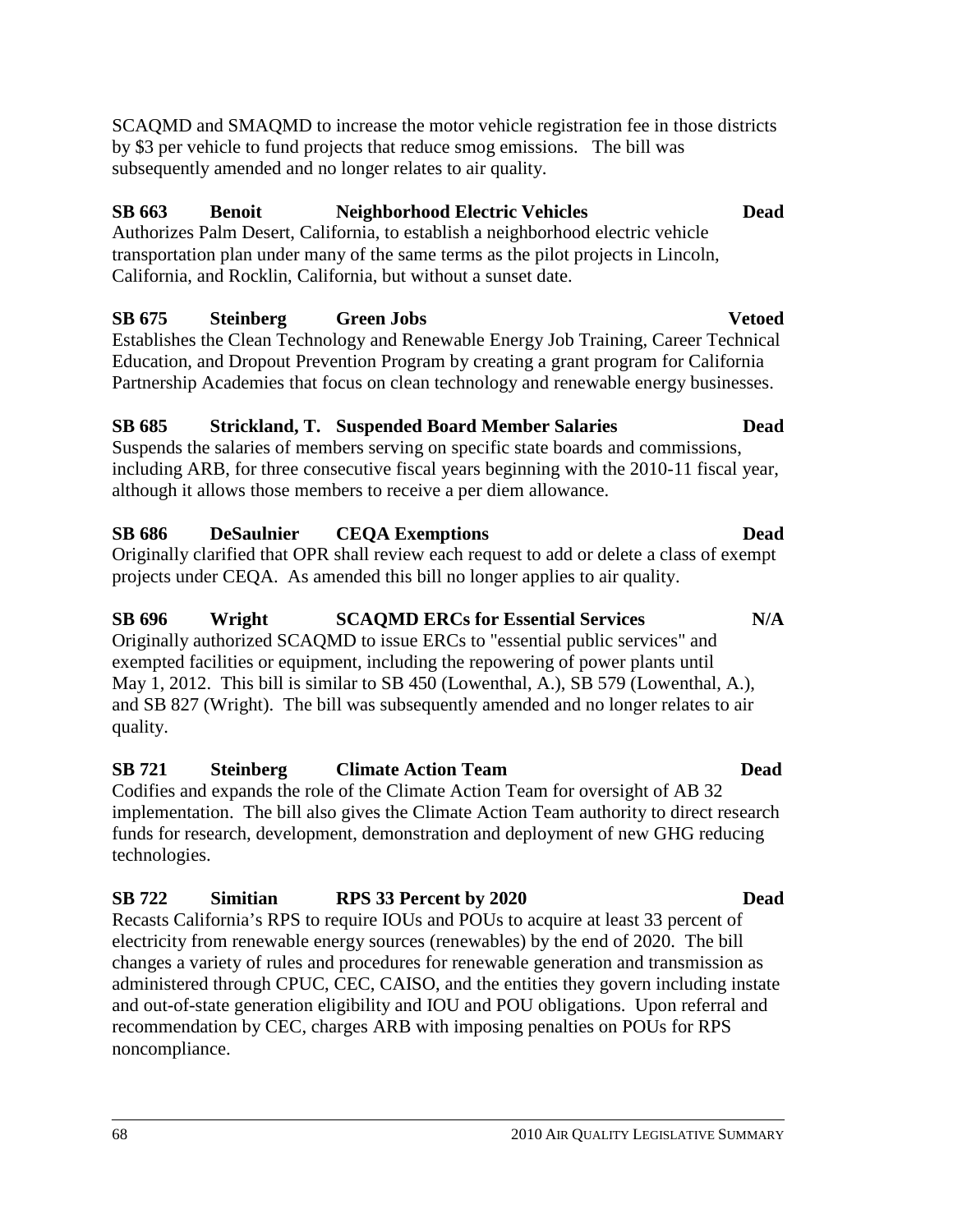### **SB 729 Walters Climate Change Spot Bill Dead**

Contains nonsubstantive legislative findings and declarations regarding changes to AB 32.

**SB 778 Pavley Air Pollution: Intellectual Property Rights Dead**  Authorizes SCAQMD to claim intellectual property rights from use of district funds awarded for air quality management projects and to negotiate revenue sharing agreements with recipients of such funds including the collection of royalties.

### **SB 805 Wright RPS 33 Percent by 2020 Dead**  Revises RPS, which requires IOUs to achieve 33 percent renewables by 2020, by at least an additional one percent annually and requires POUs to meet similar goals. The bill also addresses cost containment, flexible rules of compliance, modifications to renewable energy credits and renewable energy credit limitations.

### **SB 855 SB&FRC Climate Change Zero-based Budget TBD** Among other elements, this budget trailer bill: (1) requires the Governor to conduct zerobased budgeting as part of the Fiscal Year 2011-12 budget for all state agency programs implementing provisions of the Global Warming Solutions Act of 2006 (AB 32) and (2) removes ambiguous language in the legislative intent portion of AB 1085 (Mendoza, Chapter 384, Statutes of 2009) Section 1 regarding the information ARB is required to provide to the public as part of its regulatory development process. Also see AB1615 (ACB). Urgency bill.

### **SB 870 Ducheny 2010-11 Budget Chapter 712**

Makes appropriations for the support of state government for the 2010-11 fiscal year. Urgency bill. (NOTE: None of the text of the Governor's 13-page signing message specifically affects ARB; therefore, the signing message will not be included in this summary report. The signing message can be accessed at www.leginfo.ca.gov.)

### **SB 874 Ducheny 2010-11 Budget Dead**

Makes appropriations for the support of state government for the 2010-11 fiscal year. Urgency bill.

### **SB 916 Harman Air Pollution Spot Bill Dead**

Makes technical, nonsubstantive changes to legislative findings and declarations regarding air pollution.

### **SB 927 Huff HOV Lanes Dead**

Makes technical, nonsubstantive changes to the provisions of law that establish exclusive or preferential use of highway lanes for high-occupancy vehicles.

### **SB 928 Simitian Consumer Product Labeling Dead**

Prohibits, beginning on July 1, 2011, specified cleaning products from being manufactured or sold in California unless the product includes a label specifying an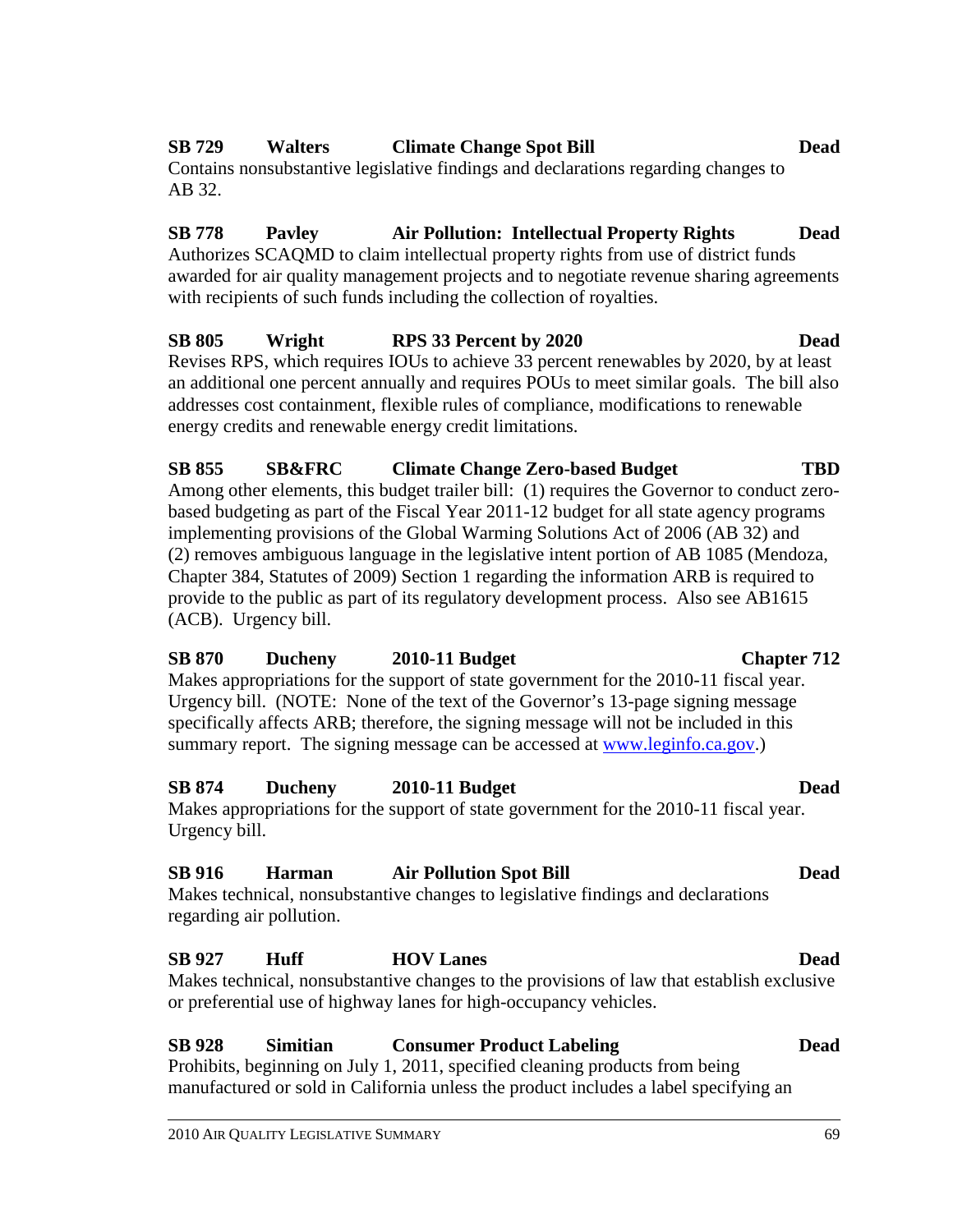Internet web site address where the product's ingredients can be identified. DTSC is charged with administering the bill's provisions.

**SB 942 Dutton Cost Estimate Review Process Dead**  Establishes an Economic Analysis Unit within OAL to review proposed regulations' cost estimates of \$50 million or more and to approve or reject the cost estimate. The bill allows stakeholders to petition OAL's Director for OAL review of proposed regulations' cost estimates. Also see SB 960 (Dutton) and SBX8 50 (Dutton).

**SB 960 Dutton Cost and Technological Feasibility Analysis Dead**  Requires OAL to prepare a cost and technological feasibility analysis on every ARB proposed regulation with a cost impact of \$10 million or more. The bill identifies ARB as liable for OAL's costs. OAL would have 90 days from the start of the public notice period to complete and submit their analysis to the Legislature and ARB. Also see SB 942 (Dutton) and SBX8 50 (Dutton).

### **SB 1006 Pavley Strategic Growth Council Chapter 632**  SB 1006 expands the list of eligible applicants for urban greening project and planning monies available from the Strategic Growth Council.

### **SB 1033 Wright Cap-and-Trade Allowances Dead**  Authorizes only regulated participants to receive, sell, or trade allowances in a cap-andtrade system created under AB 32.

## **SB 1114 Florez ERCs Dead**

Authorizes a district to create ERCs from a marine vessel or locomotive emission reduction projects that are funded by both public (e.g., the Carl Moyer Program) and private moneys. The bill also creates ERC Sales Fund and provides that the state receive 20 percent of the credit. Directs the State Treasurer to sell ERCs and deposit the state's share of revenue into the fund. Also see AB 225 (Florez).

### **SB 1120 Dutton Cap-and-Trade Participants Dead**

Prevents California from being the sole participant in a market-based compliance program to reduce GHG emissions and allows ARB to adopt a market-based compliance program only if it is part of a legally enforceable regional or federal program. Also see SBX8 49 (Dutton).

# **SB 1156 Cedillo Grants for Port Trucks Dead**

Appropriates \$20 million from the Enhanced Fleet Modernization Subaccount to ARB for the purpose of providing grants to small business owners of on-road heavy-duty diesel-fueled motor vehicles to meet ARB's 2014 port truck emission control regulations. Sunsets on January 1, 2013. Also see SBX8 37 (Cedillo). Urgency bill

# **SB 1160 Dutton Dynamic Economic Analysis N/A**

Originally required state agencies to prepare an assessment, using dynamic analysis, on a proposed regulation's impact on jobs and businesses within the state. The bill had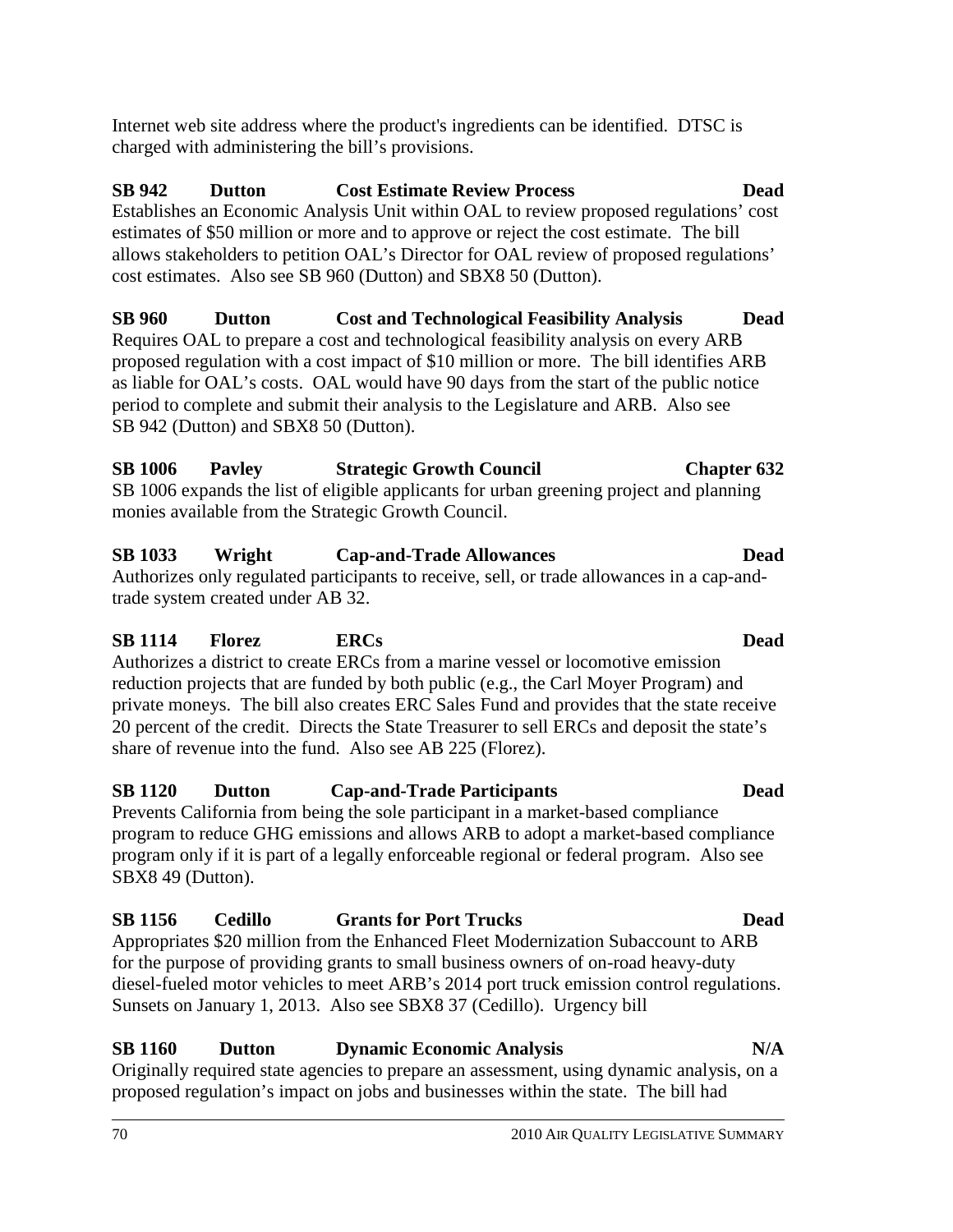applied to proposed regulations having an annual cost to the private sector of \$100 million dollars or more. The bill was subsequently amended and no longer applies to state agencies proposing regulations.

# **SB 1194 Hollingsworth Fireplaces, Heaters, and Stoves Dead**

Prevents an air district from adopting or implementing a rule or regulation that prohibits the installation of a wood-burning fireplace, wood-burning heater, or wood-burning stove in a new or existing residential structure but maintains the authority of a district to regulate the operation of such devices.

# **SB 1224 Wright Nuisance Odor Complaints Chapter 411**

Authorizes until 2014 a local air district to adopt a rule that defines "repeated and unsubstantiated complaints" regarding nuisance odors so that districts do not expend resources investigating such complaints. The bill requires the district to submit the rule to the Legislature after its adoption by the air district.

# **SB 1238 Calderon, R. Diesel Enforcement Plan Dead**

Requires ARB to consult with affected businesses when developing its diesel enforcement strategic plan.

# **SB 1241 Wolk Agricultural Climate Change Grants Dead**

Creates a voluntary program administered by CDFA, in consultation with an advisory committee, for the distribution of federal and state climate change funds to reduce GHG emissions from agricultural activities.

# **SB 1245 Simitian HOV Lane Tolls Dead**

Provides that a vehicle which meets the applicable occupancy level for an HOV lane, including a HOT lane, shall not be charged a toll.

# **SB 1263 Wyland AB 32 Suspension Dead**

Deems all provisions of AB 32 and any regulation adopted under the authority of that law "suspended and inoperative." Also see AB 118 (Logue).

# **SB 1299 Lowenthal, A. VMT Dead**

Requires the DMV to develop and implement, by January 1, 2012, a pilot program designed to assess issues related to implementing a VMT fee in California and to prepare and submit a report of its findings to the appropriate policy and fiscal committees of the Legislature no later than June 30, 2012.

# **SB 1305 Pavley AB 32 Revenue Allocation Dead**

Directs the Legislature to appropriate AB 32-generated revenue to carry out the climate change law for legislatively established purposes.

# **SB 1328 Lowenthal, A. Motor Vehicle Cabin Cooling Chapter 648**

Requires ARB, when developing regulations to decrease motor vehicle cabin temperatures, to consider: (1) potential reductions in air conditioning use; (2) potential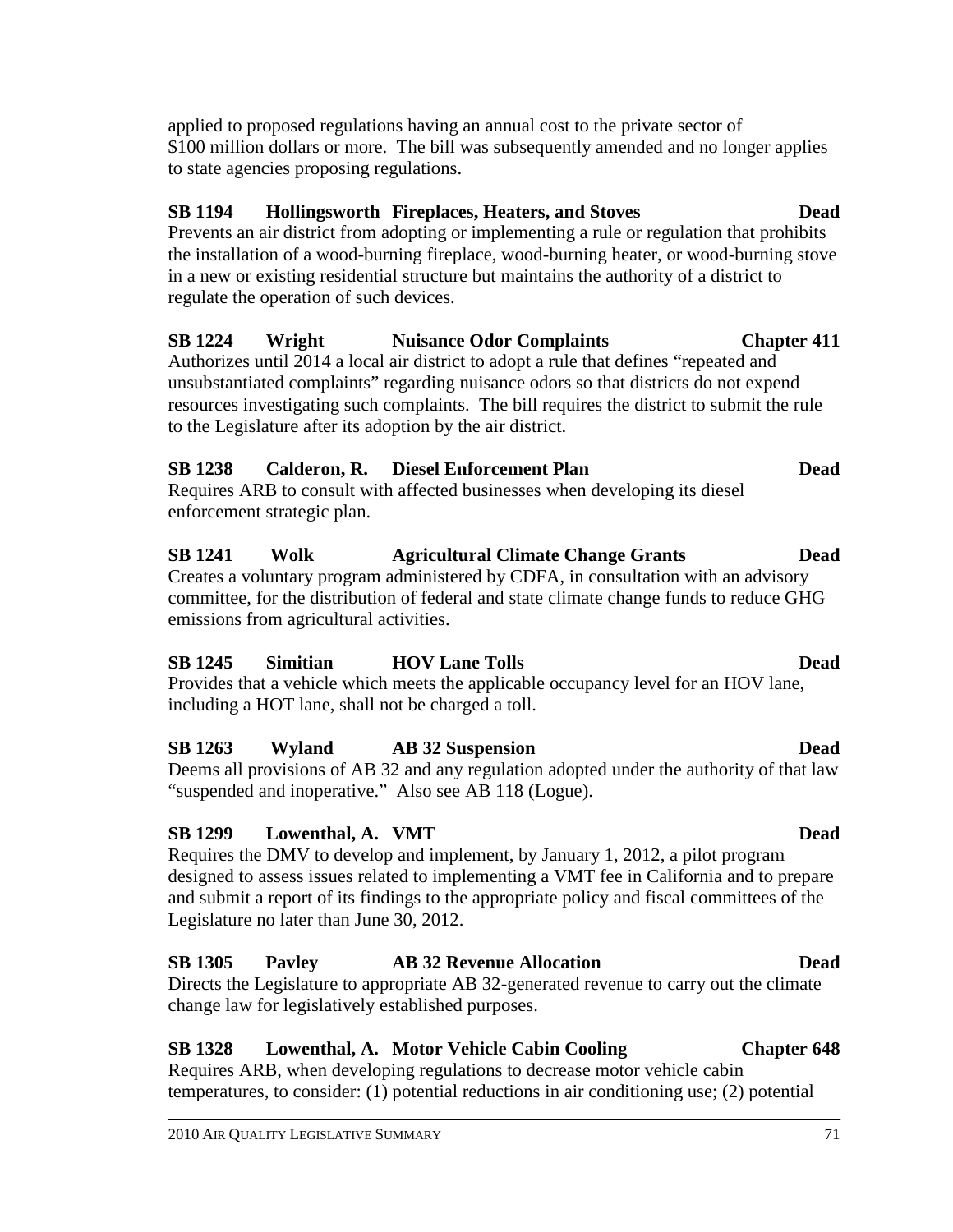benefits and conflicts of reduction requirements and technologies; and (3) manufacturing flexibility to achieve the highest possible GHG emissions reductions from motor vehicles.

### **SB 1340 Kehoe Residential Infrastructure Funding Chapter 649**

Designates installation of a charging infrastructure for plug-in electric vehicles as eligible for funding through the ARFVTP, through the PACE Reserve Program, and by distribution of funding through the Small Business Loan Guarantee Program.

### **SB 1351 Wright AB 32 Regulatory Compliance Tools Dead**

Requires ARB to publicly release at least 60 days prior to compliance deadlines any reporting form, compliance tool, or training that is required by AB 32 regulations. The bill mandates a 60-day period between any subsequent revisions to such published regulatory material and the compliance deadline.

### **SB 1367 Wyland RPS 20 Percent by 2020 Dead**

Delays implementation of RPS mandate from 20 percent by December 31, 2010, to 20 percent by 2020.

### **SB 1389 Padilla Smog Check Spot Bill Dead**

Makes a technical, nonsubstantive change to the provisions authorizing the owner of a motor vehicle that has failed its most recent smog check inspection to retire the vehicle.

### **SB 1393 Simitian Smog Check Dead**

Requires DMV, commencing in 2012, to establish a biennial registration period for vehicles, with exceptions for vehicles registered pursuant to the International Registration Plan or commercial motor vehicles with a declared gross weight of 10,101 pounds. Requires DMV to collect two years' worth of registration fees, vehicle license fees, and associated charges at the time of biennial registration.

### **SB 1402 Dutton Penalty Documentation Chapter 413**

Requires ARB to provide air pollution violators with written information on how ARB determines their penalties which may include an estimate of the excess air emissions their violations caused. The bill would require ARB to adopt a written penalty policy by March 2011 and prepare an annual report to the Governor and Legislature summarizing the motor vehicle pollution administrative penalties imposed by ARB. Also see AB 2469 (Berryhill). Urgency bill

# **SB 1433 Leno Inflation Factor for Penalties Vetoed**

Requires ARB to annually adjust maximum civil and criminal nonvehicular penalties to reflect changes in the California Consumer Price Index. The bill also requires that the adjusted penalties be published on ARB's website by March 1 of every year. Also see AB 846 (Torrico).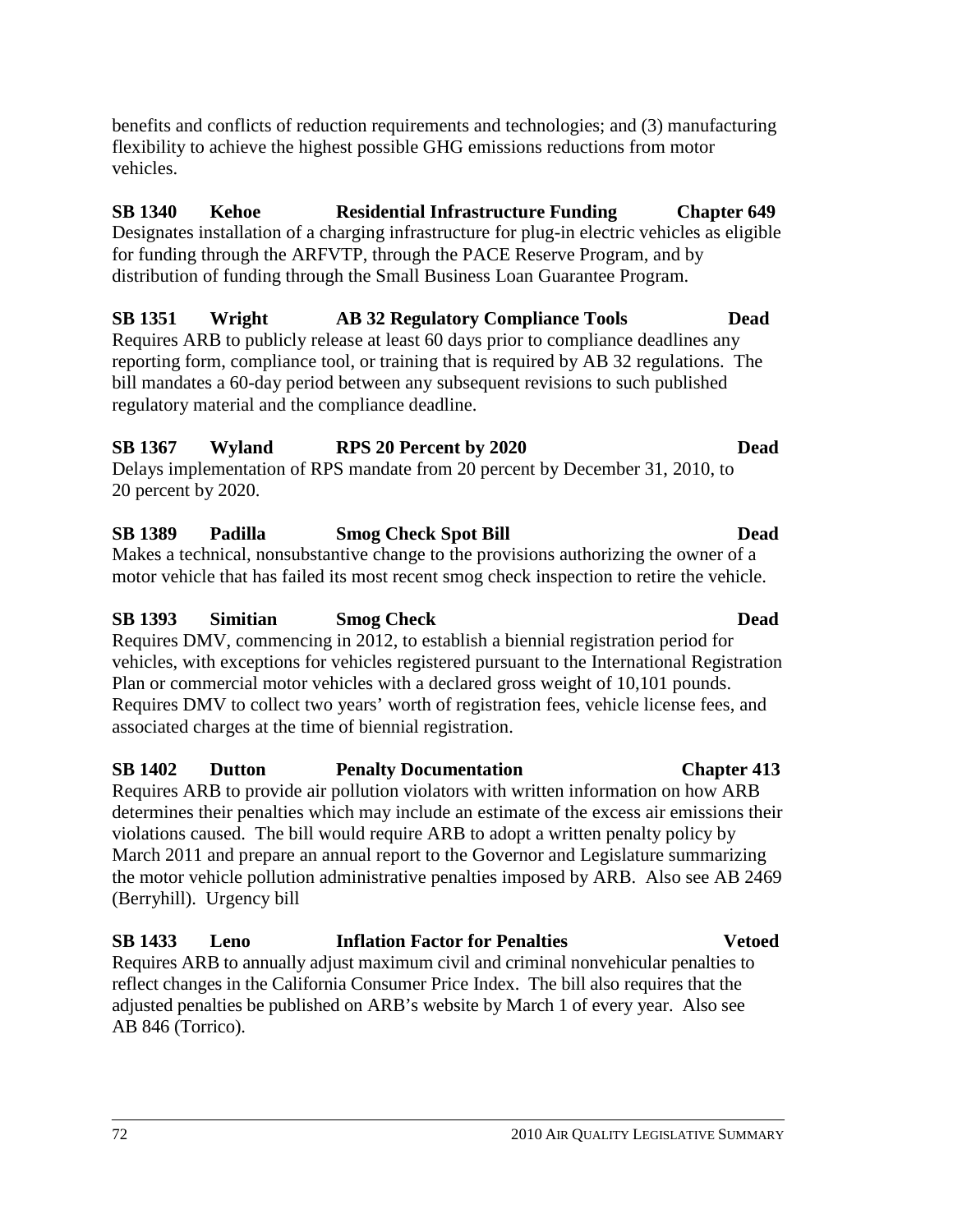### 2010 AIR QUALITY LEGISLATIVE SUMMARY 73

Requires CPUC to adopt rules as it deems necessary for the charging of plug-in electric vehicles.

**SB 1437 Kehoe Grid Cost Impacts of Electric Vehicles N/A**  Originally required CPUC, by July 1, 2012, for each class of ratepayers, to determine the direct costs and benefits associated with the expected additional load from PHEVs and electric vehicles on the electricity grid. The bill was subsequently amended and no longer relates to air quality.

**SB 1445 DeSaulnier Climate Change Vehicle Registration Fee Dead**  Allows a fee increase of up to \$4 annually on vehicle registration to fund regional planning activities by COGs, MPOs, and other specified local planning entities subject to approval by voters. Directs one percent of all revenues received to PAAC. Makes changes to membership and duties of PAAC—including adding ARB, CEC, and two legislative appointees to the council. Also see AB 153 (Ma) and SB 406 (DeSaulnier, vetoed, 2009).

**SB 1455 Kehoe Plug-In Information Website Chapter 337**  Requires CEC, in consultation with CPUC, to develop an Internet website to provide information and links to public utilities and other websites regarding the residential charging and equipment requirements, electrical service upgrading, and operating techniques involved with the purchase and operation of a PHEV or full battery electric vehicle.

**SB 1477 SEQC CPCFA Financing Eligibility Chapter 414**  Clarifies projects eligible to receive CPCFA financing may include specified environmental projects authorized under federal law for tax-exempt or tax-credit financing. Urgency bill.

**SCR 38 Wright Delay of EVR Dead Dead** Requests a delay in enforcement of ARB's Phase II EVR requirements until October 2010. Also see AB 453 (Garrick), ABX3 30 (Garrick), AB 1384 (Miller), and SB 507 (Cox).

**SJR 17 Leno Climate Change Leadership Res. Chapter 7**  Reaffirms the Legislature's commitment to reducing GHG emissions in California to 1990 levels by 2020, urges the U.S. EPA to regulate GHG emissions from mobile and stationary sources, and calls on the President and Congress to become world leaders in addressing global warming.

**SR 35 Leno Disclosure of Ingredients in Pesticides Adopted**  Urges the Governor to request U.S. EPA to act expeditiously to protect public health and the environment by requiring the identification of inert ingredients on pesticide product labels. Also see HR 23 (Monning).

# **SB 1435 Padilla Electric Vehicle Charging Dead**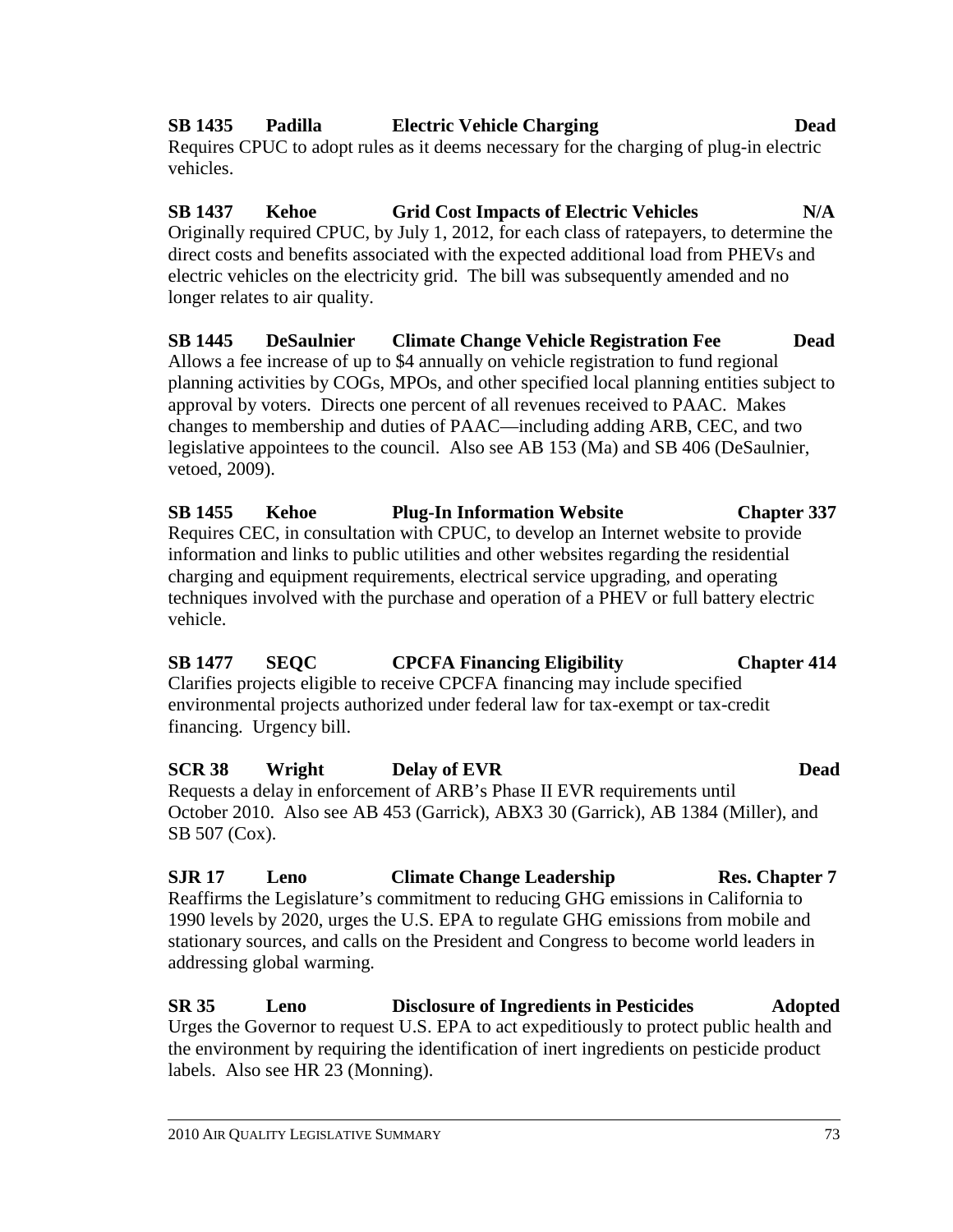### 74 2010 AIR QUALITY LEGISLATIVE SUMMARY

Requires LAO to prepare a cost-benefit and technological feasibility analysis, as specified, on every ARB proposed regulation with a cost impact of \$10 million or more. The bill requires the office to submit the analysis to ARB and the Legislature within a 90 day period. ARB is liable for the costs of the analysis. Also see SB 942 (Dutton) and SB 960 (Dutton).

**SBX8 50 Dutton Cost and Technological Feasibility Analysis Dead** 

### **SBX8 56 Hollingsworth CEQA Budget Trailer Bill Dead**

Exempts retroactively from CEQA projects funded in whole or in part under the Highway Safety, Traffic Reduction, Air Quality, and Port Security Bond Act of 2006, projects funded under the Disaster Preparedness and Flood Prevention Bond Act of 2006, and three specified projects. The bill creates an ad hoc critical infrastructure review panel to accelerate consideration and approval of permits for projects covered by the bill.

### **SBX8 6 SB&FRC Transportation Finance Dead**

Makes various amendments to lower certain taxes and increase others to provide funding for transportation, transit, and General Fund relief.

### **SBX8 26 Pavley Reserves for PACE Bonds Dead**

Establishes a state-financed reserve through CAEATFA for the PACE program using \$50 million from the Renewable Resource Trust Fund through January 1, 2015. The bill also authorizes CAEATFA to pool local PACE bonds (for the purpose of reducing borrowing costs), by purchasing them from individual municipalities, combining them with other PACE bonds, and selling the pooled bonds through public or negotiated sales. Also see SB 77 (Pavley). Urgency bill

## **SBX8 34 Padilla Renewable Generation Siting Chapter 9**

Seeks to facilitate renewable energy projects proposed for siting in the California desert that are eligible for federal American Recovery and Reinvestment Act funding, by allowing eligible project developers to pay in-lieu fees that would then be used by DFG to acquire and restore habitat lands for species impacted by the projects. Also see AB 960 (Pérez, V.**)** and AB 1012 (Pérez, V.). Urgency bill.

# **SBX8 37 Cedillo Grants and Loans for On-Road Trucks Dead**  Requires ARB from January 1, 2010, to January 1, 2011, to make Carl Moyer grants

available for covered vehicles and engines without regard to cost-effectiveness and to appropriate \$10 million from AQIF to provide direct grants and zero- or low-interest loans to owners of on-road heavy-duty diesel-fueled motor vehicles to comply with any air pollution control regulation. Also see SB 1156 (Cedillo).

### **SBX8 49 Dutton Limits Cap-and-Trade Participants Dead**  Prevents California from being the sole participant in a market-based compliance

program to reduce GHG emissions and allows ARB to adopt a market-based compliance program only if it is part of a legally enforceable regional or federal program. Also see SB 1120 (Dutton).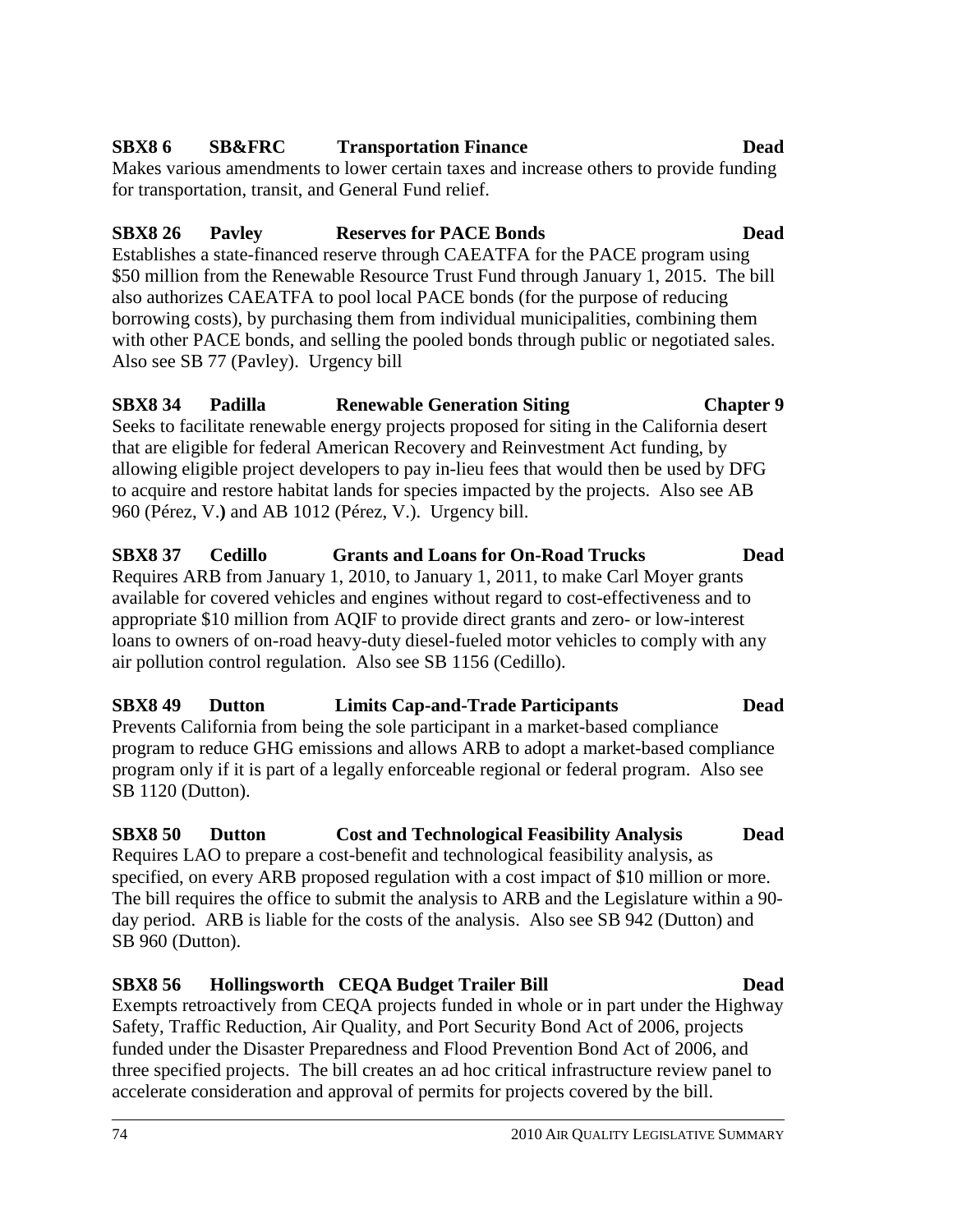### **SBX8 57 Cox Diesel Truck Regulations Dead**  Delays the provisions of ARB heavy-duty diesel truck regulations by two years comprehensively between 2011 and 2023. Urgency bill.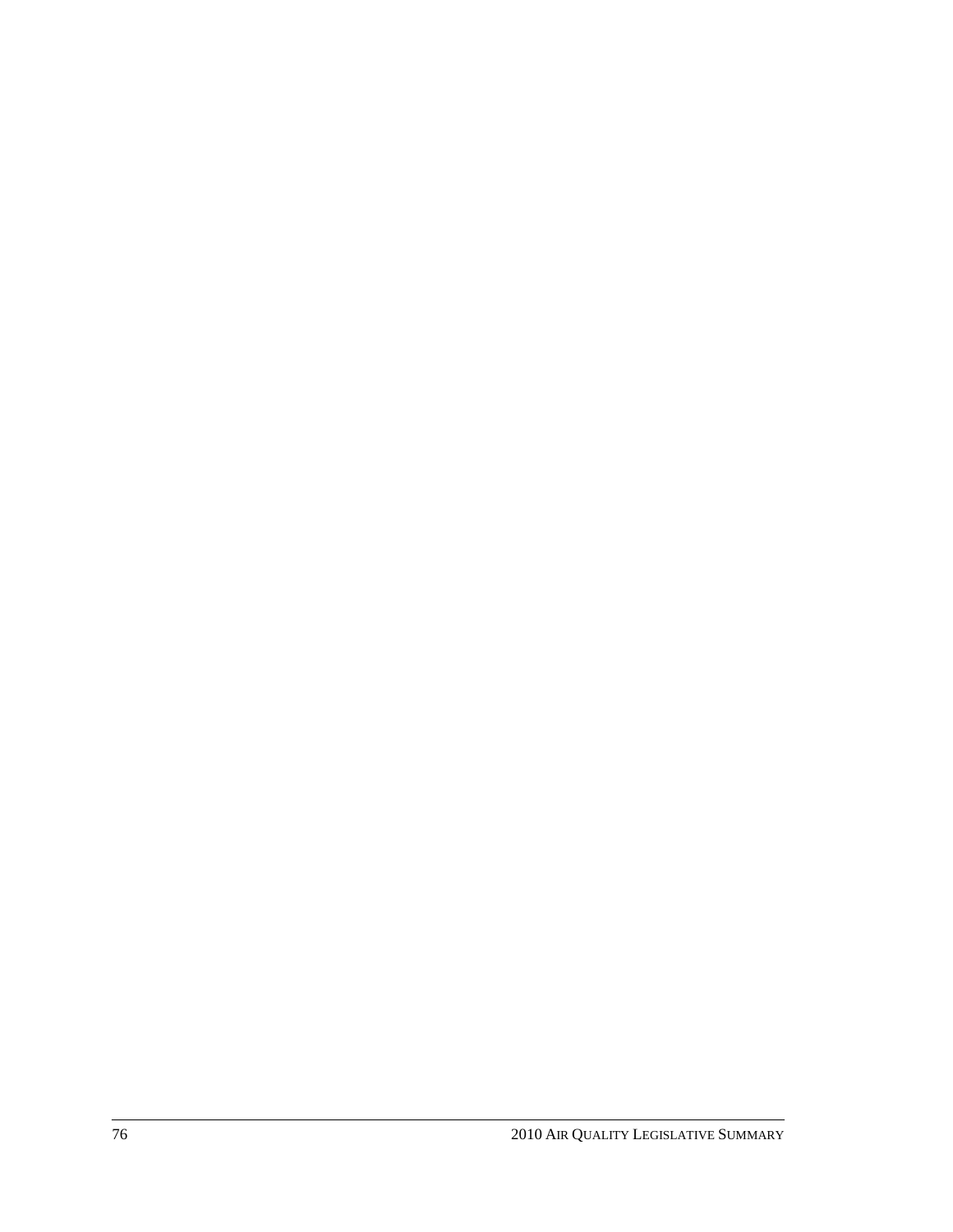# **CHAPTERED BILLS**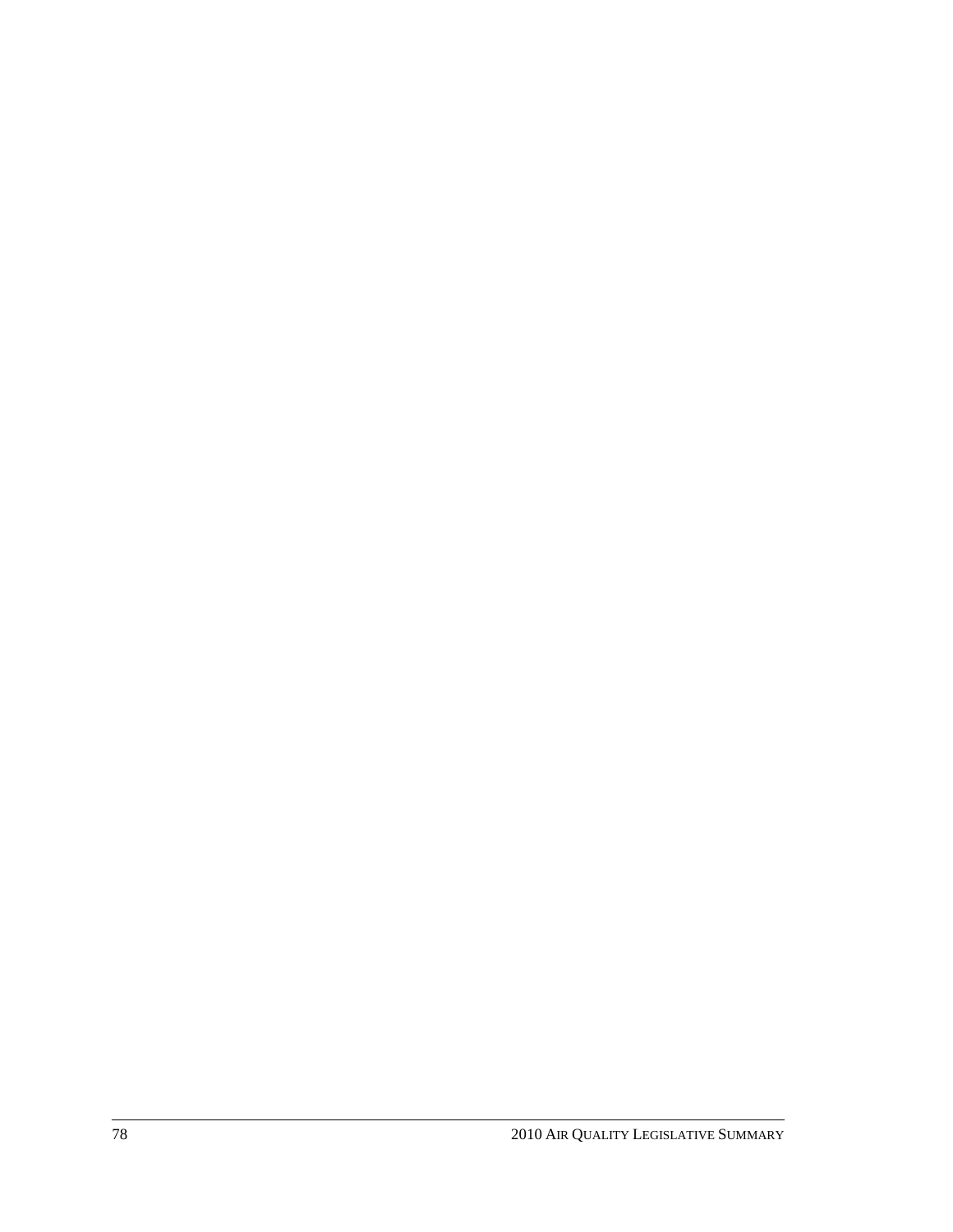### **CHAPTERED BILLS**

| <b>AB44</b>    | <b>Blakeslee</b> | <b>PACE Funding 3<sup>rd</sup> Party Ownership</b> | <b>Chapter 564</b>    |
|----------------|------------------|----------------------------------------------------|-----------------------|
| <b>AB</b> 584  | <b>Huber</b>     | <b>Neighborhood Electric Vehicles</b>              | <b>Chapter 437</b>    |
| <b>AB</b> 787  | <b>Hill</b>      | <b>Smog Check Repair or Retirement</b>             | <b>Chapter 231</b>    |
| <b>AB</b> 1011 | <b>Jones</b>     | <b>Insurance for Green Incentives</b>              | <b>Chapter 418</b>    |
| <b>AB</b> 1106 | <b>Fuentes</b>   | <b>RPS Infrastructure Funding</b>                  | <b>Chapter 356</b>    |
| <b>AB</b> 1224 | Eng              | <b>HOT Lanes</b>                                   | <b>Chapter 441</b>    |
| <b>AB</b> 1500 | Lieu             | <b>HOV Lanes</b>                                   | <b>Chapter 37</b>     |
| <b>AB</b> 1504 | <b>Skinner</b>   | <b>Forestry GHG Regulation Review</b>              | <b>Chapter 534</b>    |
| <b>AB</b> 1507 | Lieu             | <b>Carl Moyer and GHG Funds</b>                    | <b>Chapter 571</b>    |
| <b>AB</b> 1585 | AA&ARC           | <b>Agency Reporting Requirements</b>               | <b>Chapter 7</b>      |
| <b>AB</b> 1781 | <b>Villines</b>  | <b>Neighborhood Electric Vehicles</b>              | <b>Chapter 452</b>    |
| <b>AB</b> 1846 | Pérez, V.        | <b>Expedited Environmental Review</b>              | <b>Chapter 195</b>    |
| <b>AB</b> 1863 | Pérez, V.        | <b>Hospital Diesel Backup Generators</b>           | <b>Chapter 164</b>    |
| <b>AB</b> 1873 | <b>Huffman</b>   | <b>PACE Bonds</b>                                  | <b>Chapter 583</b>    |
| <b>AB</b> 1930 | De La Torre      | <b>Prohibition of Toxics in Abrasives</b>          | <b>Chapter 368</b>    |
| AB 2037        | Pérez, V.        | <b>Out-of-State Power Plants</b>                   | <b>Chapter 422</b>    |
| AB 2289        | Eng              | <b>Smog Check</b>                                  | <b>Chapter 258</b>    |
| <b>AB 2461</b> | <b>Emmerson</b>  | <b>Registration Amnesty</b>                        | <b>Chapter 388</b>    |
| AB 2514        | <b>Skinner</b>   | <b>Energy Storage Systems</b>                      | <b>Chapter 469</b>    |
| <b>AB 2738</b> | <b>Niello</b>    | <b>Regulations: Performance Standards</b>          | <b>Chapter 398</b>    |
| <b>AJR 26</b>  | <b>Chesbro</b>   | <b>Climate Change Adaptation Strategy</b>          | Res. Chapter 114      |
| <b>HR 23</b>   | <b>Monning</b>   | <b>Disclosure of Ingredients in Pesticides</b>     | <b>Adopted</b>        |
| <b>ABX86</b>   | ACB              | <b>Motor Vehicle and Diesel Fuel Tax</b>           | <b>Chapter 11</b>     |
|                |                  |                                                    |                       |
| <b>SB</b> 51   | <b>Ducheny</b>   | <b>Salton Sea Restoration Council</b>              | <b>Chapter 303</b>    |
| <b>SB 77</b>   | <b>Pavley</b>    | <b>Reserves for PACE Bonds</b>                     | <b>Chapter 15</b>     |
| <b>SB 435</b>  | <b>Pavley</b>    | <b>Antitampering for Motorcycles</b>               | <b>Chapter 407</b>    |
| SB 535         | Yee              | <b>HOV Lanes</b>                                   | <b>Chapter 215</b>    |
| <b>SB 870</b>  | <b>Ducheny</b>   | 2010-11 Budget                                     | <b>Chapter 712</b>    |
| <b>SB 1006</b> | <b>Pavley</b>    | <b>Strategic Growth Council</b>                    | <b>Chapter 632</b>    |
| <b>SB</b> 1224 | Wright           | <b>Nuisance Odor Complaints</b>                    | <b>Chapter 411</b>    |
| <b>SB 1328</b> | Lowenthal, A.    | <b>Motor Vehicle Cabin Cooling</b>                 | <b>Chapter 648</b>    |
| <b>SB 1340</b> | Kehoe            | <b>Residential Infrastructure Funding</b>          | <b>Chapter 649</b>    |
| <b>SB 1402</b> | <b>Dutton</b>    | <b>Penalty Documentation</b>                       | <b>Chapter 413</b>    |
| <b>SB 1455</b> | <b>Kehoe</b>     | <b>Plug-In Information Website</b>                 | <b>Chapter 337</b>    |
| <b>SB 1477</b> | <b>SEQC</b>      | <b>CPCFA Financing Eligibility</b>                 | <b>Chapter 414</b>    |
| <b>SJR 17</b>  | Leno             | <b>Climate Change Leadership</b>                   | <b>Res. Chapter 7</b> |
| <b>SR 35</b>   | Leno             | <b>Disclosure of Ingredients in Pesticides</b>     | <b>Adopted</b>        |
| <b>SBX834</b>  | Padilla          | <b>Renewable Generation Siting</b>                 | Chapter 9*            |

**\*** Chaptered bill accompanied by a signing message.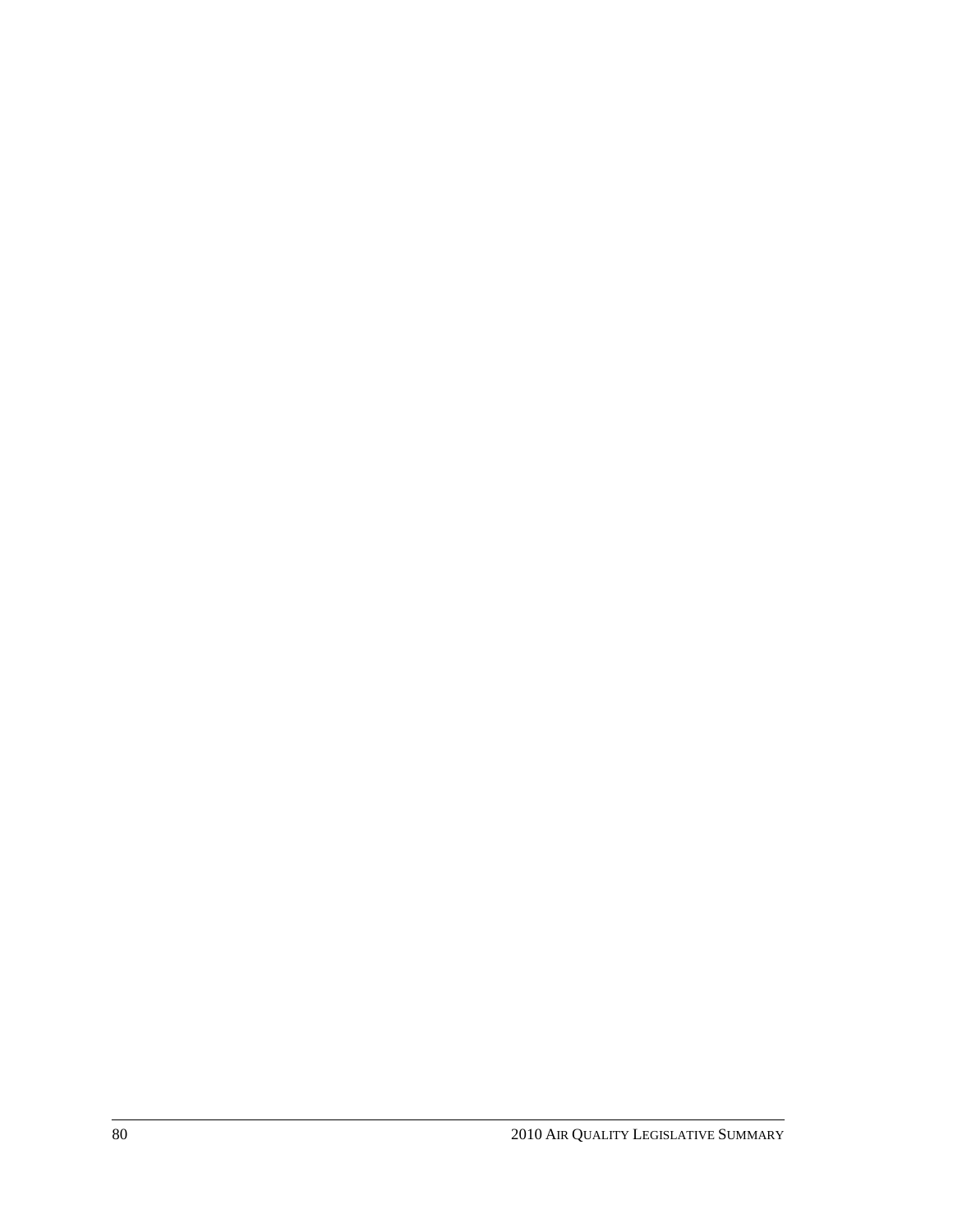# **GOVERNOR'S SIGNING MESSAGES**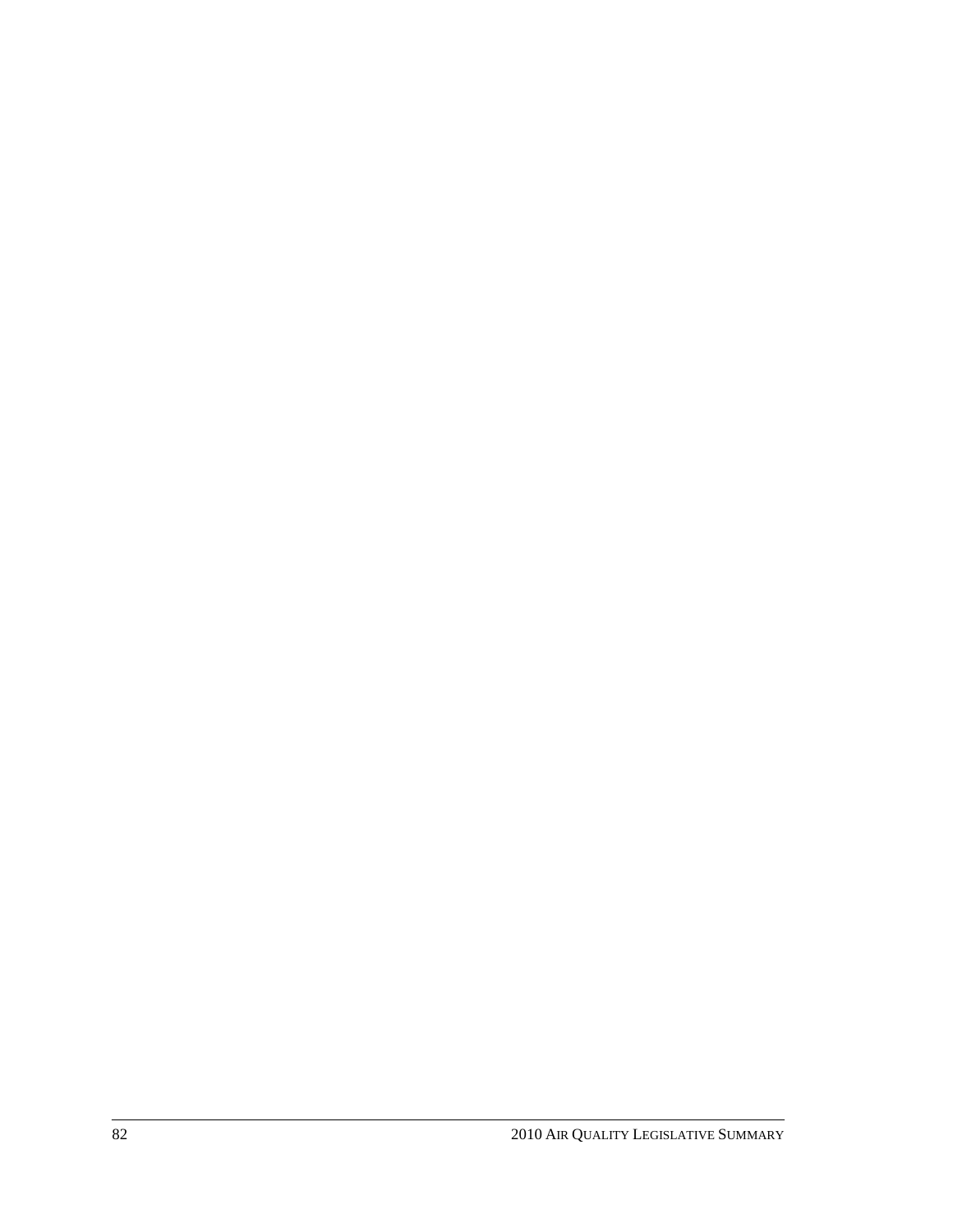To the Members of the California State Senate:

I am signing Senate Bill X8 34.

This bill streamlines the permit process for large-scale solar energy plants in the California desert, fast-tracking approval for more than 9,000 megawatts of solar energy - enough to power 6.75 million homes each year.

When approved, these projects will create as many as 12,000 California jobs this year and generate \$30 billion in investment including \$5 billion in funding under the federal American Recovery and Reinvestment Act of 2009 (ARRA). To put this in perspective, in order to achieve the goal of a 33 percent renewable energy portfolio, California needs an additional 15,000 to 20,000 megawatts of renewable generating capacity.

This bill fast-tracks approval for nearly half the energy we need to meet the 33% renewable energy target. I congratulate the Legislature for moving quickly to send this measure to my desk. It sends a clear message that California is committed to being a leader in the development and deployment of renewable energy technology. This bill is an excellent start, but there is more we must do. Legislation making it clear that California, like virtually every other state in the U.S., will not tax federal stimulus dollars sent to California is critical to move these energy projects forward.

Also, the reforms contained in this measure are limited to solar thermal and photovoltaic technologies, leaving out other renewable energy technologies such as geothermal and wind. Additionally, the bill is limited to about 22 large projects in the desert region, fewer than 10% of more than 250 renewable energy projects currently being proposed throughout the state. By streamlining the permit process for only a small fraction of the renewable energy projects proposed for development in California we are leaving 56,000 megawatts of renewable energy, \$200 billion in investment and 100,000 clean-tech jobs on the table. We can and we must do better if we want to compete with other states for those investment dollars and jobs. With this bill, we have proven that California will continue to lead the nation in clean energy technology development.

I look forward to working with the Legislature this year to finish the task and accomplish our shared goals.

Sincerely,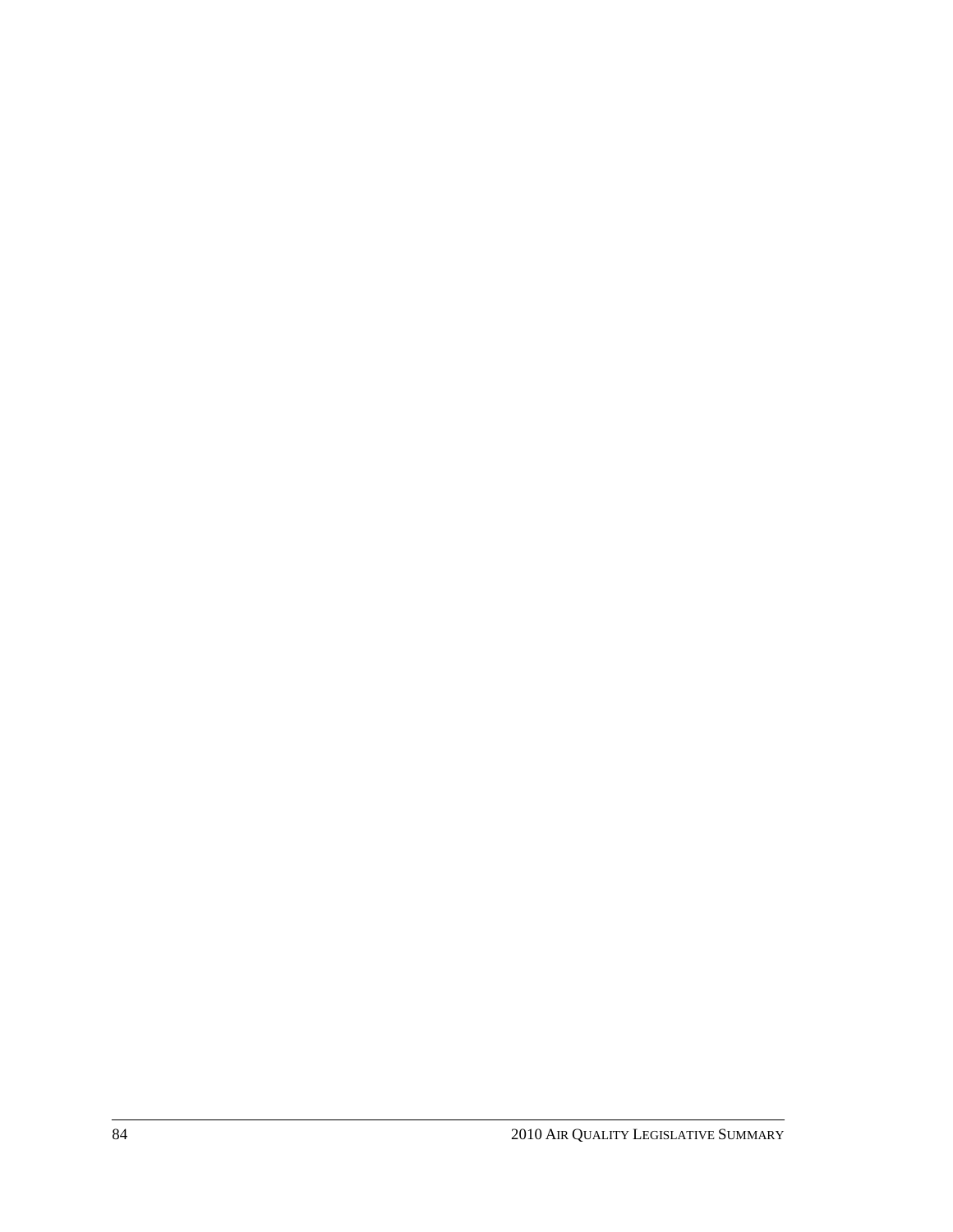# **VETOED BILLS**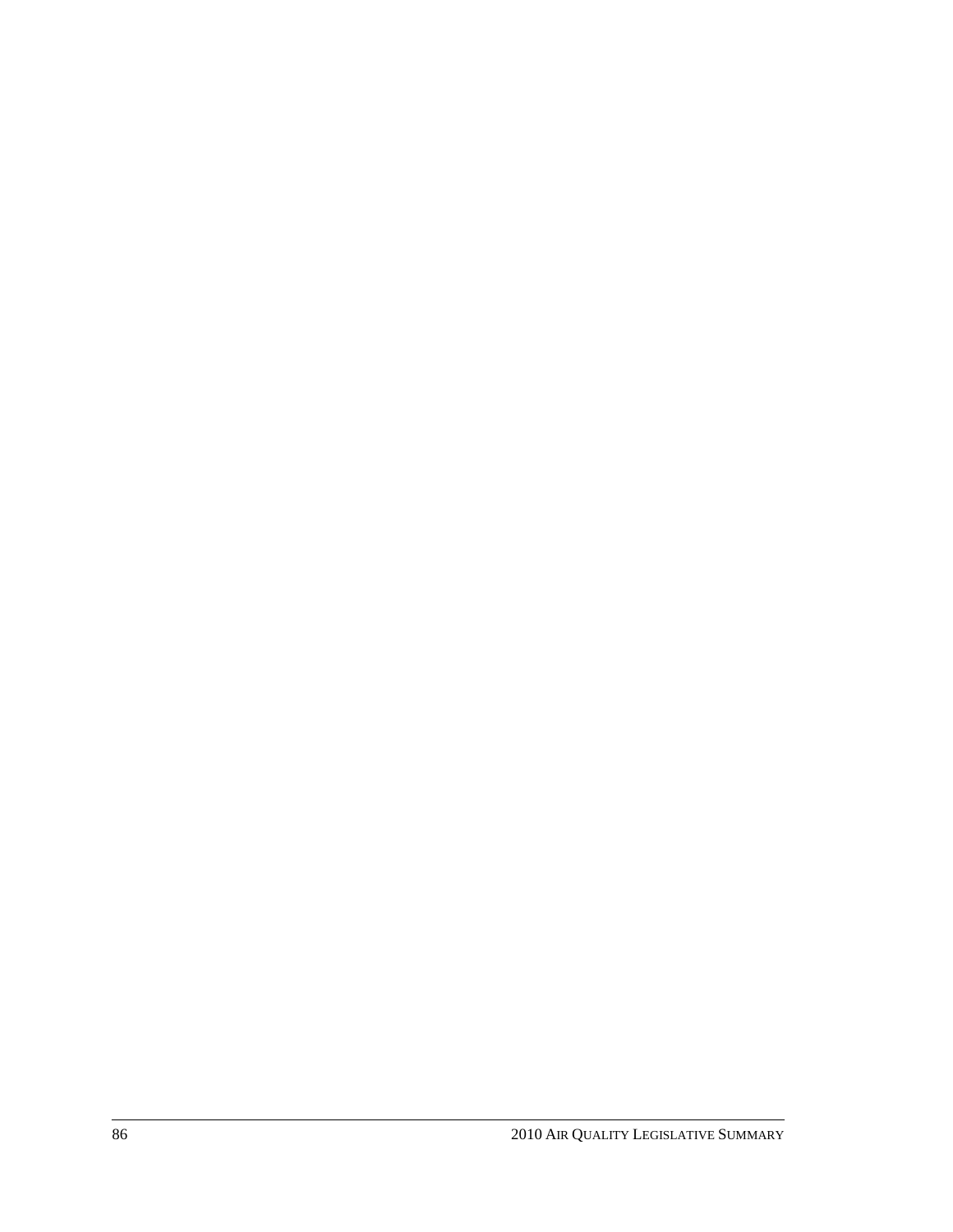### **VETOED BILLS**

| <b>AB</b> 737  | <b>Chesbro</b>   | <b>Commercial Solid Waste Recycling</b>      | <b>Vetoed</b> |
|----------------|------------------|----------------------------------------------|---------------|
| <b>AB</b> 1405 | De Leon          | <b>Funding for Disadvantaged Communities</b> | <b>Vetoed</b> |
| <b>AB 2531</b> | <b>Fuentes</b>   | <b>Green Job Development</b>                 | <b>Vetoed</b> |
| <b>AB 2754</b> | Pérez, J.        | <b>OPR Support to Meet AB 32 Goals</b>       | <b>Vetoed</b> |
| SB 675         | <b>Steinberg</b> | <b>Green Jobs</b>                            | <b>Vetoed</b> |
| <b>SB 1433</b> | Leno             | <b>Inflation Factor for Penalties</b>        | <b>Vetoed</b> |

Note: All vetoed bills listed are accompanied by a veto message.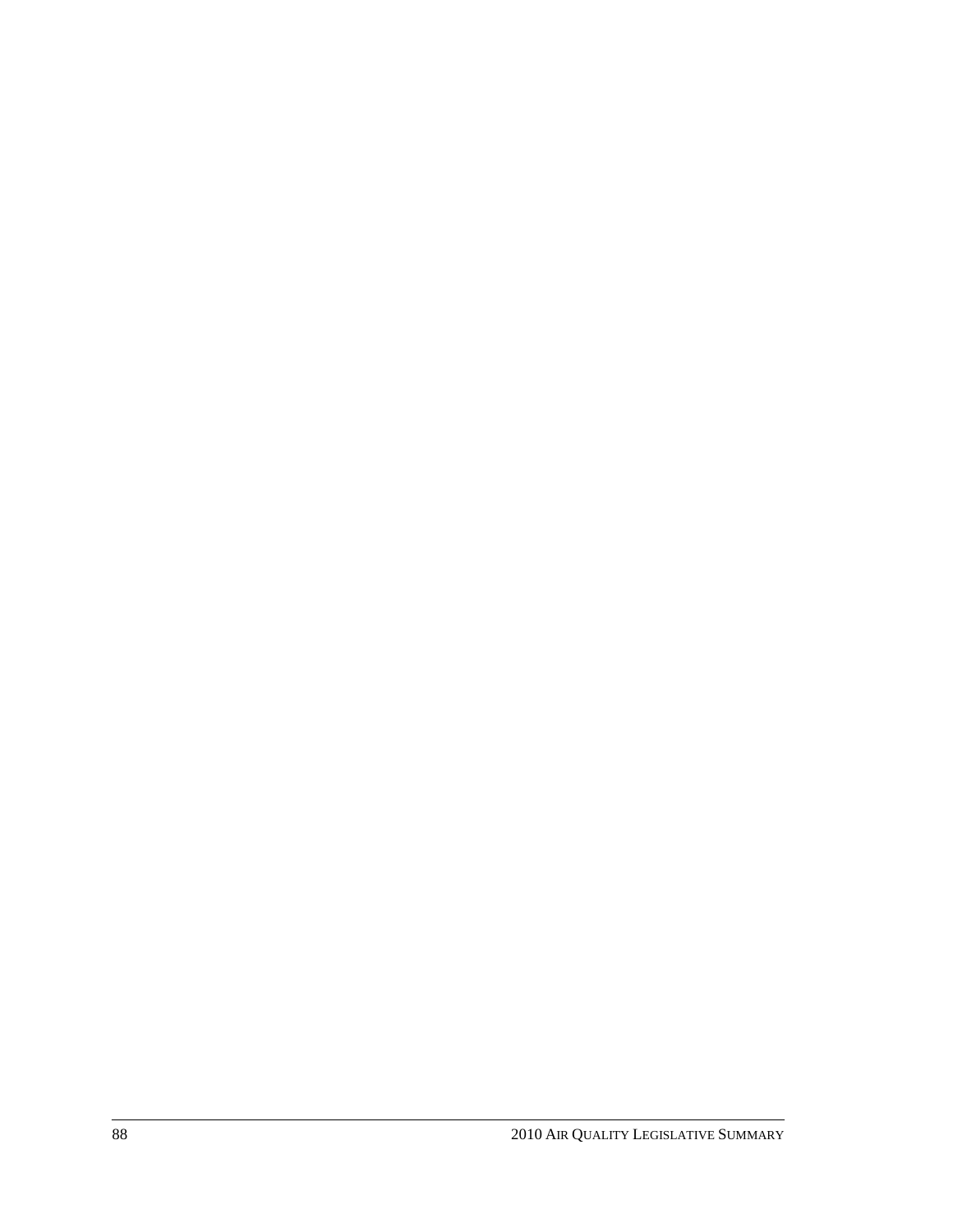# **GOVERNOR'S VETO MESSAGES**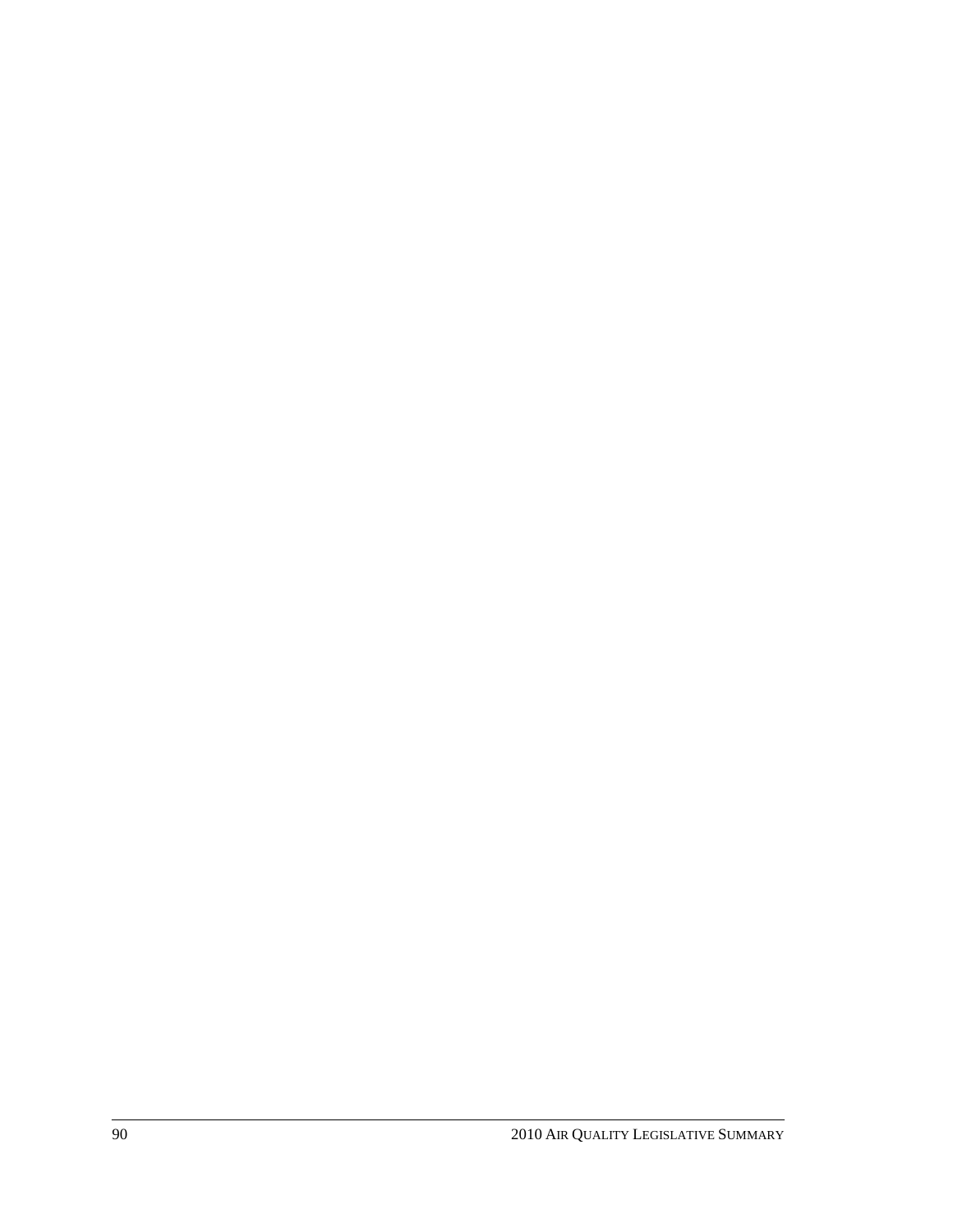### **AB 737 Chesbro Commercial Solid Waste Recycling Vetoed**

To the Members of the California State Assembly:

I am returning Assembly Bill 737 without my signature.

This bill mandates commercial recycling on private businesses producing more than four cubic yards of waste a week; modifies existing local permitting requirements; and requires the Department of Resource Recycling and Recovery (CalRecycle) to provide the Legislature with a report on the progress being made by the state towards a 75 percent diversion goal.

This bill is unnecessary and duplicative of actions already being undertaken by state agencies. Under the authority of AB 32 and the AB 32 Scoping Plan, CalRecycle is currently in the process of developing mandatory commercial recycling regulations through an open process of workshops and hearings that rely upon stakeholder input and participation. Furthermore, CalRecycle's regulations will apply to both the public and private sectors. Consequently, I believe CalRecycle's more inclusive approach towards meeting the state's ambitious waste diversion goals will better serve California economically and environmentally.

For this reason, I am unable sign this bill.

Sincerely,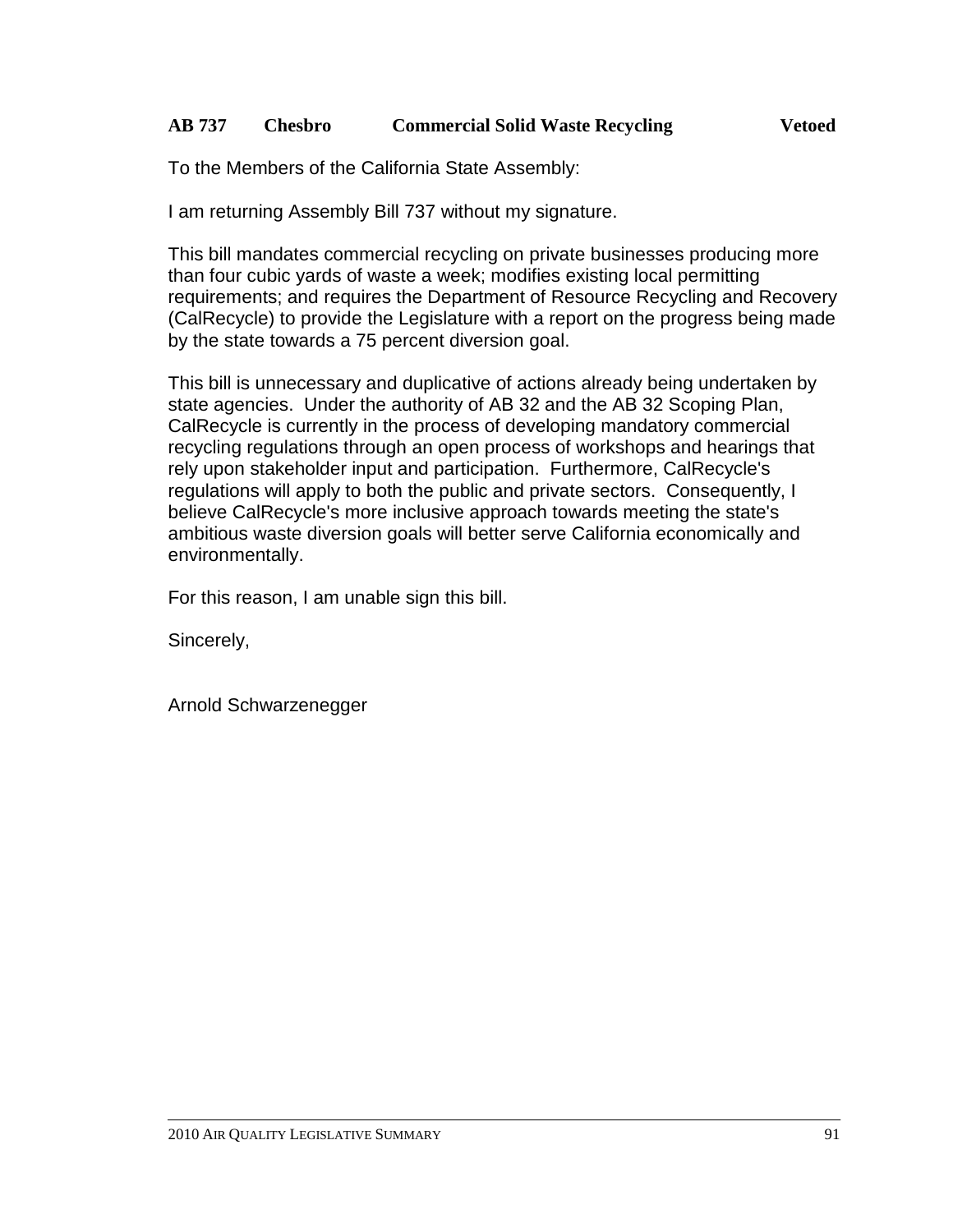### **AB 1405 De Leon Funding for Disadvantaged Communities Vetoed**

To the Members of the California State Assembly:

I am returning Assembly Bill 1405 without my signature.

This bill creates the California Climate Change Community Benefits fund by requiring a minimum of 10% of revenues from the sale of compliance instruments for market-based compliance mechanisms under AB 32 to be deposited into the fund.

When the Legislature passed and I signed AB 32, we made a commitment to California's disadvantaged communities that we would ensure that the impacts of climate change and the impacts of reducing climate change would not fall disproportionately on their communities. Throughout the California Air Resources Board's (ARB) process, they have kept this commitment in mind and have fashioned every aspect of this program in a manner that attempts to lessen any disproportionate impact on these communities.

I am confident ARB with keep on this path as they continue the important work of fashioning market-based mechanisms that will reduce the burden on California's business community while still achieving our climate change reduction goals.

To that end, this bill is premature. Unfortunately, the bill proposes to spend money that does not currently exist and might not ever exist in a fund controlled by the state of California.

Important work continues at ARB to determine the most effective and least costly manner to implement AB 32. I encourage the supporters of this bill to work in earnest with ARB as they build this program. There will be a time to have this discussion. Unfortunately, now is not that time.

For these reasons, I am unable to sign this bill.

Sincerely,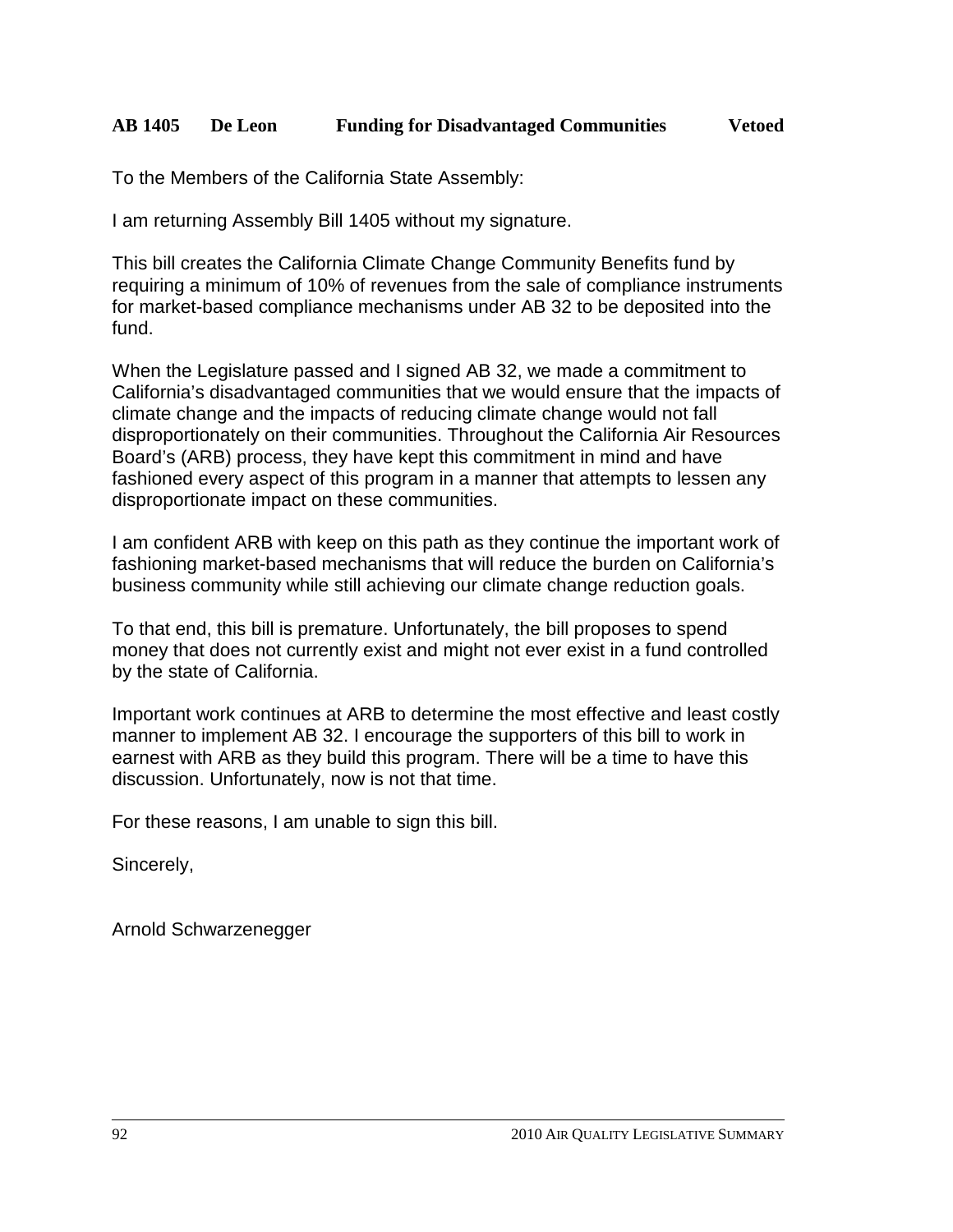### **AB 2531 Fuentes Green Job Development Vetoed**

To the Members of the California State Assembly:

I am returning Assembly Bill 2531 without my signature.

Redevelopment funds are to be used solely for the purpose of eliminating blight in urban neighborhoods in California cities. This bill would authorize the use of redevelopment funds for projects that are not necessarily blighted as well as for projects outside the redevelopment area, and as such would violate the primary purpose of redevelopment law.

For these reasons I cannot sign this bill.

Sincerely,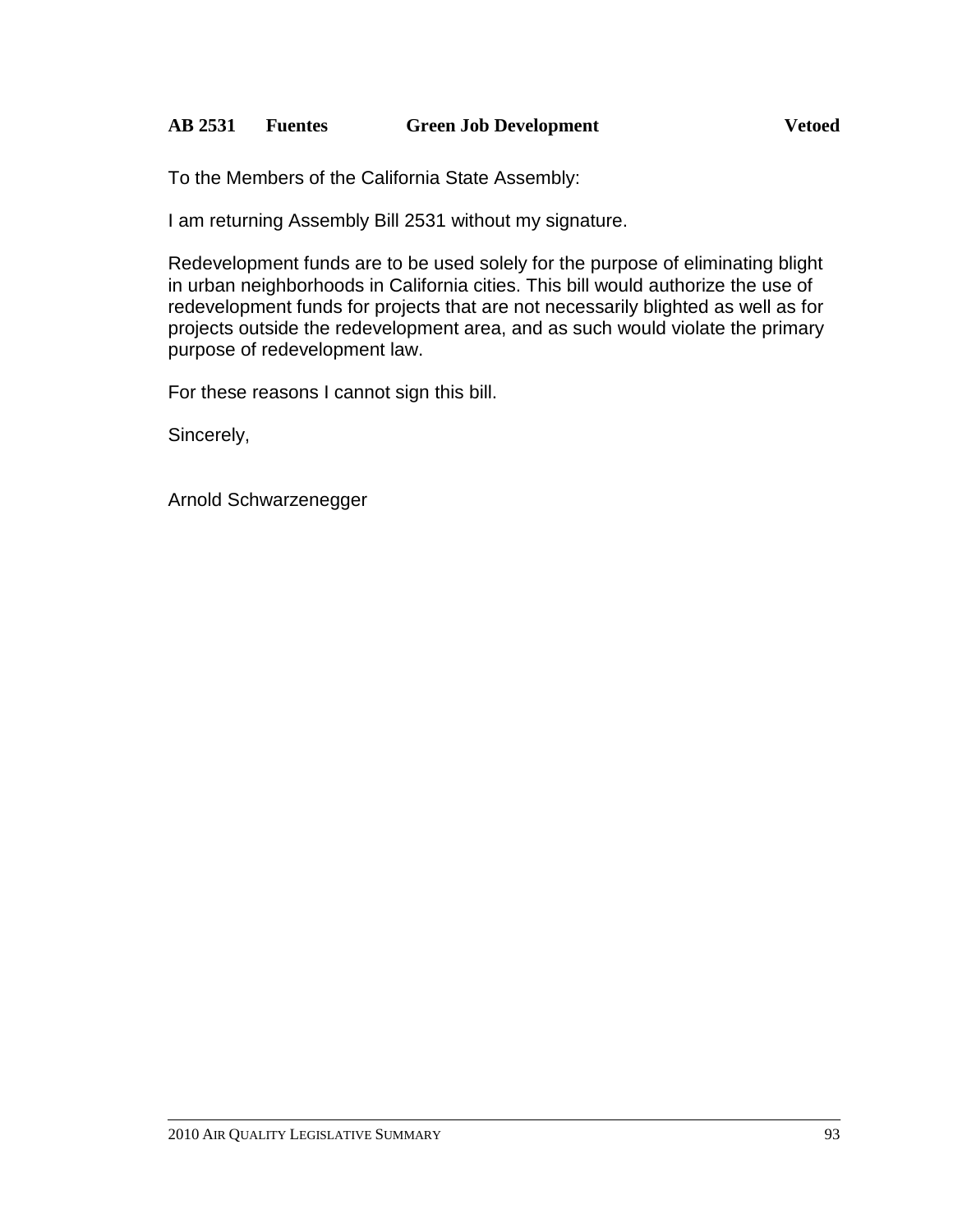To the Members of the California State Assembly:

I am returning Assembly Bill 2754 without my signature.

This bill takes a variety of actions with respect to the Governor's Office of Planning and Research (OPR) including creating a planning and clearing house unit, shifting administrative control of the Strategic Growth Council to OPR and establishing a military liaison position at OPR.

With the provisions mentioned above, this bill makes generally meritorious changes to OPR. Unfortunately, it also includes provisions that are ill-advised.

In addition to adding General Fund costs to the operations at OPR, the bill converts gubernatorial appointees working in the CEQA Clearinghouse (Clearinghouse) at OPR to civil service employees. Although not a policy-making body in itself, the Clearinghouse plays an important role in helping project proponents navigate California's complex environmental laws. The people working in that unit need to reflect the priorities of the Governor as they undertake their duties and thus it is necessary that they remain gubernatorial appointees.

For these reasons, I am unable to sign this bill.

Sincerely,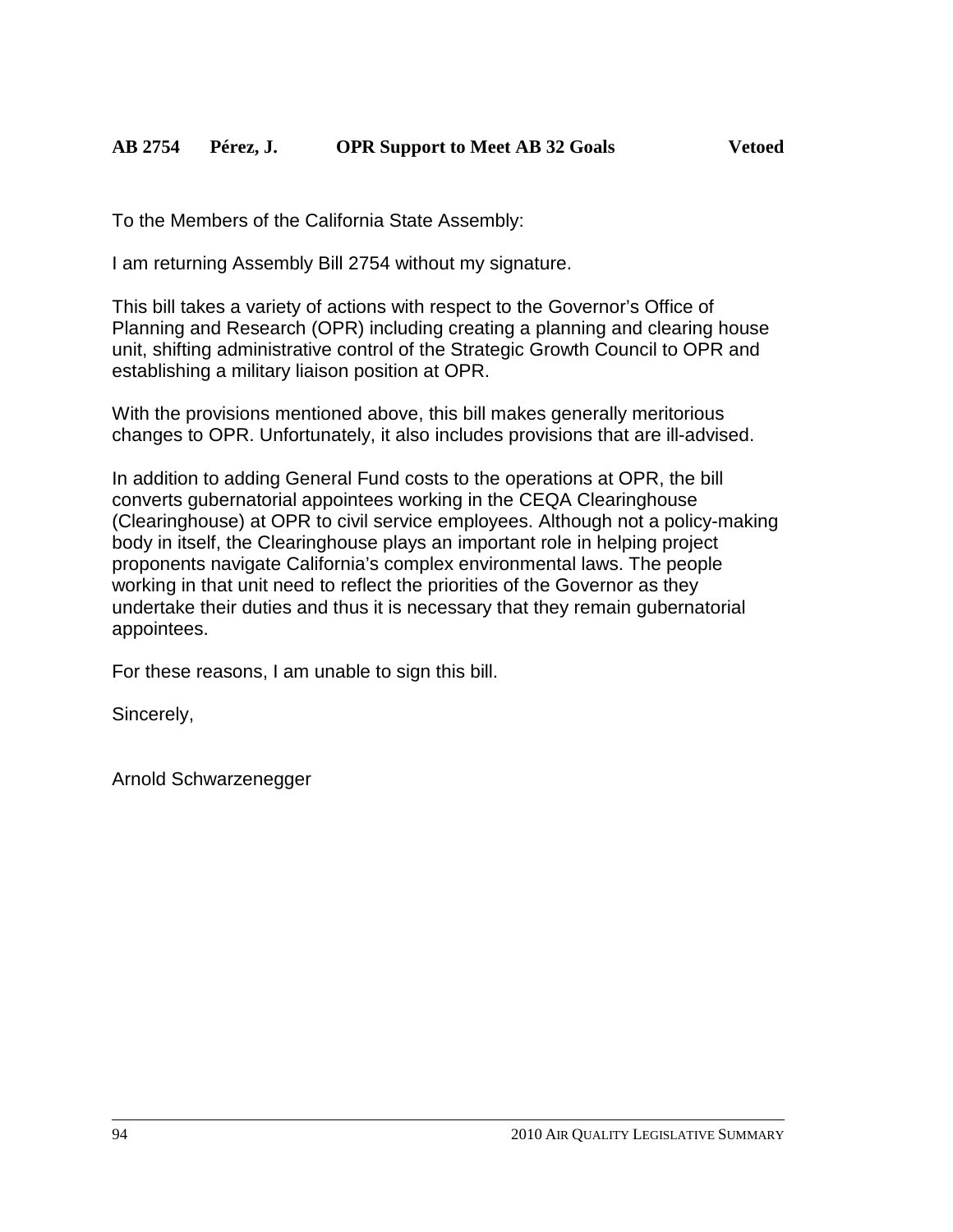### **SB 675 Steinberg Green Jobs Vetoed**

To the Members of the California State Senate:

I am returning Senate Bill 675 without my signature.

SB 675 would allocate funds from the California Energy Commission's (Commission) Energy Resource Programs Account (ERPA) to the California Department of Education (CDE) for developing and maintaining programs that focus on employment and training for energy or water conservation, renewable energy, pollution reduction, or similar technologies.

Throughout my tenure as Governor, I have been a staunch supporter of increasing career-tech education opportunities for our young men and women. I continue to believe that career-tech education has a vital role to play in helping to develop and sustain California's students and our emerging green economy.

Nonetheless, given the current uses of the ERPA account at the Commission and the precariously low balance in that fund, this bill would require the Commission to increase the surcharge on electricity users throughout California to pay for its provisions. And even after doing so, the Commission would still be required in the future to cut its core programs to pay for this bill, including those related to power plant licensing, renewable energy facility licensing, and energy efficiency.

More importantly, I will not support increasing the surcharge on electricity users to fund a K-12 Education program. To do so would start a dangerous precedent for finding unrelated revenue sources to fund, expand, or create K-12 programs outside of the Proposition 98 guarantee.

Additionally, the bill only gives a minor role to the Commission in developing the guidelines for the program. Just as the Commission is not an expert in navigating our state's complex education system, neither are CDE employees proficient in the emerging technologies and future of our green economy. As such, the Commission should be CDE's partner in putting together this program so as to provide our students with the right skills to enter our green economy.

If the program included in this bill was wholly funded using Proposition 98 dollars and a greater role was given to the Commission to develop guidelines in cooperation with the Department of Education, I would sign it.

Sincerely,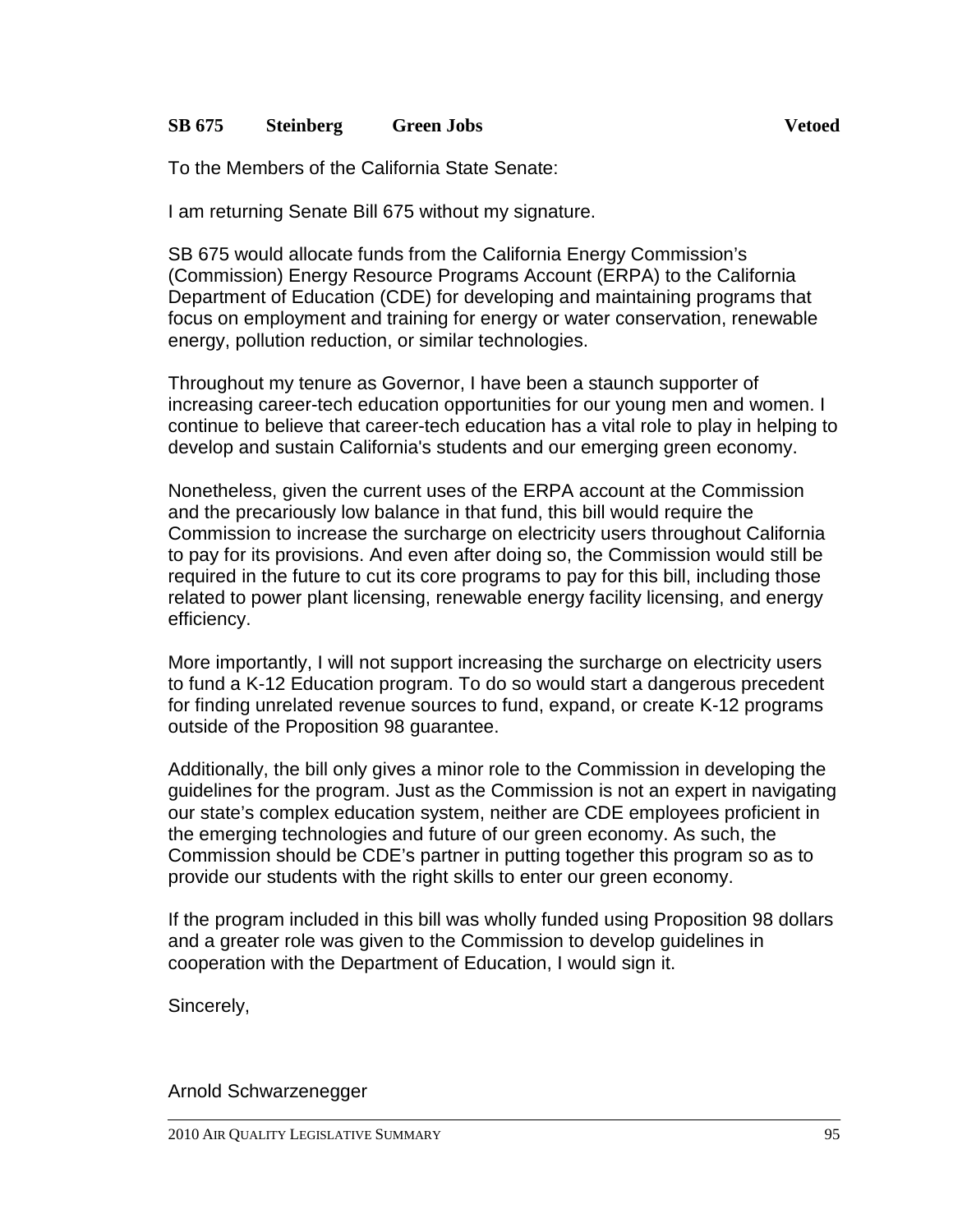To the Members of the California State Senate:

I am returning Senate Bill 1433 without my signature.

This bill requires the California Air Resources Board (CARB) to annually adjust maximum civil and criminal penalties for violations of air pollution control laws to reflect changes in the California Consumer Price Index.

This bill is unnecessary. It is not clear that current penalties for violating air pollution control laws are failing to achieve the deterrent effect for which they were originally designed.

California has the most aggressive air pollution control laws in the nation. That distinction comes with a responsibility to balance our environmental goals with our economic goals.

Current law gives CARB and the local air districts broad authority to assess and negotiate fine amounts with those who violate our air pollution control laws. Anecdotal evidence suggests that when issuing citations, the local air districts do not generally issue them at the maximum penalty amount. And when they do, they normally negotiate those fines lower based on a variety of factors, including the egregiousness of the violation and the violator's ability to pay the fines. Until more evidence is shown to the contrary, current law seems to strike the correct balance.

For these reasons, I am unable to sign this bill.

Sincerely,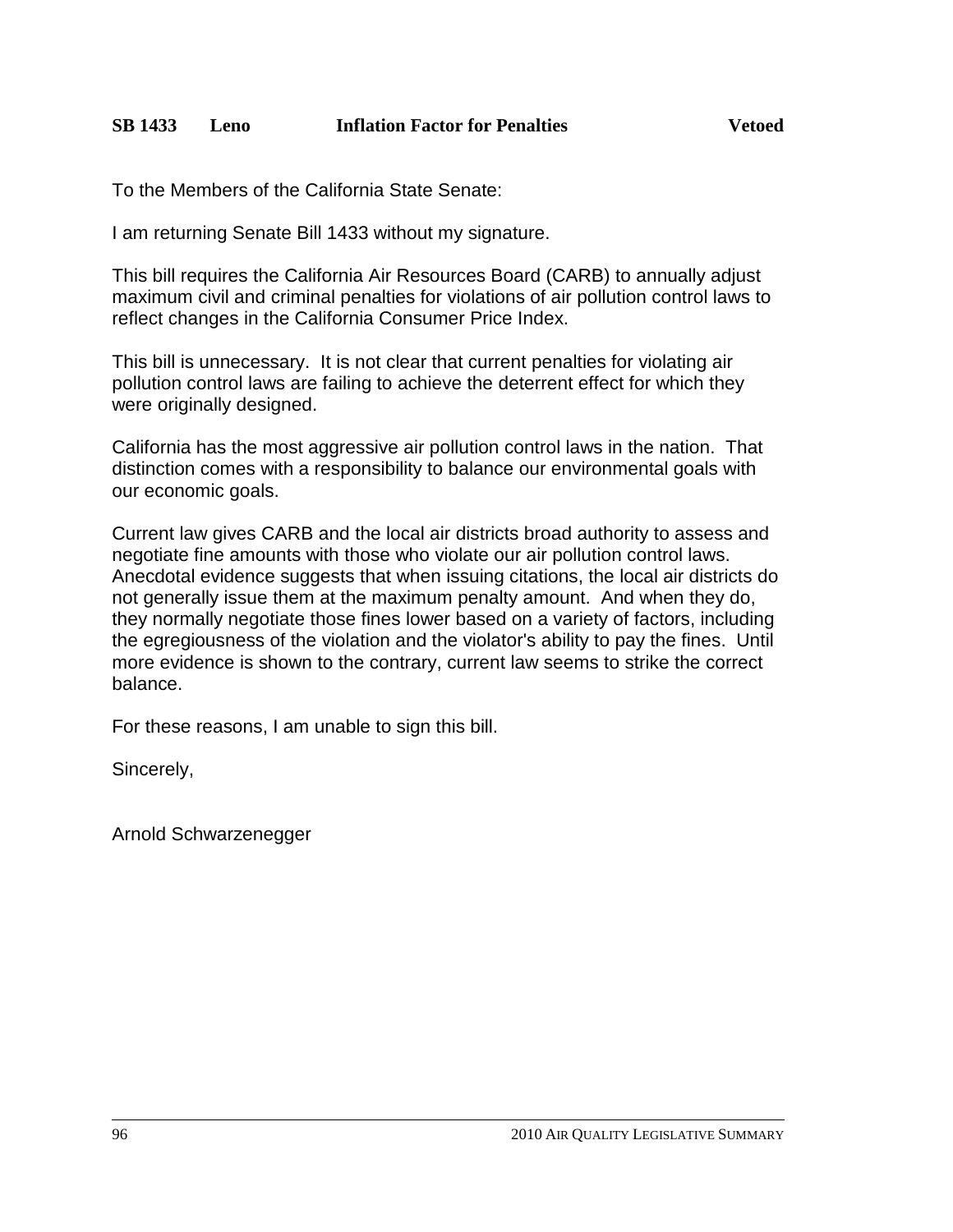# **LEGISLATIVE HEARINGS**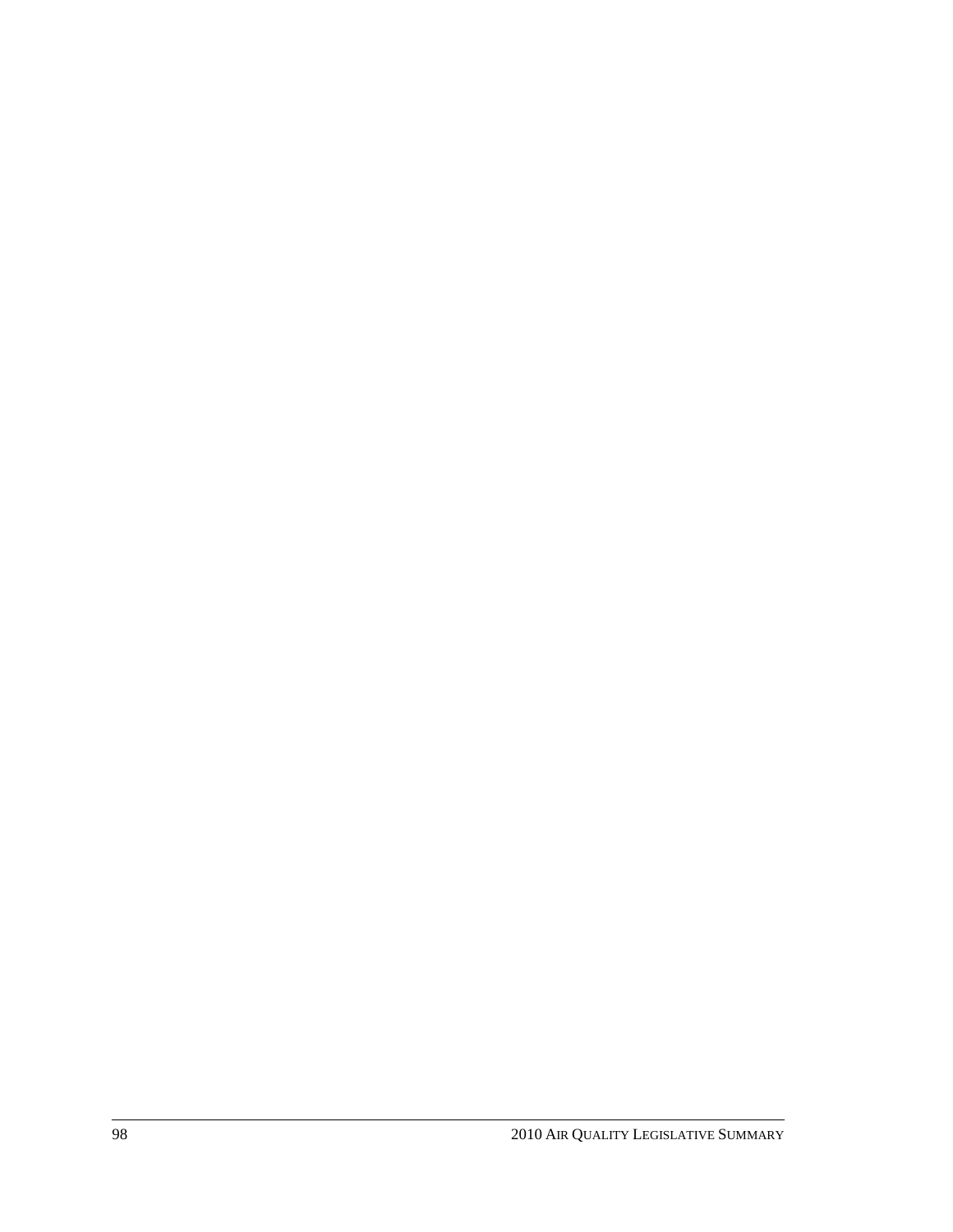### **SPECIAL LEGISLATIVE HEARINGS**

December 1, 2009 – **Senate Transportation and Housing Committee**  "High Occupancy Vehicle Lanes II: The Next Generation"

December 8, 2009 – **Assembly Natural Resources Committee** "Implementation of AB 32, the California Global Warming Solutions Act, and Perspectives on Climate Change and the Business Climate"

### January 7, 2010 – **Senate Select Committee on Climate Change and AB 32 Implementation**

"California Air Resources Board AB 32 Implementation: Cap-and-Trade Proposal"

### February 10, 2010 – **Assembly Committee on Accountability and Administrative Review**

**"**Review of State expenditures, including ARB's purchases of furniture during the 2009- 10 budget year"

### March 17, 2010 – **Senate Select Committee on Surplus Property**

"Informational hearing on agency/departmental compliance with the reporting requirements mandated by AB 4X 22 (Evans, Chapter 20, Statutes of 2009) requiring the furnishing of information for a statewide property inventory"

March 19, 2010 – **Senate Committee on Climate Change and AB 32 Implementation** "Energy Security and Climate Change—Global Problems, Local Solutions"

### May 24, 2010 – **Joint Oversight Hearing of the Assembly Transportation and Assembly Utilities and Commerce Committees**  "Electric Vehicles"

June 18, 2010 – **Assembly Transportation Committee**  "Electric Vehicles"

### July 14, 2010 – **Senate Select Committee on Climate Change and AB 32 Implementation**

"Reducing Pollutants and Greenhouse Gases From Mobile Sources: State and Federal Progress Update"

### July 28, 2010 – **Senate Select Committee on Air Quality**

"Examining the San Joaquin Valley Air Pollution Control District and its Decision to allow Big Farmers to Continue Open Field Burning"

### August 6, 2010 – **Joint Hearing of the Senate Energy, Utilities and Communications and Senate Transportation and Housing Committees**

"Charging Ahead: Electric Vehicles and the Impact on Electricity Delivery in California"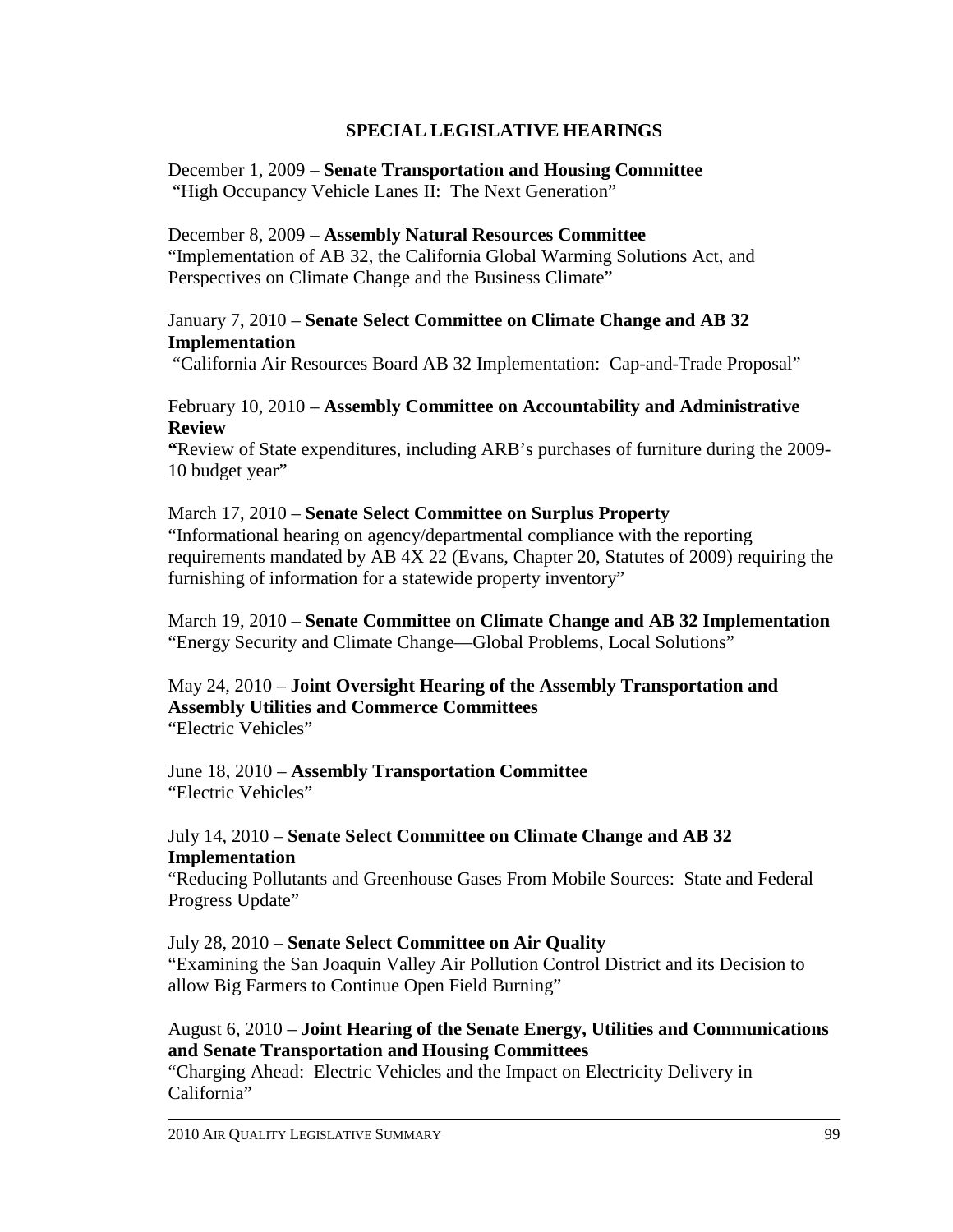### October 1, 2010 – **Joint Hearing of the Senate Environmental Quality and Assembly Natural Resources Committees**

"Proposition 23: Suspends California Global Warming Solutions Act of 2006 (AB 32, Nunez/Pavley, Chapter 488, Statutes of 2006) Until California Unemployment Rate is 5.5% or Less for One Year"

### October 18, 2010 – **Senate Select Committee on Climate Change and AB 32 Implementation**

"Clean Business and Job Opportunities in the Valley and Los Angeles: What's Happening and What's Needed?"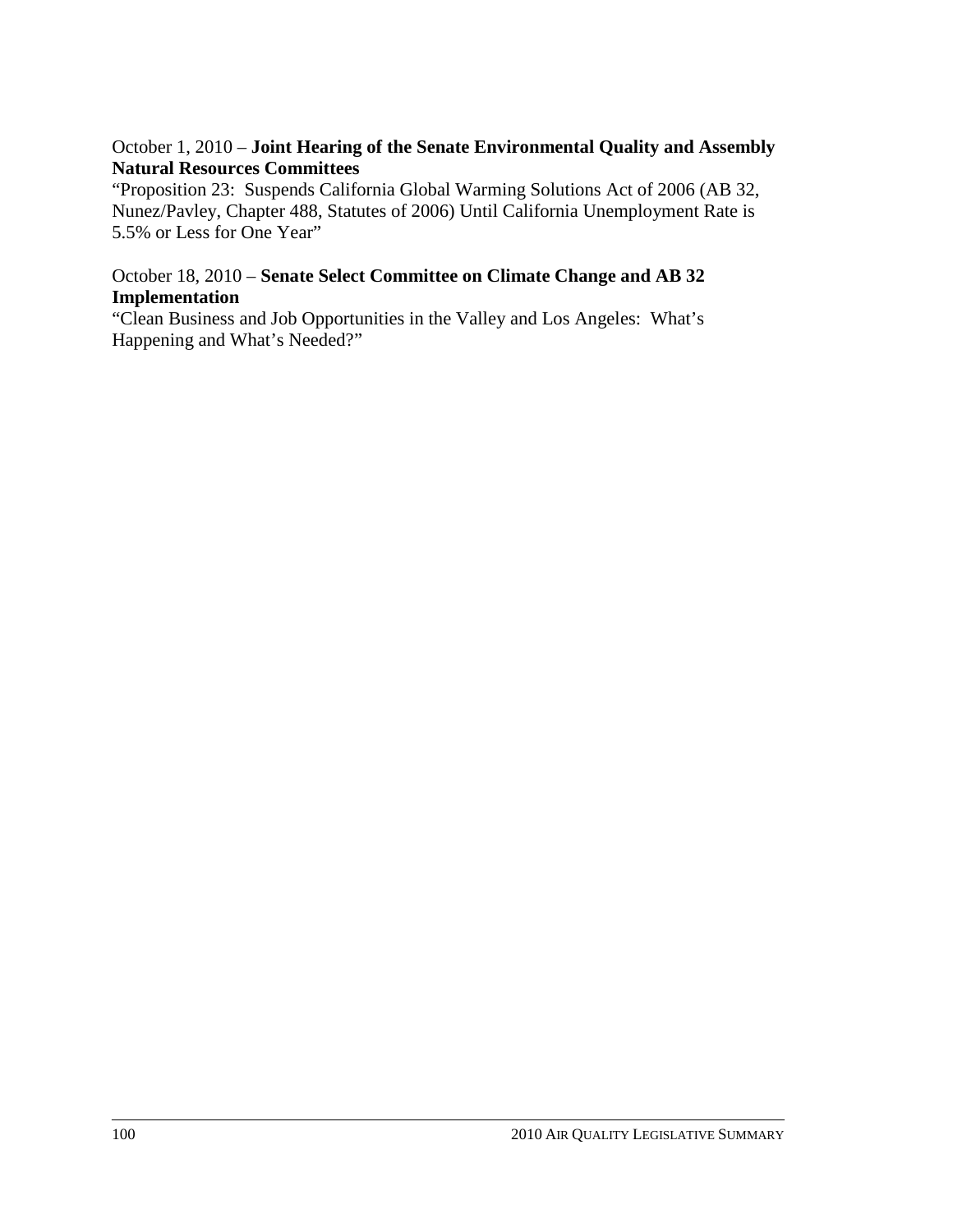# **ROSTER OF LEGISLATORS**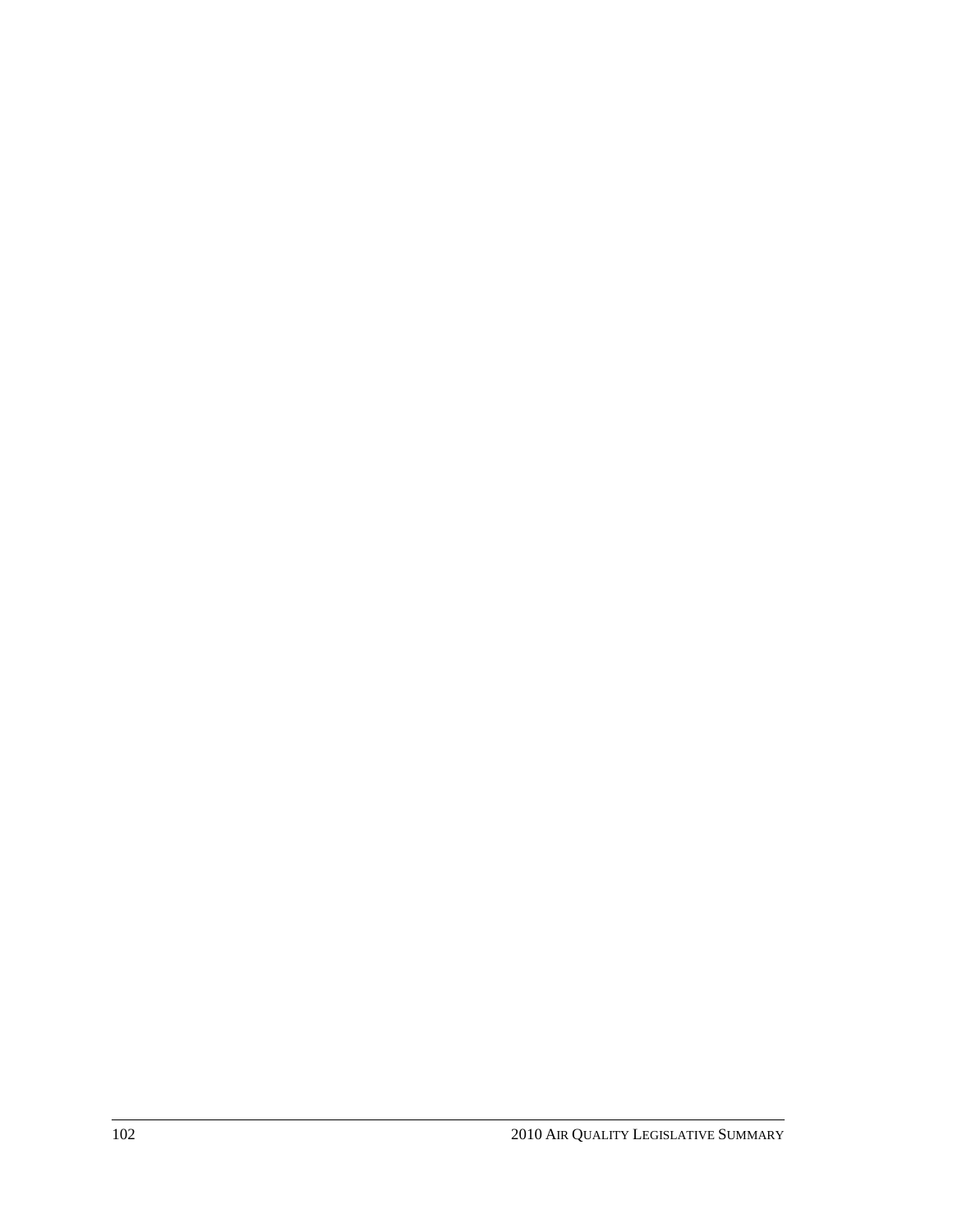## **2010 ASSEMBLY MEMBERS**

| <b>Name</b>           | <b>Party</b> | City                 |
|-----------------------|--------------|----------------------|
| Adams, Anthony        | R            | Hesperia             |
| Ammiano, Tom          | D            | San Francisco        |
| Anderson, Joel        | $\mathbf R$  | La Mesa              |
| Arambula, Juan        | I            | Fresno               |
| Bass, Karen           | D            | Los Angeles          |
| Beall, Jr., Jim       | D            | San Jose             |
| Berryhill, Bill R.    | $\mathbf R$  | Stockton             |
| Berryhill, Tom        | $\mathbf R$  | Modesto              |
| Block, Marty J.       | D            | San Diego            |
| Blumenfield, Robert   | D            | Van Nuys             |
| Bradford, Steven      | D            | Inglewood            |
| Brownley, Julia       | D            | Santa Monica         |
| Buchanan, Joan        | D            | San Ramon            |
| Caballero, Anna Marie | D            | Salinas              |
| Calderon, Charles M.  | D            | Whittier             |
| Carter, Wilmer Amina  | D            | Rialto               |
| Chesbro, Wesley       | D            | Eureka               |
| Conway, Connie        | $\mathbf R$  | Visalia              |
| Cook, Paul            | $\mathbf R$  | Yucaipa              |
| Coto, Joe             | D            | San Jose             |
| Davis, Mike           | D            | Los Angeles          |
| De La Torre, Hector   | D            | South Gate           |
| De Leon, Kevin        | D            | Los Angeles          |
| DeVore, Chuck         | $\mathbf R$  | Irvine               |
| Eng, Mike             | D            | <b>Monterey Park</b> |
| Evans, Noreen         | D            | Santa Rosa           |
| Feuer, Mike           | D            | Los Angeles          |
| Fletcher, Nathan      | $\mathbf R$  | San Diego            |
| Fong, Paul J.         | D            | Mountain View        |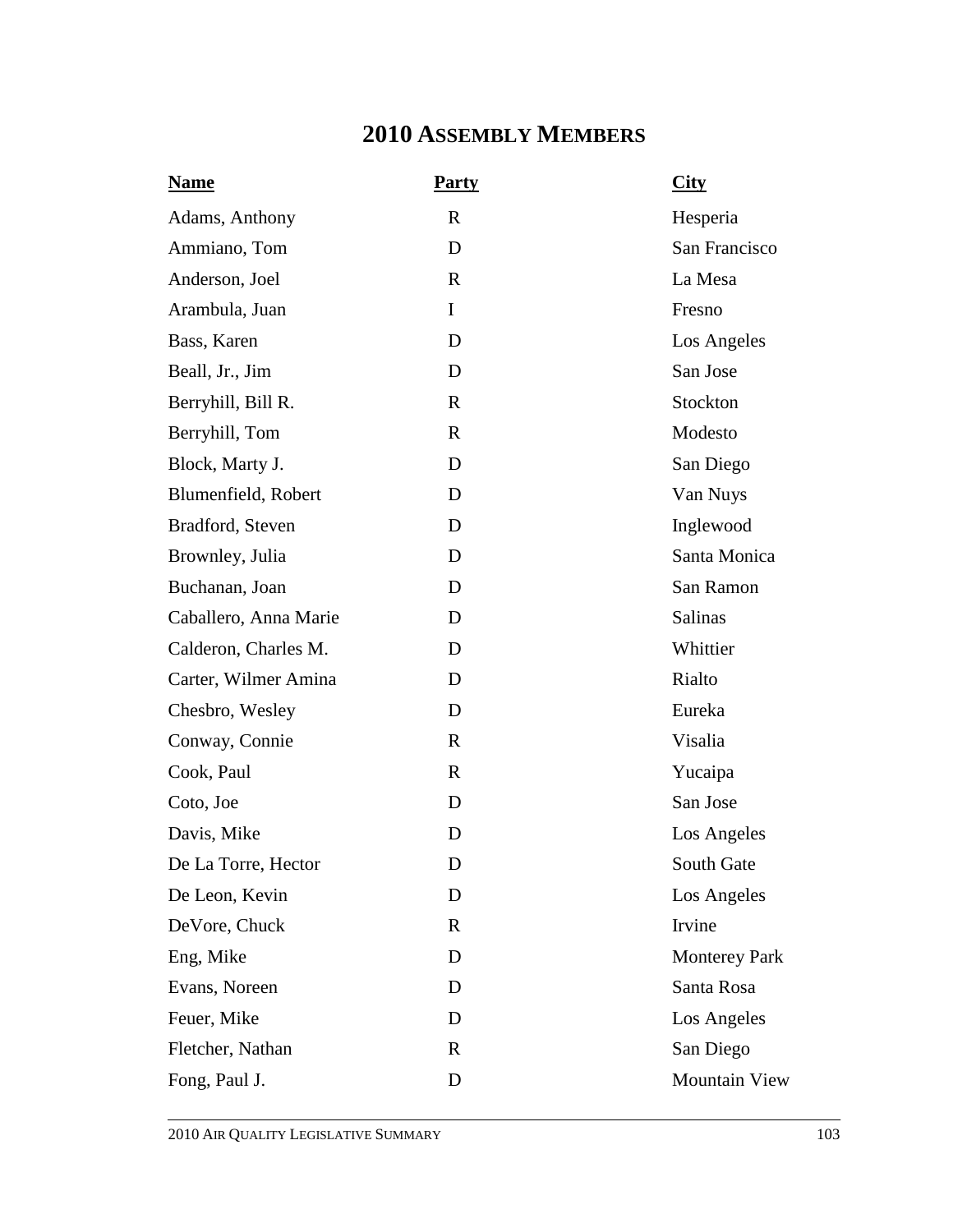| Fuentes, Felipe      | D            | Los Angeles          |
|----------------------|--------------|----------------------|
| Fuller, Jean         | $\mathbf R$  | Bakersfield          |
| Furutani, Warren T.  | D            | Long Beach           |
| Gaines, Ted          | $\mathbb{R}$ | Roseville            |
| Galgiani, Cathleen   | D            | Tracy                |
| Garrick, Martin      | $\mathbf R$  | Carlsbad             |
| Gatto, Mike          | D            | <b>Burbank</b>       |
| Gilmore, Danny D.    | $\mathbf R$  | Hanford              |
| Hagman, Curt C.      | $\mathbf R$  | Diamond Bar          |
| Hall, Isadore III    | D            | Los Angeles          |
| Harkey, Diane L.     | $\mathbf R$  | Laguna Niguel        |
| Hayashi, Mary        | D            | Hayward              |
| Hernandez, Edward P. | D            | <b>Baldwin Park</b>  |
| Hill, Jerry          | D            | South San Francisco  |
| Huber, Alyson L.     | D            | Lodi                 |
| Huffman, Jared       | D            | San Rafael           |
| Jeffries, Kevin      | $\mathbb{R}$ | Riverside            |
| Jones, Dave          | D            | Sacramento           |
| Knight, Stephen T.   | $\mathbf R$  | Lancaster            |
| Lieu, Ted W.         | D            | Torrance             |
| Logue, Dan           | $\mathbf R$  | Chico                |
| Lowenthal, Bonnie    | D            | Long Beach           |
| Ma, Fiona            | D            | San Francisco        |
| Mendoza, Tony        | D            | Artesian             |
| Miller, Jeff         | $\mathbf R$  | <b>Orange County</b> |
| Monning, William W.  | D            | Santa Cruz           |
| Nava, Pedro          | D            | Santa Barbara        |
| Nestande, Brian      | $\mathbf R$  | Palm Desert          |
| Norby, Chris         | $\mathbf R$  | <b>Brea</b>          |
| Niello, Roger        | $\mathbf R$  | Sacramento           |
| Nielson, Jim W.      | $\mathbf R$  | <b>Biggs</b>         |
| Pérez, John A.       | D            | Los Angeles          |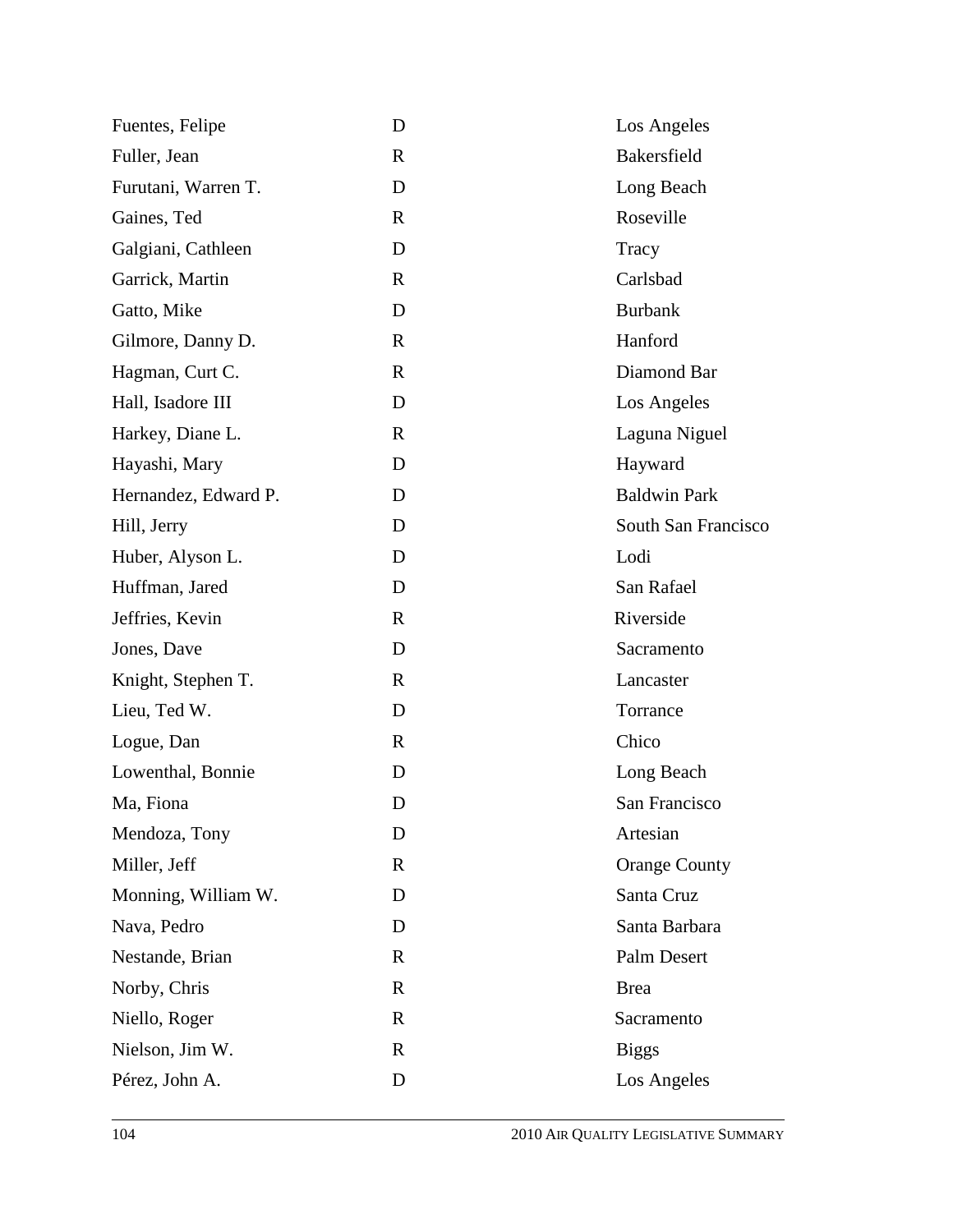| Pérez, V. Manuel                           | D            | Cathedral City          |
|--------------------------------------------|--------------|-------------------------|
| Portantino, Anthony J.                     | D            | Pasadena                |
| Ruskin, Ira                                | D            | Redwood City            |
| Salas, Mary                                | D            | Chula Vista             |
| Saldaña, Lori                              | D            | San Diego               |
| Silva, Jim                                 | $\mathbf{R}$ | <b>Huntington Beach</b> |
| Skinner, Nancy                             | D            | Berkeley                |
| Smyth, Cameron                             | $\mathbf R$  | Santa Clarita           |
| Solorio, Jose                              | D            | Santa Ana               |
| Strickland, Audra                          | $\mathbf{R}$ | Camarillo               |
| Swanson, Sandré R.                         | D            | Oakland                 |
| Torklakson, Tom A.                         | D            | Martinez                |
| Torres, Norma J.                           | D            | Pomona                  |
| Torrico, Alberto                           | D            | Fremont                 |
| Tran, Van                                  | $\mathbf R$  | Costa Mesa              |
| Villines, Michael N.                       | $\mathbf R$  | Clovis                  |
| Yamada, Mariko                             | D            | Davis                   |
| Vacancy: District $33^1$ , District $63^2$ |              |                         |

D–Democrat

I–Independent

R–Republican

<sup>1</sup>Seat formerly held by Assemblymember Sam Blaskelee  $(R)$ .

<sup>2</sup>Seat formerly held by Assemblymember Bill Emmerson (R). Vacancy will be filled in the November 2, 2010, general election.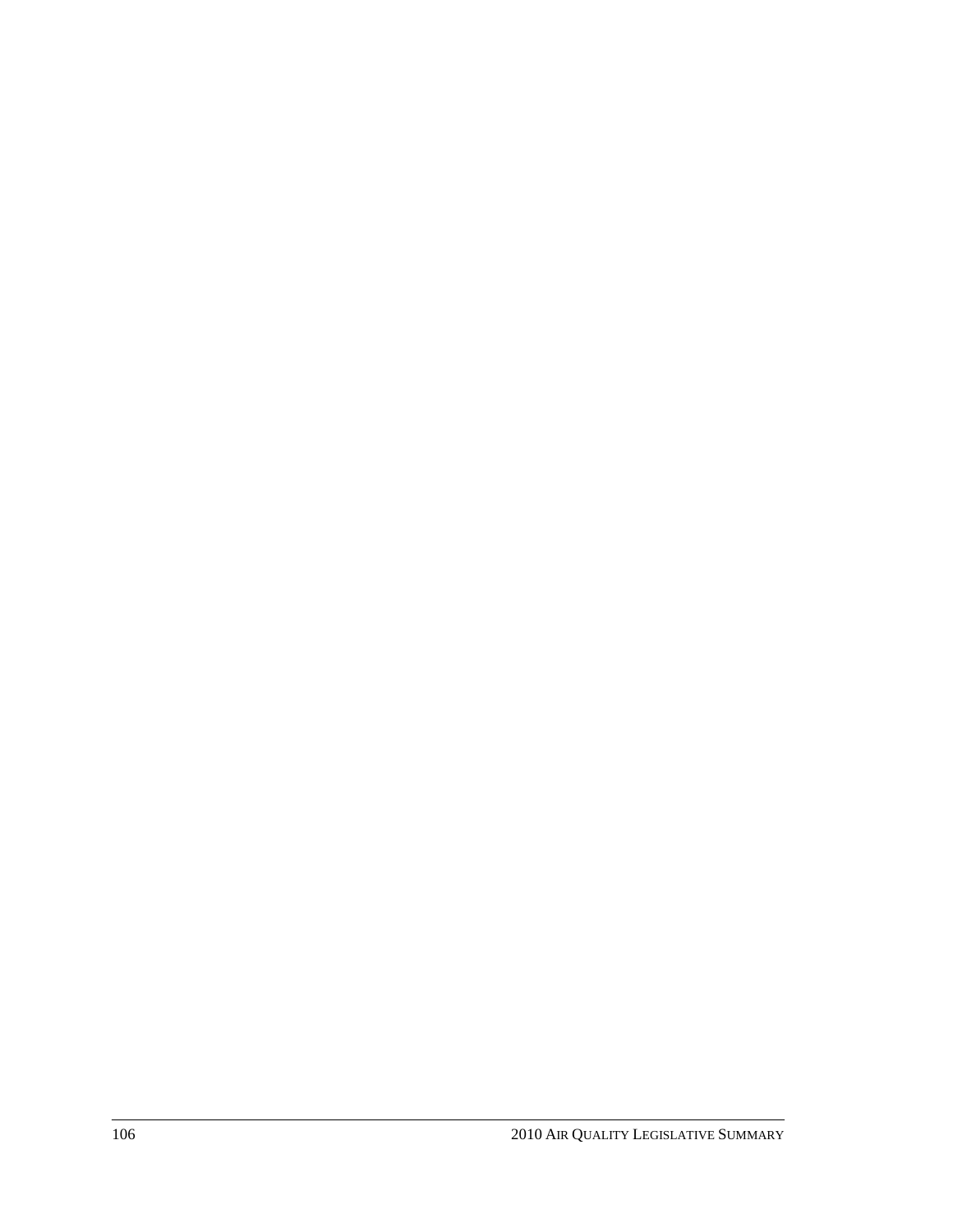## **2010 SENATE MEMBERS**

| <u>Name</u>            | <b>Party</b> | <u>City</u>          |
|------------------------|--------------|----------------------|
| Aanestad, Sam          | $\mathbf R$  | <b>Grass Valley</b>  |
| Alquist, Elaine        | D            | Santa Clara          |
| Ashburn, Roy           | $\mathbf{R}$ | Bakersfield          |
| Blakeslee, Sam         | R            | Santa Maria          |
| Calderon, Ronald S.    | D            | Montebello           |
| Cedillo, Gil           | D            | Los Angeles          |
| Cogdill, Dave          | R            | Fresno               |
| Corbett, Ellen M.      | D            | San Leandro          |
| Correa, Lou            | D            | Santa Ana            |
| Denham, Jeff           | $\mathbf R$  | Merced               |
| Desaulnier, Mark       | D            | Antioch              |
| Dutton, Bob            | $\mathbf R$  | <b>Inland Empire</b> |
| Emmerson, Bill         | $\mathbf R$  | Riverside            |
| Florez, Dean           | D            | Shafter              |
| Hancock, Loni          | D            | Oakland              |
| Harman, Tom            | $\mathbf R$  | Orange               |
| Hollingsworth, Dennis  | $\mathbf R$  | Murrieta             |
| Huff, Bob              | $\mathbf R$  | Glendora             |
| Kehoe, Christine       | D            | San Diego            |
| Leno, Mark             | D            | San Francisco        |
| Liu, Carol             | D            | Pasadena             |
| Lowenthal, Alan S.     | D            | Long Beach           |
| Moreno Ducheny, Denise | D            | San Diego            |
| Negrete McLeod, Gloria | D            | Chino                |
| Oropeza, Jenny         | D            | Long Beach           |
| Padilla, Alex          | D            | Pacoima              |
| Pavley, Fran           | D            | Santa Monica         |
| Price, Curren          | D            | Los Angeles          |
| Romero, Gloria         | D            | Los Angeles          |